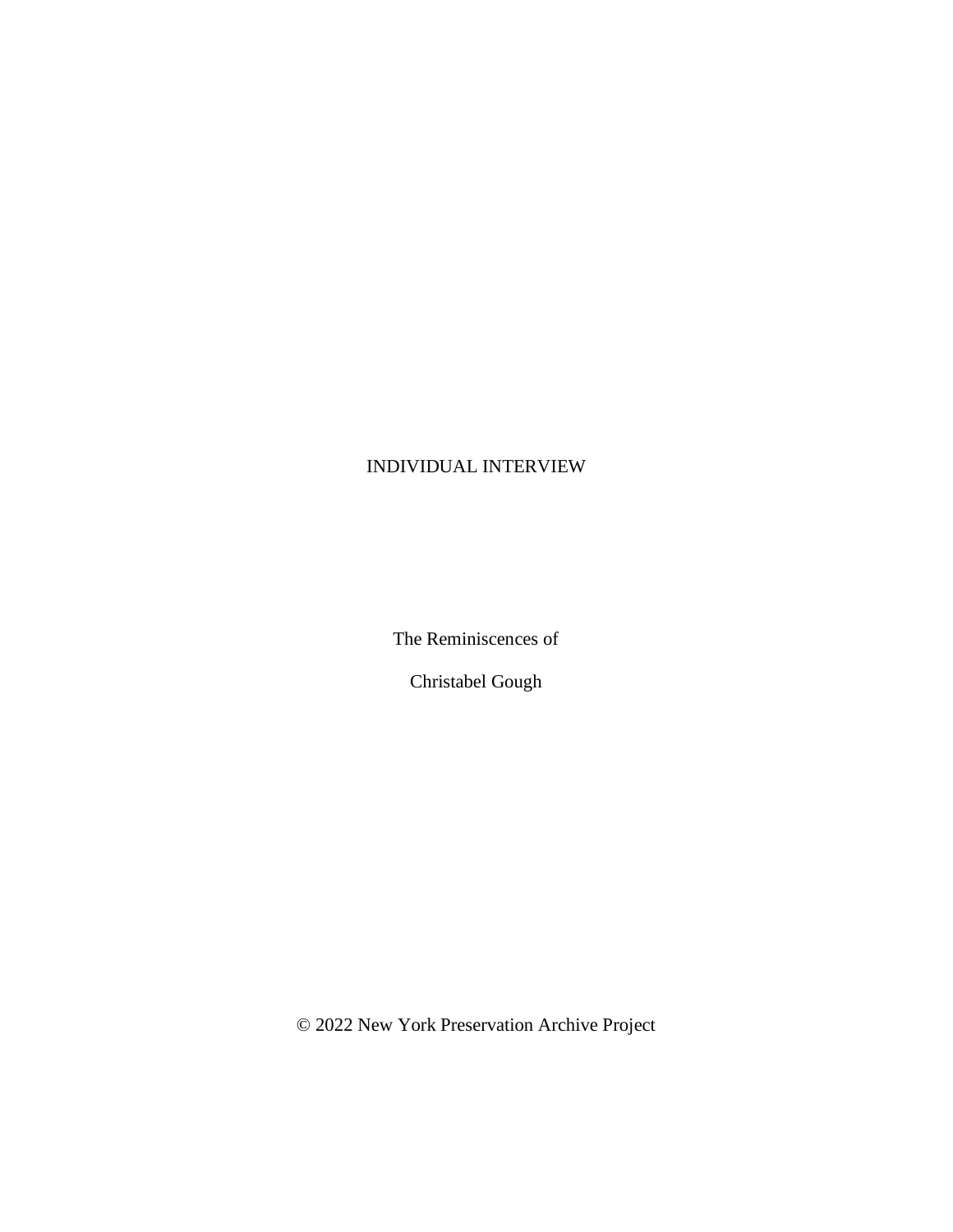## **PREFACE**

The following oral history is the result of a recorded interview with Christabel Gough conducted by interviewer Adrian I. Untermyer, Esq. on October 13, 2021. This interview is part of the New York Preservation Archive's Project's collection of individual oral history interviews.

The reader is asked to bear in mind that they are reading a transcript of the spoken word, rather than written prose. The views expressed in this oral history interview do not necessarily reflect the views of the New York Preservation Archive Project.

In 2020, *New York Magazine* dubbed preservation activist Christabel Gough the "quietest influence in New York" for her four decades of almost-uninterrupted presence at meetings of the Landmarks Preservation Commission; she followed the calendar, monitored the hearings, and testified on many items with a view to affecting policy. Throughout this oral history with attorney and urbanist Adrian Untermyer, Gough offers her unparalleled take on the landmarking process and offers a set of practical lessons for the preservationist of tomorrow––all while sharing memories from nearly a half-century of going "down to the Commission."

Born to the Washington, D.C. power couple of Roger and Christine Stevens, Gough was educated at Girton College, Cambridge and returned to the United States, where she met and married harpsichord maker Hugh Gough, settling in Greenwich Village. After a building-owner rammed a station wagon through his structure's façade in an attempt to avoid landmark regulation, Gough grew acutely aware of the forces threatening her community and jumped headfirst into the advocacy that would define her life for the next forty years.

Gough joined forces with her neighbors Ron Kopnicki and Matt McGhee in 1983 to form the Society for the Architecture of the City. Gough serves as Secretary and the group's selfappointed "Dr. Watson." Together, the trio began issuing the legendary *Village Views*, a publication intended to influence individual Commissioners on preservation emergencies large and small. Gough also began her tradition of reviewing every proposal coming before the Commission, attending the resulting hearings, and testifying on nearly every item.

Thanks to her painstaking review of the Commission's docket, Gough found herself immersed in almost every high-stakes preservation battle over the ensuing years. *Village Views* also called attention to preservationists working outside the establishment, like Michael Henry Adams and Horace Carter in Harlem, and Clarence Irving and Reverend Timothy Mitchell in Queens, as well as aggressive landmarks commissioners like Anthony Max Tung. To recognize these efforts, the Historic Districts Council named Gough its first-ever Landmarks Lion in 1990.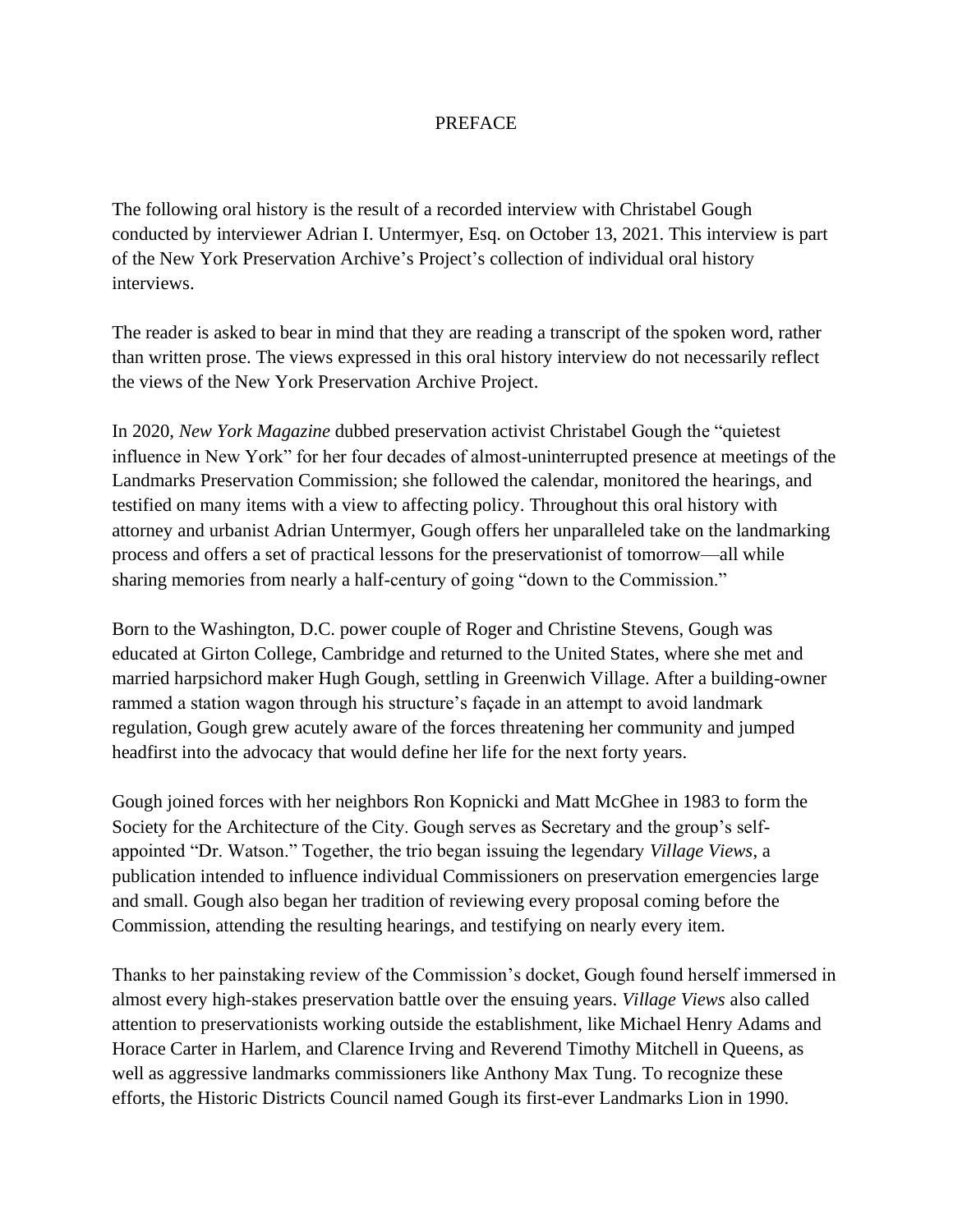Gough remained active during the following quarter-century, including as an early booster for preserving the distinctive clocktower at 346 Broadway. This effort resulted in the seminal preservation case of *Save America's Clocks v. City of New York*. During this time, Gough also bid adieu to her longtime Greenwich Village apartment and began splitting her time between the landmarked Tudor City complex and Hudson, New York, where she was able to rescue three much-damaged early 19th century houses, each restored in accordance with conservation best practices.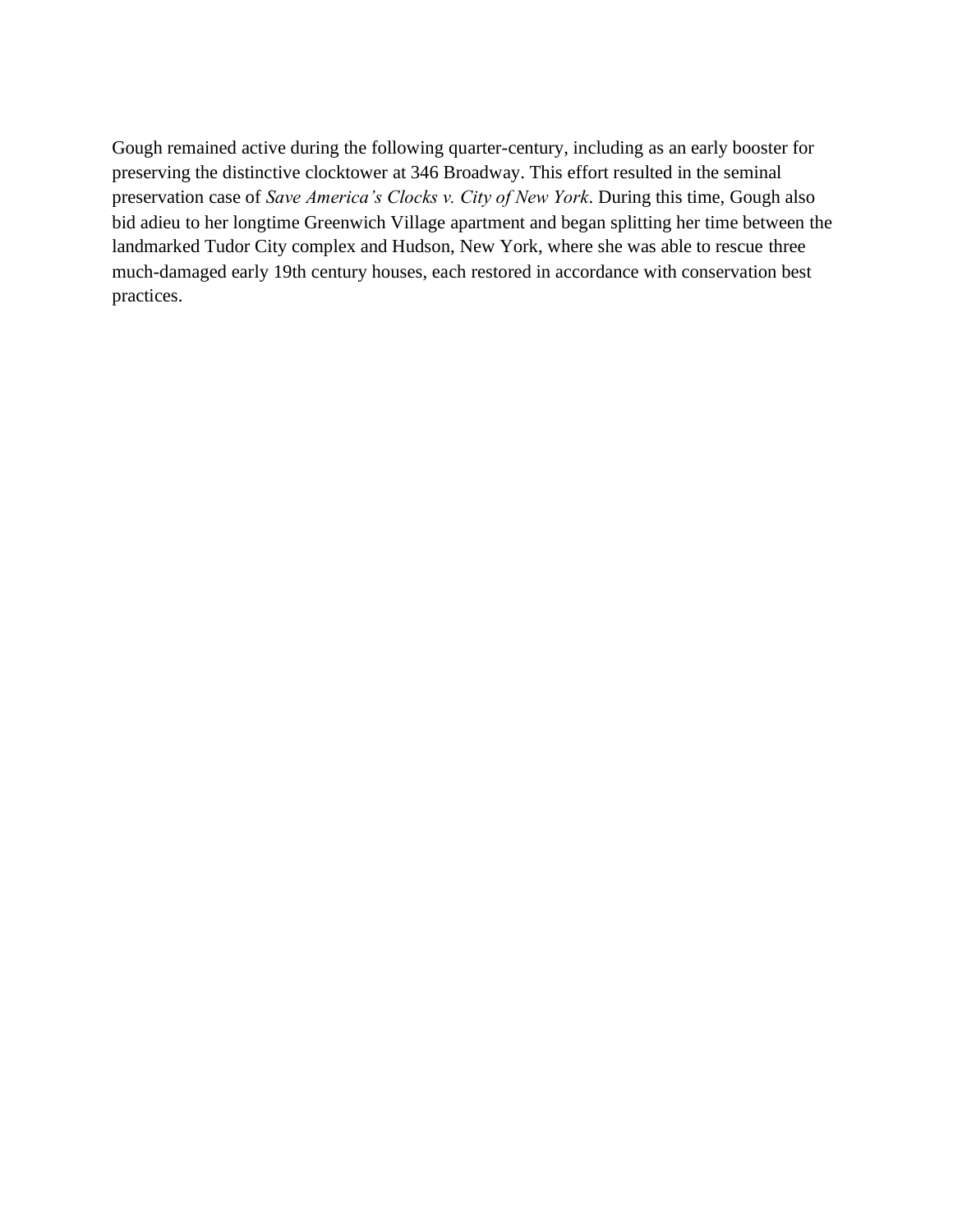| Transcriptionist: Brandon Perdomo | Session: 1             |
|-----------------------------------|------------------------|
| Interviewee: Christabel Gough     | Location: Hudson, NY   |
| Interviewer: Adrian Untermyer     | Date: October 13, 2021 |

Q: Today is October 13, 2021, at approximately 4:00 PM.

Gough: Yes.

Gough: And you are, in fact, Christabel Gough, correct? [laughs]

Gough: I am.

Q: And you consent to this interview for the New York Preservation Archive Project?

Gough: I do. Sounds like marriage.

Q: Speak now or forever hold your peace [laughs]. Anyway, my name is Adrian Untermyer. As you know, but our audience might not know. I'm a board member of the New York Preservation Archive Project. And we're so thrilled to have you here today for your close-up [laughs].

Gough: Well, thank you.

Q: Most people, when they think about sitting down for an examination by an attorney, they'll be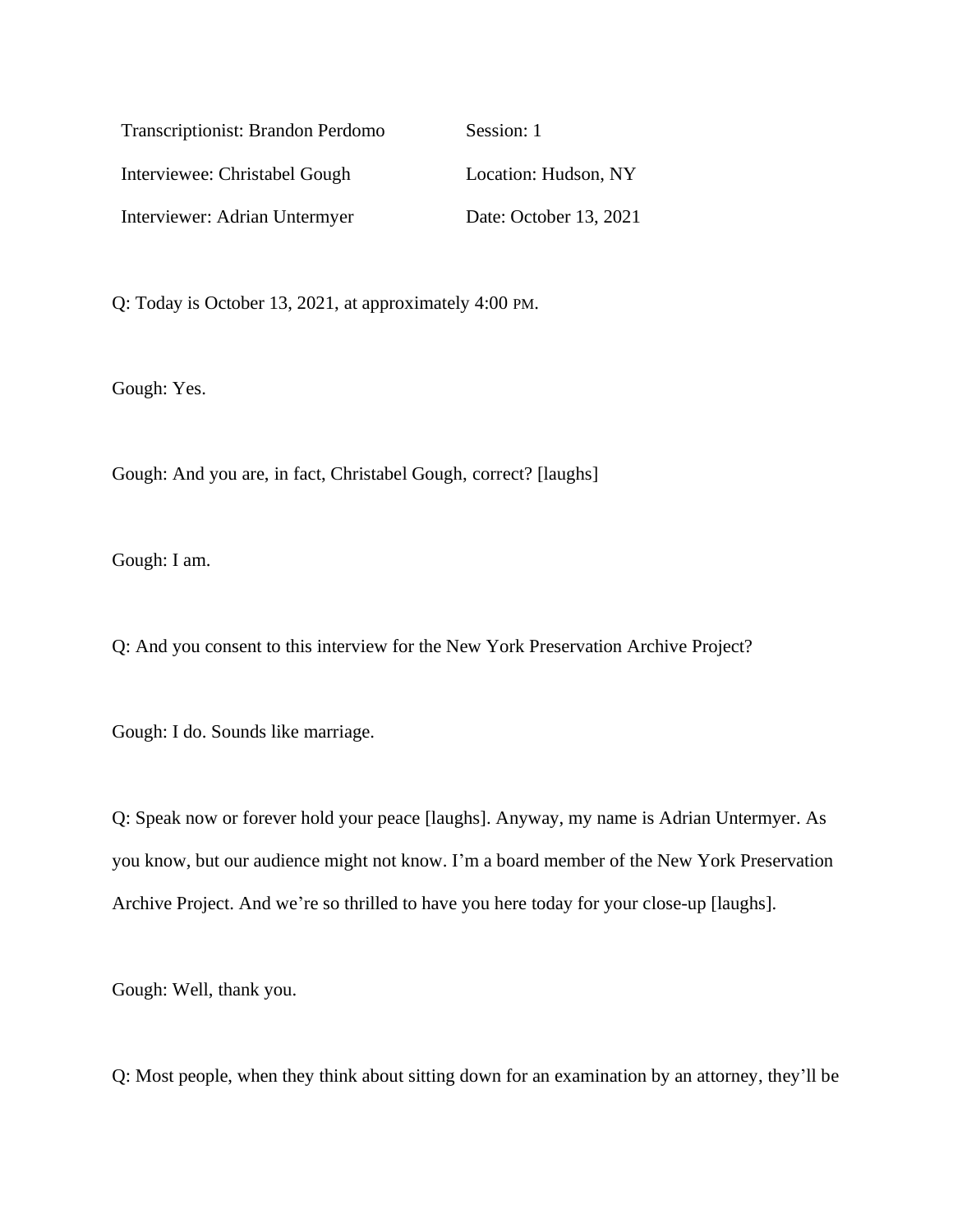tossing and turning in bed, but you've gratefully agreed to share a little bit of your life and your legacy with us today, with the eye towards the future generations. But, before we do any of that, where are we?

Gough: Where are we? We're in 7 Union Street, in Hudson, New York, which is a very historic house, which was on the edge of falling down about ten years ago. And I bought it for a very small sum of money given its condition. And I've been spending many years repairing it and bringing it back to the way it was.

Q: Wonderful, wonderful.

Gough: And I furnished it because I didn't think it would look right unless it had furniture of the kind that it was made for. The scale wouldn't be right otherwise. And we needed some paintings, which we have from a local auction gallery. And, here we are! What can I say? I'm happy about it.

Q: I'm happy about it too. It's a magnificent location. And we're joined here by two paintings, one of a gentleman who's up on the wall, painting a portrait, and the other of a lady who is seated by a harpsichord. And, before we came in here for the interview, there was a praying mantis on the wall. So we have we have music, and we have art—

Q: And we have wildlife.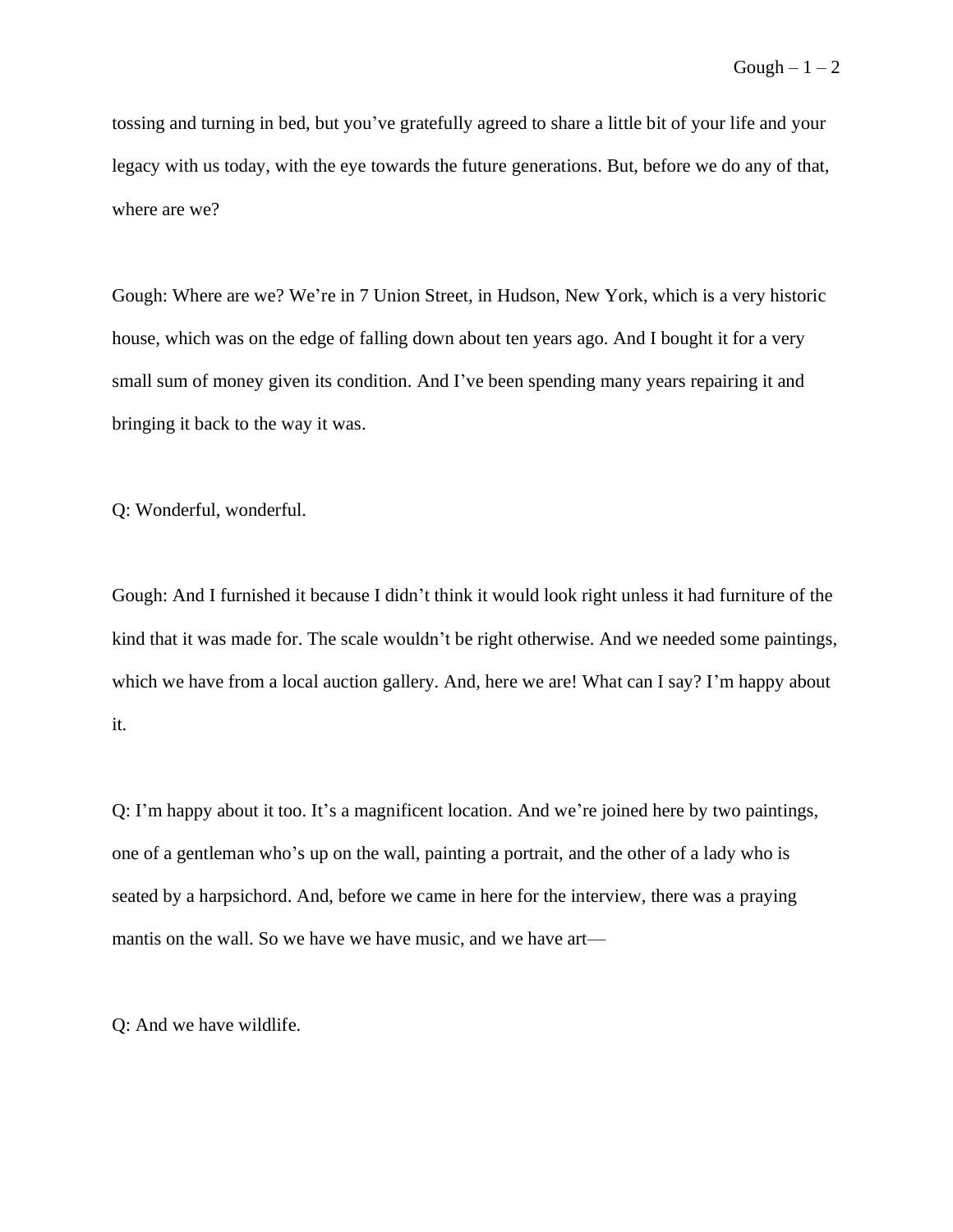Q: ––and we have wildlife, yes! [laughs] I mean, so art and animals, right? That's how I grew up. You know, my folks, always in the arts and always with animals. And that's how you grew up as well, your mother and your father, patrons of the arts—

Gough: Oh I see, you've been doing research. You know about the Animal Welfare Institute. That's fortunate, because I don't have to talk about it! [laughs]

Q: One thing we should tell posterity in this interview is that you and I have known each other many years, so I didn't have to do much research. I'm just thinking back to our conversations. But won't you tell me a little bit about your parents, Roger and Christine?

Q: I should tell you first about my great grandfather, at least, who was a legal-minded person, which would be interesting to you. He was a county judge in Wisconsin and a member of the Wisconsin State Senate, and–

Q: And his name?

Q: Robert Lees. I have this problem––I don't always remember things in conversations––but he is Robert Lees, yes. And his little daughter was my grandmother. And then we go on to my mother, who, as you have already noted, was an animal nut and the founder of the Animal Welfare Institute and the Society for Animal Protective Legislation, SAPL.

Q: Rolls off the tongue! [laughs]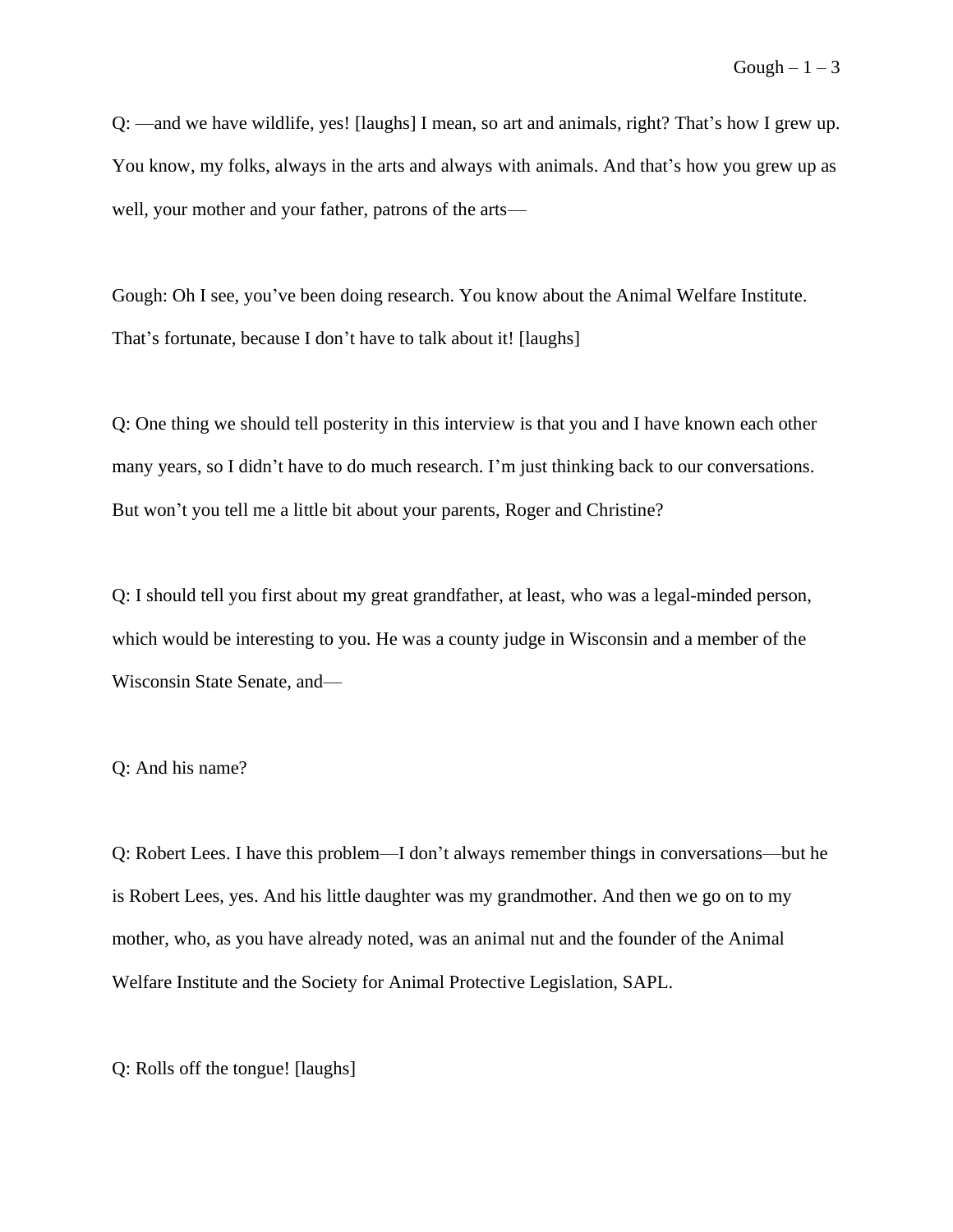$Gough - 1 - 4$ 

Gough: Whereas my father was initially a real estate man in Detroit, and that was at the time of the [Great] Depression. So he did not go to Harvard because there was no way to pay for it. So he just went out and did real estate deals. [laughs] Moving on from that, he found that he liked real estate, but he didn't like––I think I can say this now, because they're all dead––he didn't like dining with real estate men. He found it boring. So he started investing in the theater. And he rescued, from the Ann Arbor, Michigan––where we then lived––drama festival, a revival of Shakespeare's Twelfth Night, directed by a man called Valentine Windt. Many, many, Broadway actors and actresses––not the great stars, of course, but––wanted to be in Shakespeare, but there was no opportunity. So he had a wonderful cast. And it was such a success that it was brought to the Empire Theater, no longer extant in New York. And he made friends with various theater people and put on hundreds of plays during the course of his life in both New York and Washington. So we had the animals and we had the theater. In this, I grew up, as an only child shy and frightened with everyone. [laughs] Leaving the home, I went to college in England, and I got married. And that didn't work out at all! And––so I came back. I mean, I don't want this to be a huge biography but you asked me!

Q: Well, it is biographical, so I think an element of biography would be fine!

Gough: I'd really rather talk about the Landmarks Preservation Commission [LPC, the commission].

Q: You know, we will absolutely get to that, Christabel.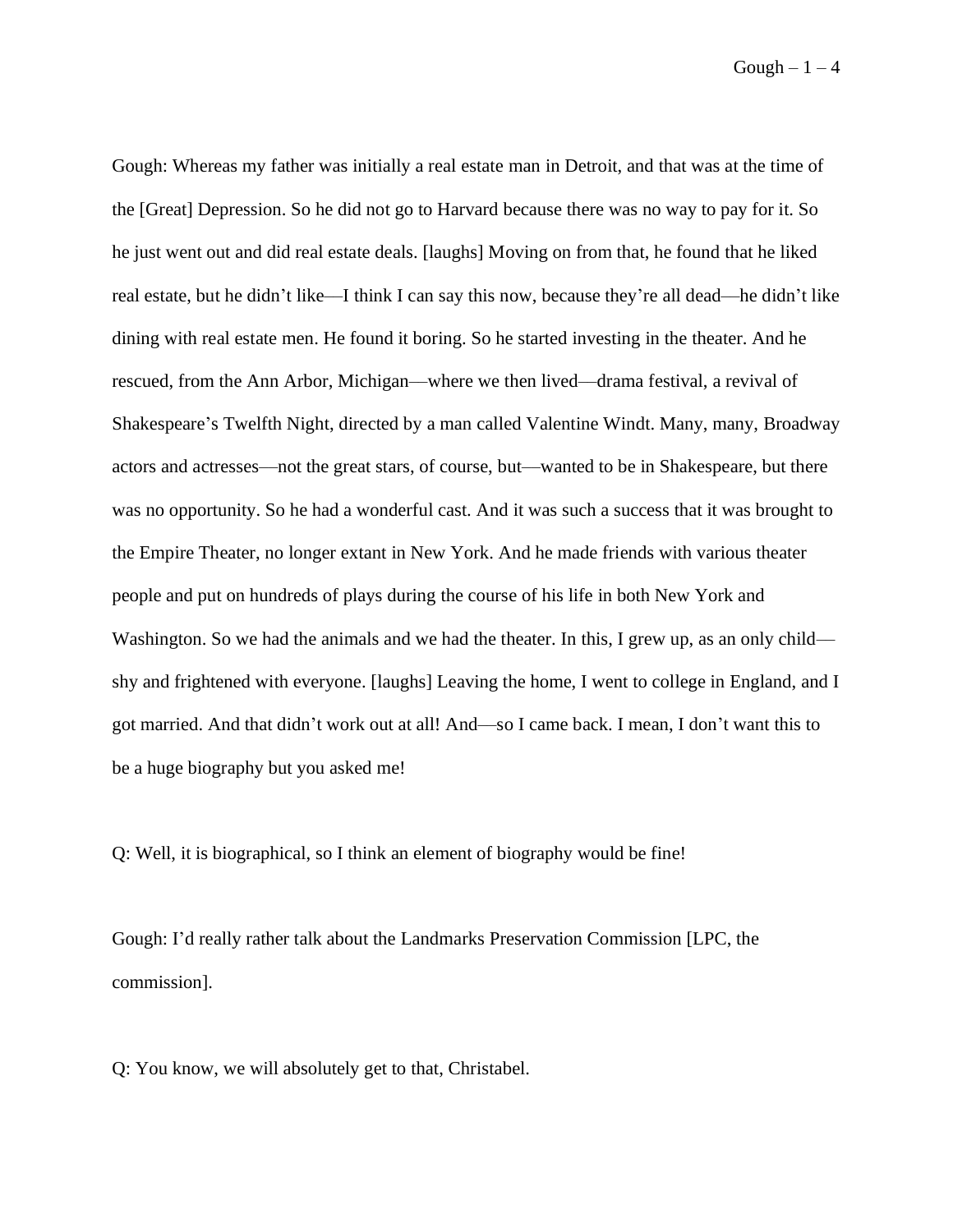Gough: Okay, so what more can I say about my past?

Q: Where did you go to college?

Gough: Girton College, Cambridge. It's part of the University of Cambridge in England.

Q: And did you notice the buildings when you were in Cambridge?

Gough: Lord, yes. I mean, it's marvelous!

Q: Right. And what did you notice there?

Gough: Trinity College, King's College. I mean, there's a street called Kings Parade––have you ever been there?

## Q: Never.

Gough: Well, it's all these great old colleges, which started in the Middle Ages. And through the Renaissance, every style, new building, you know, inserting new buildings, anything they added––a very beautiful place. And the river runs down on the other side in which one can go out in punts.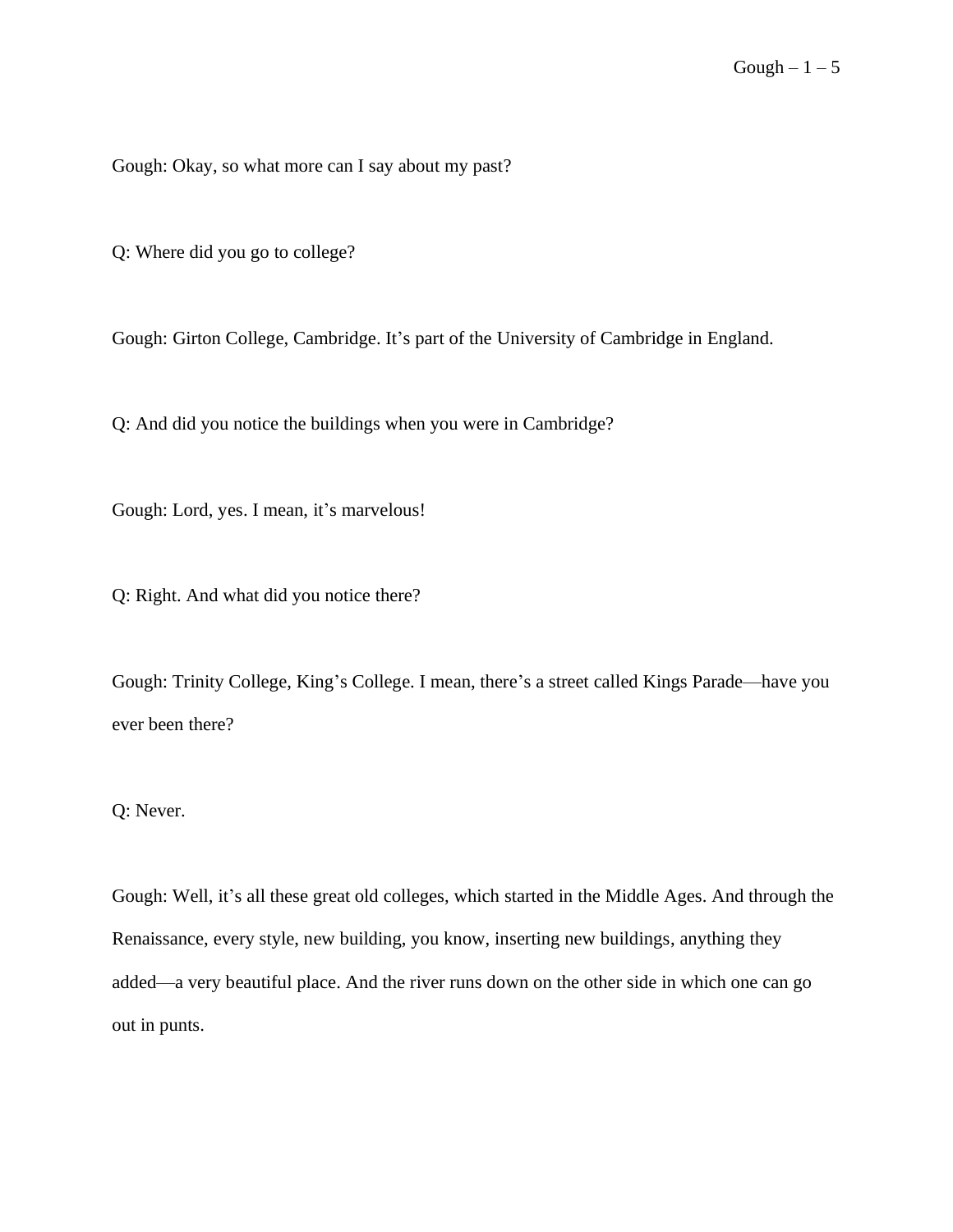Q: A river tuns through it. [laughs]

Gough: A river tuns through it. It really does.

Q: And do you remember any of the courses that you took when you were there?

Gough: Well, yes. I wasn't the most studious person, I'm afraid.

Q: Today, you're known as a quite studious person!

Gough: Well, when I got there, I was extremely serious. And I worked terribly hard on the first paper that I wrote, and I was reproached, by the professor. At that time––I don't know how it is now––but you had what were called "supervisions." Two people would go in and sit with a professor and produce their essay and she would tell them what to think. She told me that. She said, "You wouldn't want anyone to think you're showing off."

## Q: Okay!

Gough: So I said, "Okay, I wouldn't, would I?" thinking, I can always go out for coffee instead! So I really never did any work at all after that. I was so irritated. I mean, I went through the forms. I graduated, I'm happy to say, with a third-class degree—the worst grades you can get and graduate.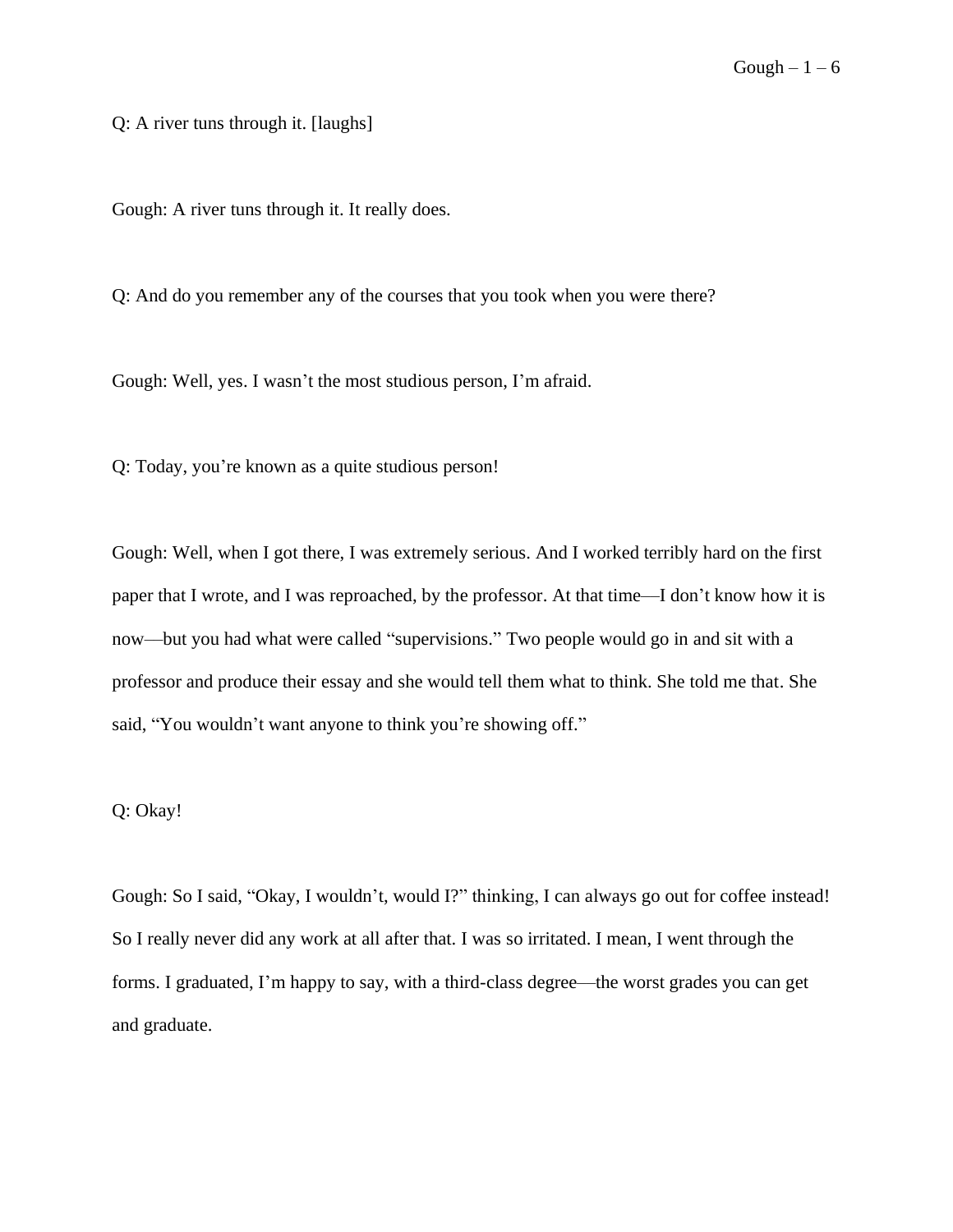Q: Steerage! [laughs]

Gough: Steerage. And I didn't really explore English literature, which was probably a terrible waste, but I found it was more fun to go out.

Q: Did you explore architecture or design? Or the arts?

Gough: Not at all, not at all––there was total specialization. You did nothing but English literature. I had to take that because there's absolutely no way I could have passed an entrance exam in any other subject. I mean, chemistry? Not so much.

Q: Right.

Gough: So my choice was purely practical.

Q: Were there other women there at the time?

Gough: Other women? My God, I was at a women's college!

Q: So it was segregated between men and women still at that time?

Gough: Yes, it still was. But the lectures were mixed.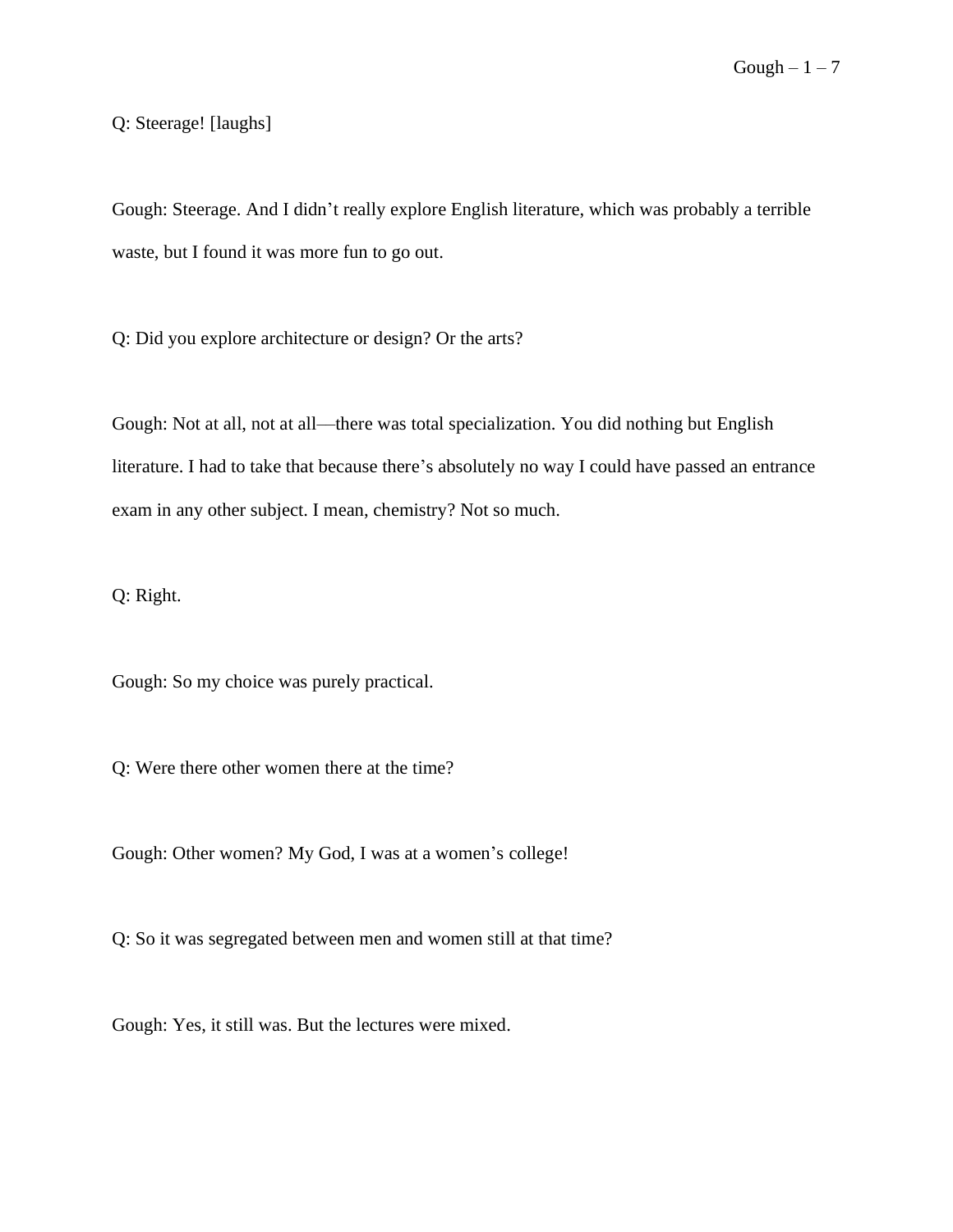Gough: Interesting.

Gough: Yes, it was much better. [laughs]

Q: And speaking of the mixing of the genders, you alluded to an ill-fated marriage, which I didn't know about.

Gough: Oh, well, why would I have told you? I don't know why I let that out at all! Yes, yes. We didn't get along so we divorced.

Q: Right. And, do you happen to know what year that might have been? Roughly?

Gough: Goodness, I scarcely remember—must have been—must have been in the [19]70s.

Q: In the '70s. And so then, by that point, your eyes were sort of looking back towards the United States.

Gough: Oh, no, I came straight back. I was divorced in the United States. I escaped.

Q: Oh, wonderful. You got one of those good American divorces! [laughs]

Gough: Oh yeah, absolutely. Mr. Kleinberger represented me.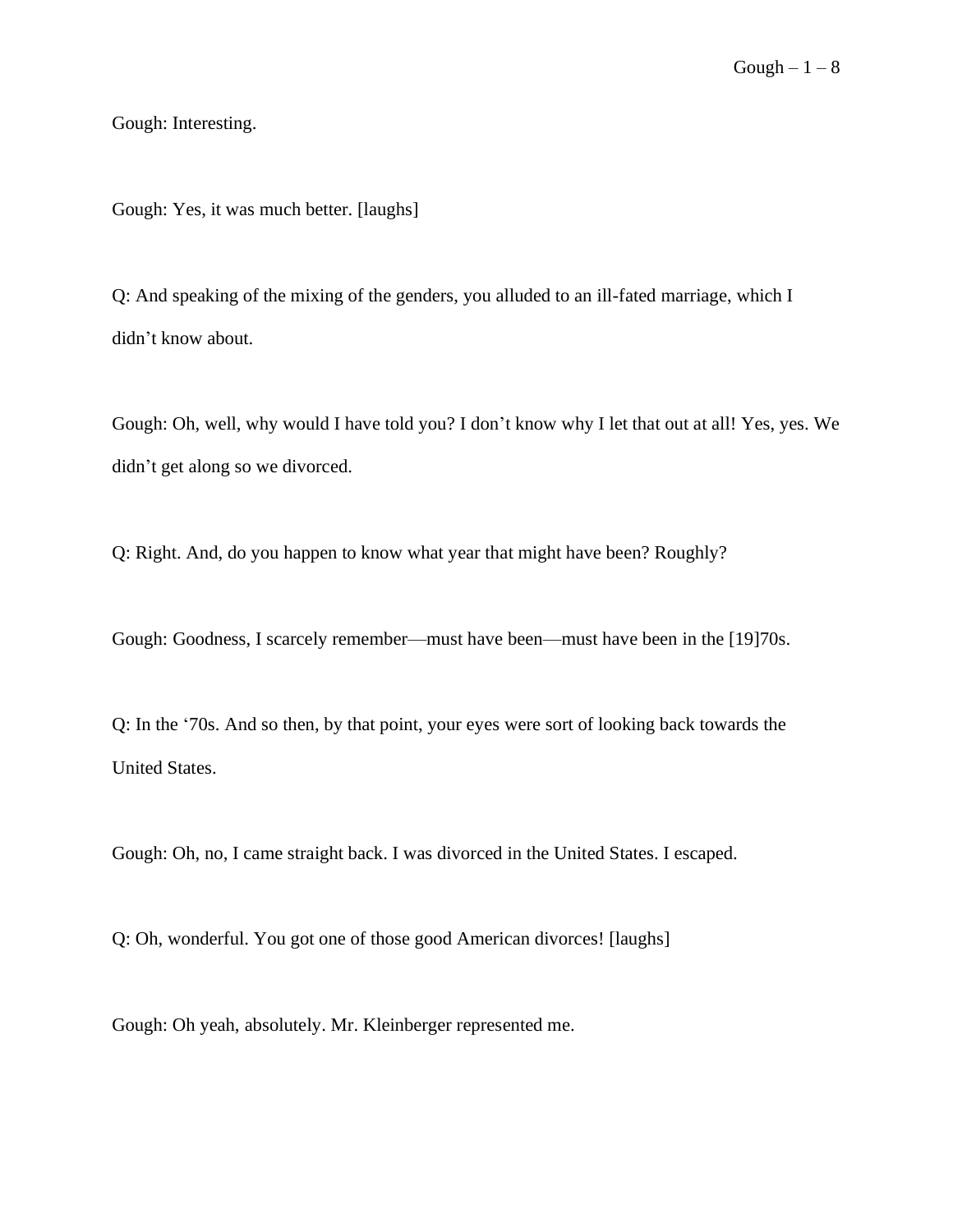Q: How did you find yourself back in New York?

Gough: Well, I fled England and––well, I––obviously, my parents were living there, and I turned up unexpectedly with a black eye in the family apartment.

Q: Wow. Wow.

Gough: I got a little place of my own of course, obviously. And I was in New York straight on after that.

Q: In a little place of your own. Tell me about it.

Gough: It was a rather sordid––it was two stops from a rooming house. It was studios with an iffy bathroom and a hot plate.

Q: Right. At least the bathroom was down the hall.

Gough: That was it. And that was in Beekman Place. So it was very popular with people who wanted a Beekman Place address, but it wasn't—it wasn't that.

Q: Wow, fascinating. There was a gentleman that you later met. I want to show you something actually, that I brought with me today, something that you gave me many years ago when you were leaving a subsequent apartment. But that gentleman and you used to buy these all the time.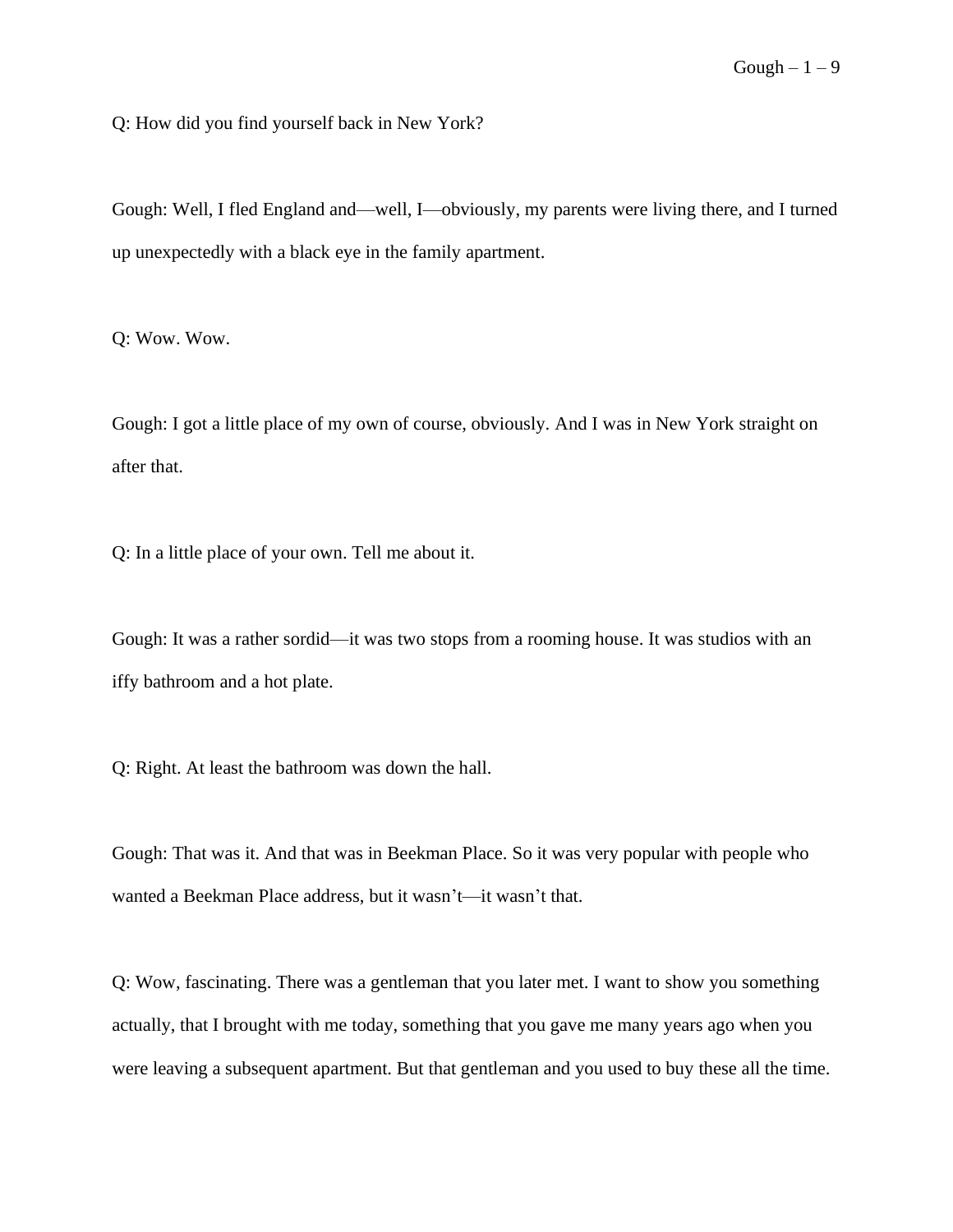Gough: Oh, yes.

Q: What is this, Christabel?

Gough: Well, actually, this is from later than––my husband died before I was buying these, but it's a little church in Russia.

Q: Right.

Gough: And it was the thing that an antiques dealer on Bleecker Street was specializing in. I thought they're really sweet. And I put them along the mantel. But my husband was a musical instrument maker, he specialized in harpsichords, and clavichords, and fortepianos. And he was British but left London before I met him, and set up in New York, because it wasn't a good thing to do in London, really, there wasn't much interest––there was much more interest in using the original instruments and playing early music in New York. So he set up in the loft on Bleecker Street, and the reason I met him was that my mother had––when she had to furnish an apartment in New York, she went to Sotheby's and bought whatever didn't cost very much to fill the space, and one of them was a derelict square piano, which nobody wants. I don't think now they would even sell it. But she brought it home. And there it sat, poor thing, with the strings all curled up, and the keys not working. So I thought, why don't we get this fixed?

Q: Yes.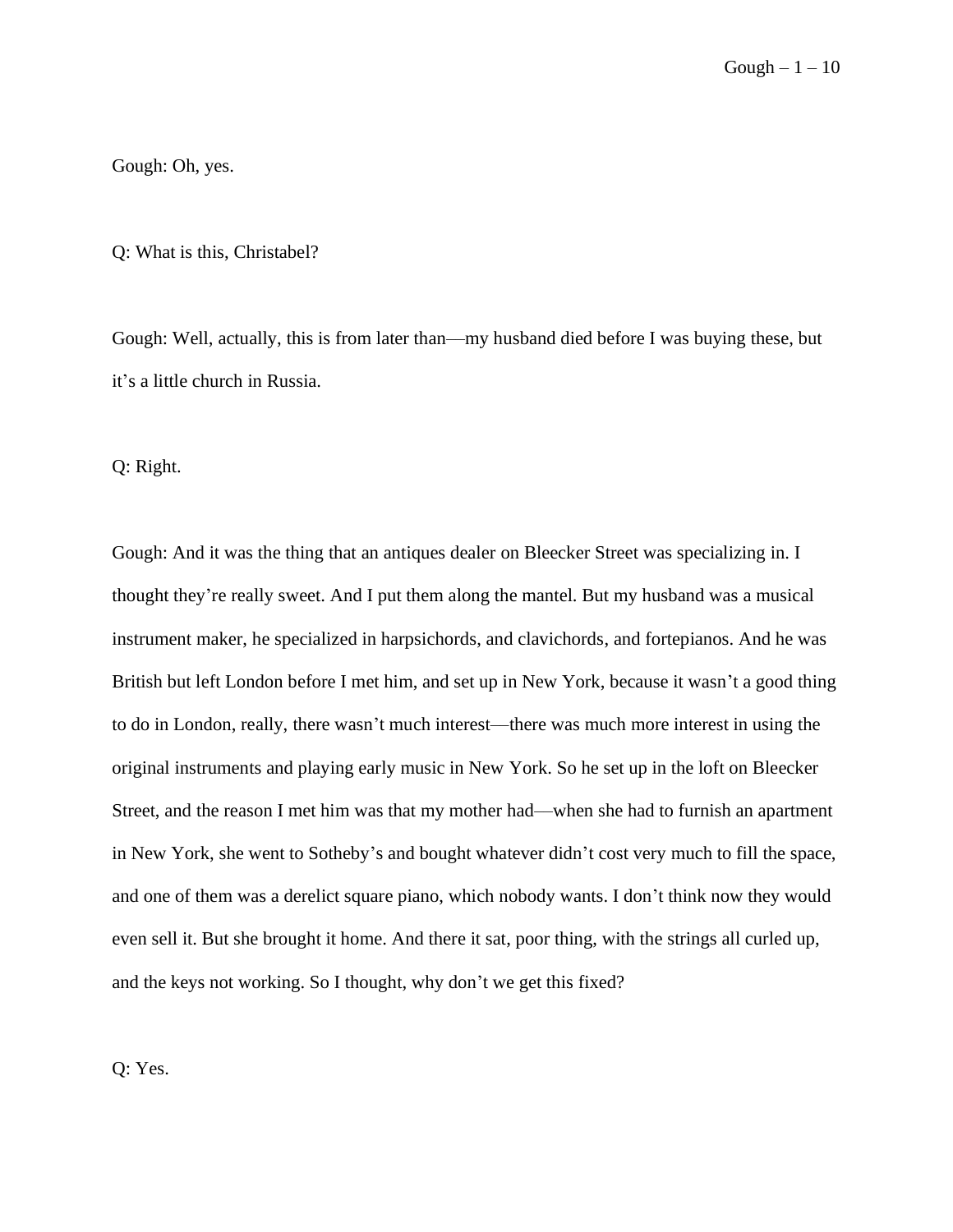Gough: And she said, "Well, I don't know. I'll try to find out." And they went out all the time and then she found herself at a dinner, sitting next to Bill [William Richmond] Dowd, otherwise known as Dowd of Boston, the harpsichord maker. And she asked him if he would fix it. And he said rather scornfully, "Well, it's not the sort of thing I do. But, I'll tell you someone who might. His name is Hugh Gough."

Q: Hugh Gough! [laughs] Rings a bell.

Gough: Yes. So, my mother called him. And I was deputed to receive him to show him this unfortunate little instrument. [laughs] He looked it over. And he said, "Yes, I think I could do that." And we actually carried it straight out and put it in his Citroën station wagon, Josephine, who was a very sick girl. You know, the old Citroëns, they rise up when they start––that's an air thing. I don't know what it's for or why, but you turn it on and I think you do something with your foot. Up, up, up, and away, and we took the square piano by Christopher Ganer, 1780––we took it to Hugh's loft. And the two of us carried it upstairs. And that's how I met Hugh.

Q: Wow.

Gough: I worked for him for a while.

Q: Oh, right. [laughs]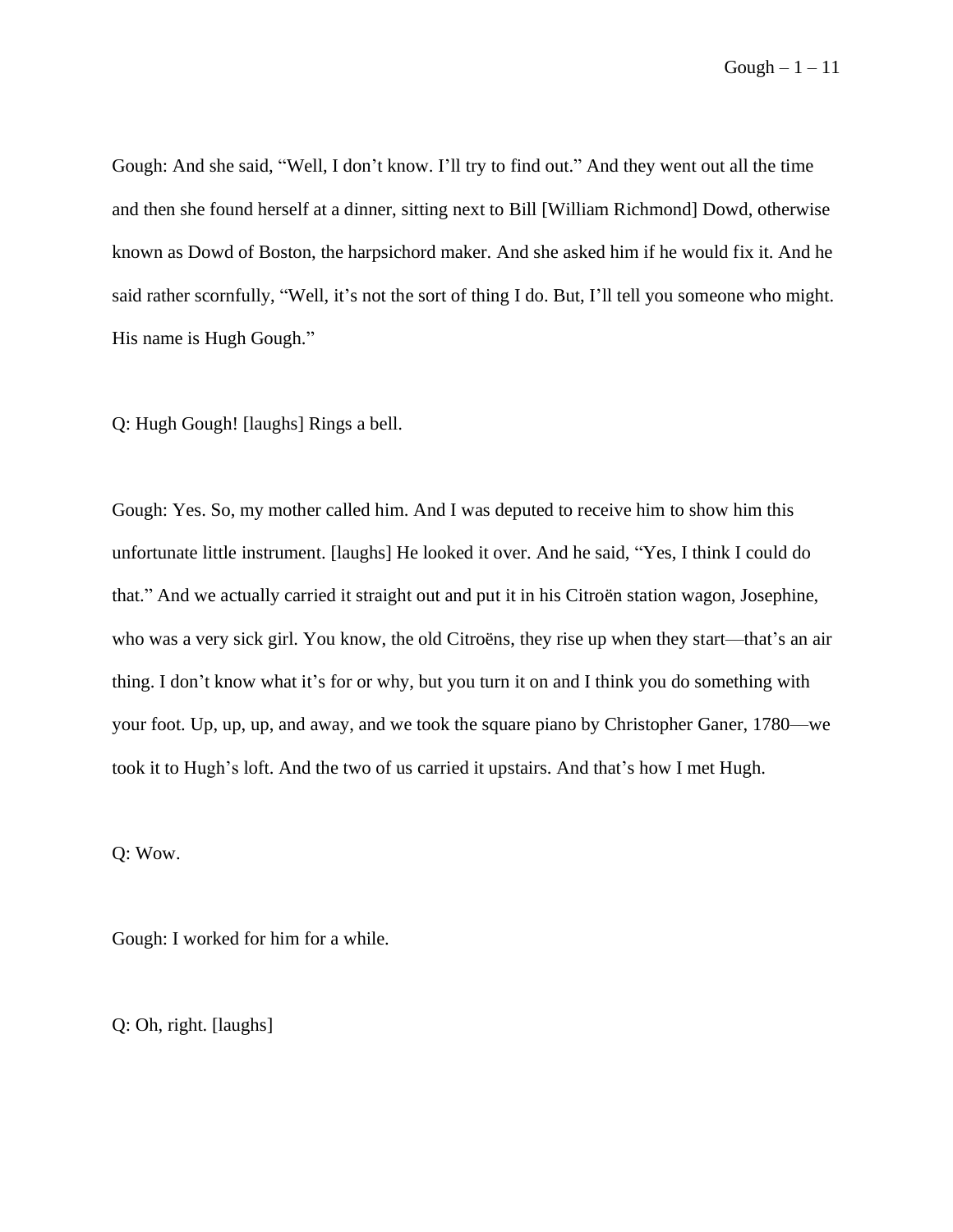Gough  $-1-12$ 

Gough: Because after giving up on England and marriage, I started making jewelry. And that involved using small tools and things, which is similar to what might be done when restoring a square piano in terms of handling pliers. So I agreed to become a restorer without any formal training of any kind, but I think that Hugh knew more about it than anyplace I could have gone to study anyways [laughs]. So that was what I was doing.

And during that time––now, let me see if I can remember this properly––there was a preservation emergency in Greenwich Village where we were living. Yeah, okay, I've got it. I had already met Matt McGhee and Ron Kopnicki, who were my colleagues and leaders at the Society for the Architecture of the City. Matt had a store on Christopher Street––an old building, of course, a lovely old storefront. And next door to it was a not quite so old but still fairly venerable building, which had belonged to the Behlen paint suppliers. They left, and it was bought by a person who hadn't really focused on the fact that it was in an historic district. And he didn't want the storefront. And being a man of action––one night we heard a sickening crash! That is, when I say, "we," Matt and Ron heard the sickening crash. Matt, rushed to the window and saw Mr. Oros, such was his name, backing his station wagon out of what was left of the shop, which he had just driven it through at three o'clock in the morning.

Q: Oh, my.

Gough: And so this was an introduction to historic preservation.

Q: [laughs] I think it's a good metaphor for some of our preservation battles––a station wagon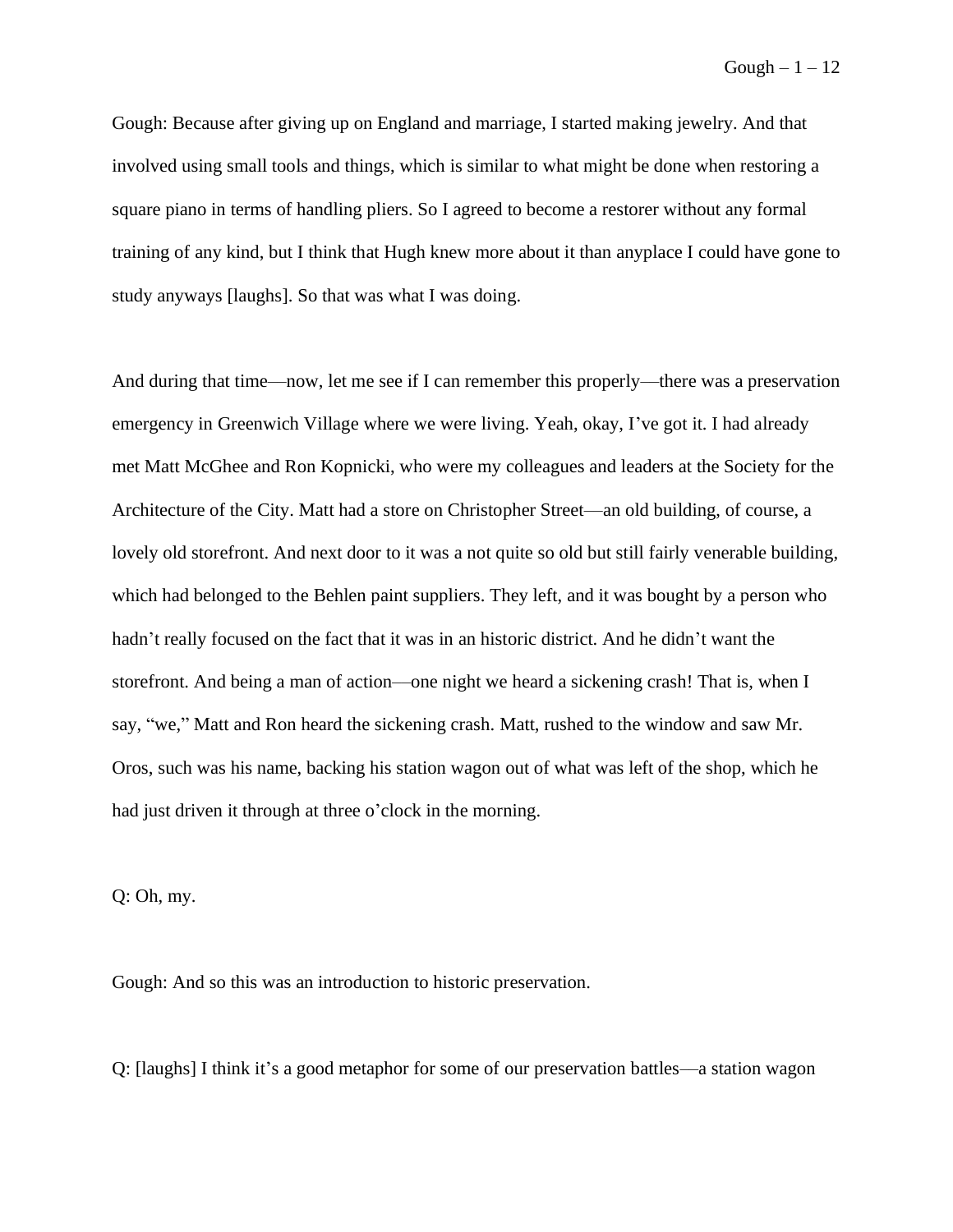Gough  $-1-13$ 

through the front of the store. Let's back up. Ron and Matt have been co-conspirators of yours for decades now. Give us their full names. And tell us a little bit about who they are and how you met them.

Gough: Matt McGhee, who consented to be the treasurer if he didn't have to do anything, and since we haven't any money, he didn't have to. Ron Kopnicki is the president, and I am the secretary. And what I like to say is that I'm Dr. Watson. Ron is Sherlock Holmes. And Matt is Mycroft Holmes. So we originally had some other co-conspirators but they dropped out over the years. And we never attempted to be a membership organization. There's Greenwich Village Society for Historic Preservation [Village Preservation] still alive and well with a huge membership. So it seemed––and there also other little political groups in the Village, and it seemed really absurd to start another one. So we didn't.

We published a periodical, which was Xeroxed, actually, more than published, in the local copy shop run by delightful man called Clausen Cannon who did everything for us, he loved the *Village Views*. And so we thought our aim was to write about the Landmarks Commission––to interview commissioners, which one could still do then. That began to taper off towards the end, if it were––being allowed to. But we got quite a few interesting interviews and we would write for it, illustrate it. I would go out and take the pictures, and Matt that would choose them and arrange them and crop them. And Ron would edit. He's a very good editor––not so much for drafting. I mean, if you ask Ron to write an article, you know, come back in another life. [laughs] It never happens. But he will fix, beautifully, and he will add––he will do it then––and as an interviewer he will ask devastating questions.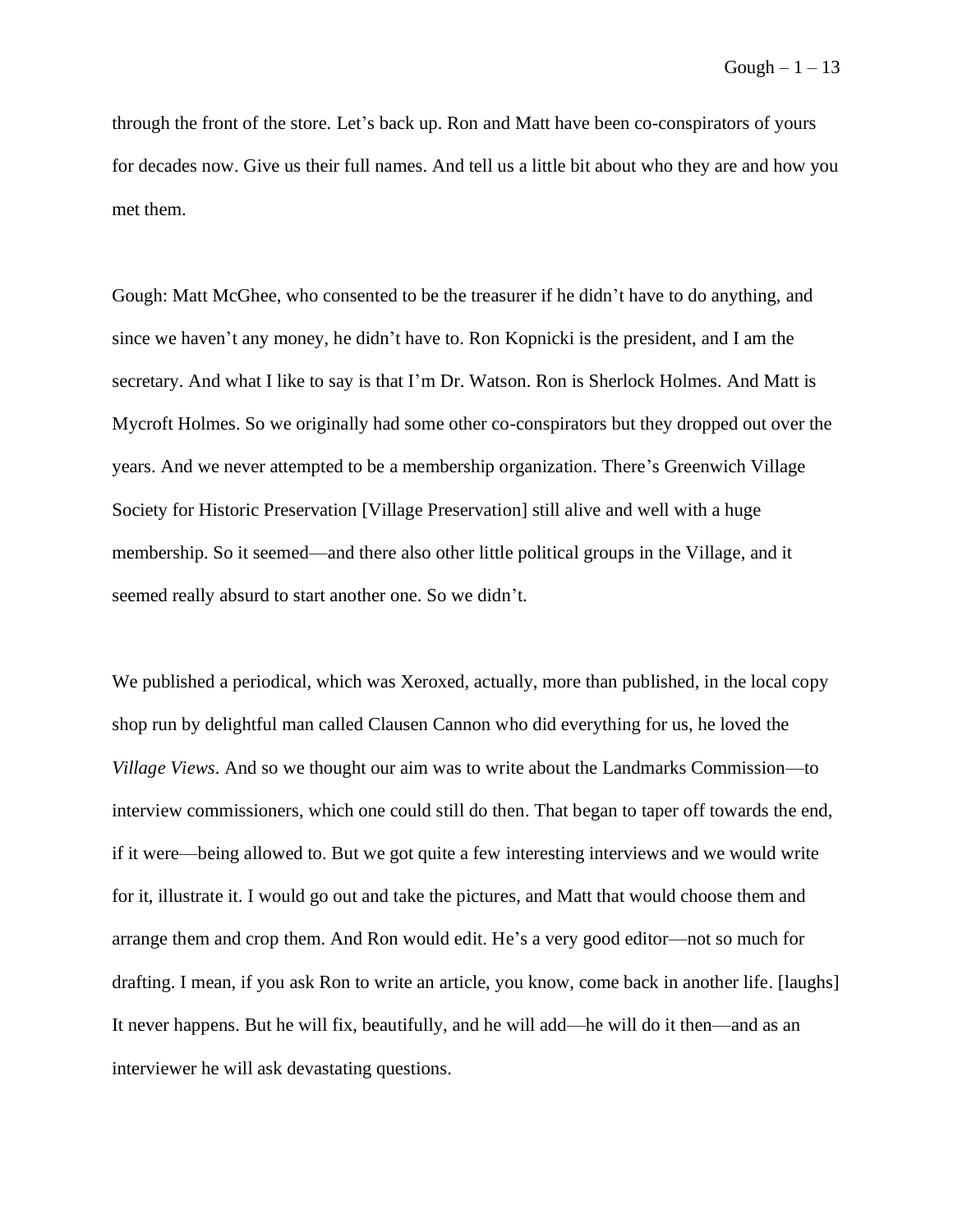Q: What was your intended audience for *Village Views*?

Gough: The commissioners.

Q: The commissioners. And if the public read it?

Gough: No, it was fine. We had subscribers. We had a couple hundred people getting it at one time. But the major aim was to influence the commission itself. Which, I mean, you know the "three-minute limit"––

Q: Mmhmm.

Gough: I have fought with it for, decades. And it really, you know, you can do a lot in three minutes, and more than you think. But nonetheless—

Q: I always try and beat the warnings so that I can get something out and not to worry about competing with them. But––

Gough: Yeah, indeed. Indeed. Well, I mean, you know about time limits too, no doubt, in your work. But we also monitored because most people in preservation, they are interested in a particular topic, and they go down and say their three minutes and then they go away again. They may not be seen again. But we thought, "No, we're going to monitor this." And I, being that I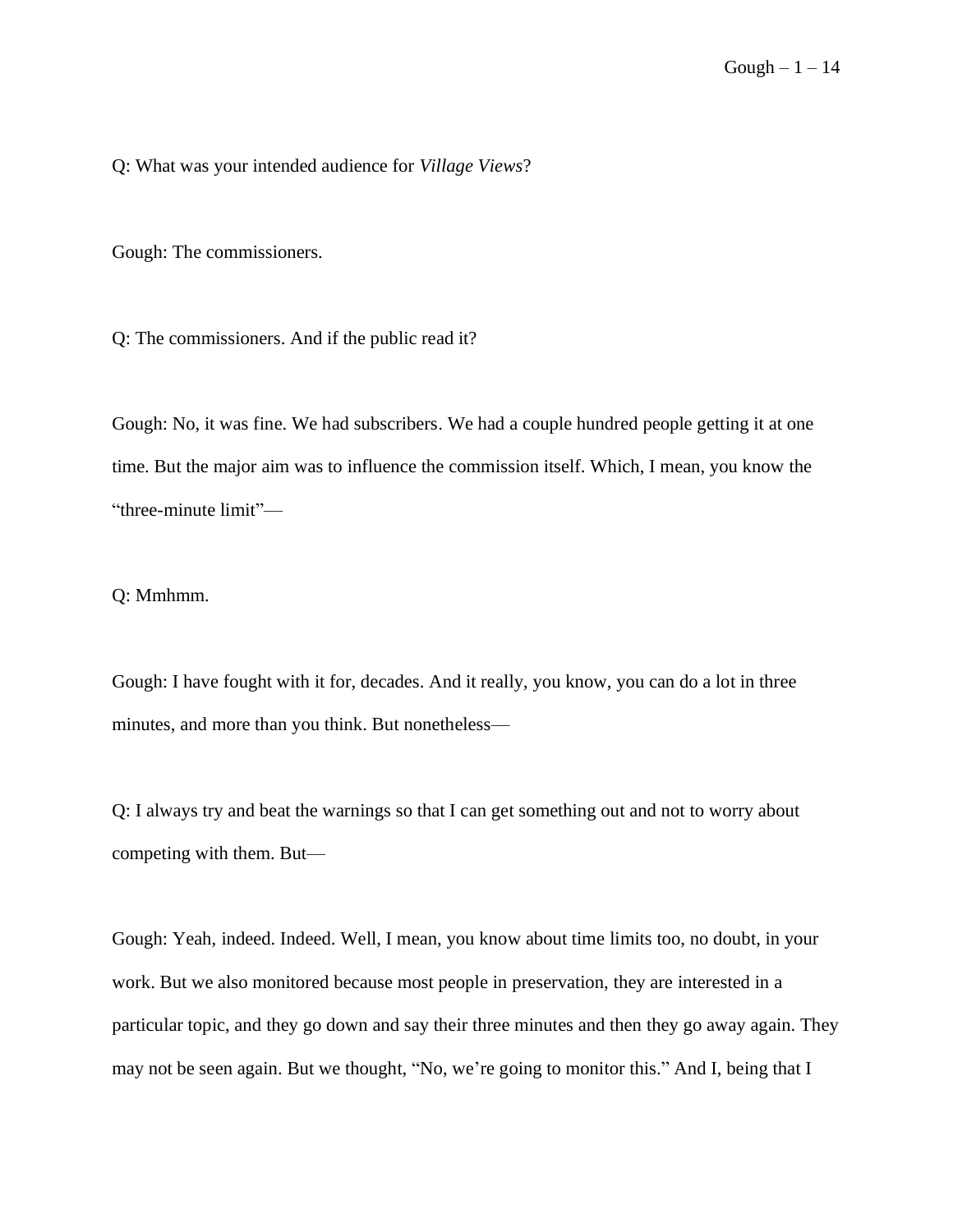was now the workshop assistant of Hugh Gough––Hugh Gough, who worked all around the clock every, every day. Didn't care at all whether I worked on Tuesday, or Saturday, or Sunday or Monday. So, I was totally free to go and sit there and listen. And I did. And I took notes. Because it really does help to know what's going on, which—it was much more available in the newspapers, of course, then because David Dunlap had *The* [*New York*] *Times*, and Joan Shepard had *The Daily News*. And they came! They actually came and sat there, like me. And listened.

Q: Why do you think they came?

Gough: I think they were both interested in preservation, and they thought they had an audience for it. That it was a special topic for them.

Q: And why don't you think they come anymore?

Gough: Because nobody sends them.

Q: Right. Why doesn't anybody send them?

Gough: Oh, ask the editors of *The Times*––

Q: Right.

Gough: *The Daily News* will, very occasionally, do something. *The Times* confines it to the Real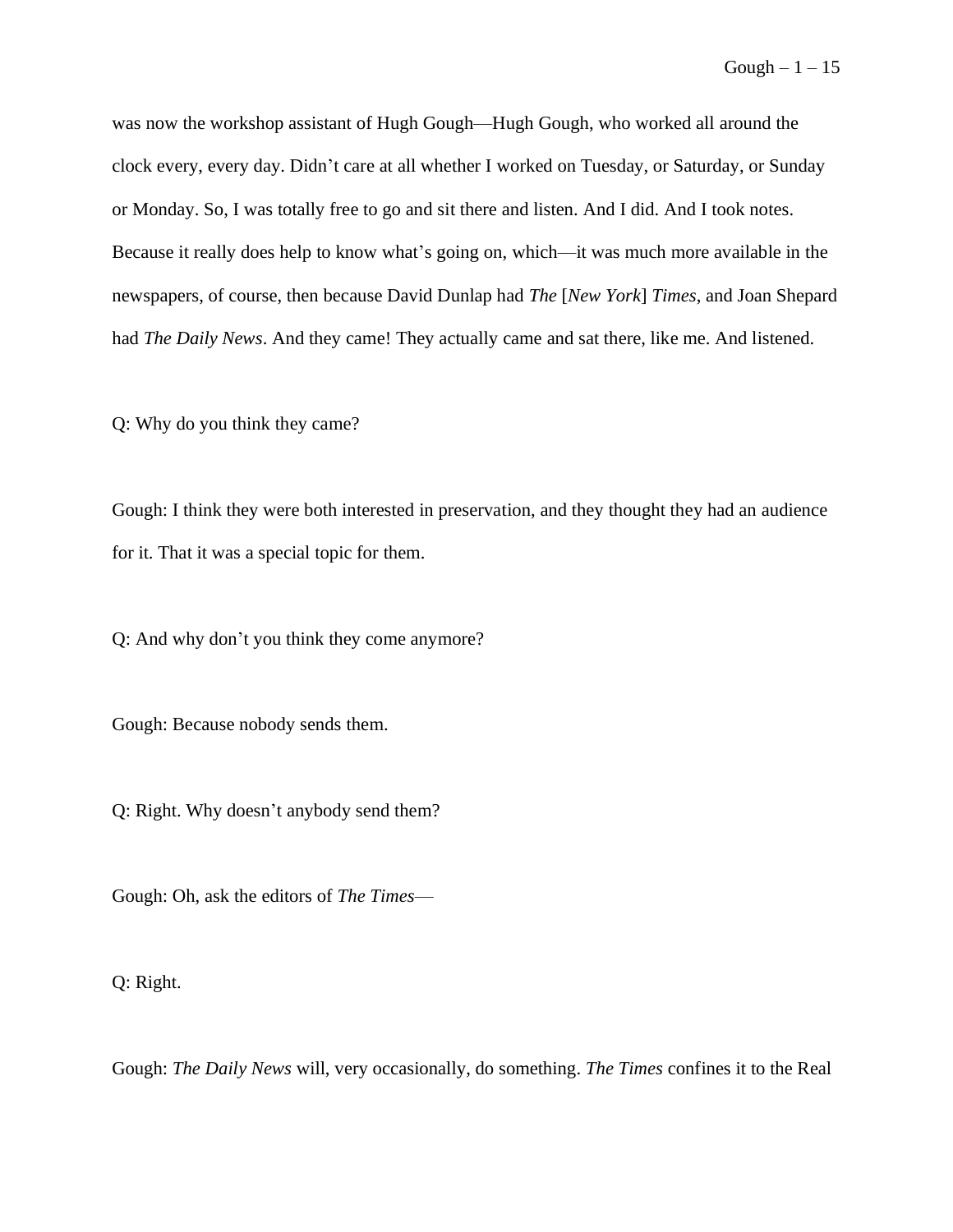Estate section on Sunday. And there's a very good column by John Freeman Gill, but it isn't in your face like the front of the second section of the daily, which is what David Dunlap used to have.

Q: I think what I'm getting at is––so the *Village Views* spoke directly to the commission. *The Times* speaks directly to the commission, of course, and City Hall, but what they're getting from *The Times* these days is what? Real estate drivel.

Gough: Thank you. [laughs] I mean, Mr. Gill's column is not real estate drivel. He is very, very sensible. But it doesn't always come out. And it's not sufficiently directly tied to events because that's not his beat.

Q: And notably, it's the successor to Christopher [S.] Gray's column––

Gough: Right. Right.

Q: ––in those many years.

Gough: Yes. Well, Christopher Gray wasn't too much directed towards preservation. He was more interested in architecture.

Q: Oddly enough, he did get some converts for our force. I also learned––and I was going to bring them for you today but I brought sunflowers instead––that the trick to getting into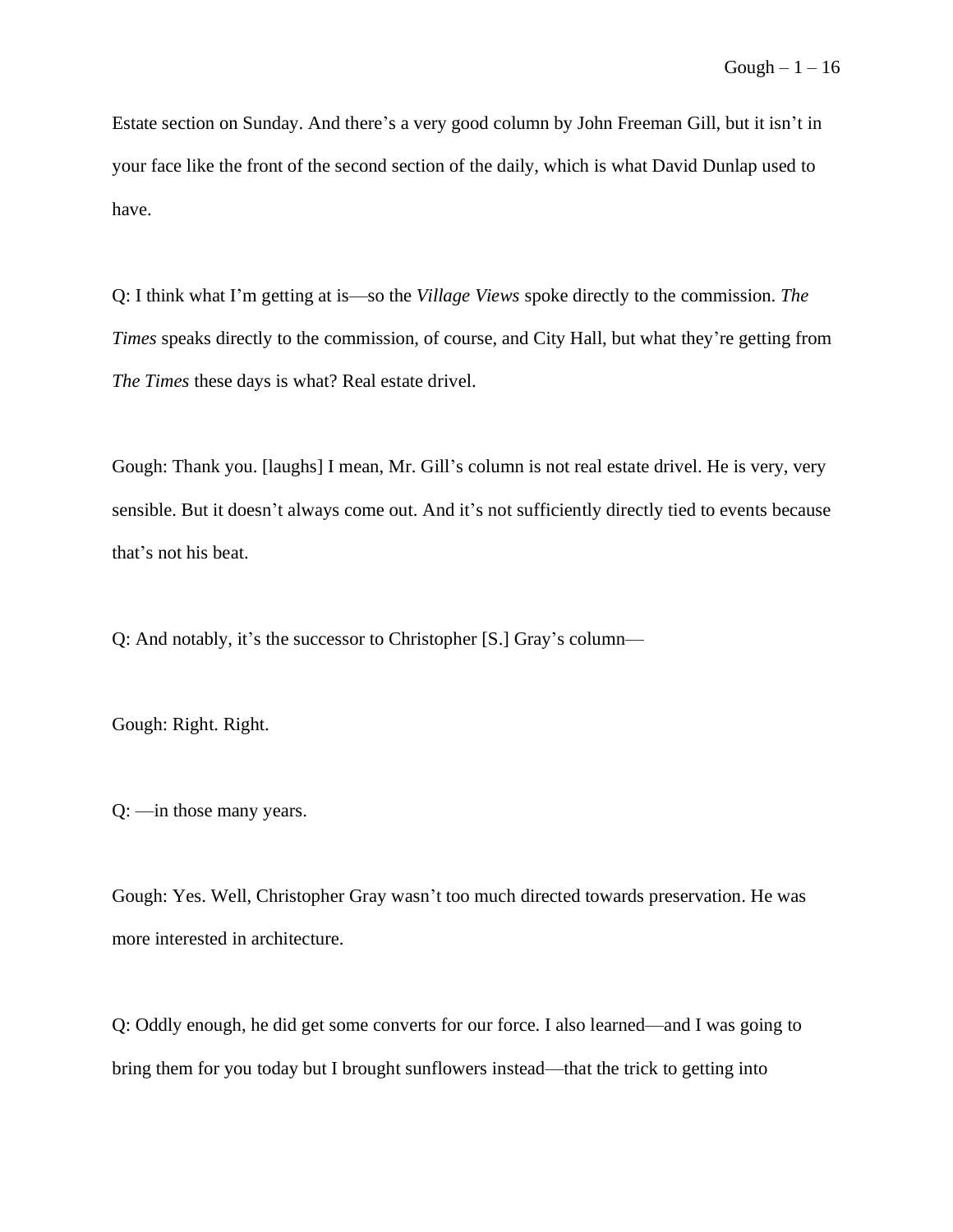Christopher Gray's archives, as told by Mosette Broderick, is cream puffs!

Gough: Oh, really! Well, you know, Mosette is a woman of many wiles. [laughs]

Q: Indeed! [laughs]

Gough: I didn't know that. Christopher Gray did help me, on occasion. We would be down in the library's––you know, the, the––

Q: The catacombs?

Gough: Yes. And he knew how to find things better than me. And it wasn't always easy. [laughs] And he helped me a couple of times, very kindly, which, I mean, I had tangled with him, giving testimony at the commission, because he was available as a consultant also. So we had to disagree sometimes.

Q: [laughs] As we all do! So you were––you were sort of breaking bread with Ron and Matt, you were working in Hugh's shop, you were going down to the commission. And this is all sort of centered around Christopher Street. Tell me about where you ended up living on Christopher Street. Give us the address first. And then tell us about the apartment.

Gough: 45 Christopher Street. Well, it was it was in a 1930s building in the historic district. And it was a perfectly nice 1930s apartment building. We were on the second floor. I don't know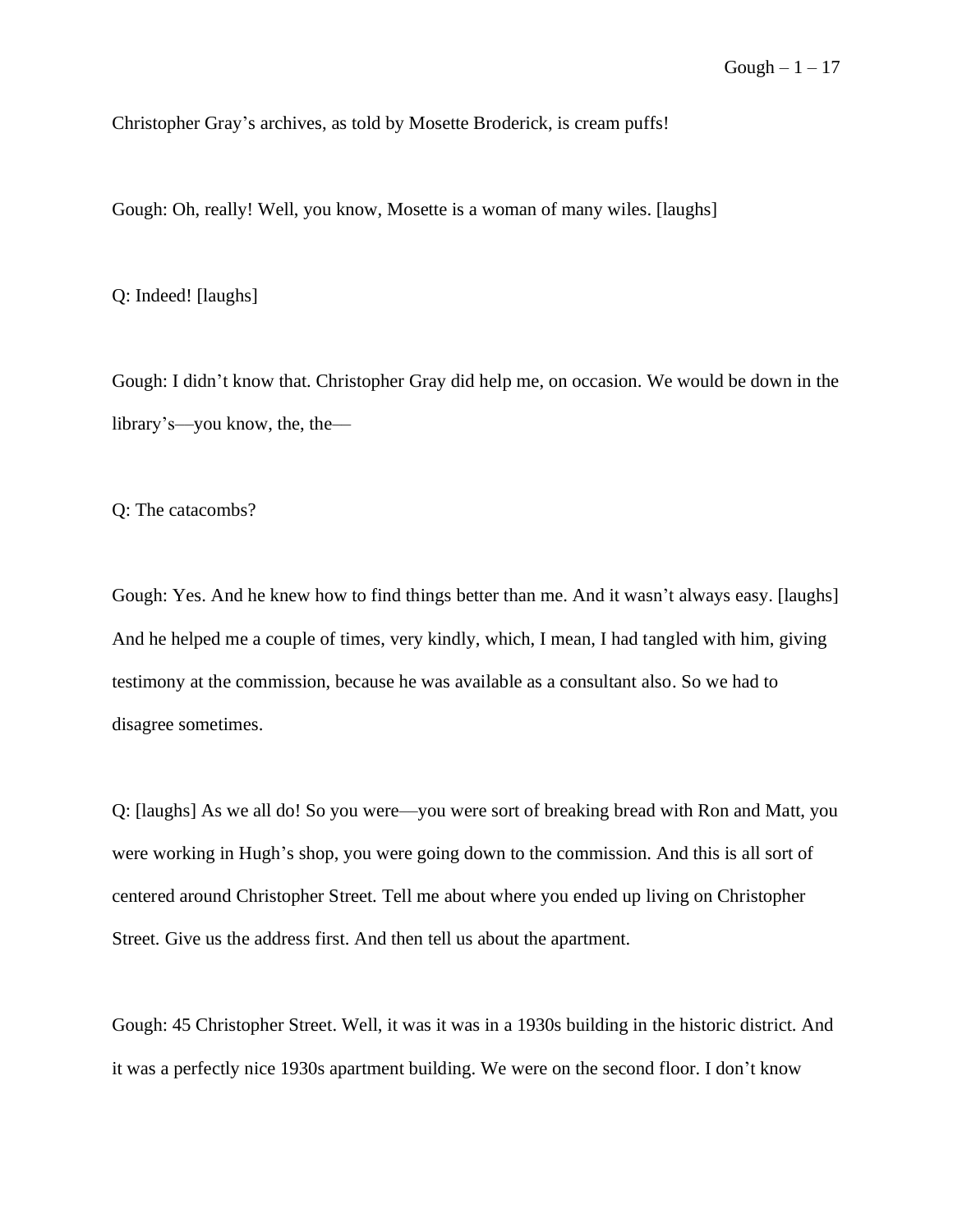what to tell you about it! [laughs]

Q: Well, you know, when I went there the last time, when you were moving out. And––

Gough: Oh, I'd forgotten about that, it's so long ago now.

Q: [laughs] You gave me all sorts of things, such as my ottoman named Otto. All these other treasures––you had called me and Kelly Carroll––

Gough: Oh, that's right! Oh, you came then.

Q: Yes. And you said, "Hey, you know, I have all this stuff. Please take this. Otherwise, I'm going to have to pay movers for it!" And we obliged. And it was just such a wonderful place. All my little lunch tins, all that came from that apartment.

Gough: Well, you see, I was moving into a very small apartment, naturally, being alone then. And I really couldn't get it in, you know. And I didn't have houses in Hudson, then.

Q: Right. Right.

Gough: So, I was very grateful for everyone who took things.

Q: We were grateful to take things. [laughs] But the thing that always struck me about that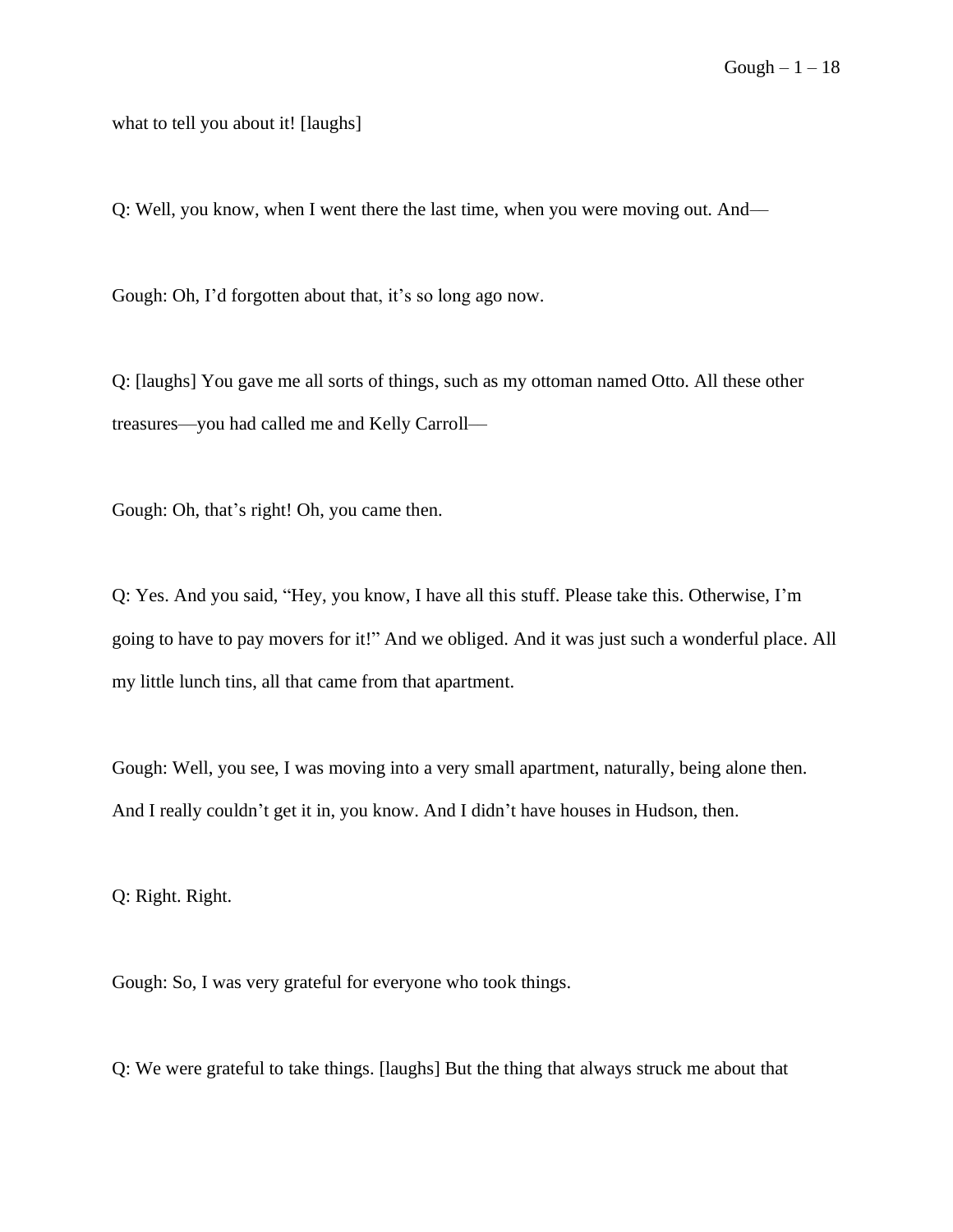apartment, was that you had a publication, which you disparage, since it was on a copy machine– –but it was a publication. And it was called *Village Views*.

Gough: Yes.

Q: And you had the most magnificent village view, overlooking Greenwich Village from that second-floor perch.

Gough: Oh, it was pretty. There's a little triangular park, Sheridan Square.

Q: Right, Sheridan Square, and a very significant place. Stonewall right in the neighborhood.

Gough: Indeed! Indeed—I was next door to Stonewall.

Q: Right. So tell us a little bit about that mélange, and the sort of characters you encountered around there in that time?

Gough: Well, I don't really know what to say to that. [laughs] I mean, I was a member of the block association. We were initially the Historic District Committee of the Christopher East Block Association. Matt, Ron, me, and John McShane, who's been dead for thirty years. And Ernest Leogrande, who was writing for *The* [*New York*] *Post*. That was a huge help for us. It was not about preservation––I think it was about night clubs!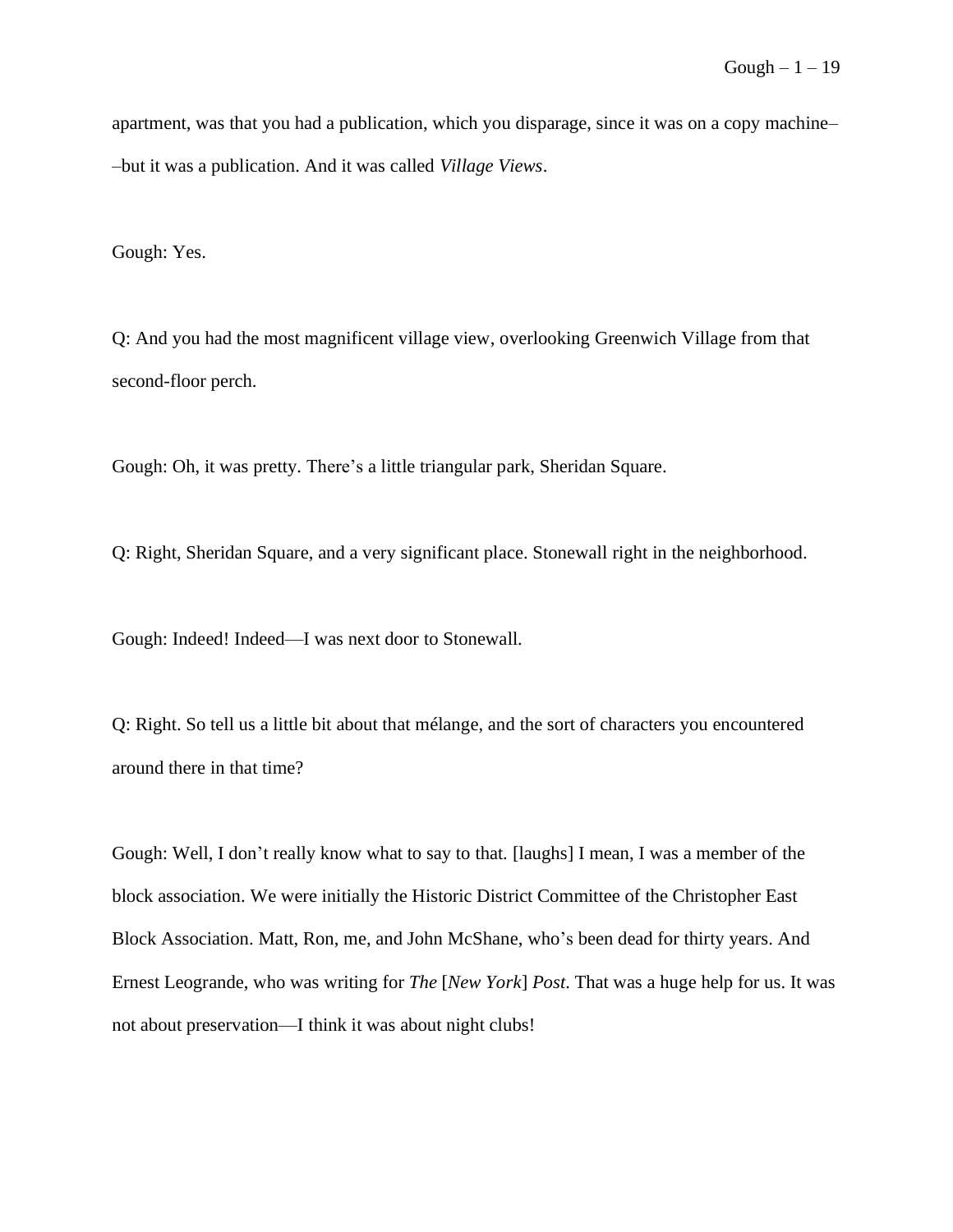Q: [laughs] More of them, less of them––something in the middle!?

Gough: No, it was saying, you know, if you wanted to go out—that kind of column. But where were we?

Q: Oh, just talking about life on Christopher Street.

Gough: Okay, well, I harangued the Landmarks Commission. And I never stopped. I may have to stop now, I don't know if it's any use anymore! [laughs]

Q: Do you remember the first time you went down to the commission?

Gough: I don't know if I do. Goodness, what would it have been? It may well have been about the storefront that the man drove through. I think it probably was.

Q: Right.

Gough: I'm pretty sure it was, yes. Because, the young lady who was supposedly reviewing the item didn't seem to feel that it was too bad a thing, really.

Q: Ah, interesting.

Gough: And so naturally, we laid into her. [laughs]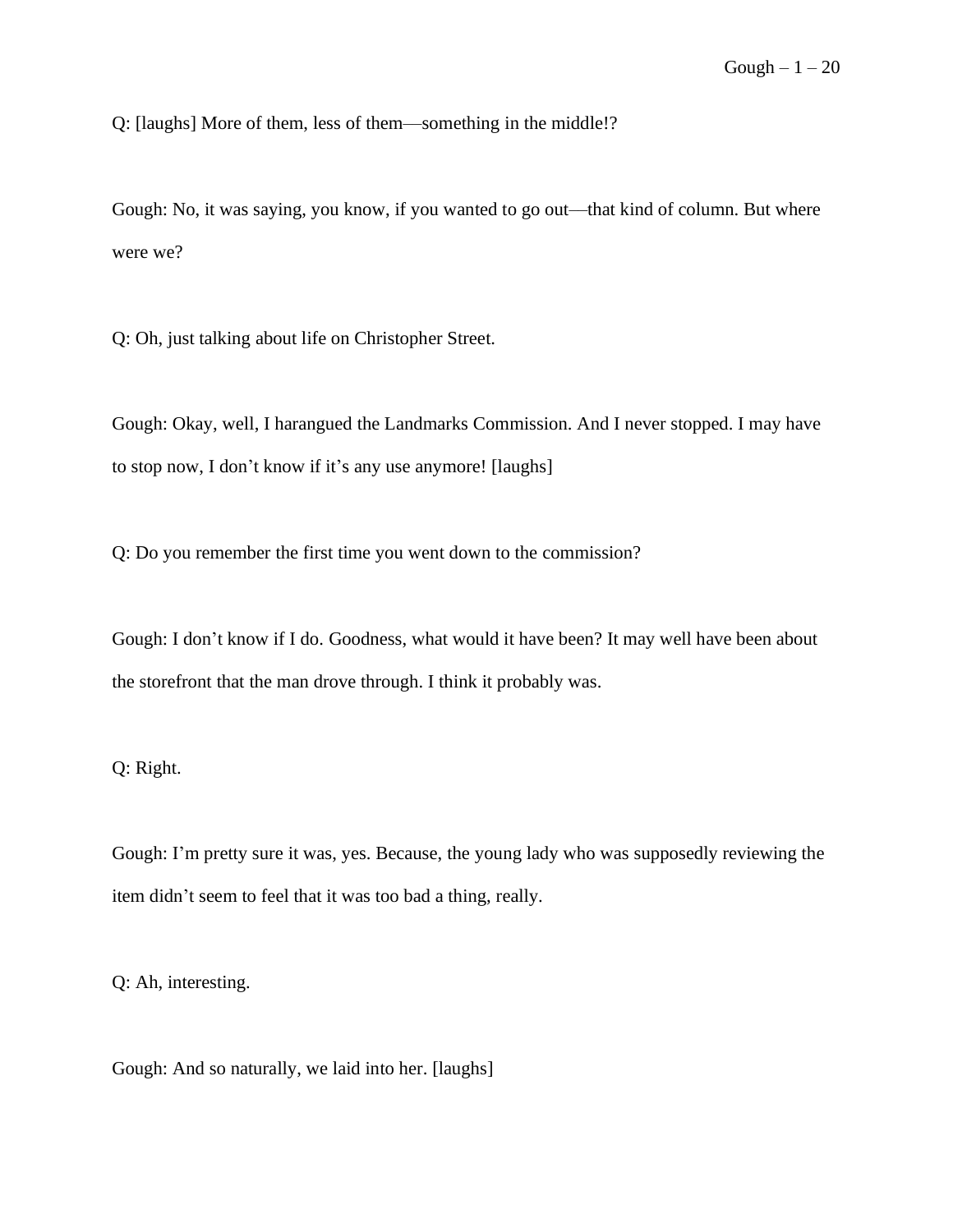Q: That started a theme that carried on through the ages.

Gough: Yes. Yeah, I believe that was why I first went down, because the community board also felt that it wasn't the proper procedure. [laughs] Indeed, it wasn't.

Q: But it wasn't up to them, though, was it?

Gough: No, they are advisory.

Q: Right.

Gough: And, once it's been demolished, there isn't a lot of advice you can really––but, you see, the other thing was the decision of the commission about the demolished storefront––you asked about early days, and these were early days. And at this time, there was a school of thought, shared by the executive director of the Preservation Commission––

Q: Who was––

Gough: Lenore Norman. Her view was that if anything survived, we would do anything to preserve it. But, if it's destroyed, we would prefer to see a new modern design. So their idea of a new modern design was a piece of junk, an anodized aluminum storefront, you know. It wasn't a new design, it was just like sending out for coffee. And they slapped this hideous thing into this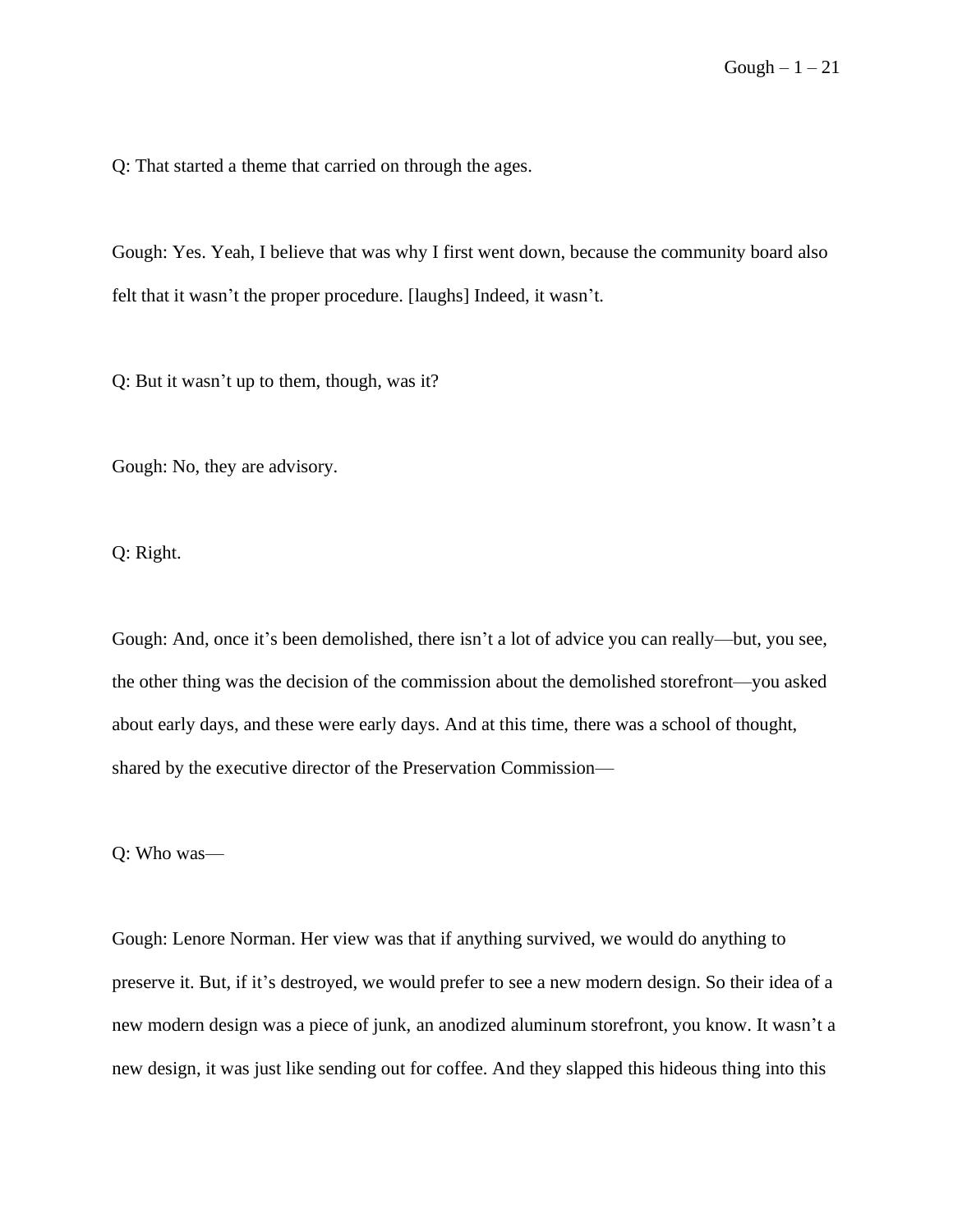little building. And we thought, "No, no, no!" [laughs] One of our first *Village Views* interviews, we got Frank Sanchis, who is still, naturally, a figure.

Q: He is indeed a figure.

Gough: He very kindly agreed to be interviewed; he was Director of Preservation at the LPC then, and that was really a way of getting one's feet under the table, of course, to interview people like that. And it was very educational. And he didn't altogether defend the Behlen's decision as a general policy. As I recall, he said, "But some things are so fine, that you wouldn't want to do that." I think it was clear that at that time he didn't think Behlen's storefront mattered, because it wasn't a great work of architecture--like the Taj Mahal, or something. But the commission did modify its policy eventually, to allow replacements in a variety of styles. We fought tooth and nail for that. $<sup>1</sup>$ </sup>

Q: Well, I want to get at two things based on that. First of all, you're talking about a tension as old as time, that's still alive and well in the preservation community, right? You have a building that was there, and it's gone. And you're not just going to leave it there like a knocked-out tooth. So you need to build something else. Where on that spectrum, to you, between build it exactly as it was, and build something entirely new––how do you find your way on that spectrum? Where's the proper place in your view?

Gough: I think it's perfectly possible to be at either end. I think you can build a reproduction

<sup>&</sup>lt;sup>1</sup> See also CHRISTOPHER EAST BLOCK ASSOCIATION, SIXTY NEW SHOPFRONTS IN THE GREENWICH VILLAGE HISTORIC DISTRICT: A FAILURE OF PRESERVATION POLICY (1983), posted on www.villageviews.org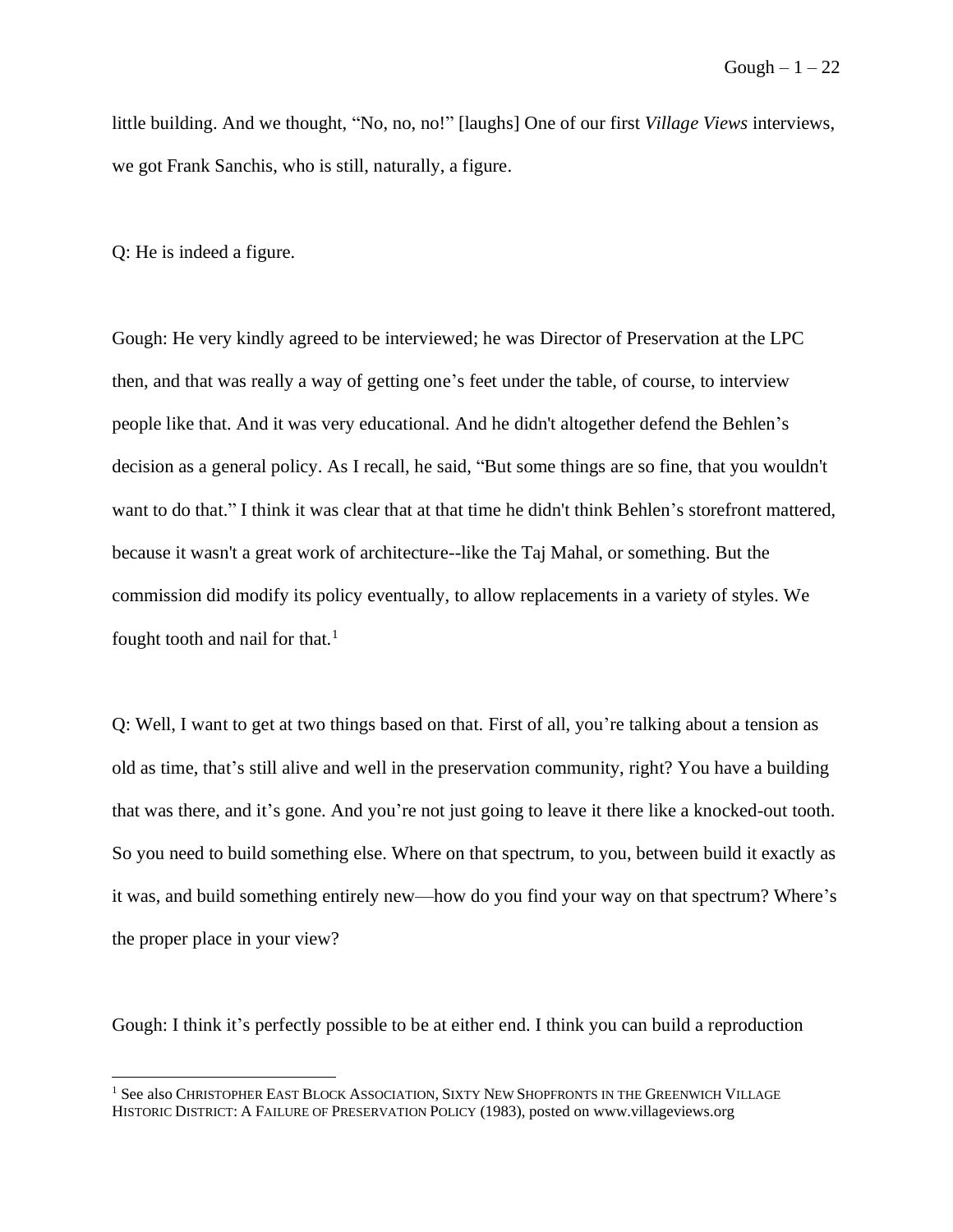Gough  $-1-23$ 

building, if you want to—it won't be old, won't be quite as well made. But it may fit into the district in a way that nothing else could. If you were trying to recreate a streetscape, on the other hand, that's also actually possible to put in a completely modern building provided you know how to design it. That is, the missing link, of course, in many cases. And some commissioners feel that they're not empowered to criticize in every way. I mean, they don't openly reject something because it's a piece of junk—it wouldn't be polite and they might have to stop serving sooner or later. [laughs] That can be a problem.

And then of course, there's a balance for commissioners. I mean, you can do a lot of good serving on the commission if you know what should be done, which many do––and to lose your place at the table, over being doctrinaire about one item. It's a judgement call. And you see that all the time. And depending on the mayor [laughs] it makes it more or less serious. Because they're––I mean, I happen to be friends with one of the commissioners who got kicked off commission.

Q: Who was-?

Gough: Anthony Max ["Tony"] Tung, who said what he thought about the building that was built at the back of the New York Public Library at 42nd Street, and he was up for reappointment and he found he wasn't going to be reappointed.

Q: Under which mayor?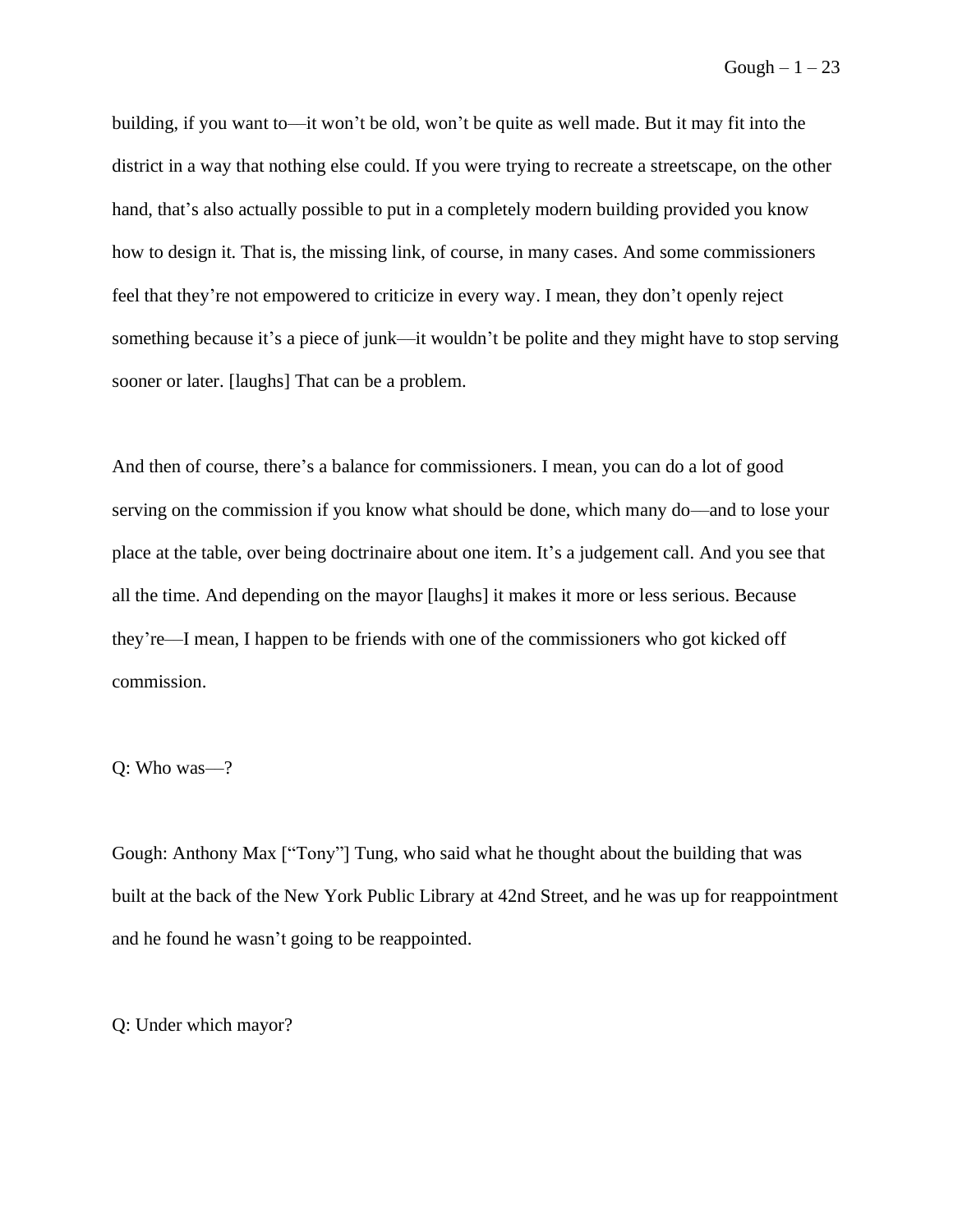Gough: Must have been [Major Ed] Koch, mustn't it?

Q: Must have been, yes.

Gough: Yes––I trust, I'm going to check that, I believe it was Koch. Yes, sure, it was Koch. It wouldn't have been [Abraham] Beame, that was earlier.

Q: We'll leave that to posterity, going through and cross referencing your interview. But I want to touch on the other thing that I thought of—you always say, and I've heard you say it probably eight-hundred to a thousand times now—"down to the commission." Explain to me—it's almost a pilgrimage going down to the commission.

Gough: Yes.

Q: Going down to the commission from the Village, what was that process like for you? How did you do it? When did you do it? Where was the commission in those years?

Gough: Several places, but always downtown, and always in the City Hall neighborhood. And what did I do? I got on the subway and went down there! [laughs] It didn't strike me as a big deal.

Q: Right.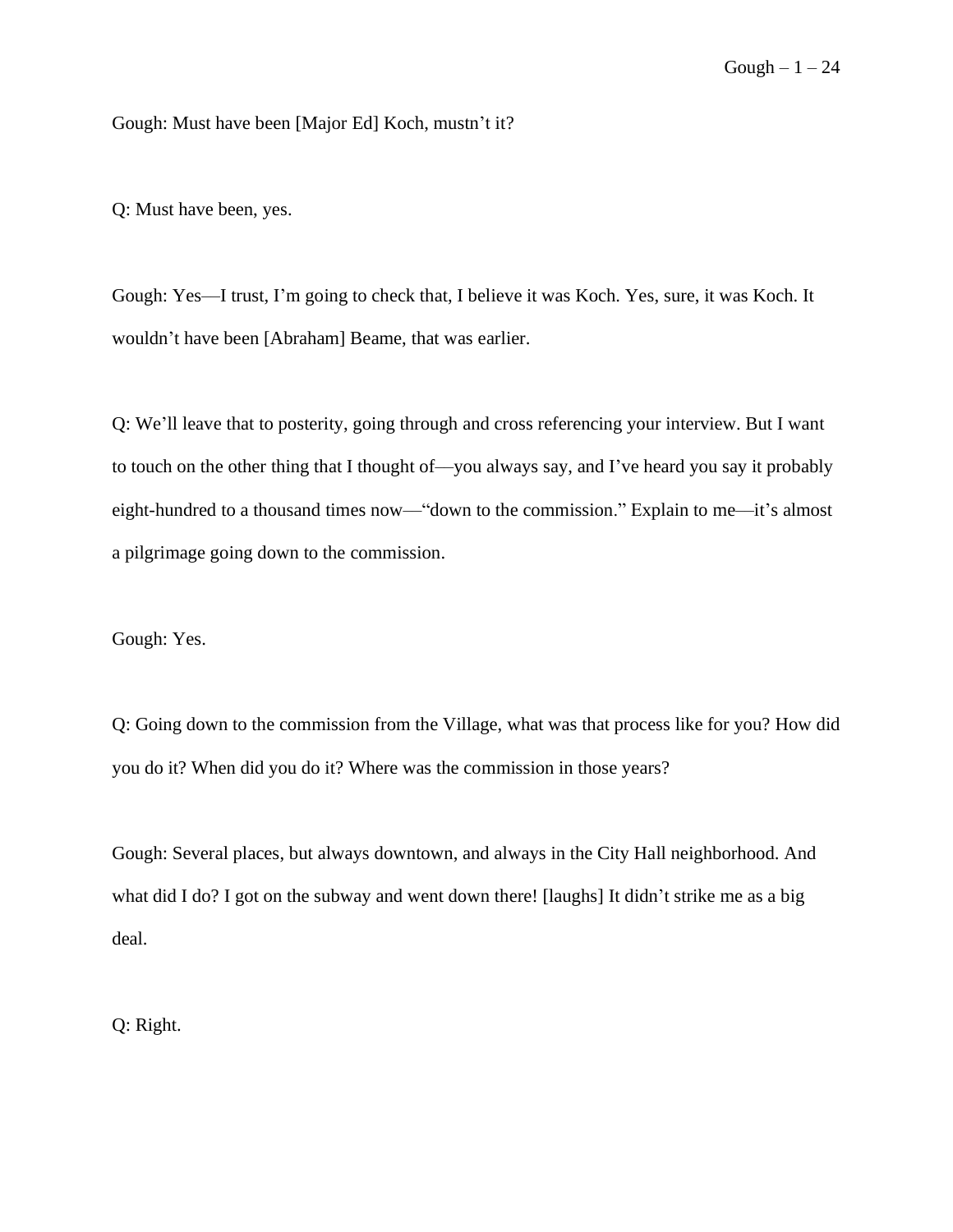Gough: It was, you know, twenty minutes on the Subway. That's nothing. Well, actually, the most dramatic time when going down to the commission was 9/11.

Q: Right.

Gough: The train stopped in the tunnel for the longest time, and I thought, "What on Earth is this!?" And then they did get us to a stop, and I got out. And I came up. And I saw that there was a huge hole in the World Trade Center with smoke coming out. And I thought, gosh, that looks like a terrible fire but there's nothing I can do about it. So I ran into the commission. And I actually got up in the elevator before the bells started ringing and everybody was to vacate the building, which was, of course, a city building. And this was the only––I believe from some notes you showed me you're going to ask me about my honors. The only honor that I value at this point, still [laughs] is that the commissioners were all going down in an elevator—a 9/11 emergency departure. They held it for me.

Q: Oh, Christabel. That's amazing.

Gough: It was Jan Hird Pokorny who held it for me––a gentleman. And I barreled in there, and I got out and I sort of ran home. And as I walked briskly home––because I realized I wasn't fit enough to run all the way to Greenwich Village; there was no transportation. And by the time I got up to Christopher Street, I looked back, it wasn't standing anymore. So up and down to the commission.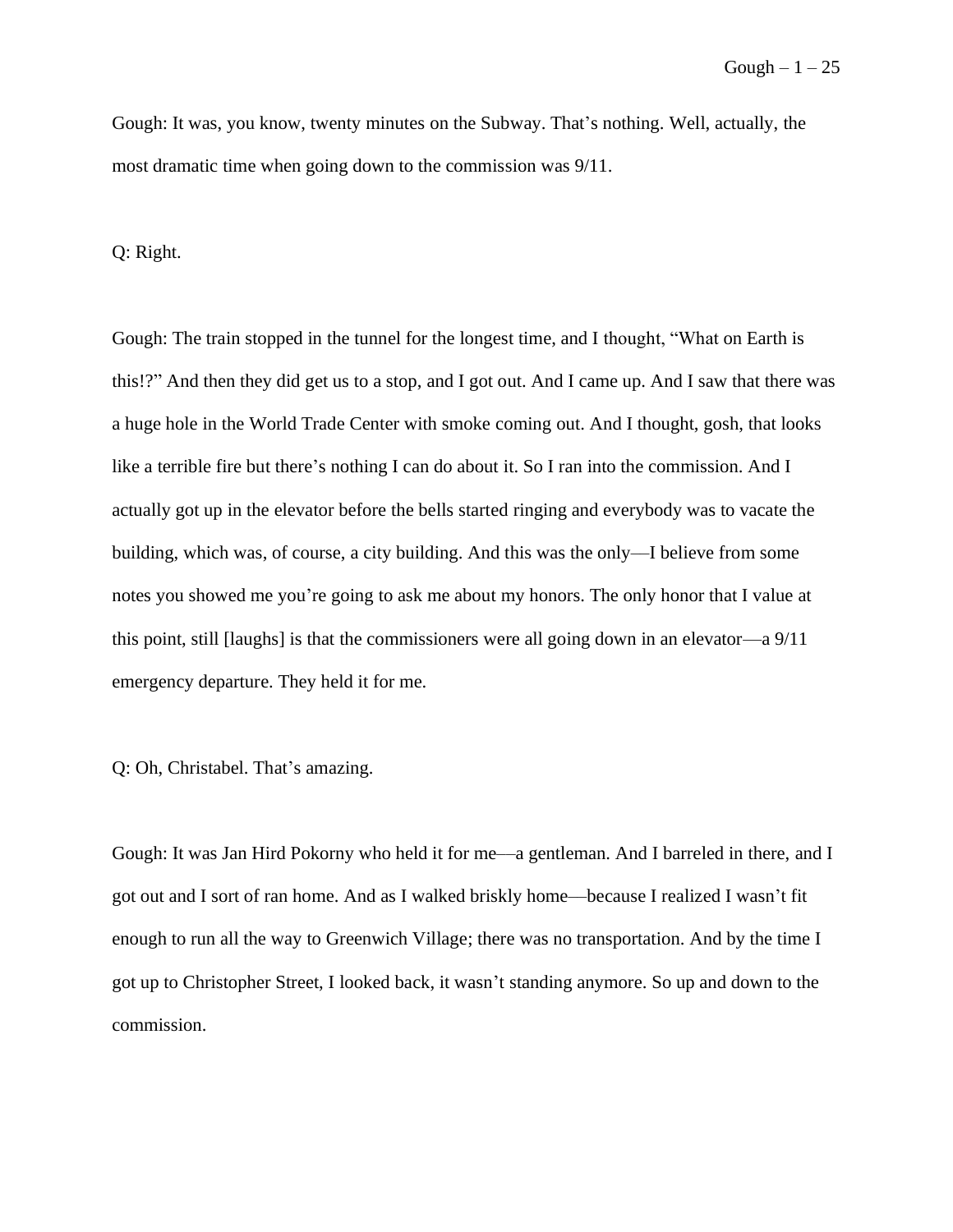Q: Indeed. The World Trade Centers, speaking of that spectrum earlier, down on Radio Row, where an entire neighborhood and a giant transit terminal were all demolished for them. The design––I mean, it was breathtaking, and it was symmetrical. And it was very Japanese. I mean, what did you think of those buildings architecturally, and the plaza as well?

Gough: I can't say I devoted any thought to it, it was an inimitable––I didn't find it very impressive, but it was very large.

Q: It was large, yes. [laughs]

Gough: It was Minoru Yamasaki, wasn't it?

Q: It was.

Gough: Yes. I don't think that it was necessarily the best thing he ever did. But it was, you know, his "parti."

Q: I prefer Oberlin. But you always think about the World Trade Center. And then you think about St. Vincent's [Hospital], which was such a safe haven for all those disasters, going back to the *Titanic*.

Gough: Oh, yes.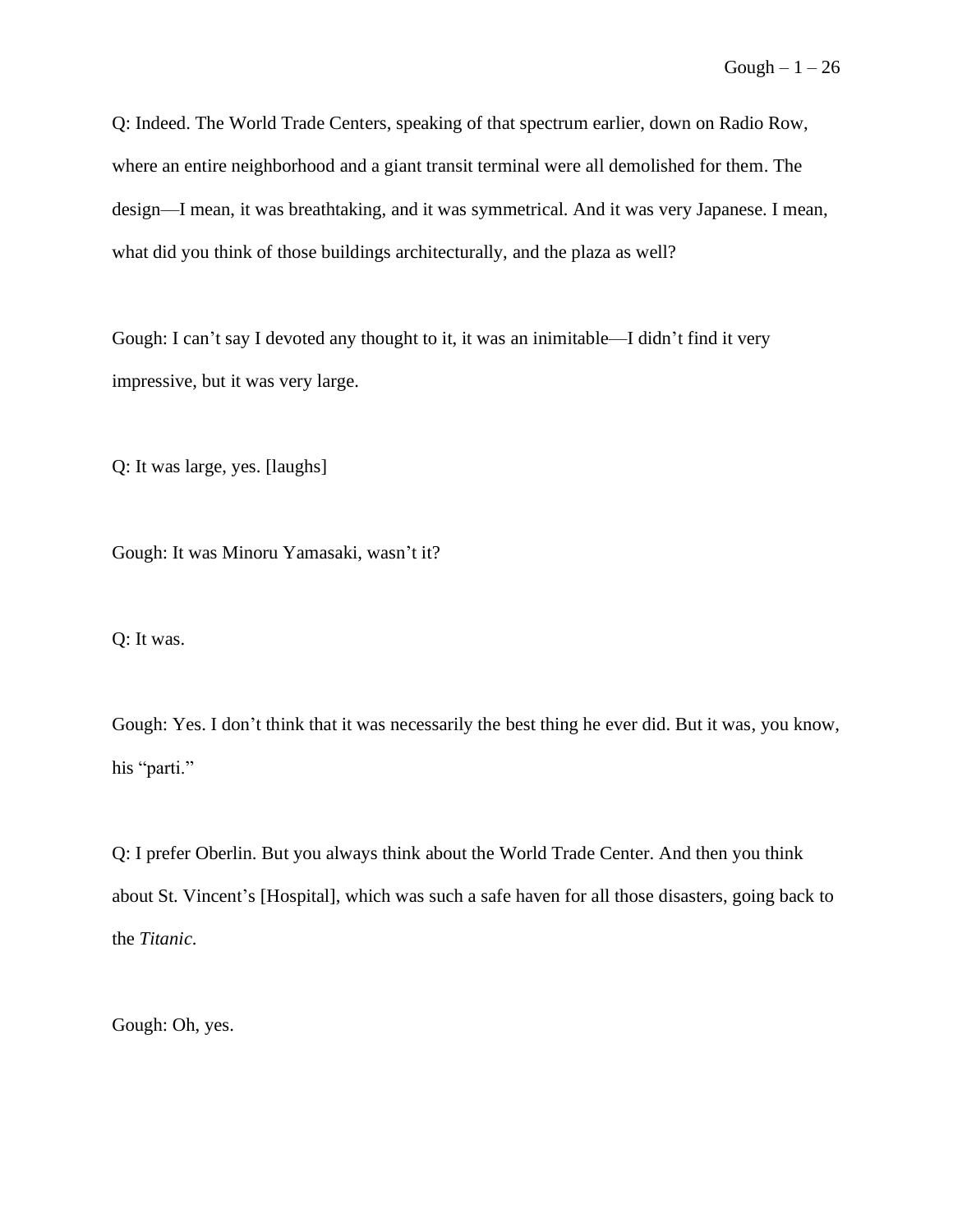Q: That was another neighborhood institution of yours. Tell us about St. Vincent's.

Gough: Well, it's gone.

Q: Right. Why is it gone?

Q: Well, I mean, they sort of sold it.

Q: And what is it now?

Gough: Condominiums.

Q: Right. And how do you feel about that?

Gough: You know, if you monitor for thirty years, you see destruction over and over and over again. And I think people who didn't monitor may have taken it harder than I did. I didn't actually attempt to do much about that because I felt that I had an interest––that my husband had been there repeatedly, in his last illness, and I didn't feel I could go down there and give them hell. So I actually just didn't go in. I wasn't there.

And indeed, since you're interviewing me in Hudson, I may say that the reason I know about Hudson is that I was going to the commission, and I was thinking, "What can I possibly say about this situation?" And I thought, I'm not doing it. I had actually––I shirked my duty––we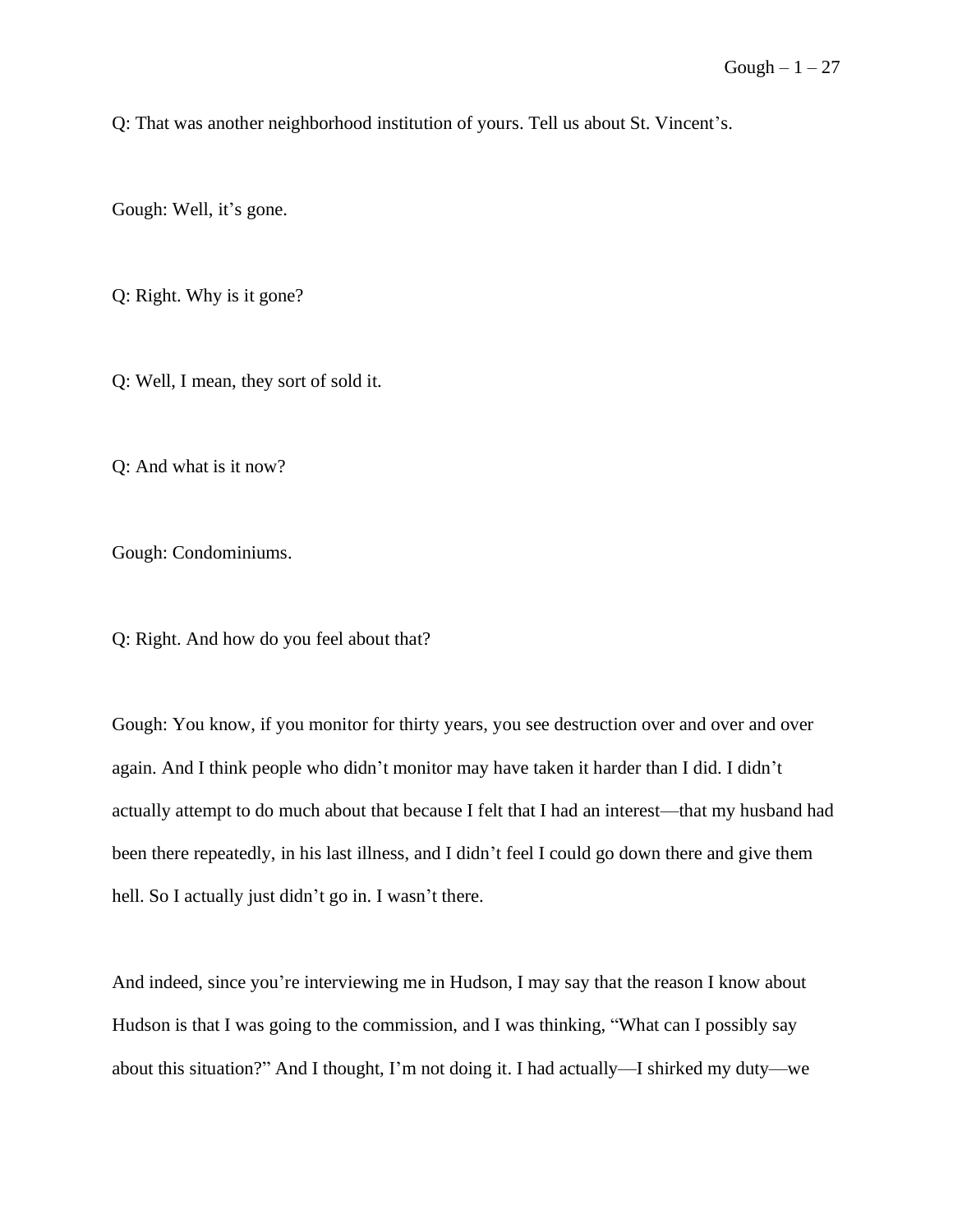had prepared testimony for the Society for the Architecture of the City, Matt had dictated it, and I thought, I'm not going to go and say that, I'm sorry. It's the only time I've ever done that, actually. And instead, I got off the train and got on a train going north and went to Penn [Station] and took a train to Hudson.

Q: Right.

Gough: I had seen Hudson because we had friends who live in Hoosick, and sometimes I would take the train, and Walter and Berta [Burr] would come and pick me up at Hudson. And so I took the train to Hudson. And I thought, maybe it's time to leave New York. And I went into a real estate office, and asked to be shown houses [laughs]. And I was. And actually, that's how I found 233 Union Street, a nice little house. And Hudson was not fashionable then, so it was just waiting for me.

Q: It was––it was. Walter and Berta, who were they?

Gough: Well, Walter Burr is a harpsichord maker who was a colleague and friend of my husband—younger—and Berta also worked in the harpsichord workshop but she's also a painter. And if we were in a different room, I could show you her paintings, which are lovely. She's now doing cloudscapes. They're rather like an abstract. But they are actually clouds.

Q: Well, we're pretty sure our audience won't be able to see them as I will after this interview. They sound like lovely people.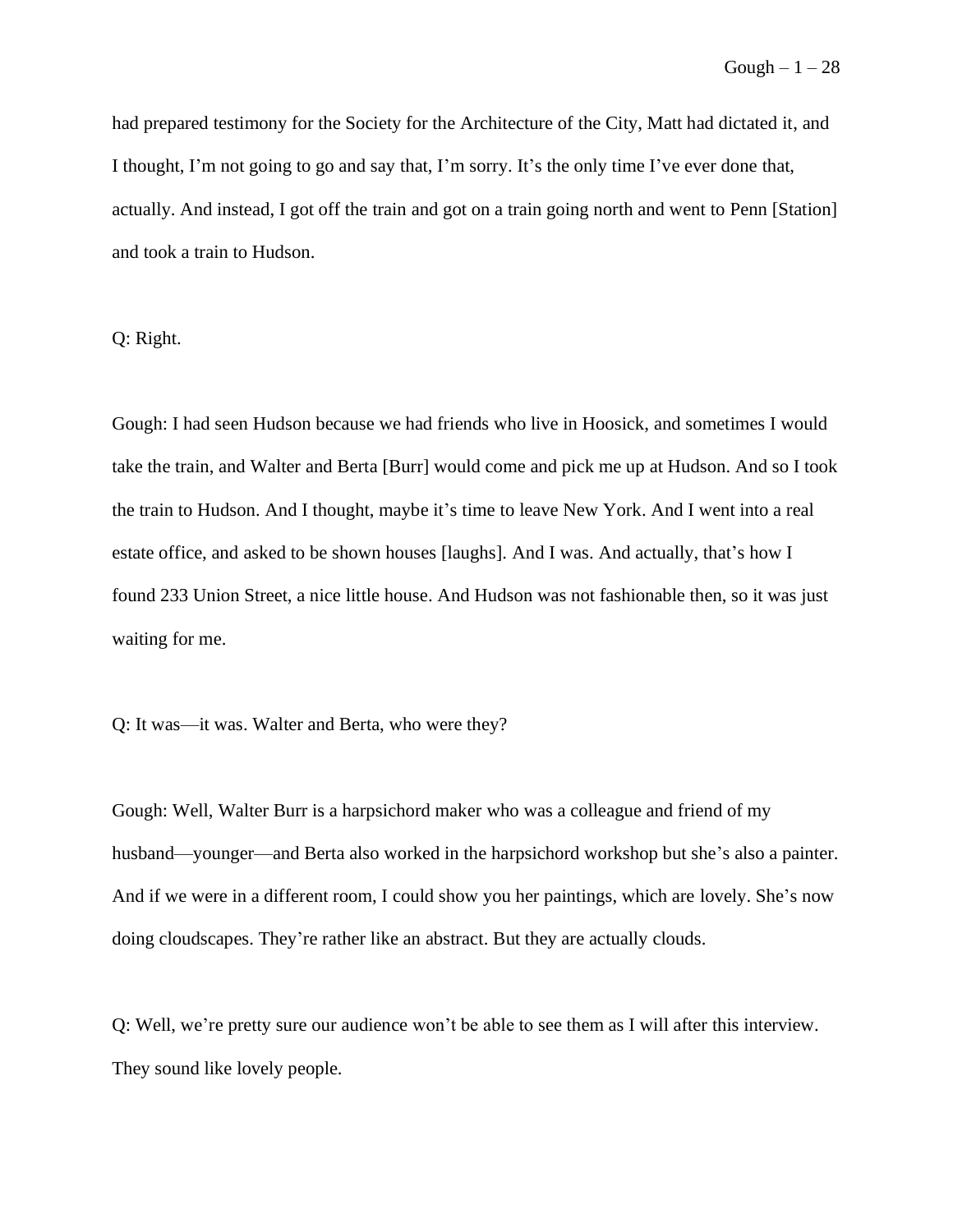Gough: Oh, yes. They're still operational in Hoosick. In fact, I'm seeing them tomorrow.

Q: Oh – how lovely! Beautiful buildings, and beautiful people. It sounds like what was going on in those days for you––you were surrounded by people like Ron and Matt. And you were living in beautiful Greenwich Village. But—

Gough: Well, you know what, I never thought of Matt and Ron as beautiful people––of course they are, in a real sense!

Q: Oh, yes, absolutely.

Gough: But not what the press means by that. [laughs]

Q: You're sort of in this crucible, almost. And at the same time, I refer to these years as the adolescent years of the LPC. When you're young, you know, 1965, the commission is an infant and it was born out of a very particular moment.

Gough: Yes. But the people who did that were not infants. They were extremely sophisticated, and canny negotiators. And it's pretty amazing that we got the Landmarks Law that we got, which was of course negotiated. And, [Anthony C.] Tony Wood, who you—I mean, your president––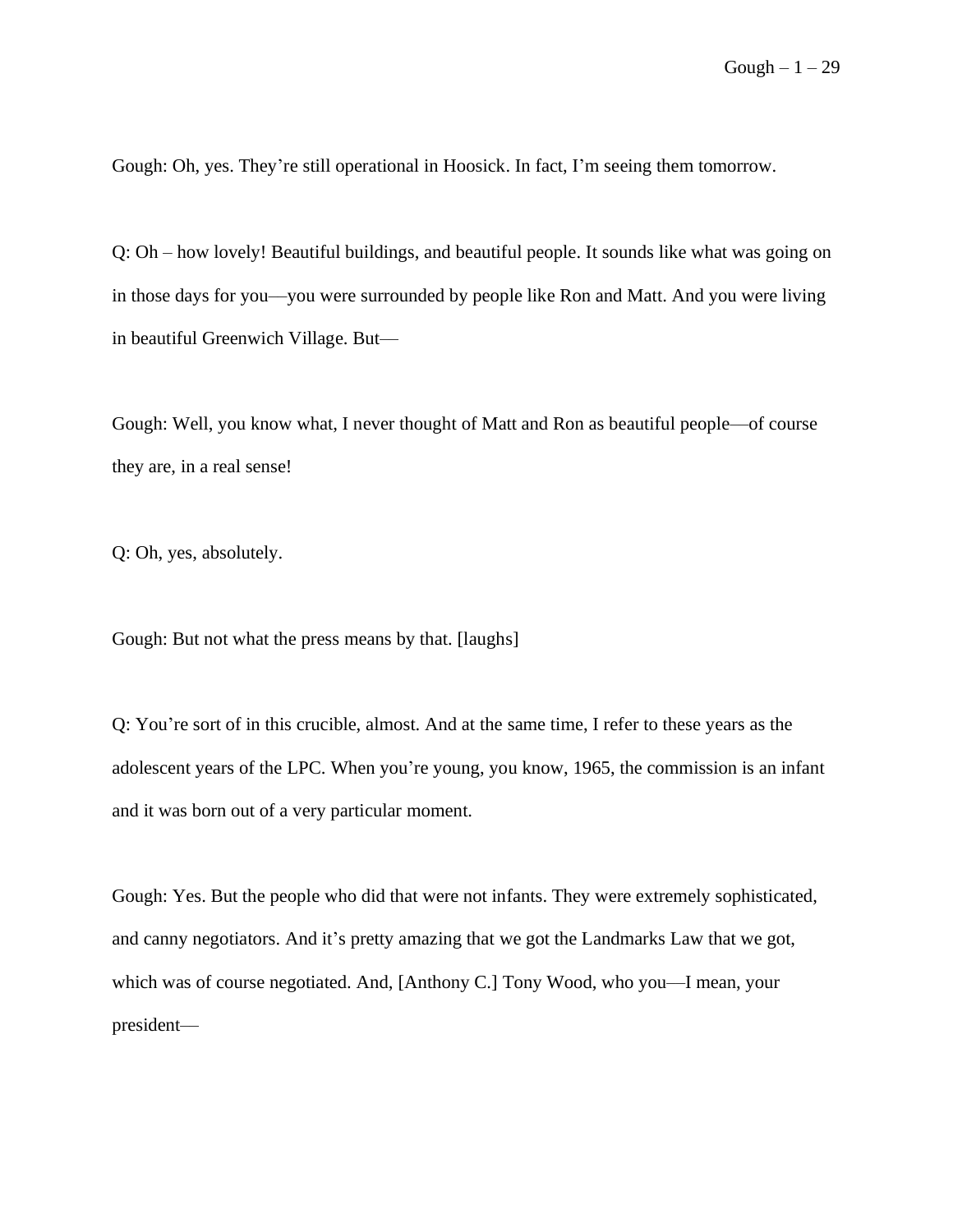Q: Never heard of him! [laughs]

Gough: Well, he had the sagacity to interview some of those people before they died. And we published those transcripts in *Village Views*. So Tony is the historian who really knew what to do. And so, later, much later here, I am being interviewed too, not knowing quite what to say to these questions! [laughs]

Q: So it was a distinguished infant, but it was an infant, nonetheless. By 1983, when you were starting to get involved, it was more of an adolescent. It had grown up a little bit, but hadn't—

Gough: Oh, it wasn't—that's actually a bad analogy.

Q: Good. Why is it a bad analogy?

Gough: Because in the '80s that was the best time for the commission. And that was when we had really brilliant commissioners, and a mayor who was more hands-off than some others, although, certainly concerned. And occasionally, perhaps intervening, I'm told, by one of the people got fired. [laughs] I recall his saying, "Well, how do you know?" And he said, "Well, you could feel it." And, so––goodness, have I lost the thread?

Q: Not in the slightest. No, I was asking you to characterize the commission in those years.

Gough: Oh, characterize the commission, yes. Well, those were the glory years––it wasn't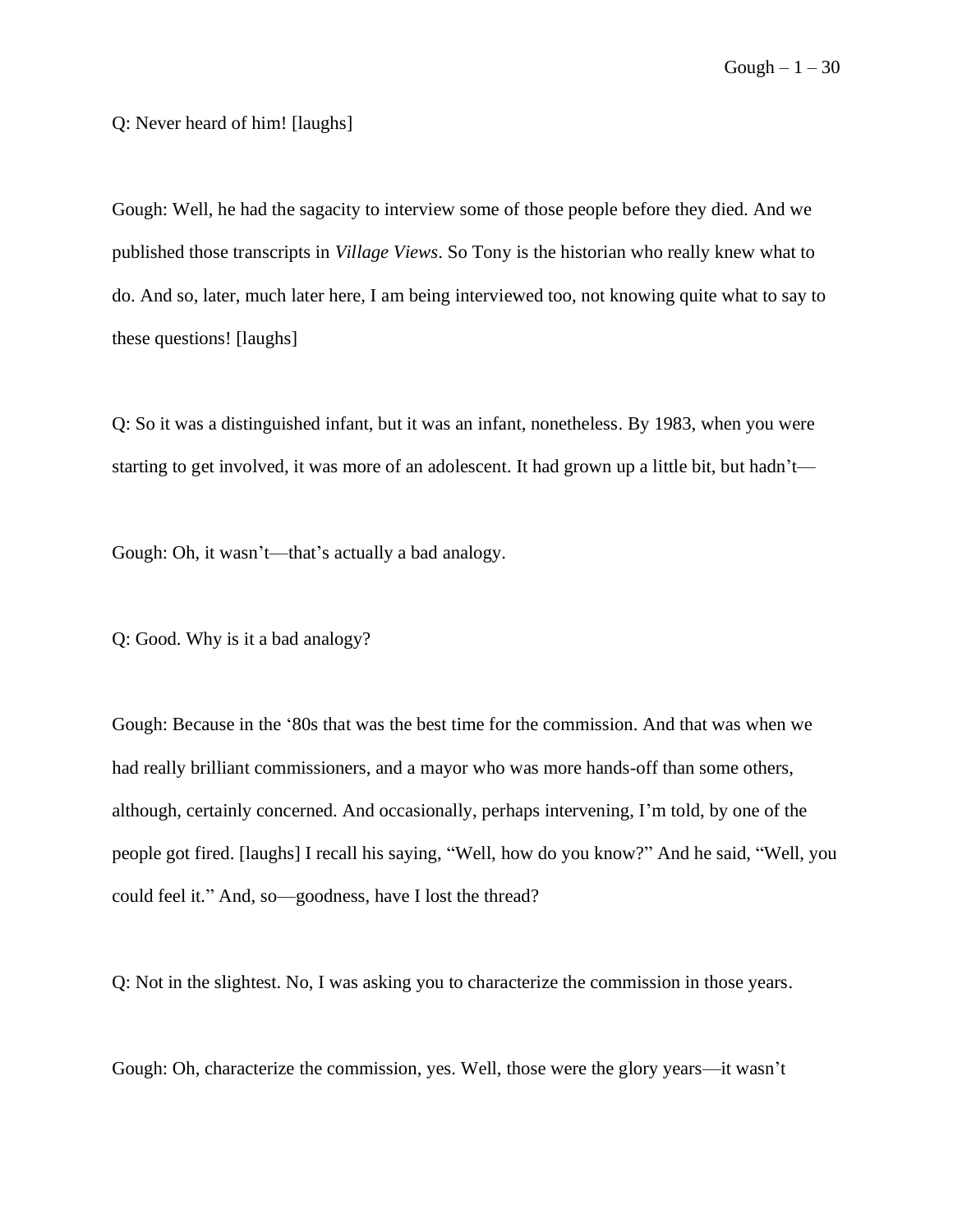adolescent at all. It was the other way around––retrograde progression! [laughs] No, those are the glory years. And that was when Dorothy Miner was there. So that was when the great legal successes came, through Dorothy.

Q: Tell us about Dorothy.

Gough: Well, she was a terribly good lawyer, at a time when it was somewhat new for women to be lawyers, so she went into government. I'm sure she would have been devastating in private practice. But she went into government and tried to steer the commission in the right direction. And she was their advisor when they won St. Bartholomew's at the Supreme Court [of the United States] [*Rector v. City of New York*, *cert. denied* March 4, 1991 (No. 90-900)].

Q: And how did you meet her?

Gough: Well, she sat in on every meeting and so did I. I was not one of Dorothy's protégés. I sometimes attacked the commission—in fact, I usually attacked the commission—and Dorothy really didn't approve of me at all. In fact, I think she sort of forgave me at the end of her life when she––I mean, everyone knew. She was ill and she was going to die. And she came up to me and said, rather sarcastically, "Well, at least you stayed with it."

Q: At least you stayed with it.

Gough: Well, I did. And she recognized it.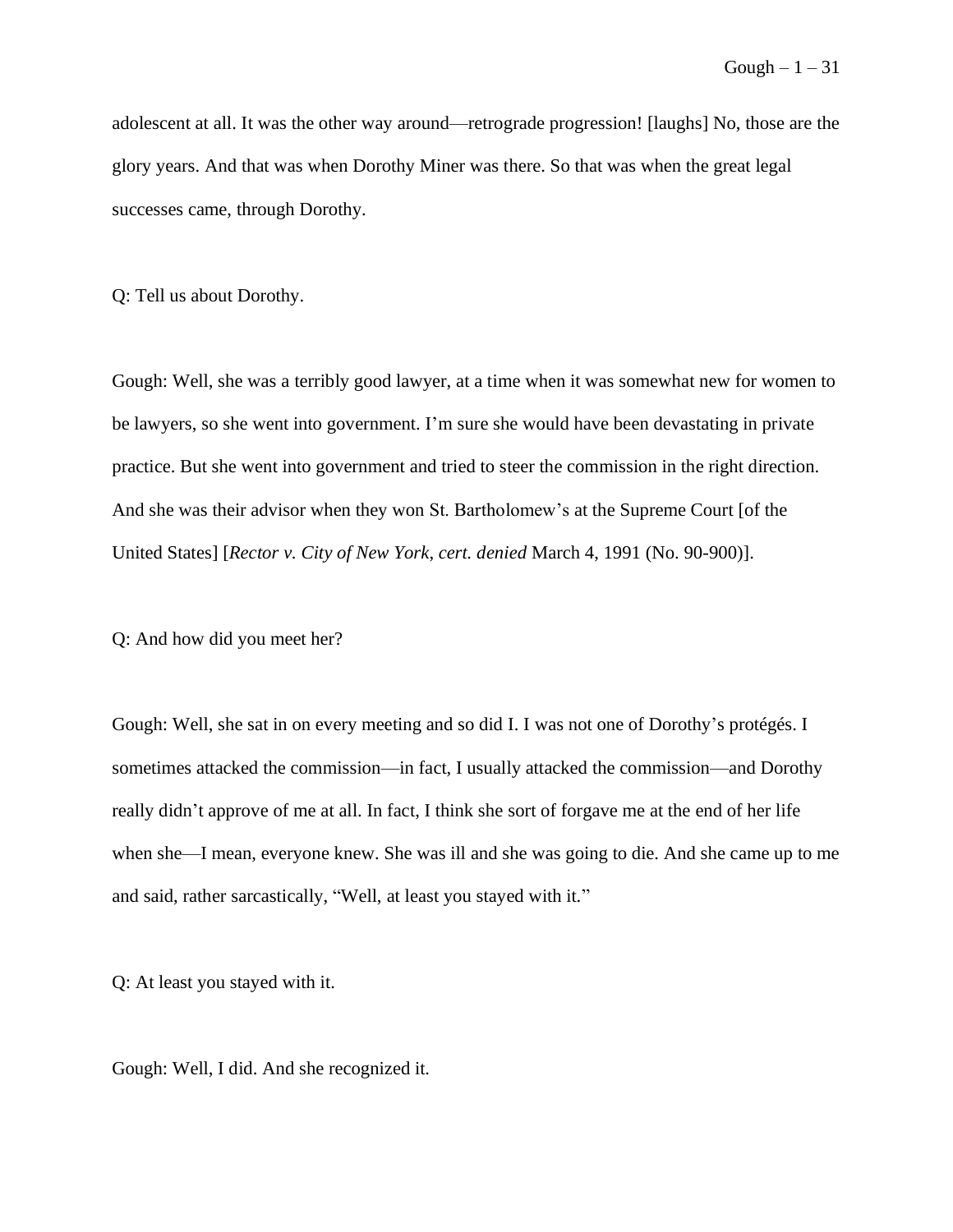Q: Right. Who were some of the people who were on the commission? Describe the ones that you felt were doing the right work. And were there any on the commission who weren't, at that time?

Gough: Well, the people who were doing the completely right work, really, were Elliot Willensky and Tony Tung. There were some appointments later of people who took a broader view of things. It wasn't catastrophic at all. It didn't become really problematic until quite recently. And I think, not only––I don't think people went on, normally, with the intention of being problematic, but they sometimes felt that they had to be part of the administration.

Q: Interesting.

Gough: And during the time when we had a chairman who didn't feel that way, you could afford to have––there are eleven commissioners, one of them is the chair. So, if it should happen that five people are really serious preservationists and five people are a little bit here and there, or some of them might be interchangeable at times—but, five and five, that sixth vote wins. That's the chair.

Q: Do you recall any occasions where that came into play? Or—

Gough: Oh, I do, indeed, most within the last year.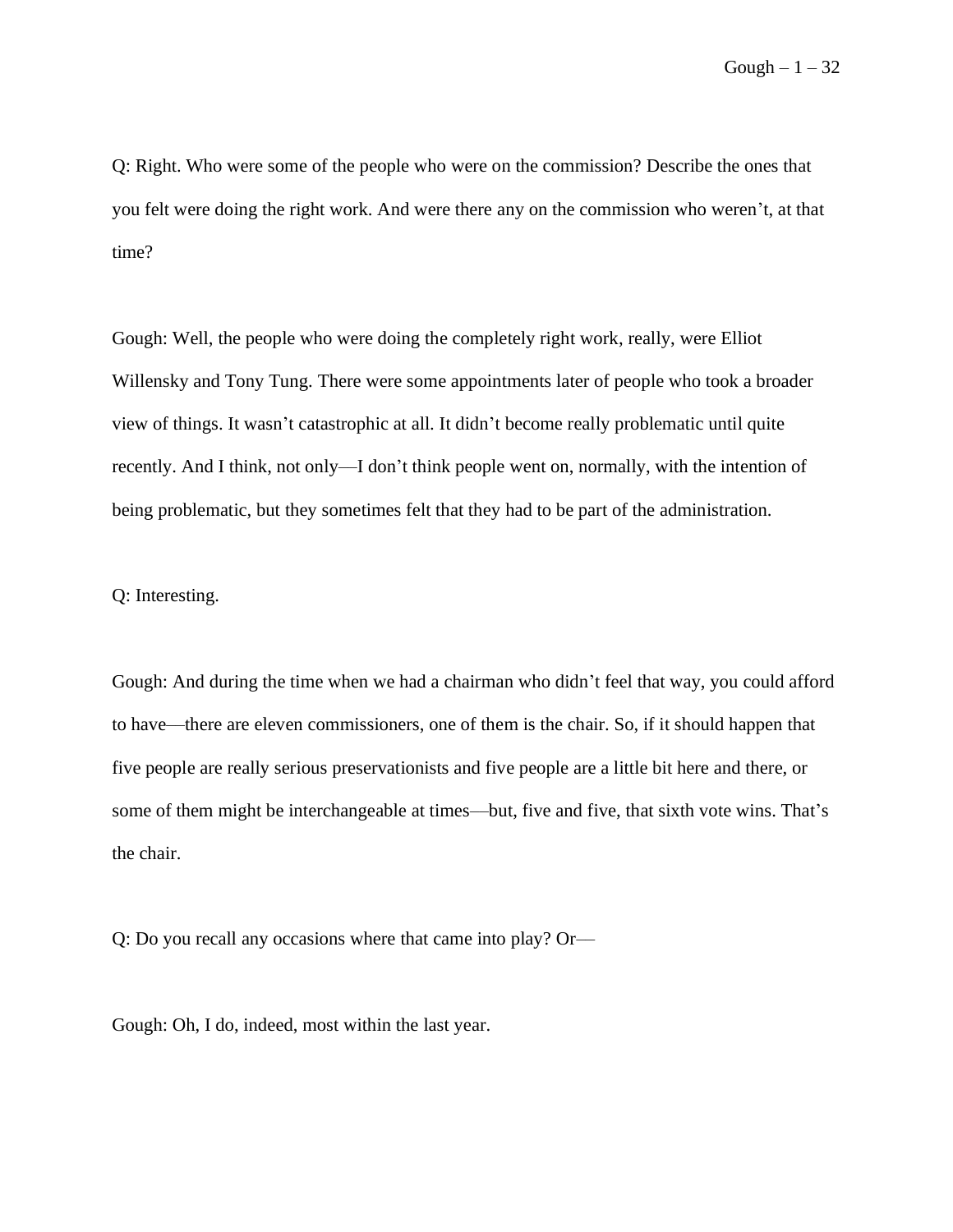Q: Right. Right. But not from those years?

Gough: Do we really want to do that? Well, let's say, since it's a Village one––we're talking about the Village––demolishing 14–16 Fifth Avenue. That was one of those five-six votes.

Q: And did you feel like you needed to speak to the chair in order to anticipate that deadlock were it need to be broken?

Gough: Well, we all––not just me but Andrew Berman brought a squad of people who had done serious research on the buildings, their history. Nobody in the public felt that this building should be demolished. They were originally two townhouses, two of a row, that had survived. And they continued as single-family houses until the Village went out of fashion. And then they were bought by an investor who turned them into tiny apartments, you know, four studio apartments or more to a floor [laughs] and twenty people were living in them until it came to be thought that it would really be a wonderful investment to build a larger apartment tower for a very different kind of person. So they were acquired. I don't know the details of how that worked. Andrew Berman could tell you, no doubt––but they were acquired, and they started getting the rentcontrolled people out, or buying them out if they had to. And finally they vacated it. And then, rather to my sadness, they hired the firm of Robert ["Bob"] A. M. Stern, who I do regard as a wonderful preservation architect, of course, but he was the head of the firm––he didn't design this thing. Excuse me, this "thing." [laughs]

Q: [laughs] It is a building, you can dehumanize it if you want. It's not human!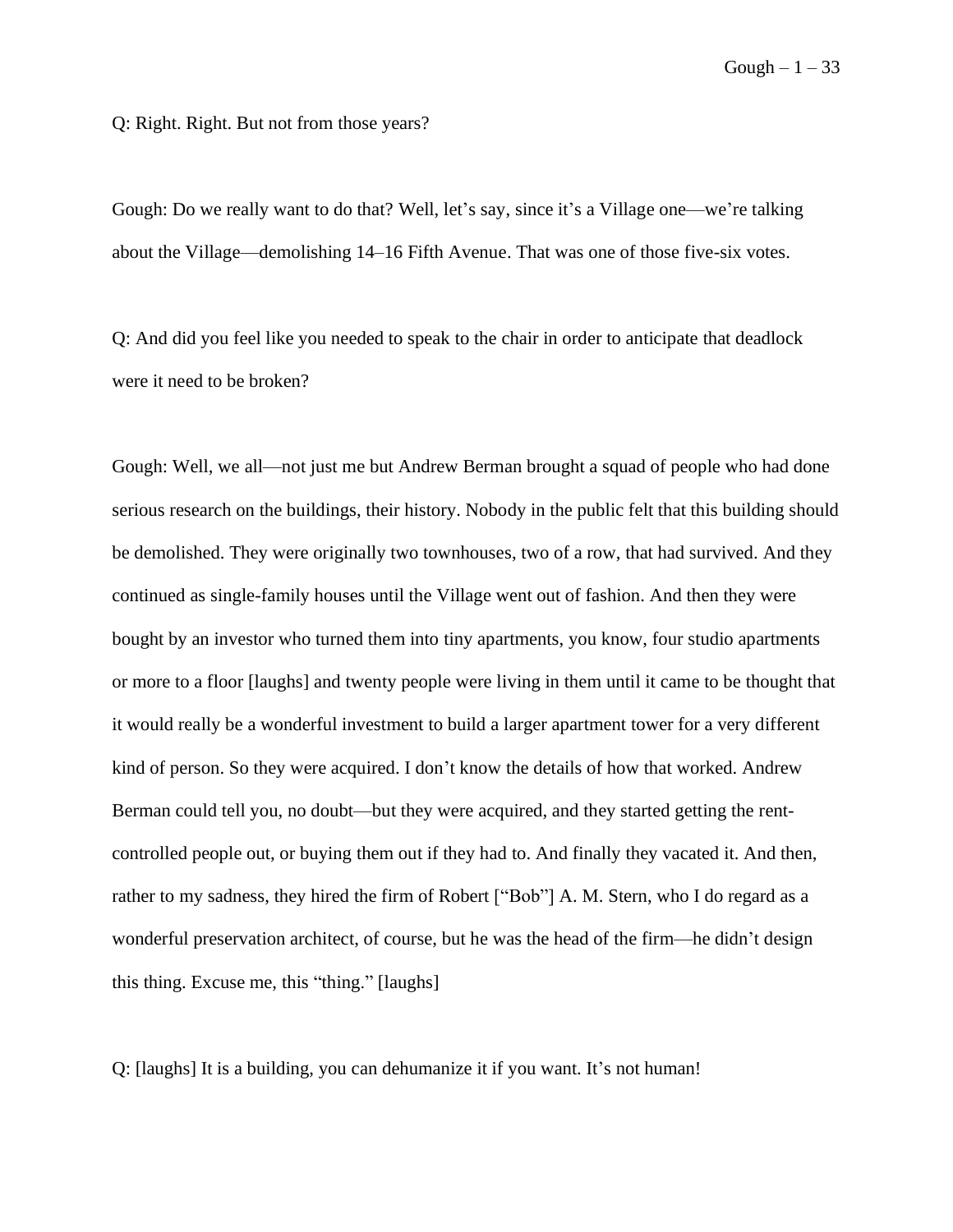Gough: No. Well, and he came and spoke in favor of it, supporting the demolition. And that's life. It wasn't a really fine building by any means. And it was much altered. It was part of the history of the Village. It was of the right size, because they didn't add to it. They just stucco-ed it over, put in basement entrances, and broke it up into a million little, tiny studios, which were inhabited by a number of distinguished people, artists, writers. And it was part of Village life in a way that a luxury apartment tower never will be.

Q: Precisely.

Gough: I don't believe they've demolished it yet, but, I mean, it's next. So losing that building–– there's a question of studios. Townhouses that have been turned in studios and also cheap apartment houses being turned into studios. And we made a video actually, called *Studio Windows*.

## Q: Oh! [laughs]

Gough: We talked about that that period of transition and tried to document it. And so it was sort of sad to see studio windows turning into a luxury tower. But of course, those buildings don't have, really, architectural aesthetic appeal in the way that some people would say that particular buildings, marvelous designs by who knows what celebrated architect––and of course that's sacrosanct. But, what is this!? It's just a little stucco building that a few famous artists lived in. The studio window, it isn't original. I'm talking "Columbia-ese" essentially. "The building's not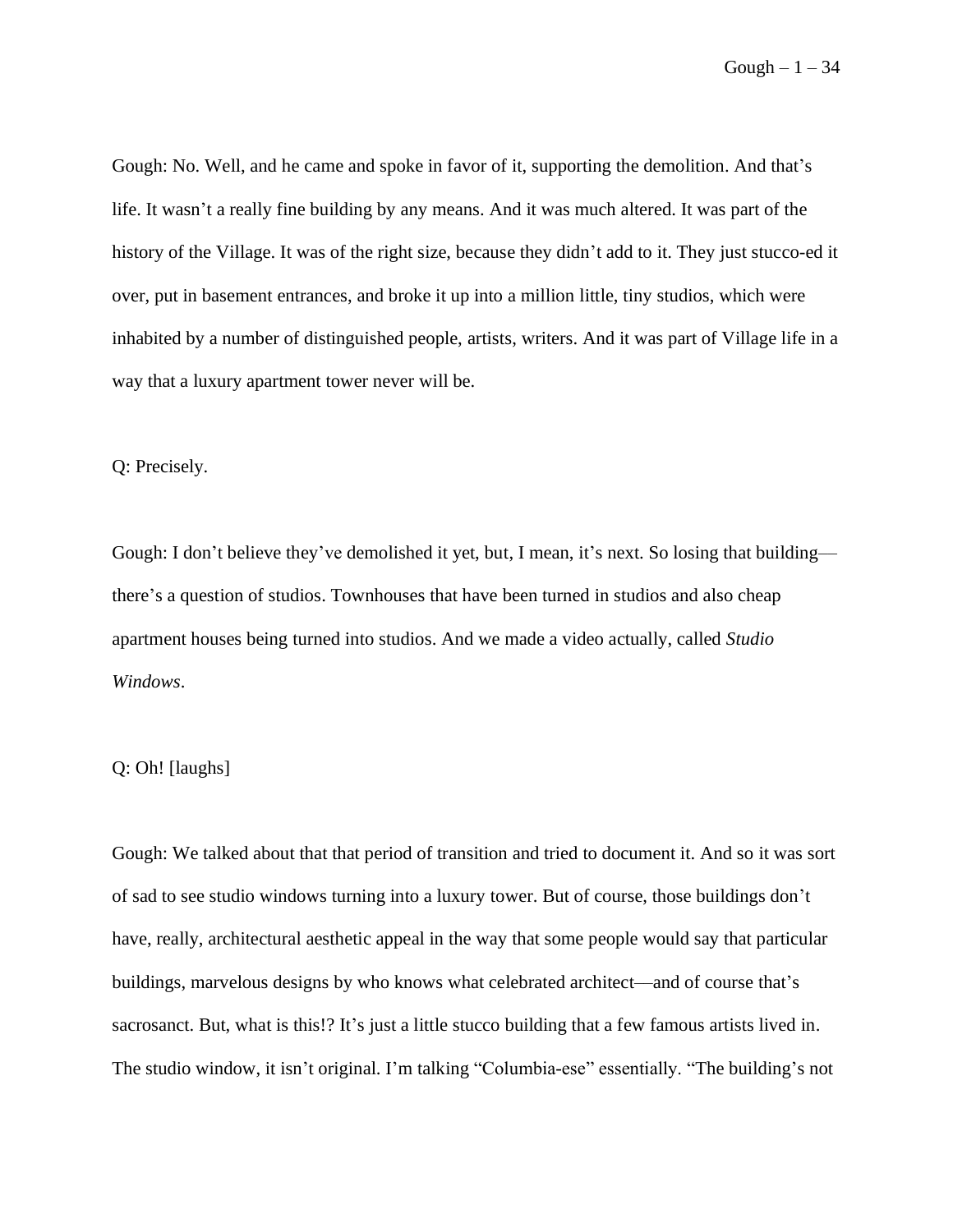in original condition." Well, damn. Few are, actually.

Q: Things do happen over time! [laughs]

Gough: Well, that is indeed part of a broader view of the preservation movement. But if you want to justify a demolition, there are a lot of ways to do that, too. And everybody who's been to Columbia knows how.

Q: Hmm. That's true. Talk to me about that Columbia program.

Gough: I'll never have anything to do with it again if I tell you much! [laughs] I believe you've interviewed Michael Henry Adams, who is one of the naysayers, probably. [laughs]

Q: He says things other than "Nay."

Gough: He says a great deal, as you know. Man of a few-thousand words, as my father used to say. No, actually it's the lone wolves, now, who are advocating for preservation in the way that everybody used to. Michael, [Theodore] Ted Grunewald––the notorious Ted Grunewald, the notorious Michael Adams––both quite *shocking* to some.

Q: But you keep company with them. We just saw them on September 14 [2021] at Untermyer Gardens. Why do you keep company with them?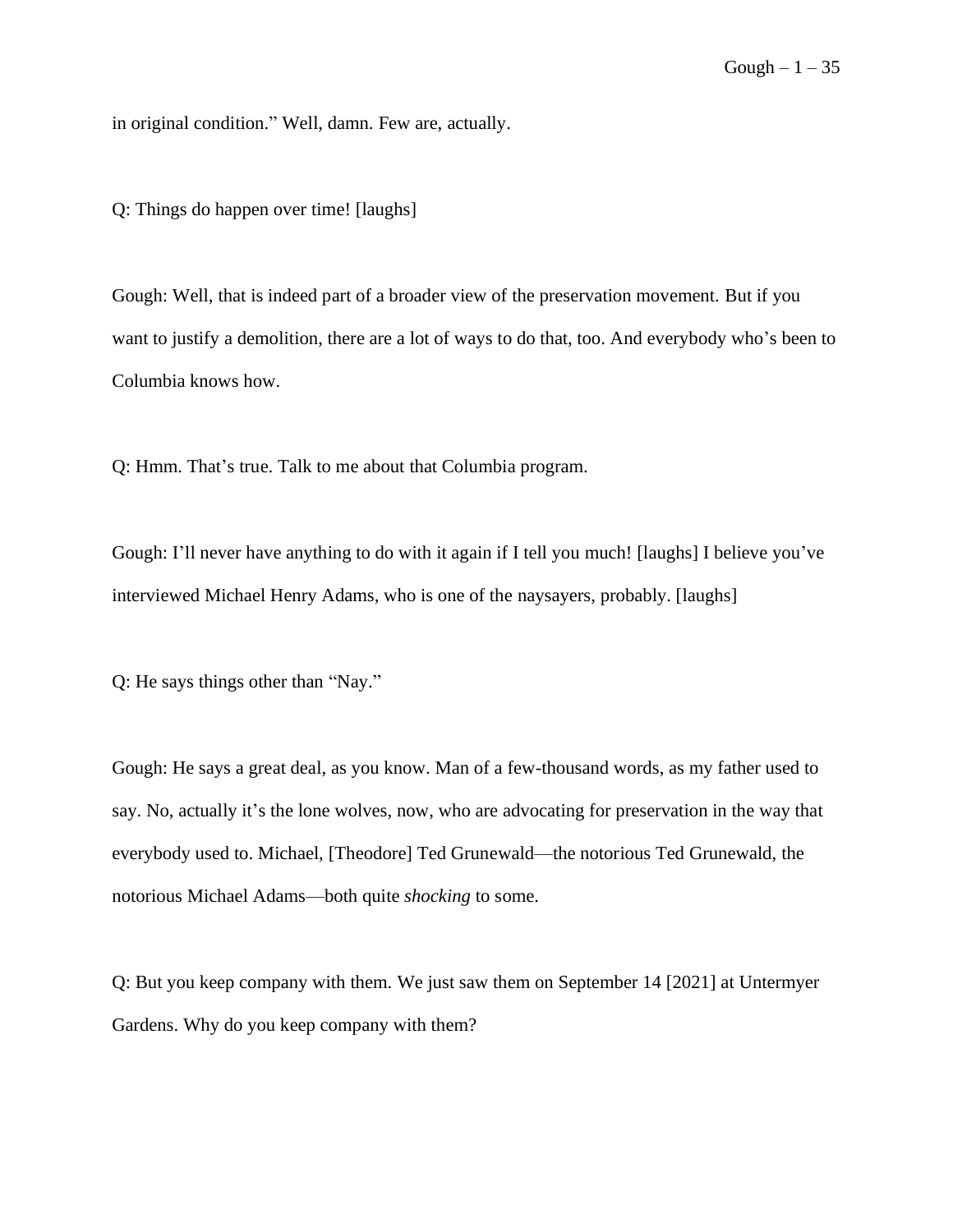Gough: Because they know what's what. And they're extremely hard workers, and extremely successful. I mean, I have no way––Michael, actually, writes for *The Guardian*. And Ted has a lot of press connections. Fifty years ago, he could have been a terrific press agent. But he's very knowledgeable because he has a certain architectural background. And he seems to have genius for offending people. [laughs]

Q: And that is half the battle, sometimes! [laughs]

Gough: I think it would be fair to say that both of those gentlemen are difficult, but I don't intend to be put off by someone being difficult if they're a good preservation person.

Q: You're sitting with me, aren't you? [laughs]

Gough: [laughs] Well, anyway, no. I mean, it's a battle, and you want people who can shoot!

Q: Yes, yes.

Gough: And many people don't seem to grasp that they need to shoot any longer. They think it's about parties and medals and little publications, and––

Q: Or money, and they go and shoot for the other side.

Gough: Sure.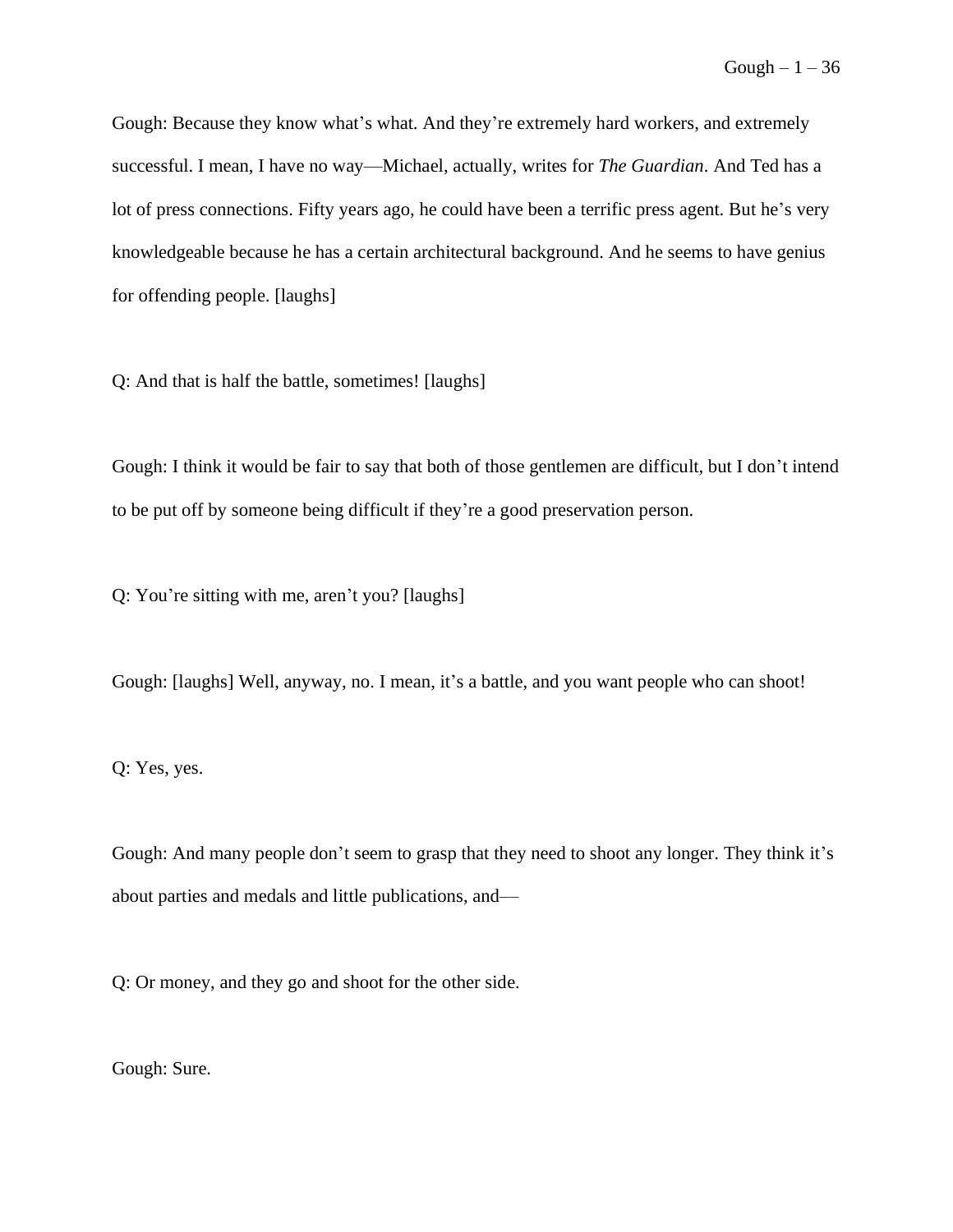Gough  $-1-37$ 

Q: So let me put it this way. Some people speculate that you go up to Columbia because you love old buildings, you incur tens of thousands of debt, and you have to pay it off somehow. And so, then you work for the other side. And some help with the––

Q: Heavens! I mean, and that's okay. Right.

Q: What's your opinion of that?

Gough: I never thought about it before. I mean, the people who go to Columbia go and become consultants––well, I think we know who we're talking about. Well, I mean, who am I to say what their motives are? I mean, they may believe in what they do. It's perfectly possible to believe that it's important to tear down an old building and put up something else. I mean, my own father [laughs] may have thought that! In fact, I know he did, on some occasions, think that. I don't think he actually tore anything major down. Actually, he was a little bit apologetic about it. I remember his saying to me once, "When I got started in real estate, real estate was about existing buildings. But it isn't anymore."

Q: Right.

Gough: Yes. So that's where the divide comes. I think that it is perfectly legitimate to think that what—I don't like the word "developers" actually—I prefer to say "investors" because that's what we're talking about.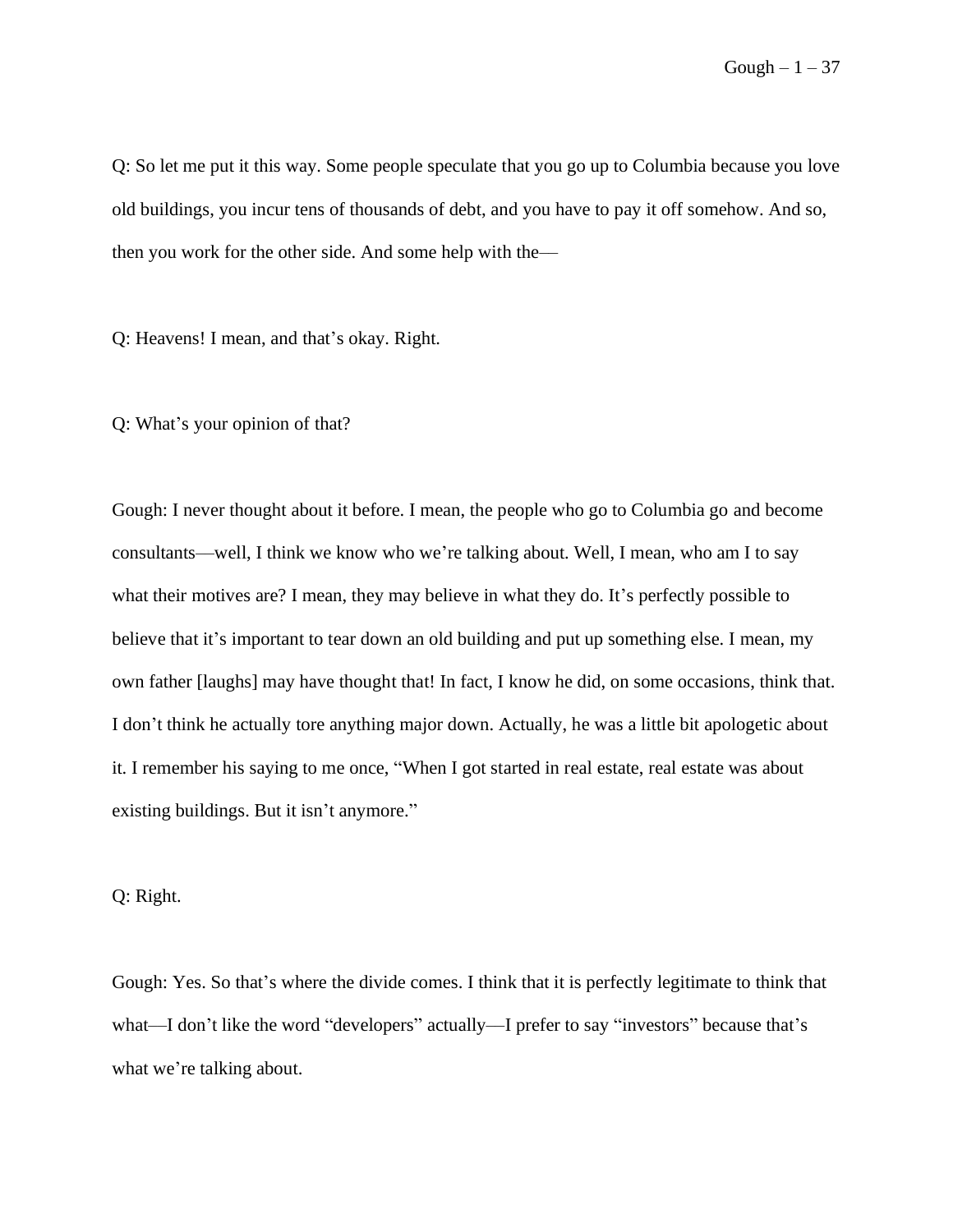Q: And it categorizes their motivations.

Gough: But if the investors didn't have advice from firms like Higgins & Quasebarth [LLC], it might be a great deal worse, I acknowledge that! [laughs]

Q: You know, we're talking about preservation consultants. We're talking about Andrew Berman marching down to the commission with hordes of people. We're talking about a small group like *Village Views* writing a newsletter designed to influence the commission explicitly. So, what strategies were working, and which weren't, in those times?

Gough: Well, I don't think we know, really, because it's entirely up to the commissioners how they vote. And we don't really know why they take certain positions. I mean, we like to try to guess, but it's really in their hands, and more than the commissioners, the chair has enormous influence. And it's only very recently that, I think, we now have a chair who really believes in development, as they mean it. I think she sees it as important for the city.

Q: And remind us who the chair is today.

Gough: Sarah Carroll.

Q: Right.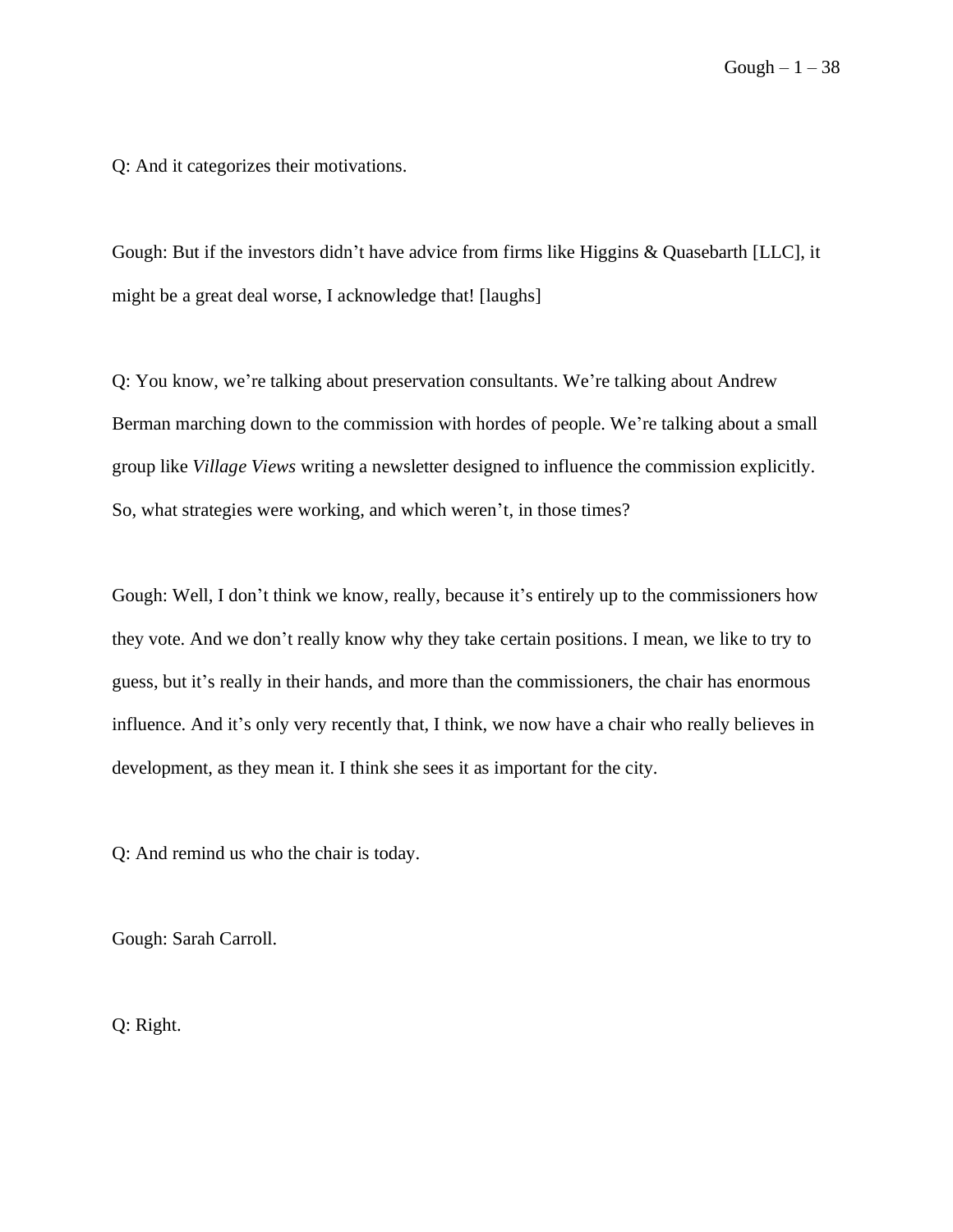Gough: So I'm just going to say that—it's probably not a good thing to say—but I think that the situation has become so dire now. Because it was her vote that caused the demolition of the Fifth Avenue building that I was talking about, and several others. It was her vote that––because the approval of a humongous tower at the South Street Seaport, which is a low-rise district and was maintained as such, fiercely, for decades––the LPC indeed designated the vacant lot there in order to maintain the character of the district. And how many chairs––probably six, I would have to start counting on my fingers––kept it that way. People came in with tower proposals and they did not get approved over and over again. But this year? Be my guest!

Still, the developers haven't got the zoning they need. They have to get a zoning change also because back in the days when the administration was prepared to cede certain small quantities of territory to preservation, they changed zoning in the South Street Seaport Historic District to make it possible to build, but not the way a major developer would want to. I mean, imagine the river view because of the low-rise blocks at your feet. And it only got more valuable as the years passed. It became more fashionable to live downtown, and now it's a real plum. And this sugarplum was set in motion by Sarah who voted the sixth vote to approve against five to deny. Now they have to––I was just saying, the LPC had gotten zoning favorable to preservation and the developers now have to overturn that also. So they're working on it, but they had to get their Landmarks approval first. The LPC decision leads. So City Planning thinks, "Well, the Landmarks Commission said this, this tower, is fine, so, it's fine!" So I suppose they'll get everything.

Q: Right. Sarah Carroll came from within the commission.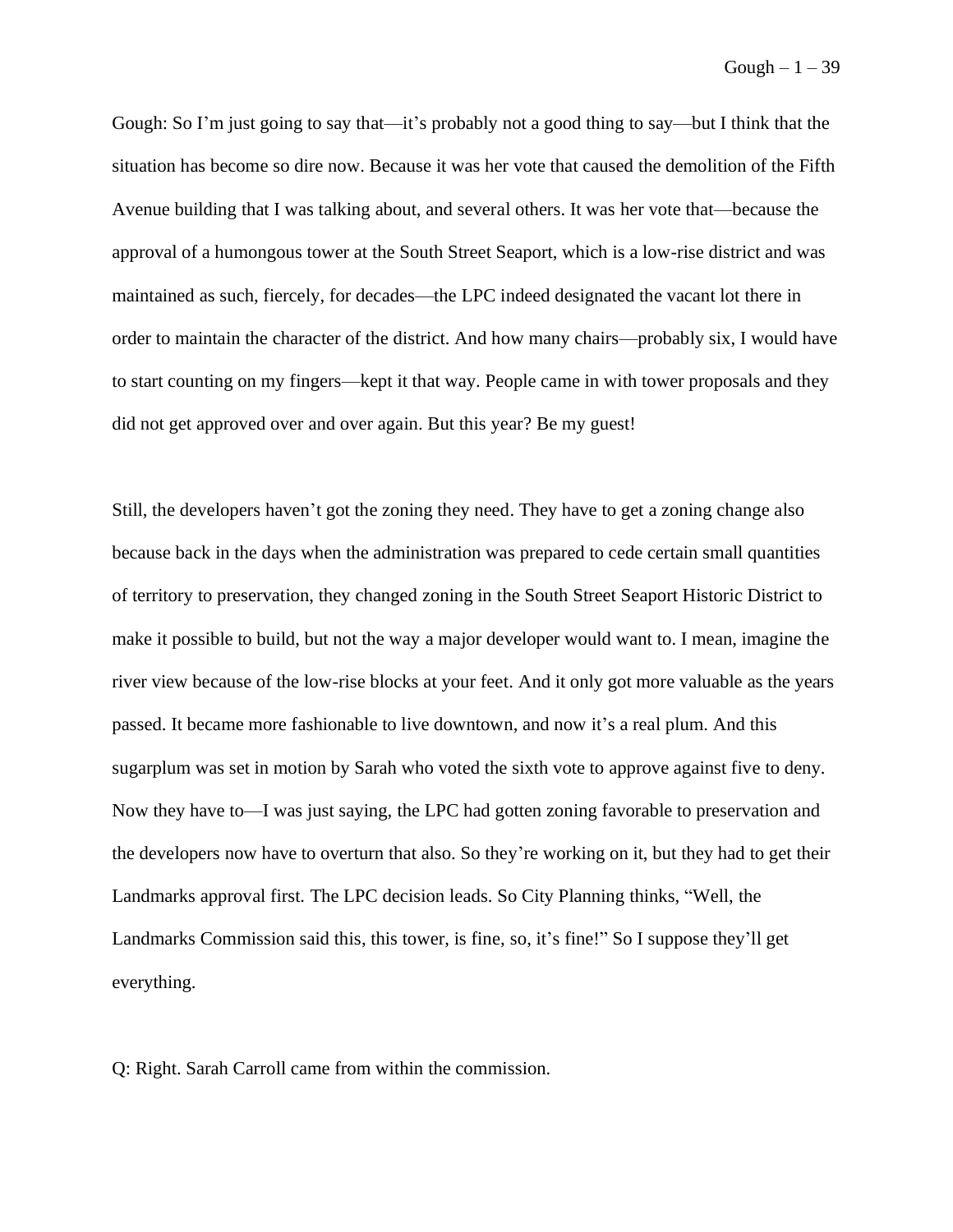$Gough - 1 - 40$ 

Gough: Sarah Carroll has spent her entire career working in the commission. She has worked her way up from new hire to executive director. And then, she was chosen. And everyone in preservation knew her and she had been wonderful so they all supported her. And, in fact, a letter was written signed by every preservation organization you ever heard of. And Simeon Bankoff, who is a really smart man, did think to check with me, as my signature was already on it with the logo of the Society for the Architecture of the City. And I said, "Simeon, you can take that off!" And he didn't say a word. "Okay," he said, and he did. And I wasn't signed on. I was questioned about that later. The counsel for the commission came up to me in the halls, "Christabel, you didn't sign on to that letter!" And I said, oh, Mark—[crosstalk].

Q: Remind us who Mark is.

Gough: The current counsel, Mark Silberman. He was curious, but the reason that I didn't want us to sign the letter was that I had monitored while she was executive director for Meenakshi Srinivasan, who was an absolutely brilliant women, and did everything she could to destroy the commission, in my opinion. And she [Meenakshi] was held back. I mean, we fought the rule changes that she wanted––Simeon led that, everybody worked on that––and she didn't get everything she wanted. But she did get one thing that she wanted—and that was Sarah.

Q: There was another thing she wanted. I always referred to it as "Backlog 95."

Gough: [laughs]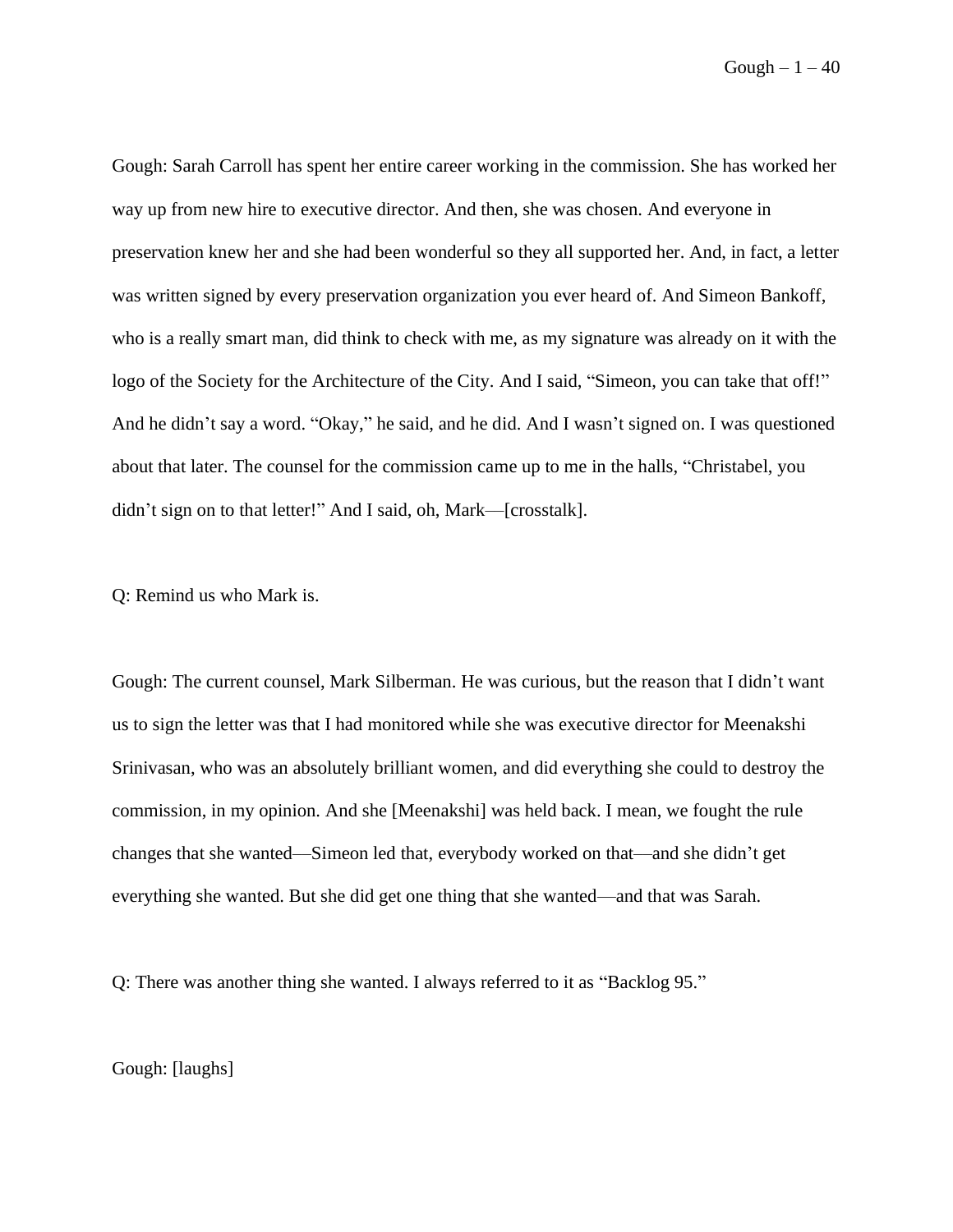Gough  $-1-41$ 

Q: Much worse than an operating system! What was the backlog? And how did it arise? And how did it end up panning out?

Gough: Well, the backlog consisted of buildings and districts that the commissioners and the staff thought––at that time the staff thought should be designated, but you couldn't get it through the City Council, or the Board of Estimate, originally. And so it was magnificent inactivity. It just sat there waiting until––and I dare say that's totally outside anything I could know about but I assume that various chairs tried to see whether they could get it through now, and they couldn't. And sometimes you could! I mean, sometimes the ownership would change or something and you could. But the backlog grew––the backlog of things that ought to be designated––but you couldn't finalize it because there are these checks and balances. I mean, it's not just what you want, it's what some other people might want too! And so it came to be larger and larger. And then the real estate dogma was, this is an outrage! We want a decision! And Meenakshi's first thought first thought was, "trash the whole thing!"

Q: [laughs] To be clear, we're talking about the Pepsi-Cola Sign, the Coney Island Pumping Station––these are landmarks in any sense of the word.

Gough: Well, yes. I mean, it is historic. Why am I not remembering the exact quote? It's a rather subtle quote. It's or, not and, but it makes all the difference. Architectural or historic significance, is protected [by the Landmarks Law].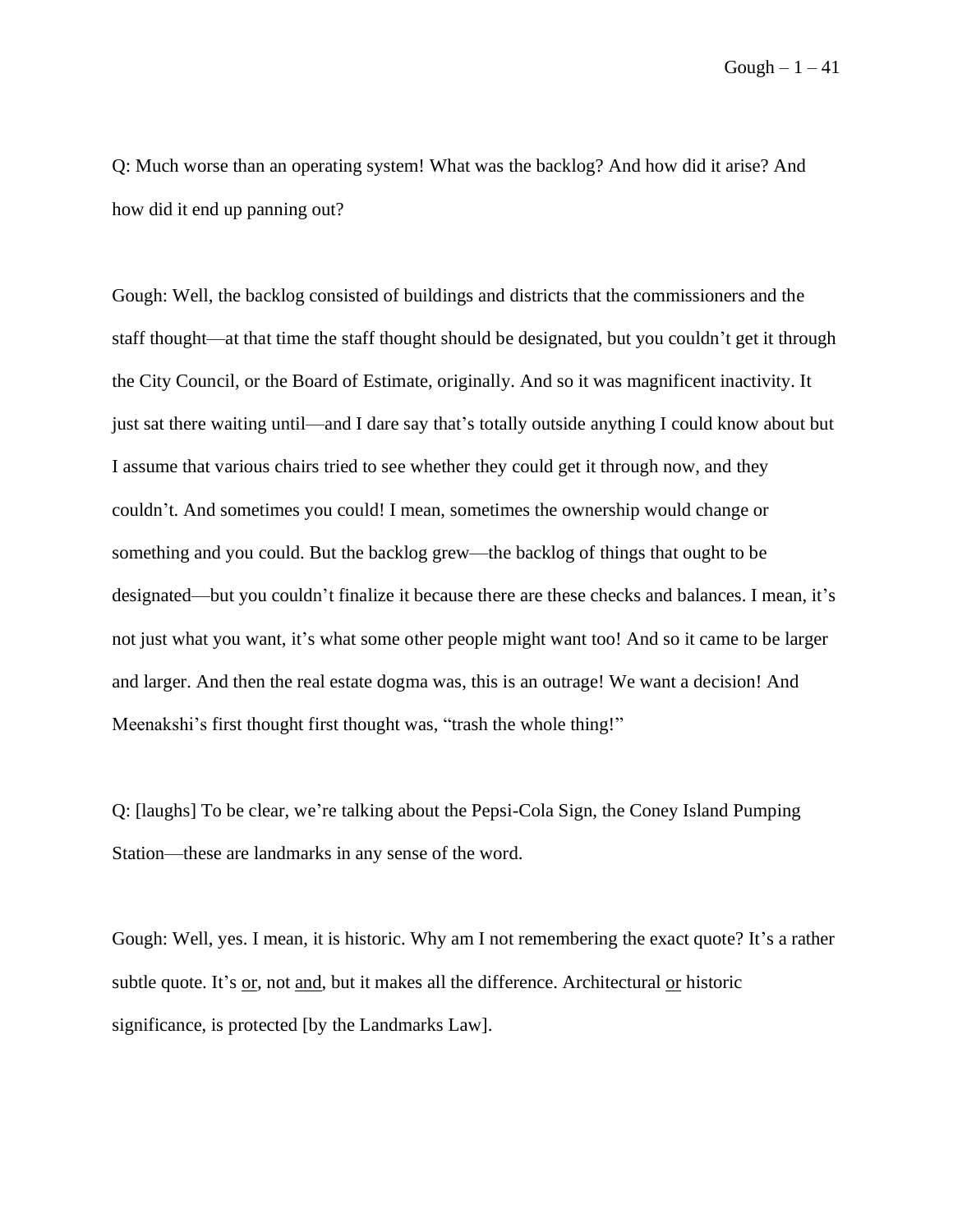$Gough - 1 - 42$ 

Q: Right, right, right.

Gough: So we––when I say we, I mean, I worked on it, everybody worked on it, Simeon did a noble job on it––and we wrestled it down. And of course, we had commissioners on our side too, obviously. The thing that was perhaps unfortunate about it was that there's now a huge body of rules for staff decisions. And that's not something that one can just say is wrong, because the original people who shaped the law thought that there would be a very much smaller number of protected buildings. But now there's a very large number of protected buildings, and it becomes unwieldy to have the commission see everything. So then we have rules, which are administered in the dark, and usually very well. And the rules that got through, I think, are very defensible. And some that weren't didn't get through, but there are chinks in the armor, both in the law and in the rules, that I actually never foresaw, that there are things that a chair can do that no chair ever did.

Q: Give me an example––was the backlog an example?

Gough: No, the McGraw-Hill [Building] lobby was an example!

Q: Ah ha! Talk us through that overlooked part of the landmark process.

Gough: Well, when things were working properly, there was always a rush: gotta save this gotta save that. And when interior landmarks became possible, the thought was that—you see, if you are going to change the interior of a designated individual landmark, you have to get a Certificate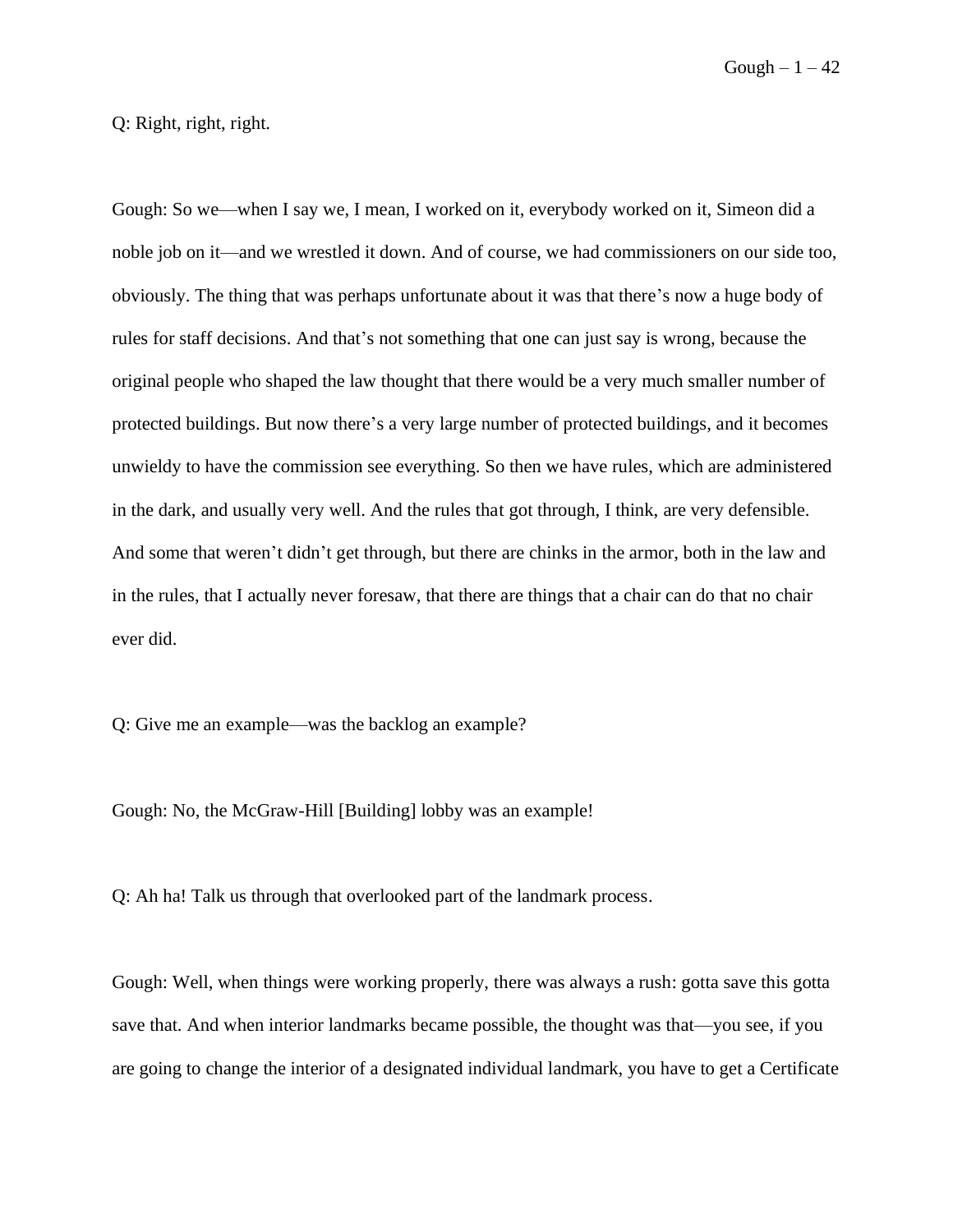Gough  $-1-43$ 

of No Effect [CNE]––no exterior effect. It used to be a CNEE. But it's a certificate that it wouldn't impact the designated features. And you have to get that, and the chair has to sign it. So at that point, the chair knows that you are planning to gut the place or something. And at that point, she has forty days––this is a city rule––

Q: Forty days and forty nights.

Gough: Yes, forty days and forty nights. And you can do that––you can get it through the process, can schedule a vote immediately. Or on the other hand, you can sign the CNEE––that is the correct method. So no one knew, because that's not published. So then comes Theodore Grunewald, wanting to preserve it, and he discovers that it's too late, alas. Nevertheless, he makes a heroic fuss, and gets it written about, and kicks up the dust. And the commissioners didn't know that the lobby was being destroyed.

Q: I walked by it the other day. A loss, to say the least.

Gough: Well, it's most unfortunate. And what ought to have happened was they ought to have moved then. I mean, this is the textbook example. Because the lobby is an extension of the exterior. It's not even alien to the original designation. But people thought, what's the rush? We can always do it. Now, no so much. Well, that's my example.

Q: You're going to bring a tear to my eye, Christabel.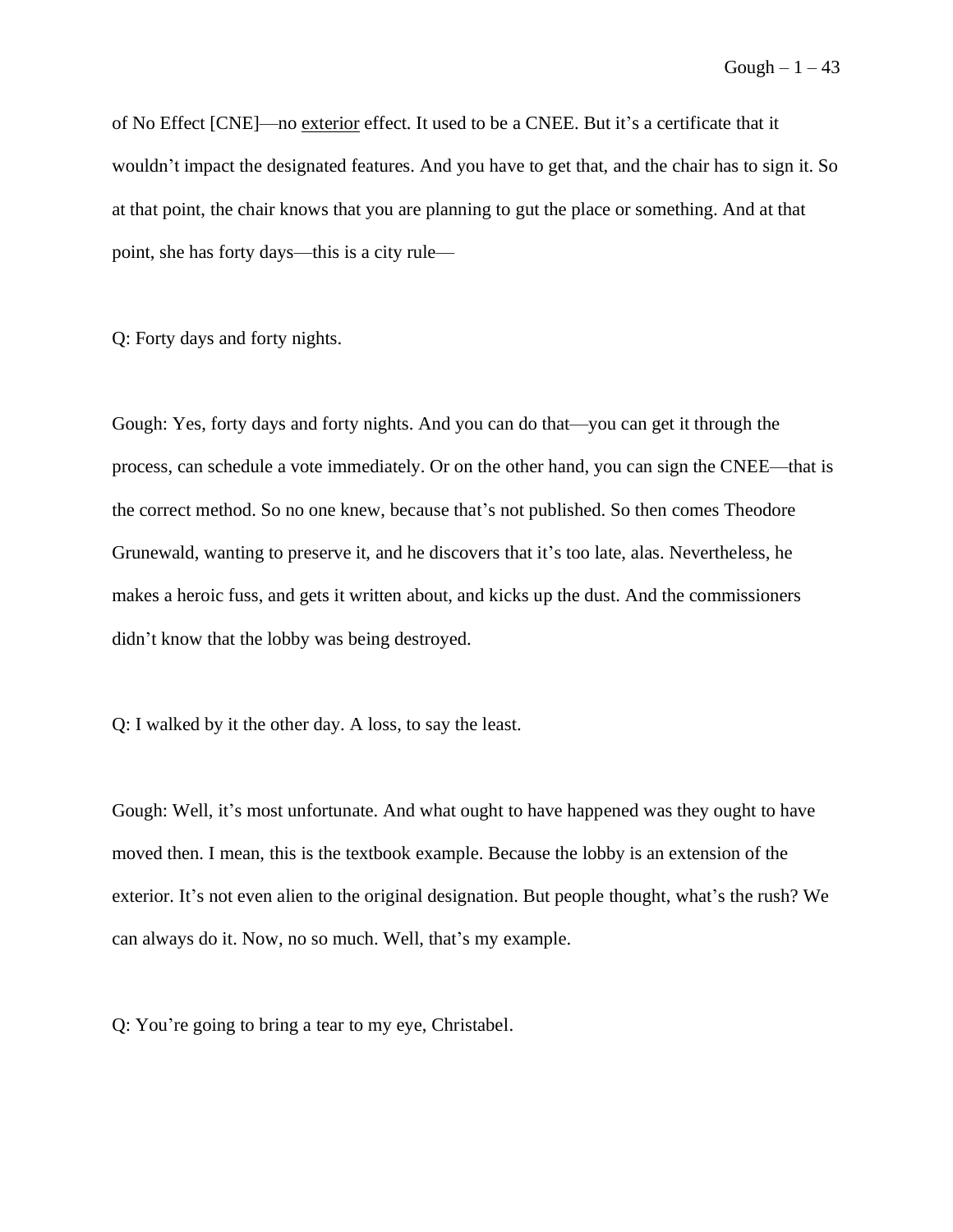Gough: But that's what can be done if everybody isn't pulling for the same end.

Q: Yes. So something strikes me, given this conversation, that I've never thought about, and I'm interested to hear your reaction. Having worked as a professional preservationist and just a rabble rouser of my own for so many years—and I haven't been alive that long—I never thought about this targeted aspect of it. We always just, you know, you get a mob to go down to the commission, or you try and plant some story, or you do something out there gimmicky or whatever. But it sounds like hyper-focusing on the individual commissioners might actually be an effective means of advocacy. What's your reaction to that?

Gough: Well, sure. That's what we've always tried to do, but you can't talk to them. That's why we published. I mean, many of them feel they shouldn't even be chatting with you about something that's before them. Some of them don't really enforce that. But basically, it's not lobbying isn't really very straightforward. But through the newspapers, through publications, through testimony––and you can always write a letter. And everybody does all of those things. But if you don't have the six votes, you don't have the six votes. And then there are the things that don't even come to them––like the McGraw-Hill lobby. And that's at the discretion of the administration.

Q: To what extent did you hyper-target individual commissioners––within your testimony or within *Village Views* or your other advocacy?

Gough: Well, we interviewed a number of commissioners for *Village Views*, which was a chance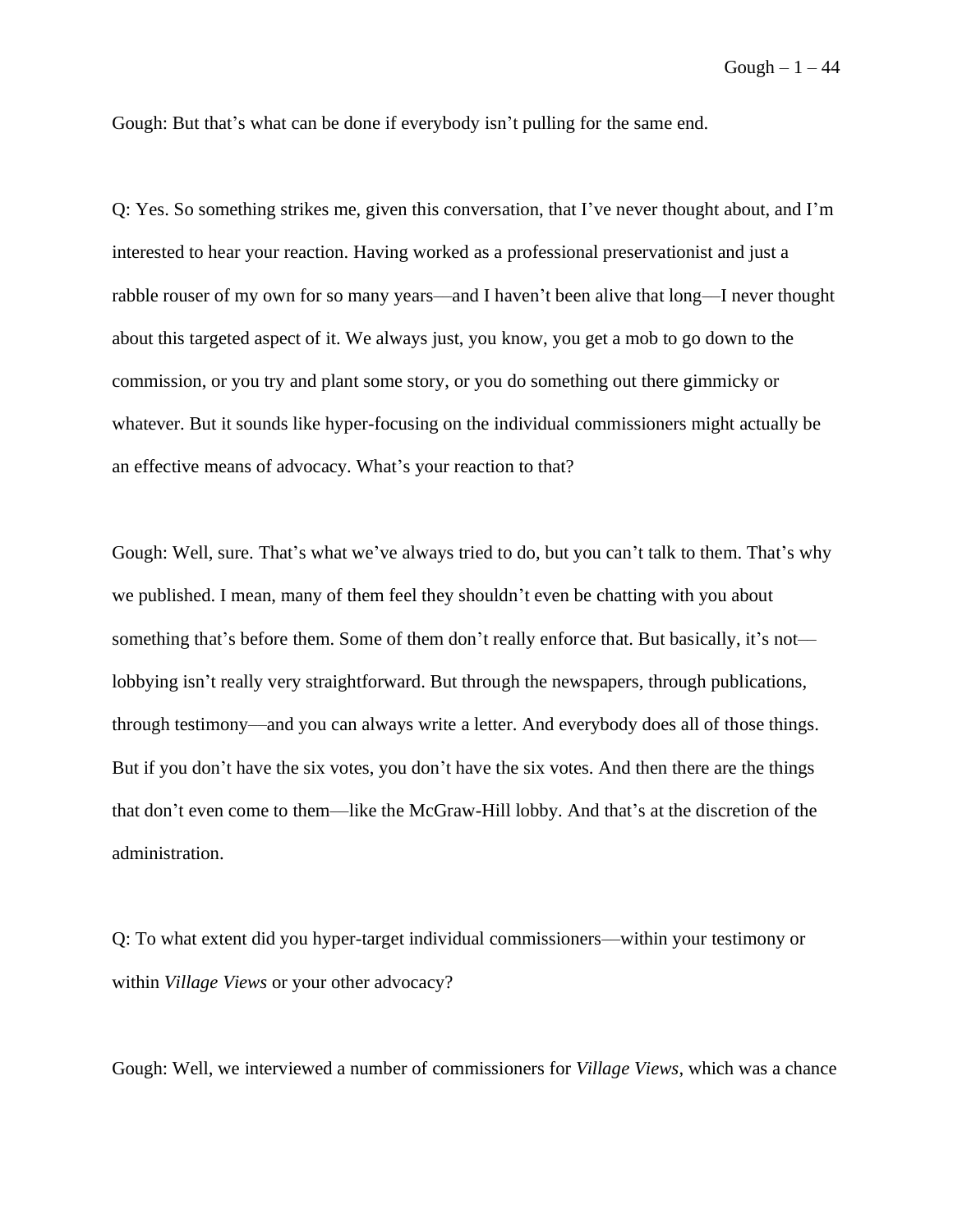to talk to them. We interviewed Tony Tung, one of the best interviews.

Q: Who was Tony? Tell us about Tony.

Gough: Tony Tung? Well, he represented Staten Island. Kent Barwick searched desperately to find someone from Staten Island.

Q: And he did!

Gough: And he did––boy did he ever! [laughs] Tony had an architectural background but he diligently applied himself to the study of the law. He built up notebooks of references, which he brought along to his interview, by the way. And he was absolutely fearless right up to the end. I do recall his saying there was a controversial item coming up and he said, "I have to go and visit my mother in California." [laughs] But shortly after that he was indeed fired.

Q: I want to throw a couple more names at you that have come up here. Elliot Willensky.

Gough: Yes. Marvelous man. Totally knowledgeable. I mean, you don't think the AIA Guide [American Institute of Architects Guide to New York City]––

Q: I've heard of it! [laughs]

Gough: Yes. Well, I think it was better when it was much better when it was all written by Elliot.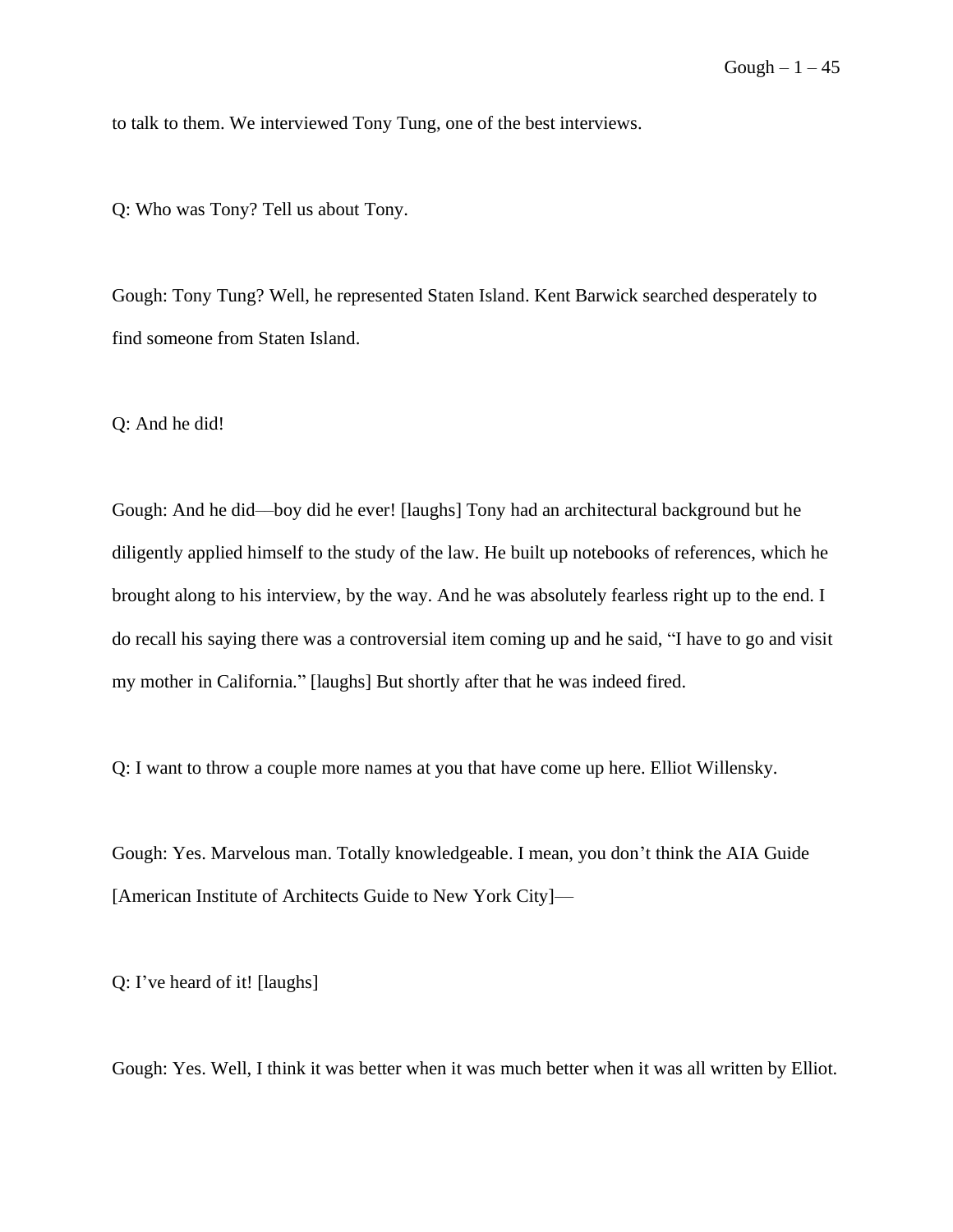Q: [laughs] I agree. That's why we, some of us keep old editions.

Gough: Oh, god yes! Oh, no, that was brilliant. I even have a copy—it was originally mimeographed and handed out at the AIA, and I have one of those, he gave it to me. But I feel bad about singling people [commissioners] out because numerous people have done a really good job. And it's not, you know, you're not paid. You have another career, you give more and more days as the workload increases. And I don't think we've ever had people who weren't knowledgeable. And I don't think we ever had anybody who was really just a real estate shill. I think we had architects who didn't believe in old architecture.

Q: Ah. Interesting.

Gough: But they're good people and all, and also the staff.

Q: Yeah. So what happens?

Gough: What happened?

Q: What happens?

Gough: Bill de Blasio came in and appointed Meenakshi.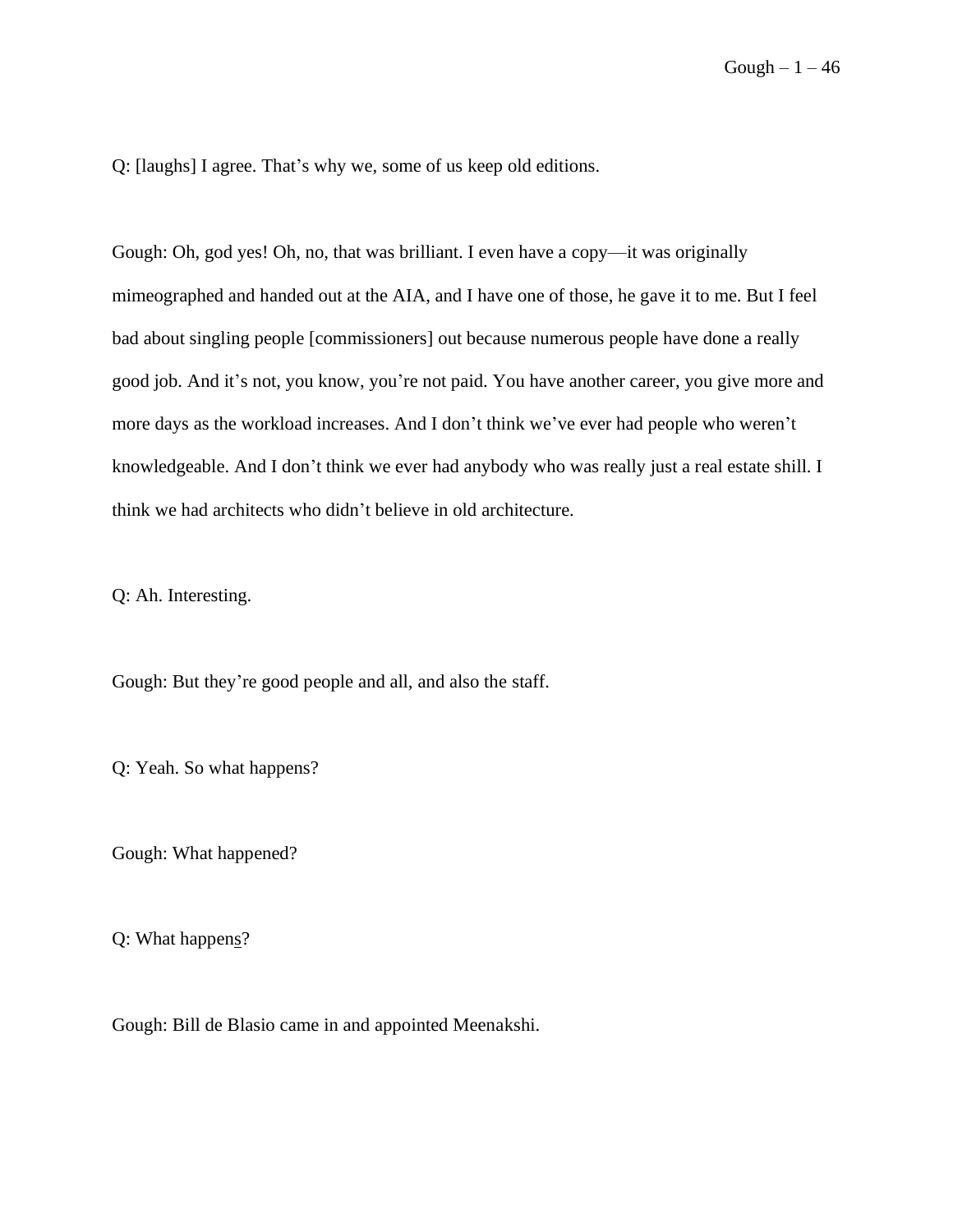Q: It's that simple, huh?

Gough: I thought so.

Q: Why do you think Bill de Blasio appointed Meenakshi Srinivasan?

Gough: Because she was brilliant, highly competent, and could do what the people I suppose he felt were important for the future of New York––namely the builders––could use. That's speculation, of course, probably libelous.

Q: Public figure.

Gough: Okay, thank you! [laughs]

Q: Helps to be sitting down with a lawyer sometimes. You know, I've dealt, now, more and more, because I'm doing more construction law practice, but I come across these people––the box checkers. If you're an engineer, whether it's a matter of tearing this thing down, or whatever, it comes down to dollars and cents, and checking a box for the grant or whatever else you're working with. And Meenakshi, I think she saw this backlog––again, more speculation––and thought, "Oh, boy, what a disorganized mess, this commission. It's probably emblematic of other things going on." How was she wrong?

Gough: Well, when she allowed them to come up again under pressure, some of them did get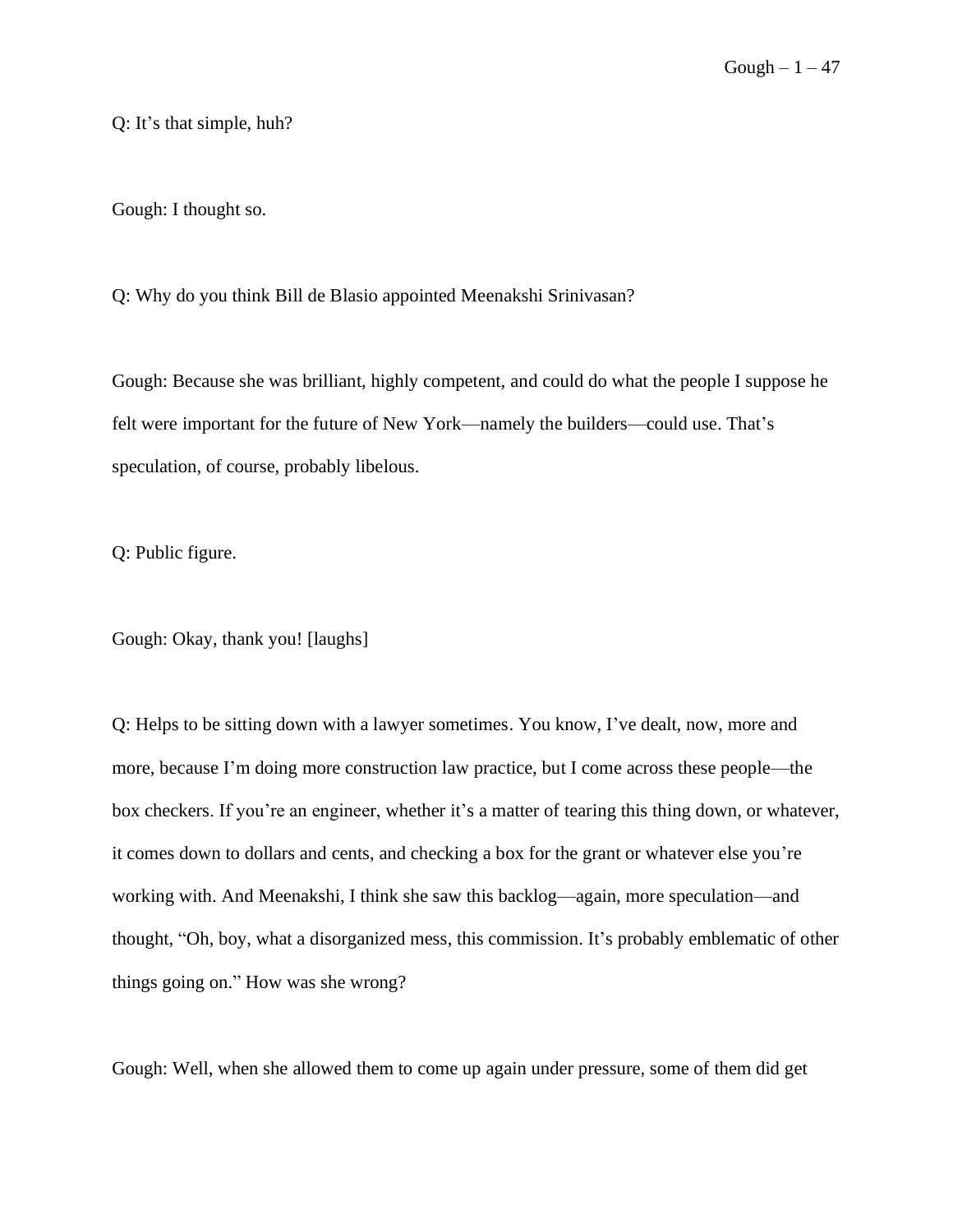designated. Others didn't. As an administrator, she wasn't wrong. As a sentimental lover of old buildings, not so much. [laughs]

Q: Let me throw some more names at you that have come up here. Your fellow Landmark Lion– –so much has been said about him but maybe you can just tell us about the man, Kent Barwick?

Gough: Well, Kent Barwick, I can't tell you a huge amount about. He was a brilliant operator but I didn't know him personally. I still don't.

Q: That's funny.

Gough: Well, not really. I mean, I was a bad odor with Dorothy Miner. I wasn't anybody. I didn't have constituents. I was just a troublemaker basically [laughs] as were we all, Matt and Ron. But Barwick was extremely effective and got a huge number of designations through. And he was a glamorous figure—he would appear late at night at the Board of Estimate in black-tie and ready to party––

Q: [laughs]

Gough: So he was the pillar, but you know, people serve, and they leave.

Q: Yes. Another fashionable gentleman who came up in our conversation. One Frank Sanchis.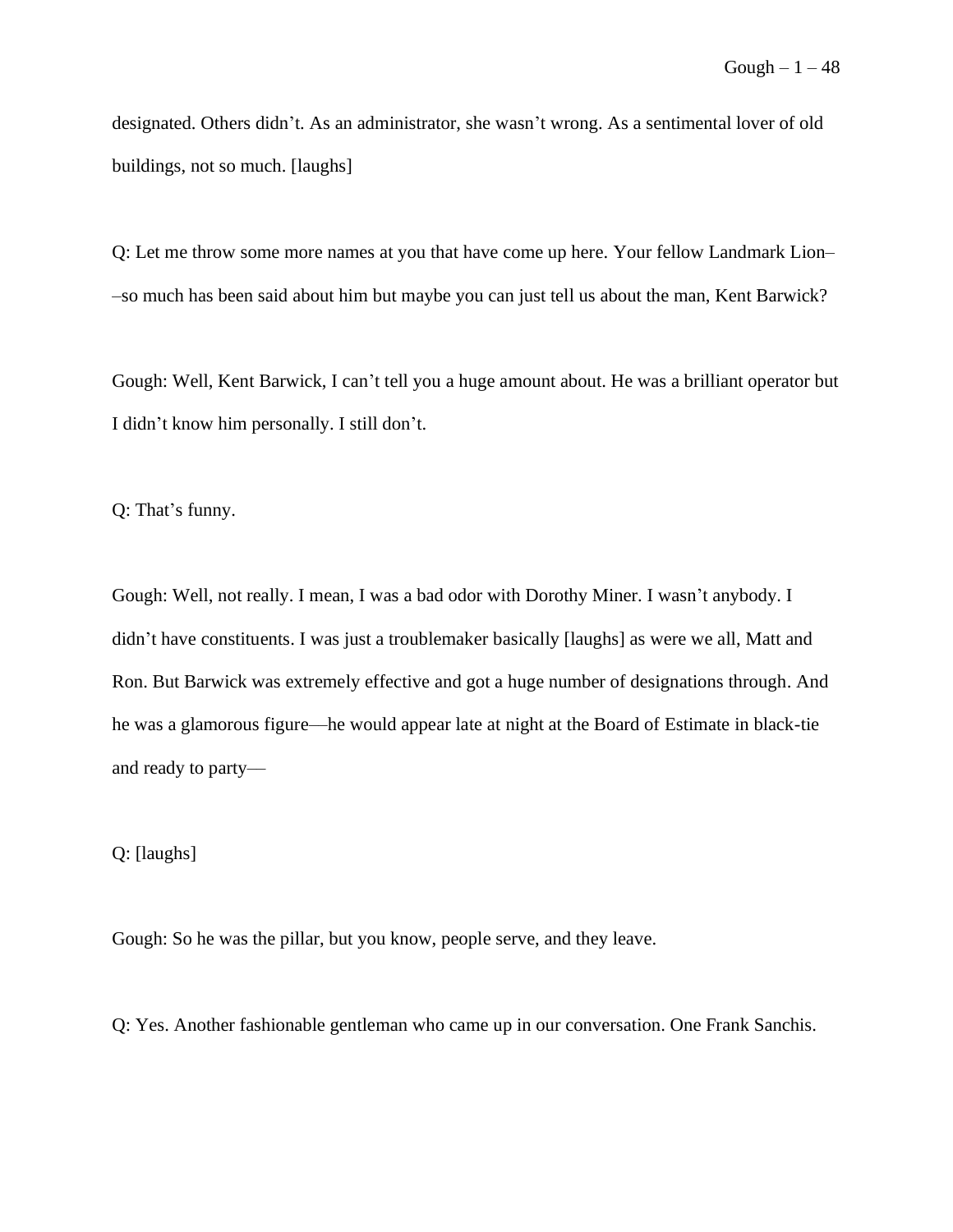Gough: Oh, heavens! Well, Frank, I used to argue with his––he had much more hope, let's say, for modern design, which actually is possible!

Q: Yes, indeed!

Gough: So, but the trouble is, if you can't be severely critical on its own terms, and you don't want to say, "Well, you can't do a modern design here," but you have an architect who doesn't know how to design. Well, then you have a problem.

Q: Right. You brought up, Simeon Bankoff. And I was trying to think back on how you and I actually first met, and it must have been through Simeon.

Gough: Undoubtedly.

Q: Yes.

Gough: Like so many other people.

Q: Right. Tell me about that.

Gough: Well, what about meeting you?

Q: No, no, not about meeting me. About Simeon!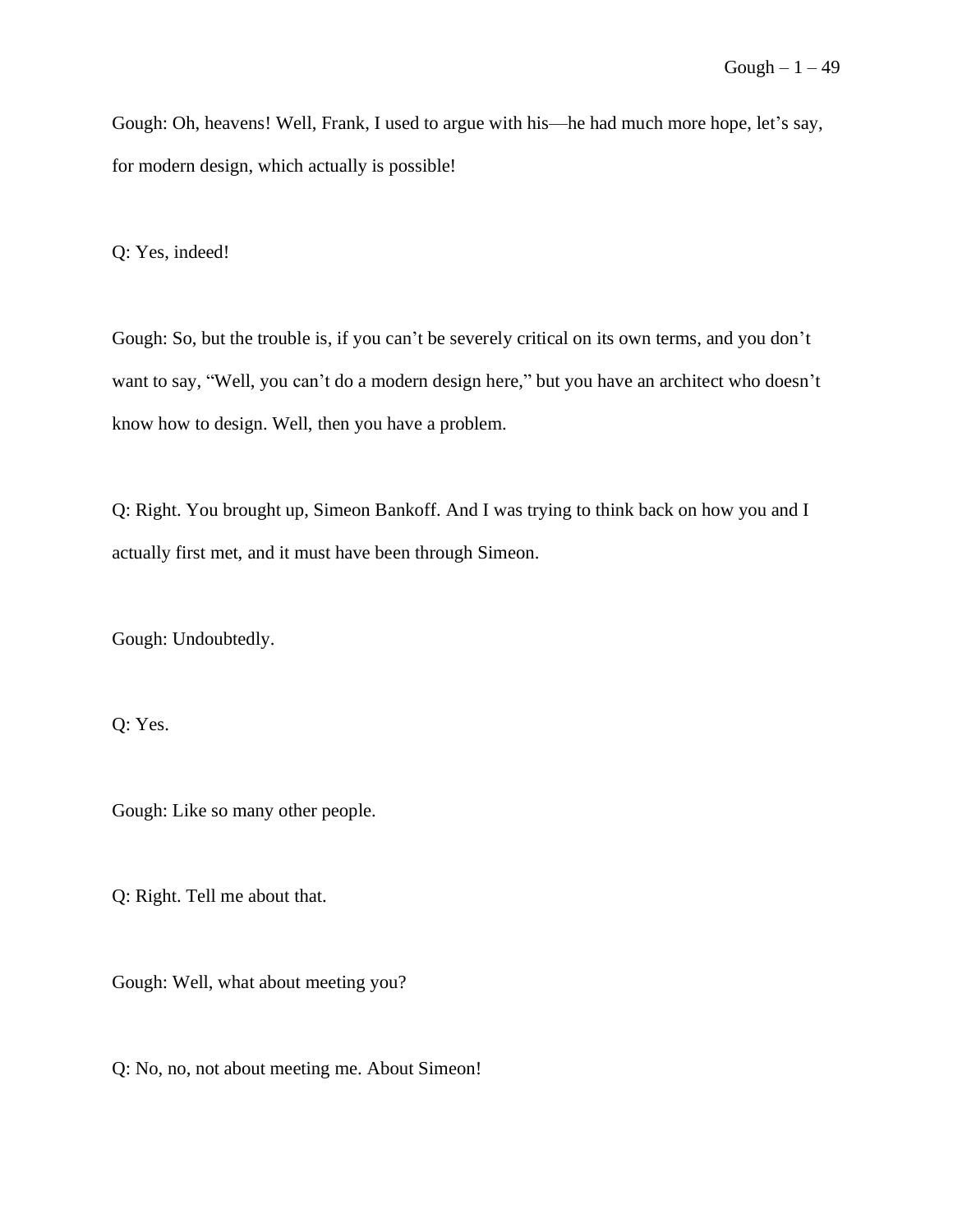Gough  $-1-50$ 

Gough: Oh, what has Simeon done? He's held that organization [Historic Districts Council] together on a tiny budget, paid next to nothing unlike other heads, executive directors who earn six-figures. I don't know exactly what Simeon gets, but it's less––I do not know.

Q: Got.

Gough: Right. And he is extremely diligent. He's brilliant at managing people. He has held together programs, and they have their annual event. He gets good people to speak there. He shepherds the preservation committee—doesn't let things that are too terrible get through. And, really, he is the Historic Districts Council [HDC]. And I think you're aware that he isn't there anymore.

Q: I am very much aware. Yes.

Gough: Yes. So as far as my view is, that was it. I wouldn't rely upon the Historic Districts Council for anything. They have a huge board of directors, most of whom have––I don't know what they think they're doing, I've never seen nor heard of them. I don't know how they—well, a lot of people like to belong to an historic preservation organization. But that's not the same thing as going for the kill. So they got rid of him. And it's unclear to me exactly how it was done. I don't think it matters. I mean, the thing that matters is the fact––I think that I understand that some fashionable objections were made to him. I am inclined to doubt that this did indeed occur. I mean, I've known him for decades.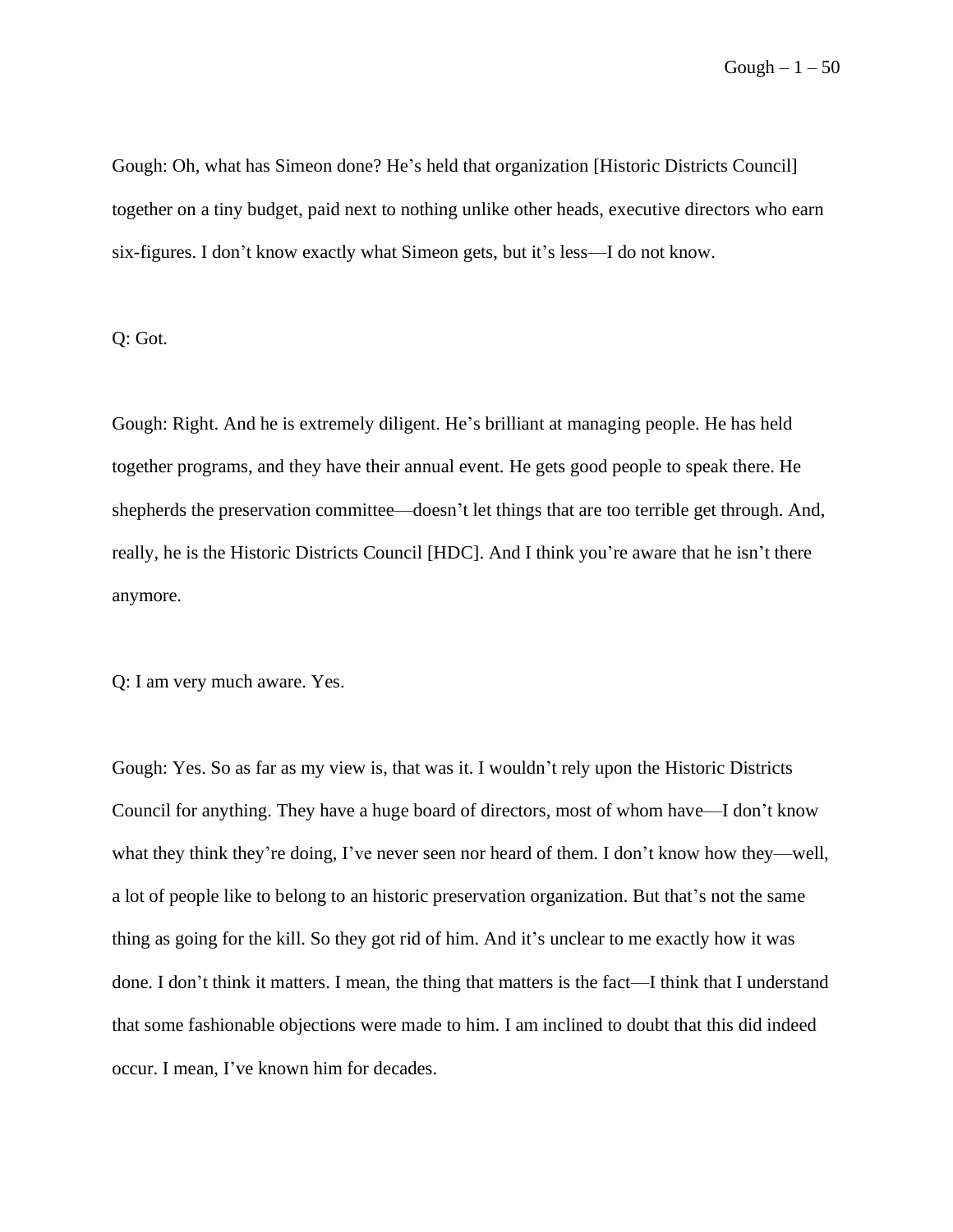Gough  $-1-51$ 

Q: He's a convener, isn't he?

Gough: Oh, absolutely. Yes, he brought, he brought in a lot of people. And it is today, in my view, I mean, the Landmarks Conservancy is effective in that they give out a lot of small grants to people who are working in churches. But originally, it was the three––the Conservancy, the Municipal Art Society––I've mean, only rarely does one hear from the former two in terms of the commission, because my view of preservation in New York is centered on the commission. And there's—it's not, at all. And I think that HDC is going to join that party.

Q: You know, Simeon often said something that always resonated with me: the commission is important but it's more than just the commission too. And I think you embody that because you're a person who's at the commission literally every week, with only a few exceptions over the last few decades. But you also practice what you preach. And we spoke earlier about where we are right now.

## Gough: Yes.

Q: And the other homes you've restored in Hudson. So, how do you do it, Christabel? How do you make it about the commission without making it about the commission?

Gough: Well, I don't see myself as a major factor. I never have [laughs]––I mean, suppose it were just me, and there were no commission.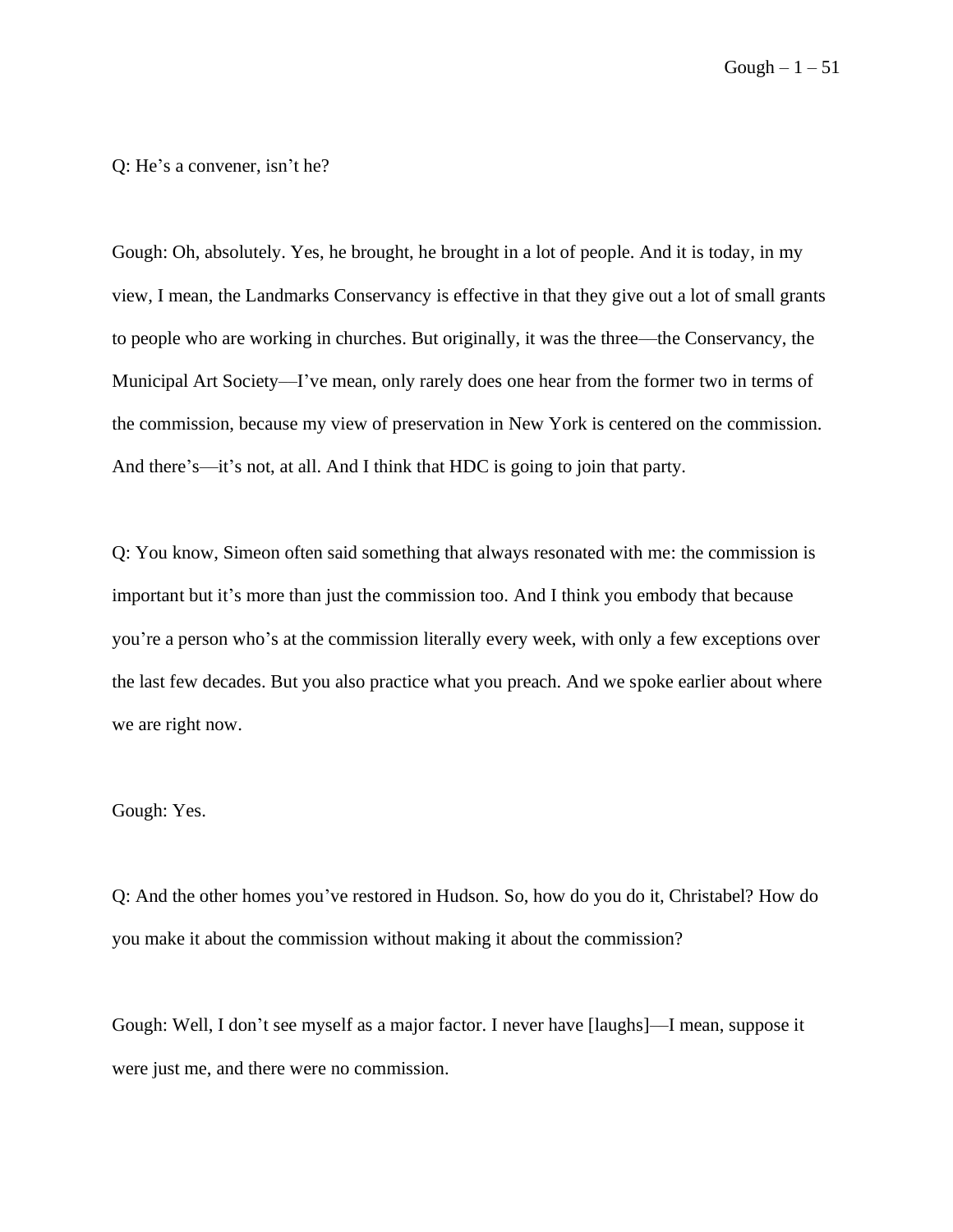Q: [laughs]

Gough: No, to me, the commission is the central thing. The fact that there is a Landmarks Law, that we would have nothing otherwise. And we're rapidly going back to having nothing, which is what [Geoffrey] Platt and [Harmon] Goldstone tried to remedy all those years ago. But it's not enough to have a law, you have to enforce it too.

Q: If you could open up the hood on the Landmarks Law, what would you tweak?

Gough: Well, I would suggest that Certificates of No Effect should be published.

Q: Mm-hmm. What else?

Gough: I am not a great believer in opening the hood. Dorothy Miner was totally opposed to it under any circumstances because she feared that the opposition would take the opportunity to get their stuff in. And that's not a foolish fear either. So I don't spend my time thinking, if I had my druthers, how would I change the Landmarks Law? I think that the treatment of the Certificate of No Effect is a calculated risk, which we now see we can't afford to take anymore. But it could also become less important if we had a chair who was committed to historic preservation, in the real sense, not just in the academic record.

Q: Right. No, and I get that instinct completely. I mean, in my practice, we don't want to open up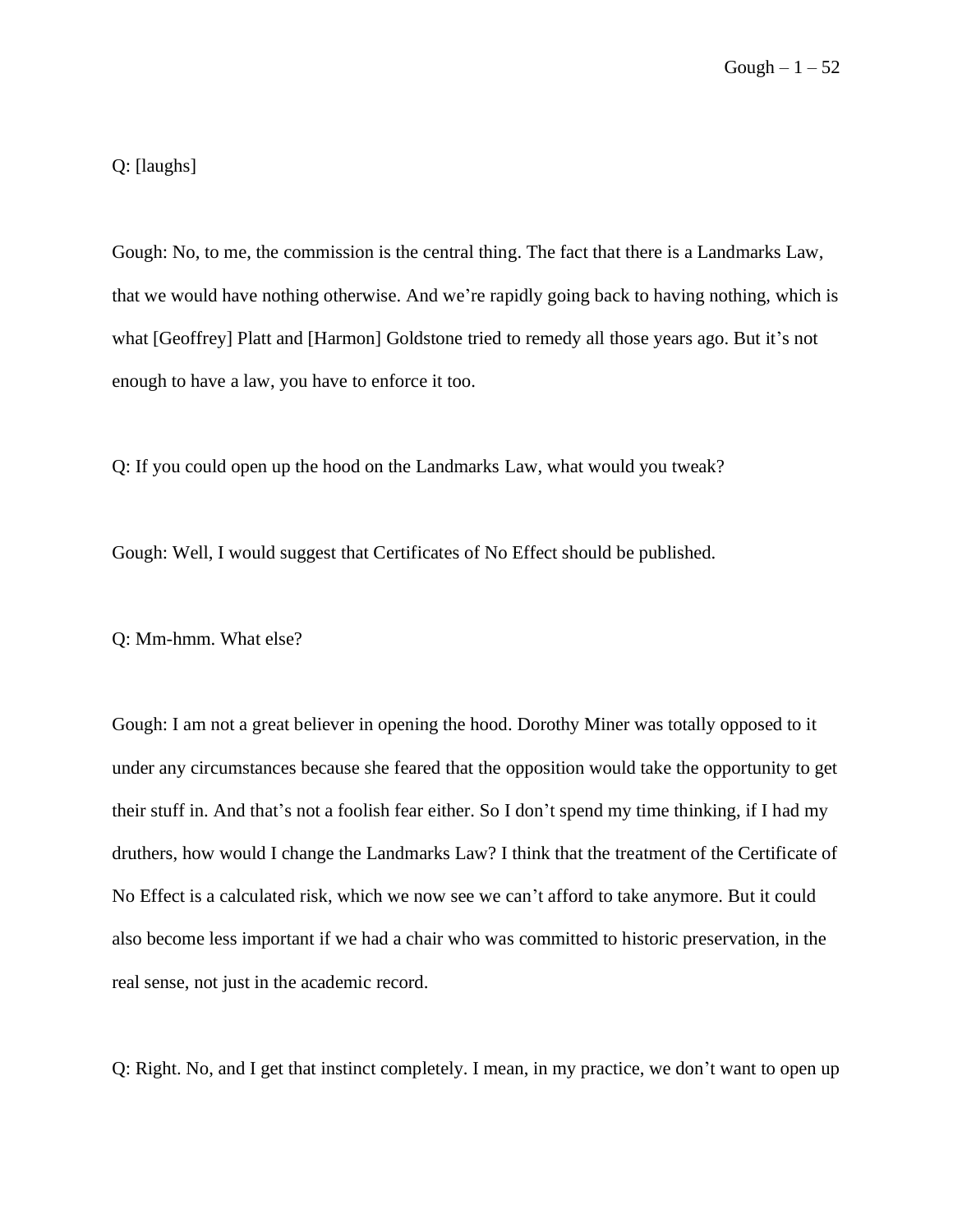the hood on some agreements, because the other side would––

Gough: Well Dorothy was a brilliant lawyer. If it hadn't been the date that it was, I think she would have had a much more prominent career. I mean, you know Portia, in Shakespeare, but after that there wasn't so much for the ladies! [laughs]

Q: Right. So, so maybe that's a change that could be done administratively without amending the  $law$ —

Gough: Absolutely!

Q: Or maybe a lawsuit or something along those lines. So—

Gough: Well, I love lawsuits, but it doesn't seem to have much effect actually. And actually, with the composition of the Supreme Court [of the United States] that we have now, you have to be a little careful. You don't want to get appealed to the Supreme Court, and knock the whole law out!

Q: Right. So, speaking of lawsuits, you once told me something about another name I want to throw at you––and I'll quiz you at the end and you can tell me who it was. This woman, you were involved with a battle involving the New York Public Library, which doesn't quite narrow it down for you since you've been very active with the public library over the years. And you were wondering, how you could put the brakes on a disastrous proposal. And you said, "How do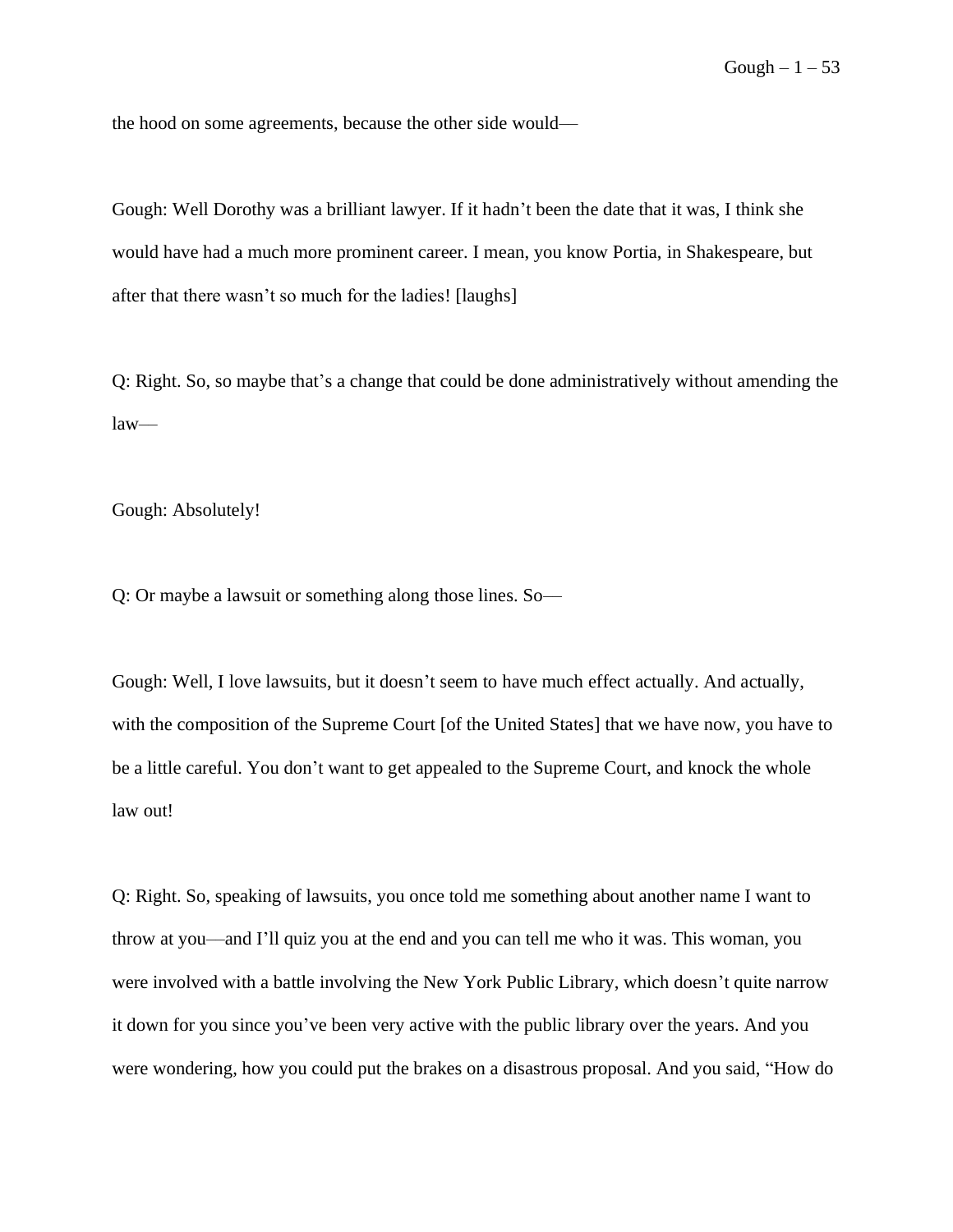I get their attention?" And she said to you, "Why, you sue them, of course!" Who was that?

Gough: Do you want me to tell you? It was Barbaralee Diamonstein-Spielvogel, who was a former commissioner.

Q: Right. Formerly known as Barbaralee Diamonstein, which I think is long of a name enough.

Gough: [laughs] Her books are under that name. And she said, "Sue them––sue them, repeatedly!" [laughs]

Q: Who is Barbaralee?

Gough: Well, she, she's a very smart lady. And it [suing] does attract their attention. You don't actually win [laughs] but, I mean, I think it shows that you're serious, because it's costly. And inconvenient. But if you just sit there and take it? Well, they think, well, okay, we did that, now we're going on!

Q: And when do you decide to sue? And when do you decide to step aside?

Gough: Well, I didn't sue at all for many years. And then I don't think I've––well, let's say that we were speaking of 14–16 Fifth Avenue. I did not attempt to litigate that because I thought that it was completely bulletproof in terms of procedure. They heard it, repeatedly. [laughs] They voted, and we lost by one vote. It was a discretionary decision, and they made it. And I don't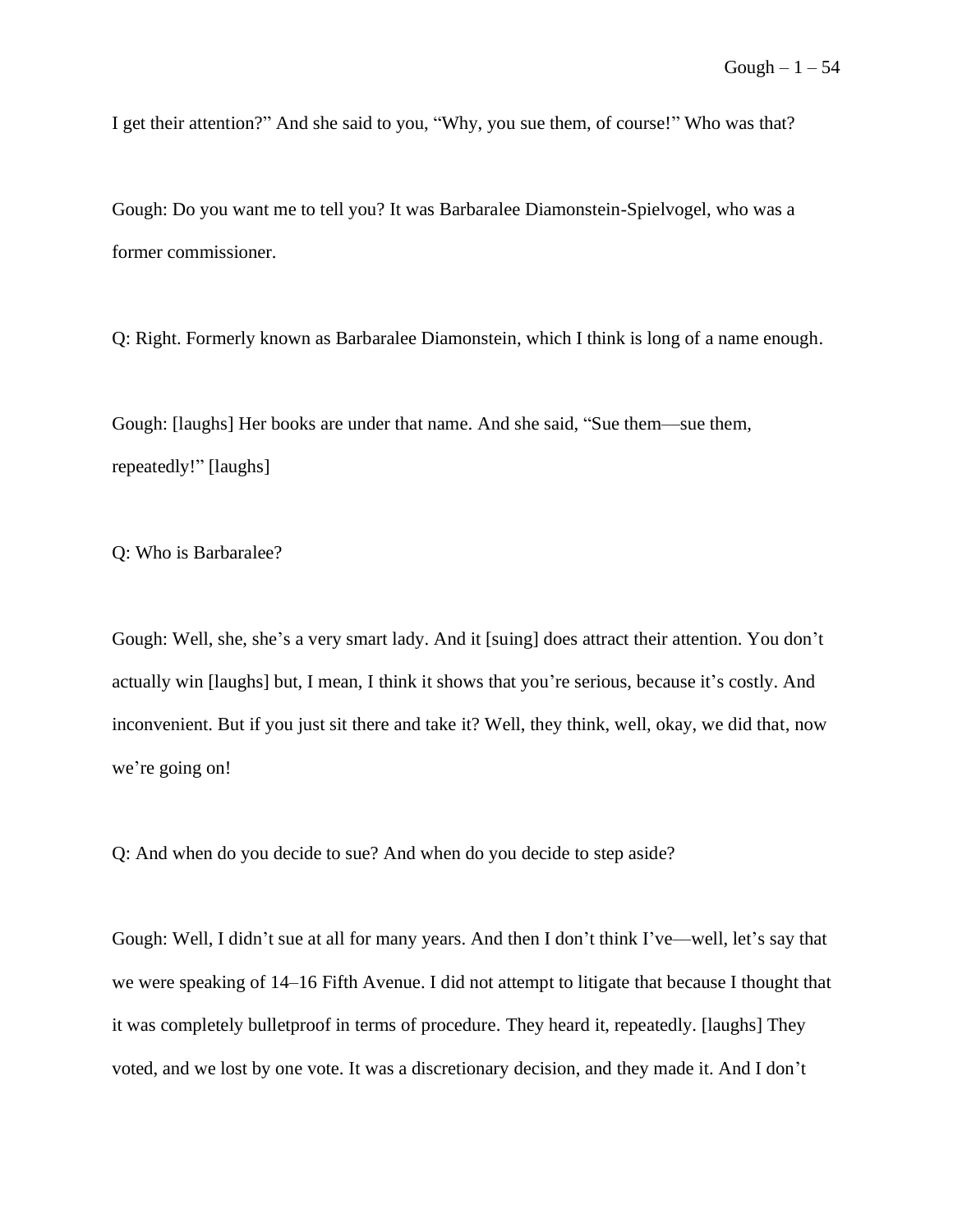think there was a ground for litigation. If you think of one, please tell me! [laughs]

Q: No, definitely.

Gough: No, there wasn't. It's really only in cases where there might have been some perception of irregularity that you can do it. And also, if you're looking for an interpretation––because, in the case of the Clock Tower [Building at 346 Broadway], as you're probably aware, there are a lot of issues involved in that––I actually, just before meeting you, I looked up––I Googled it, of course, being that it's 2021––and I found that there was an article in the *Harvard Law Review* about it [133 Harv. L. Rev. 1790 (2020)], which I had never seen––

Q: I was not aware of that.

Gough: Well, you should read it. It's quite sensible. It analyzes all the ways of looking at the decision. And it's very smart. I don't know who the person who wrote it is. I only just saw this. For some reason, it escaped me or maybe it escaped Google.

Q: It escaped me too. And we're going to be speaking about Save America's Clocks in great detail after the break because I think it's an excellent case study of all your advocacy. I want to throw one more––

Gough: Well, I was not the main person in Save America's Clocks, at all. You see a clock over there––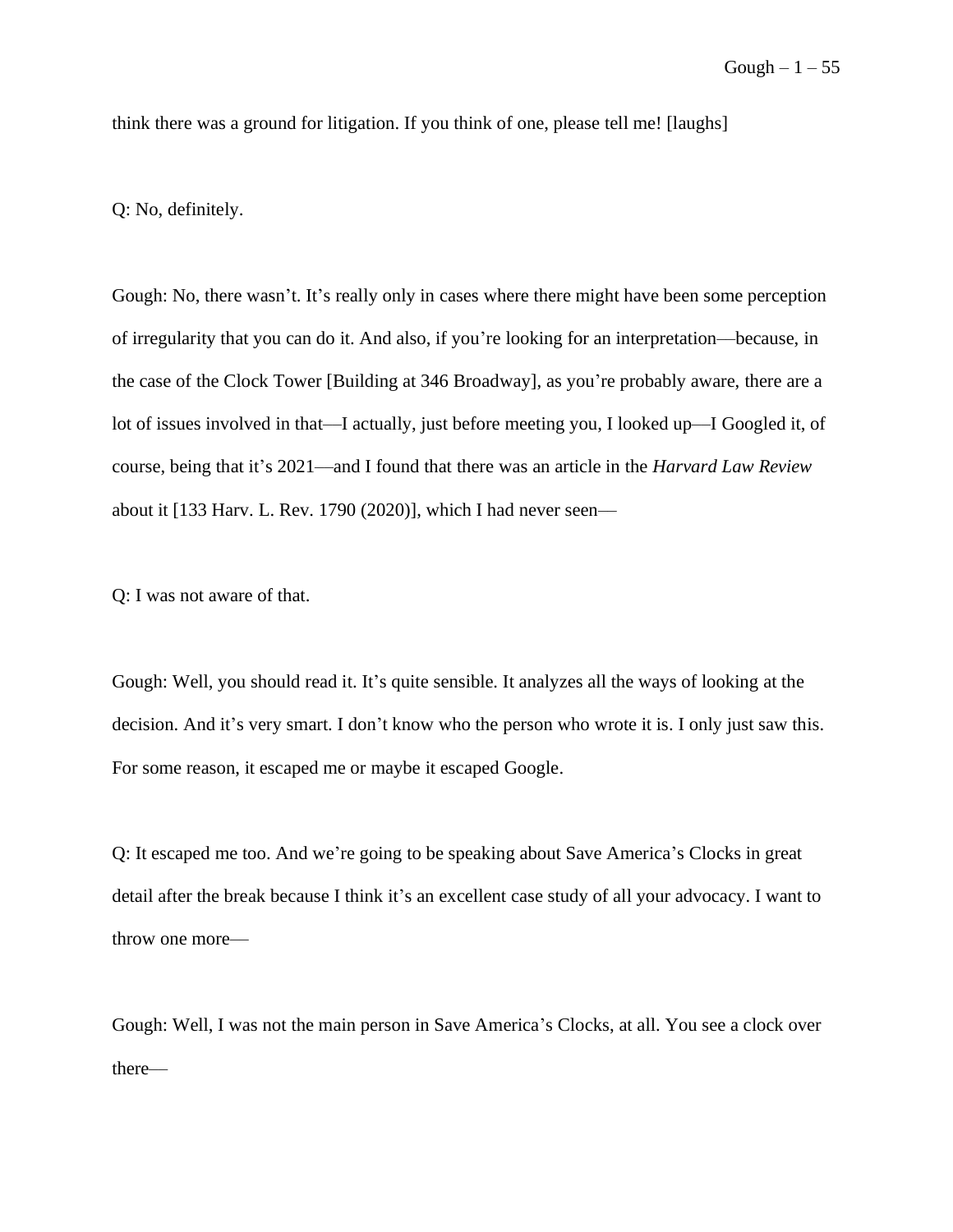$Q: I$  do—

Gough: Well, actually, this is one time when I am not going to give you a name because the people who were completely outraged by that action––it was numerous groups and people––and the attorney, Michael [S.] Hiller, was prominent in this, of course. I do have a relationship with him. He represents me sometimes—I was not a plaintiff in the Clock Tower case, I didn't have any grounds.

Q: I was a plaintiff in the clock tower case.

Gough: Congratulations!

Q: Through HDC. And I also worked for Justice [Ellen] Gesmer, subsequent to her writing the decision––for anybody who's ethically-minded, listening. [laughs] But, why don't we jump in, since we're on it already? Save America's Clocks. The cite, for posterity—I'm looking at you, voice recorder, 33 N.Y. 3d 198, at the Court of Appeals––it started off in 2013 with the sale of 346 Broadway in lower Manhattan, and it ended in 2019 at the Court of Appeals, where they reversed the First Department decision by Justice Gesmer. She is a rowdy and rambunctious jurist, as many who have been following the certification battle of the last year might know, and we can leave that to our audience to look up. [*Gesmer et al. v. Administrative Board*, Sup Ct Suffolk County (2020)].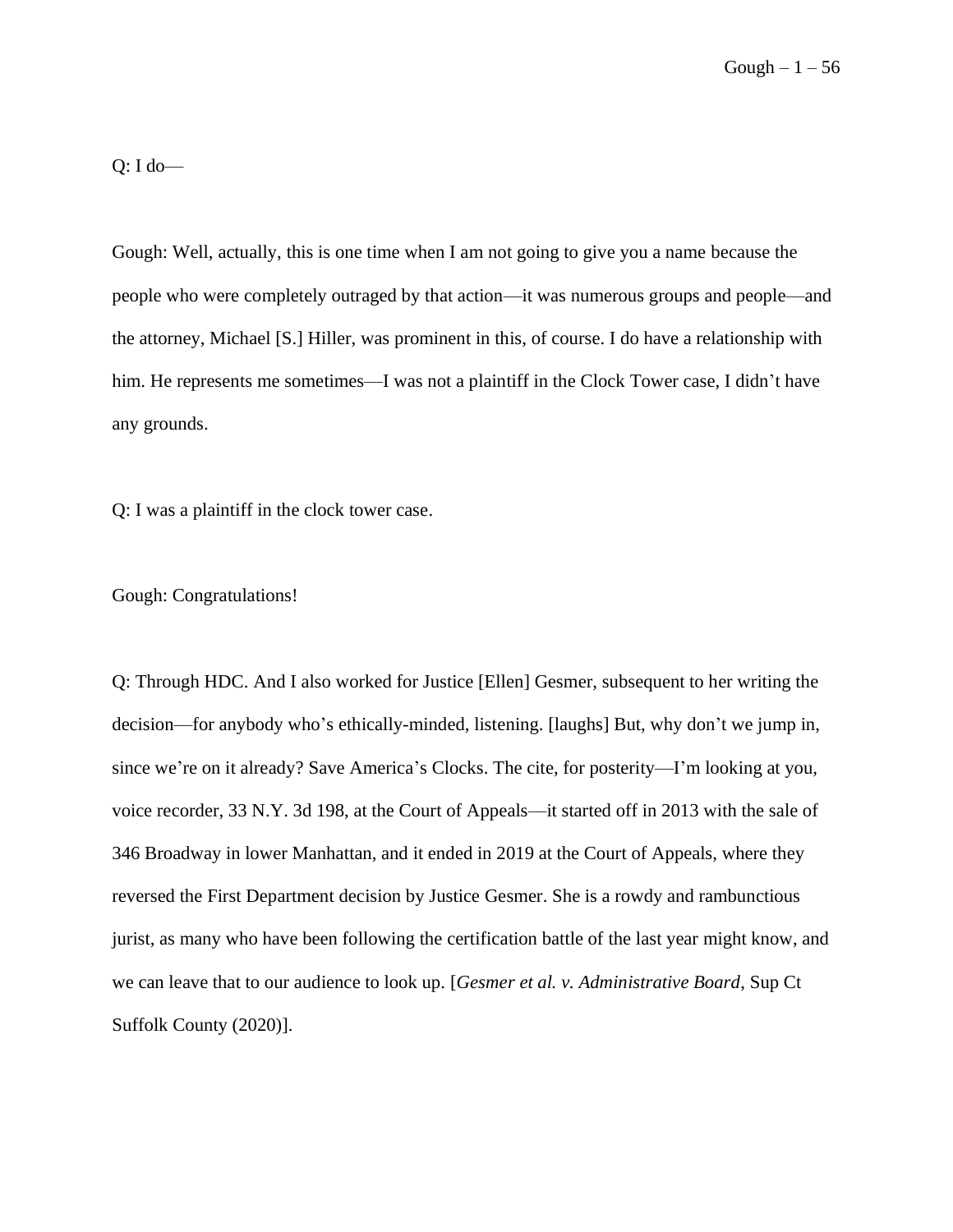But the reason I wanted to choose that [the Clock Tower] as a case study was because of the shifting city. You described these sort of halcyon days––I never should have referred to it as an adolescent LPC because––

Gough: ––no, you really shouldn't have!

Q: It's so pejorative! [laughs] I was thinking in terms of chronology––

Gough: No, it's the lifetime of the commission, as if the commission were a human being, but it's not like that! [laughs]

Q: [laughs] Right, more of a Benjamin Button situation, where it started old and wise and now it's regressed. But chronology––clocks, it's all related.

Gough: Oh, yes. But does it matter whether a clock has an action? Well, to a number of people who belong to Save America's Clocks, it matters a lot! [laughs] And I think it matters too. I mean, there are people that will take a harpsichord and turn it into a cocktail bar because the case is decorated. But you know, it was musical instrument once––it was a timepiece once. A timepiece is a very symbolic thing, and tearing an original action out of an historic clock, in my mind, is a ridiculous thing to do! And they did it. And they are now allowed to do it. But I thought it was wrong at the time, and I think I probably––well, actually, we were speaking of Theodore Grunewald.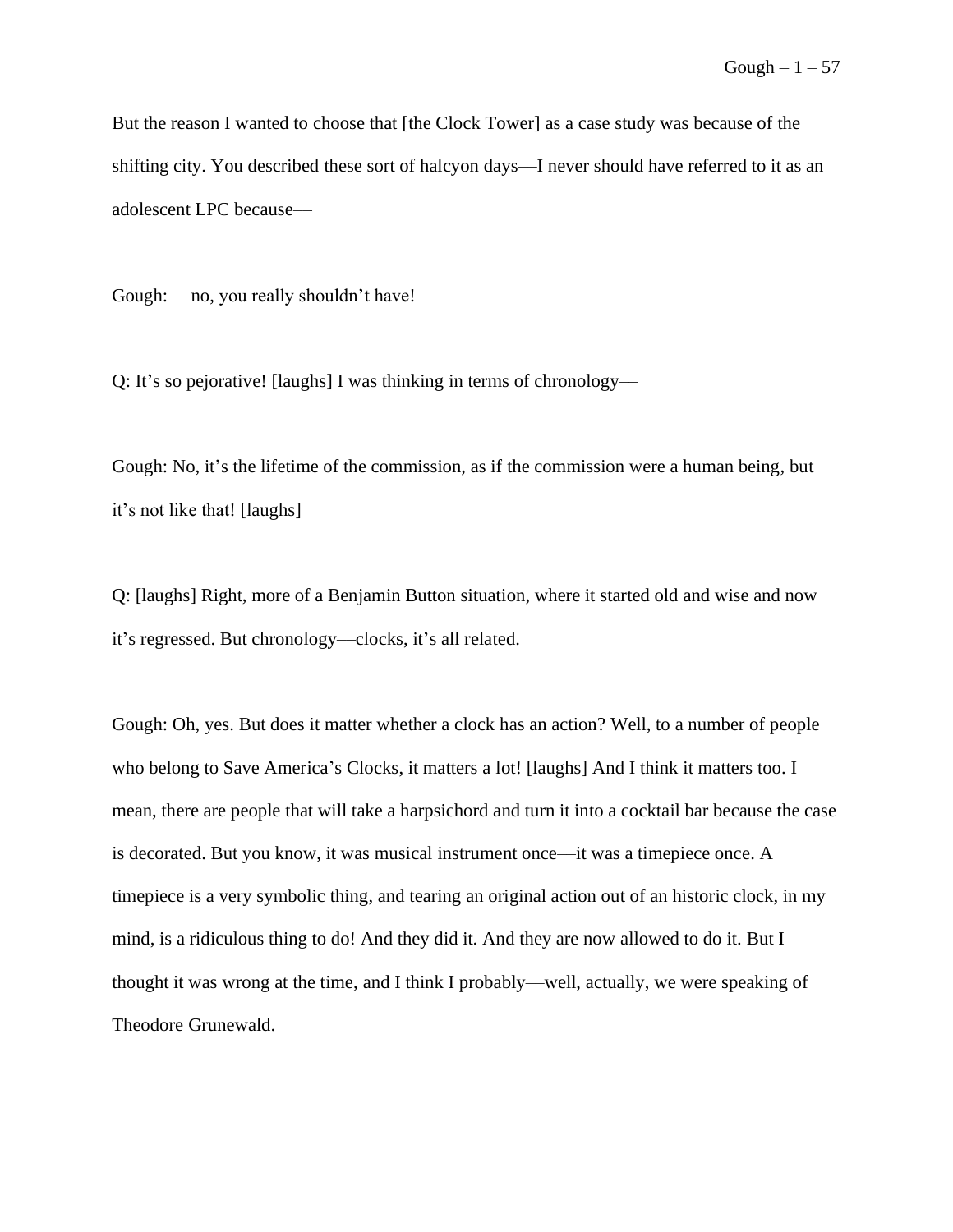Q: We were.

Gough: Theodore Grunewald is the man who found Michael Hiller, the attorney. So I have worked with Michael Hiller repeatedly.

Q: Yes. Michael––why do you like working with Michael?

Gough: Which Michael are we talking about now?

Q: Hiller. [laughs] You have a lot of Michaels in your life.

Gough: I do. I do. It's a problem. And even more than that!

Q: They all raise their hand when you say, "Where's Mike?"

Gough: "Here!" [laughs]

Q: Right.

Gough: Another Mike was here yesterday [laughs]––

Q: Michael Hiller, Esq. Why don't we do-?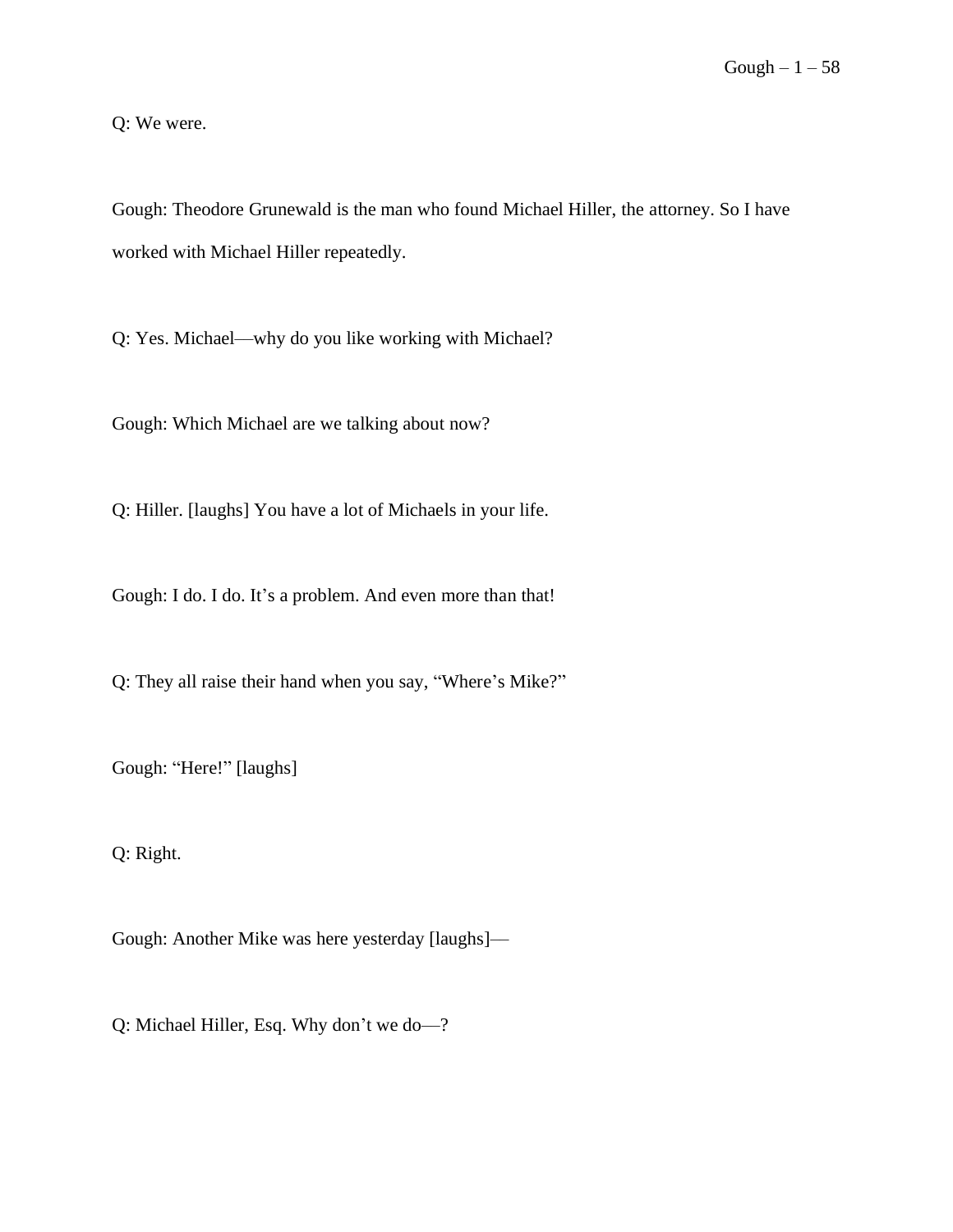Gough: Michael Hiller, Esq. is a very serious public advocate. Many, many, many people who belong to large firms––and Hiller is the head of his firm––but people who are in large firms, who maybe actually agree with you and support you, but guess what? They're conflicted out. And that's a huge problem because to find a competent attorney to represent you in a preservation case is no joke. There are a couple of people––

Q: Those people being––

Gough: Well, this is embarrassing. [laughs] But let's stay, for the moment, and then I will go on to the––well, there are one or two––I will go into them. Michael Hiller is very aggressive. He wants to be on the morally righteous side. If the case is like that, he will take it. And, you know, devil take the hindmost.

## Q: [Laughs]

Gough: He will take the fight. Seriously. And he's very smart. He will make your case and, at some levels of the judicial system, it will work, as you've seen, but not necessarily when you get up to where it really counts.

Q: Right. How does he make you feel as a client?

Gough: Happy! [laughs]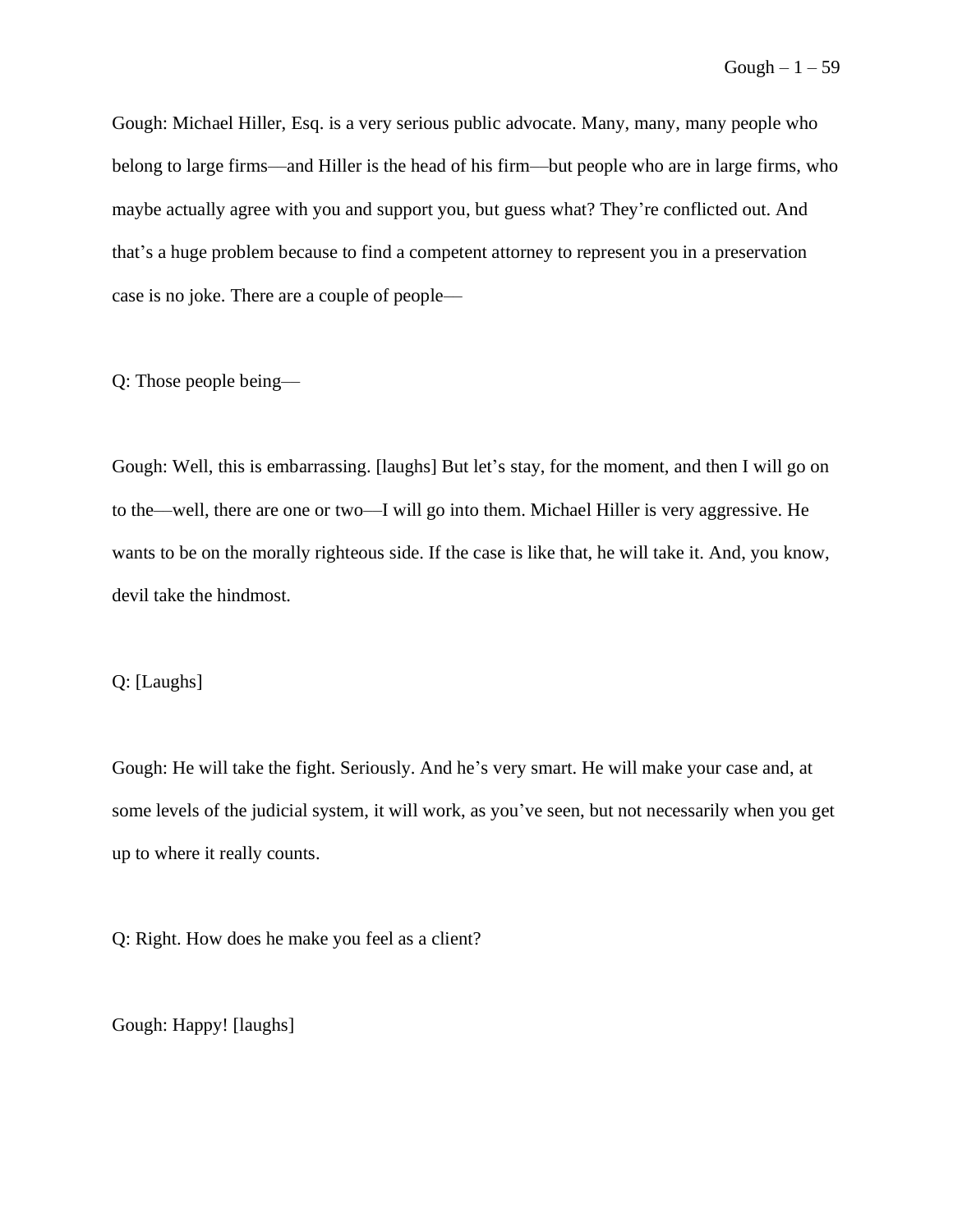$Gough - 1 - 60$ 

## Q: Right.

Gough: I was questioned about details of procedure at the commission and things like that that I've observed, and who's who and that kind of thing. But he is a tremendous boon to preservation. And I think it's important to object when things go terribly wrong. And they have. But Michael has been willing to help us. I should also be mentioning Michael Gruen, who is in the same category.

Q: Right.

Gough: And then, there's Jack [L.] Lester, who is also old-hand at this. And after that, well, who do you know?

Q: [laughs] Michael Gruen, he brought that *Gruen vs. Gruen* matter all the way up to the Court of Appeals [68 N.Y.2d (1986)]. And Save America's Clocks also made it all the way up to the Court of Appeals. But it started with that sale of 346 Broadway. Tell me what that sale was?

Gough: Well, it had been a government building and it was sold for a condominium. I don't know a lot about the sale. I know the consequences, though, right?

Q: Right. And so, how did it end up before the commission?

Gough: Well, they have a lot of changes they wanted to make and they came in for review.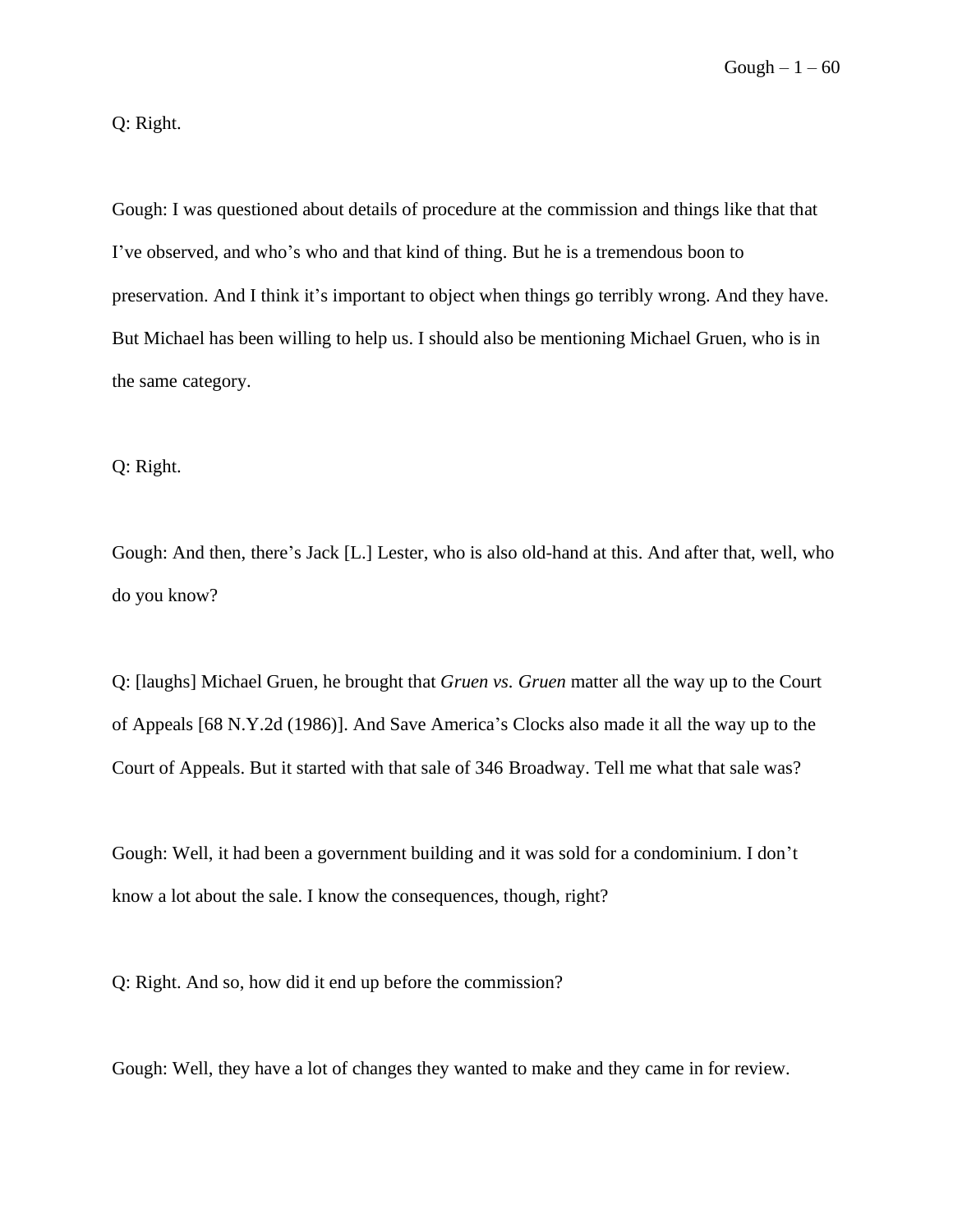Q: And those changes were?

Gough: Oh, a huge number of changes. Windows, doors––clock towers.

Q: Yes, clock towers.

Gough: And there were interior changes that were reviewed. It wasn't––the only thing that I personally thought was utterly heinous was the Clock Tower.

Q: Tell me about that Clock Tower.

Gough: Well, it's a huge timepiece with a unique action, which horologists find extremely interesting. Also, it was beautiful and it sets the building apart from many, many other large office buildings of its period. And it seems a shame, to me––perhaps I'm an incipient socialist–– that it should be gutted in order to make a luxury apartment for one person at the top of the building, a penthouse. It seemed to me that it would have been appropriate to keep the clock mechanism, get an easement to maintain it, and let that happen.

Q: Let's remind people of that clock mechanism too. There were two gentlemen who would go up there and physically wind it, correct?

Gough: Oh, totally! Yes.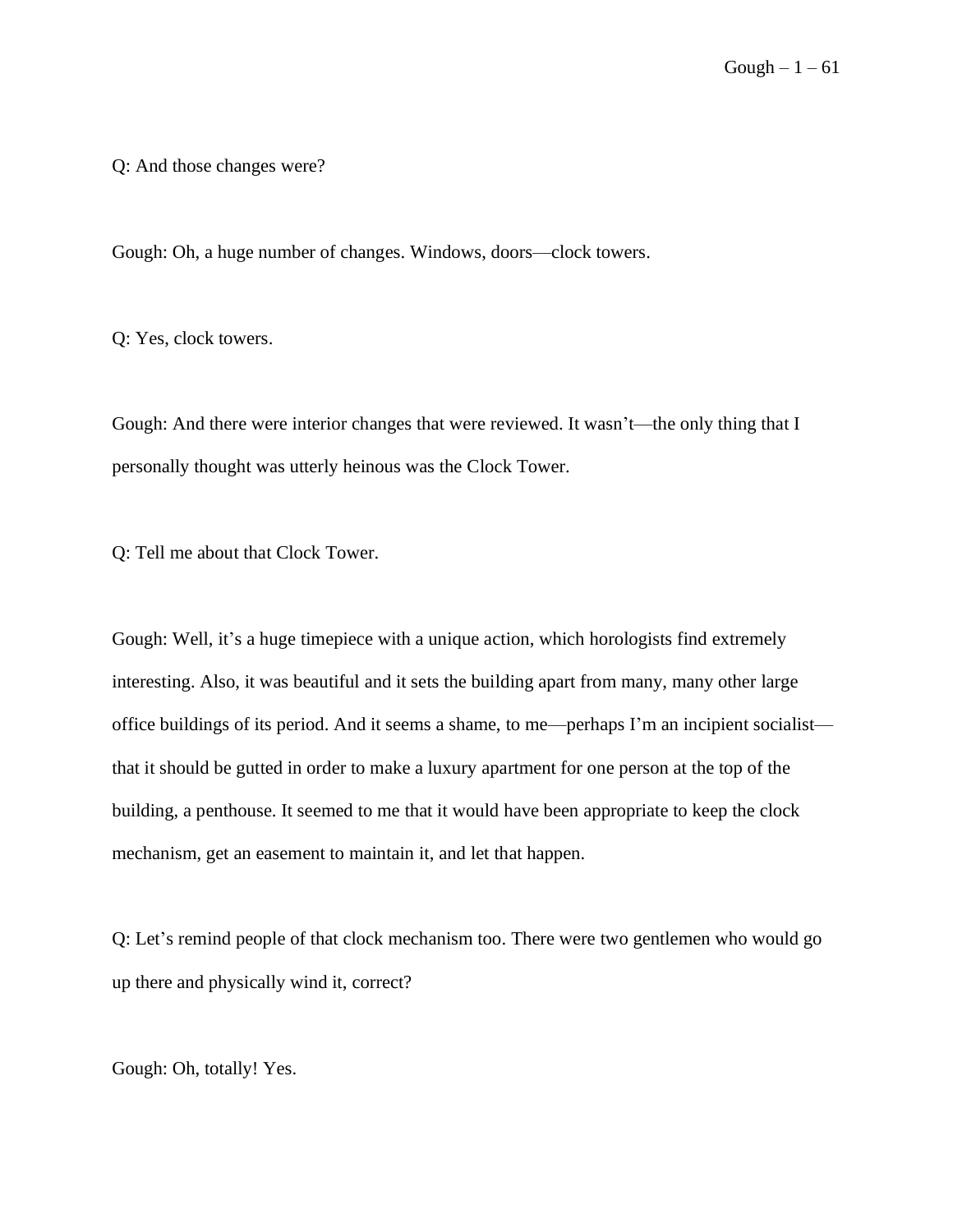Gough  $-1 - 62$ 

Q: Tell us about it.

Gough: Well, it had to be wound and it had to be cared for. And they were both passionate about clocks. And they worked for the city, and they managed to arrange it, and they did it! They did it for years. And you should interview them, actually, because I don't know a lot about that aspect of it. I know what they described when they testified at the commissions. And it's a mechanical mechanism––it's a sensitive thing, just as an old harpsichord can be a sensitive thing––you have to know what you're doing to make all the intermeshing parts work. And it has to keep perfect time. And it might want to strike a few chimes and other good things that we like about old cities––"boom, boom, boom." It's quite a precious thing. And if you wanted to interview people in Save America's Clocks, they would tell you all about it. I am not really knowledgeable about it!

Q: But you got involved with it regardless. And how did that come about?

Gough: Well, through the review. So, naturally, a number of people testified, who were utterly appalled.

Q: Right.

Gough: And we got together and we got Michael Hiller.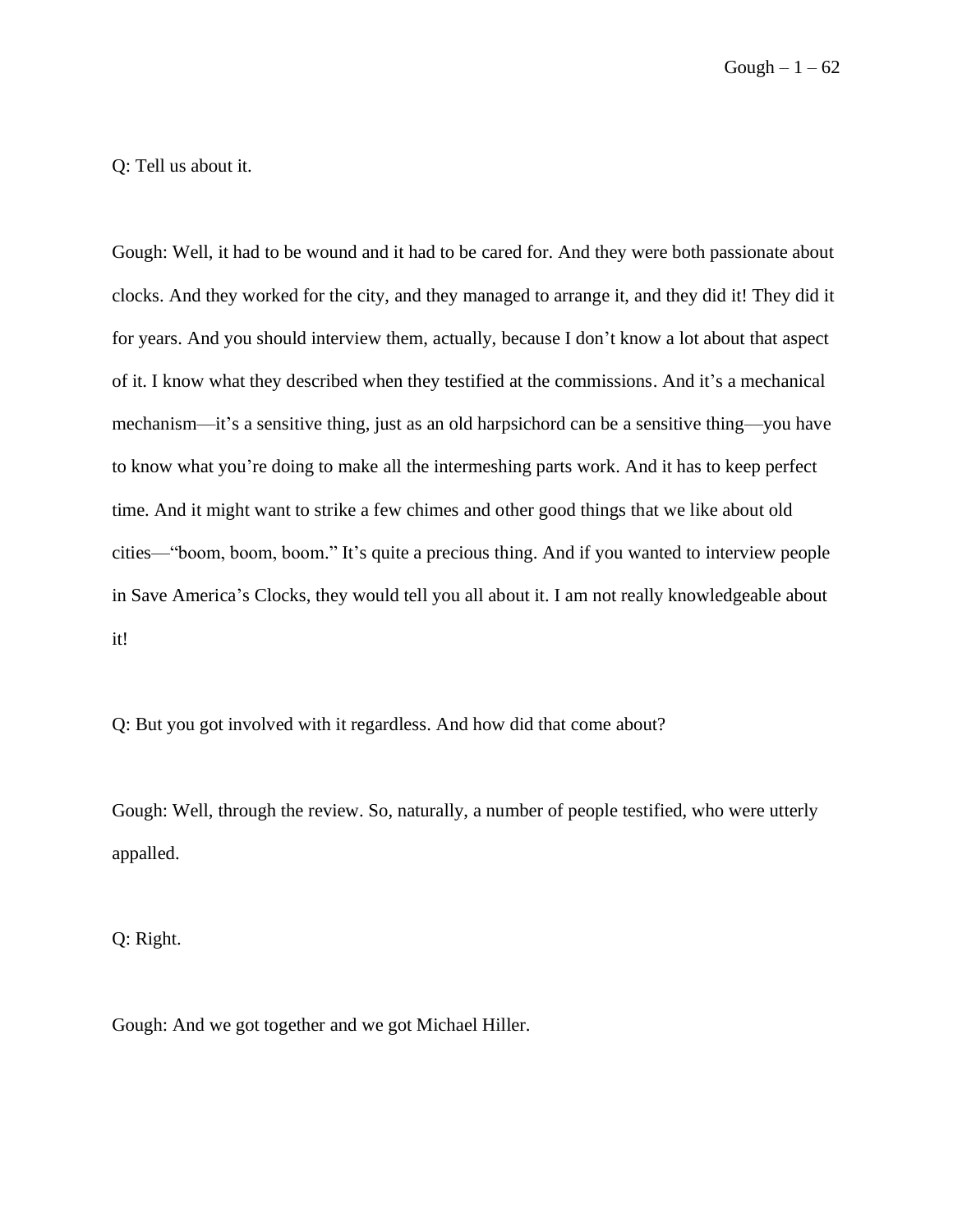Q: Do you recall where you got together?

Gough: No, not immediately. I don't actually think about that. Well probably, initially, just outside the commission offices—outside the meeting room in the hall.

Q: Right.

Gough: And—where have we met? I remember meeting him in the bar. [laughs]

Q: Well, maybe it was downstairs after you go under the [Municipal Building] vaults, and you walked that little triangle plaza there next to the Brooklyn Bridge outside of—

Gough: Well, that would be nice. I'm-

Q: Where I would take my commission lunches! [laughs]

Gough: Well, you can't go that far, and it's getting shorter and shorter! [laughs] When it was more relaxed, you could go somewhere and have lunch. [Now] you really can't. You have half an hour––and go! They [commissioners] have sandwiches at their desk, and you have to––I don't try to eat. Most people don't. Some people pack sandwiches and picnic outside behind the––

Q: Definitely an overlooked part of the landmarks process––the food! You go to Gene's [Restaurant], you go to The Century [Association]. These are the preservation haunts! [laughs]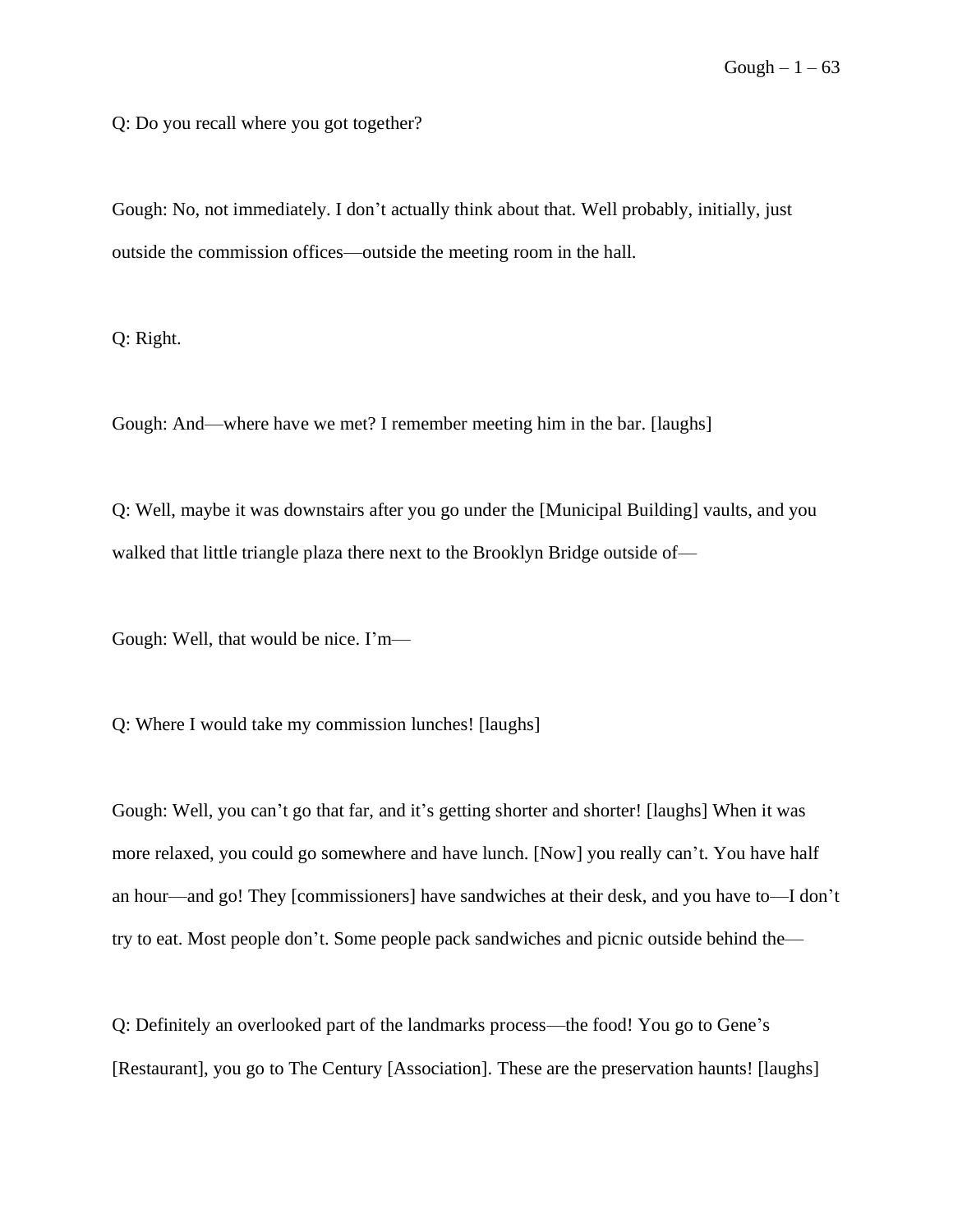Gough: Yes, Gene's certainly is.

Q: Yes. Don't ask me about the food.

Gough: It's really better than it used to be. [laughs]

Q: I am having dinner there on Friday with Carol [H.] Krinsky and her husband [Robert]. I was the one who introduced them to Gene's. And I went there for the first time with them. And Carol ordered the Duck L'Orange, which I thought was rather auspicious order for that place! [laughs]

Gough: Well, I've been going there so long because it's near where I used to live in the Village.

Q: Right.

Gough: And they moved on to having real glasses of wine [laughs]––when I first went there they would serve dinner wines in sherry glasses and it was horrible! At some point, somebody had said, "Wake up, this isn't the way they want it!" No, you can eat perfectly well—well, you did!

Q: Yes.

Gough: I mean, I'm not saying it would win an international award or anything but it's perfectly good for dinner!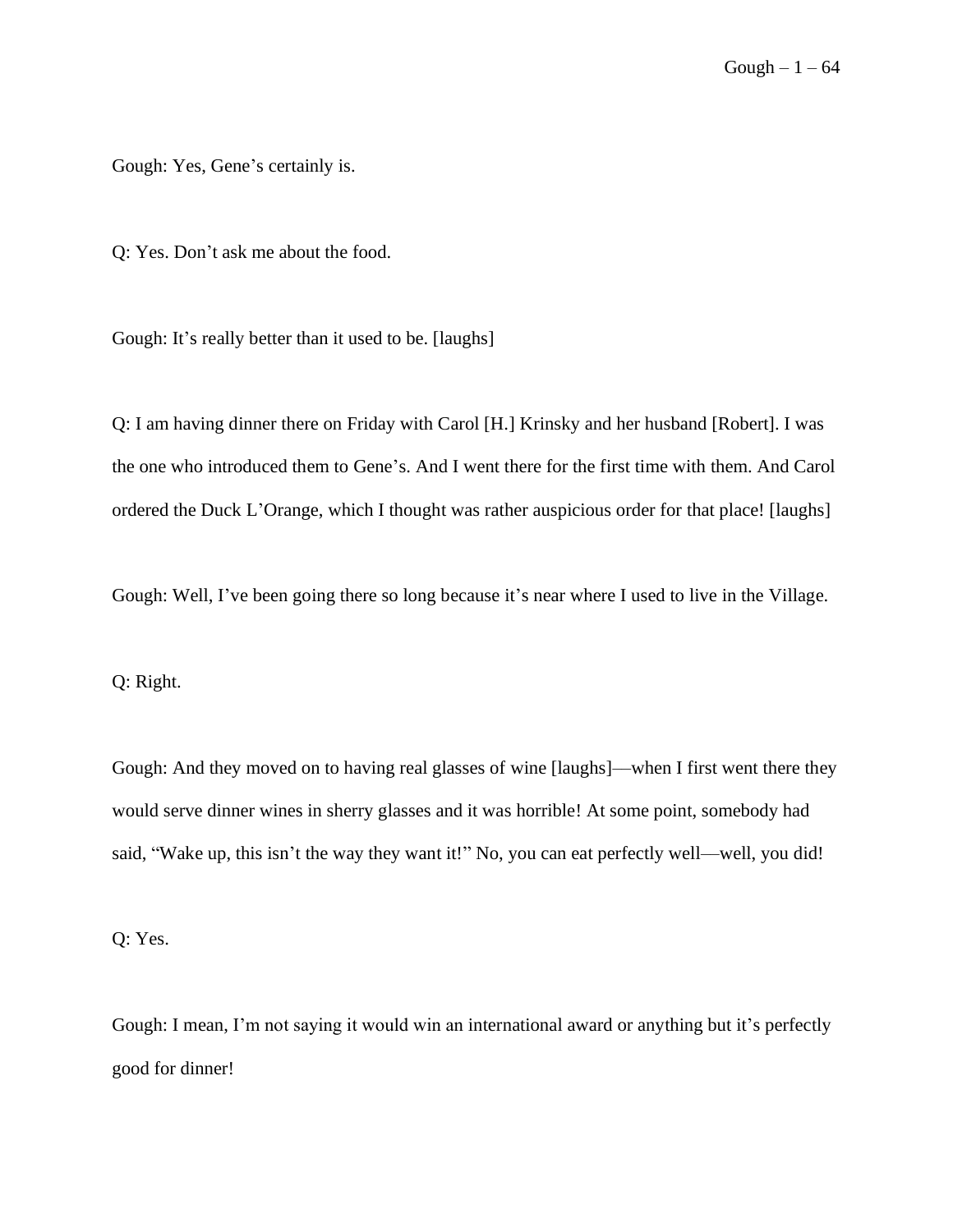Q: I think when they brought her the Duck L'Orange, it wiggled! [laughs]

Gough: It was still alive! [laughs]

Q: But anyway, so the commission, what did they do, with respect to the clock tower? What did they decide?

Gough: They decided that they could disconnect the mechanism, store it somewhere––ho ho ho– –and electrify it.

Q: For the record, Christabel just said "ho ho ho."

Gough: Yeah, right. The reason I'm saying "ho ho ho," is that there are a number of documented events of things being stored from the commission and who knows where they are now.

Q: Right.

Gough: This goes back thirty years. Storage is not a good option.

Q: Right. And I do want to go on this tangent for a second. Aren't they the official archaeologists of the City of New York too?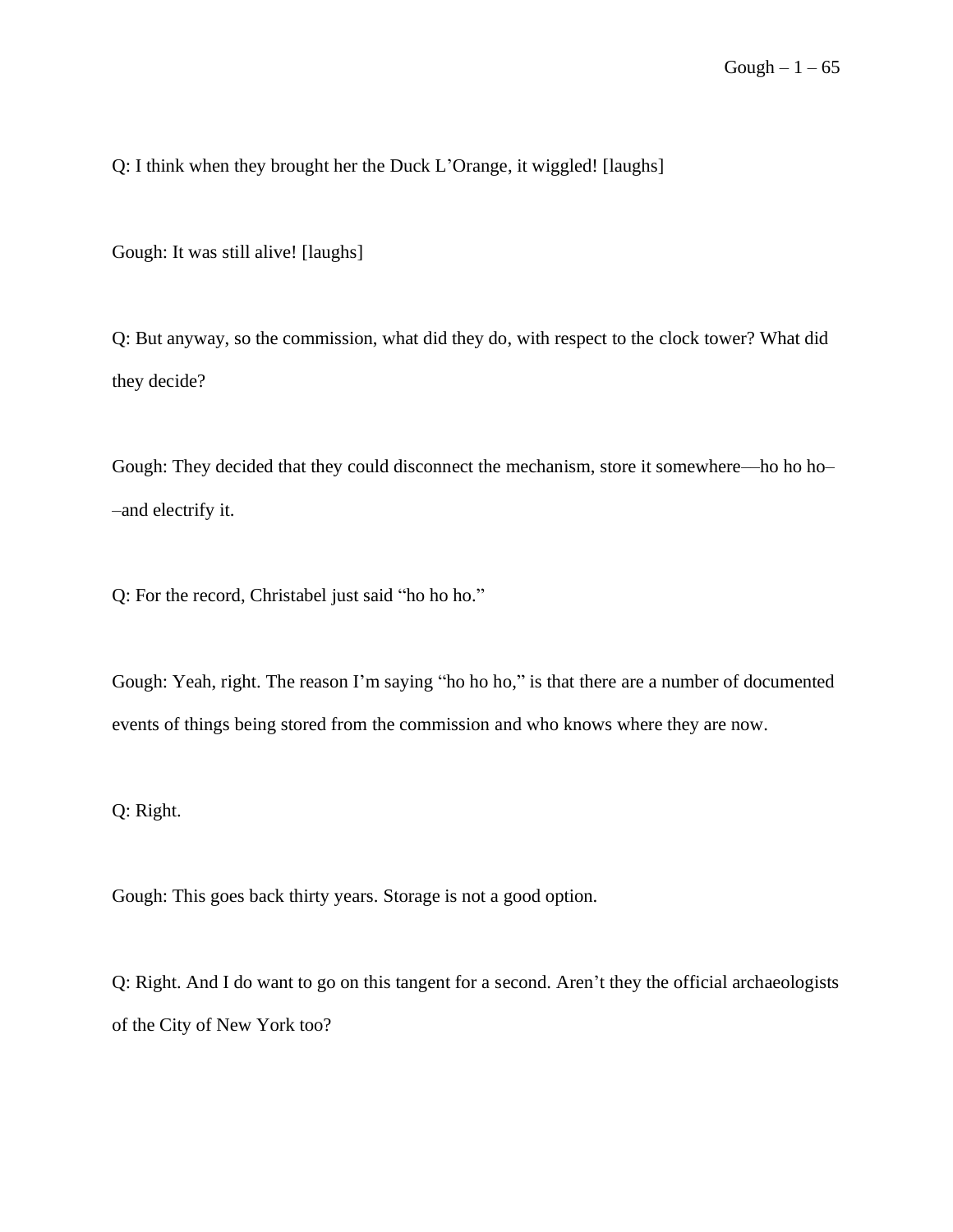Gough: I guess so.

Q: Yeah. Do you think––

Gough: I'm not sure I know the answer to that. They have an archaeologist on staff. But is there another archaeologist?

Q: Right.

Gough: I don't know for sure

Q: I believe that's one of their hats, and do you think that's a good idea?

Gough: To have an archaeologist?

Q: No, to have them be––would it be better suited to be in Parks [Department] or something along those lines?

Gough: It's probably safer than the commission, I would think.

Q: I would think so too.

Gough: Parks? Well, anyway, that would limit it to parks.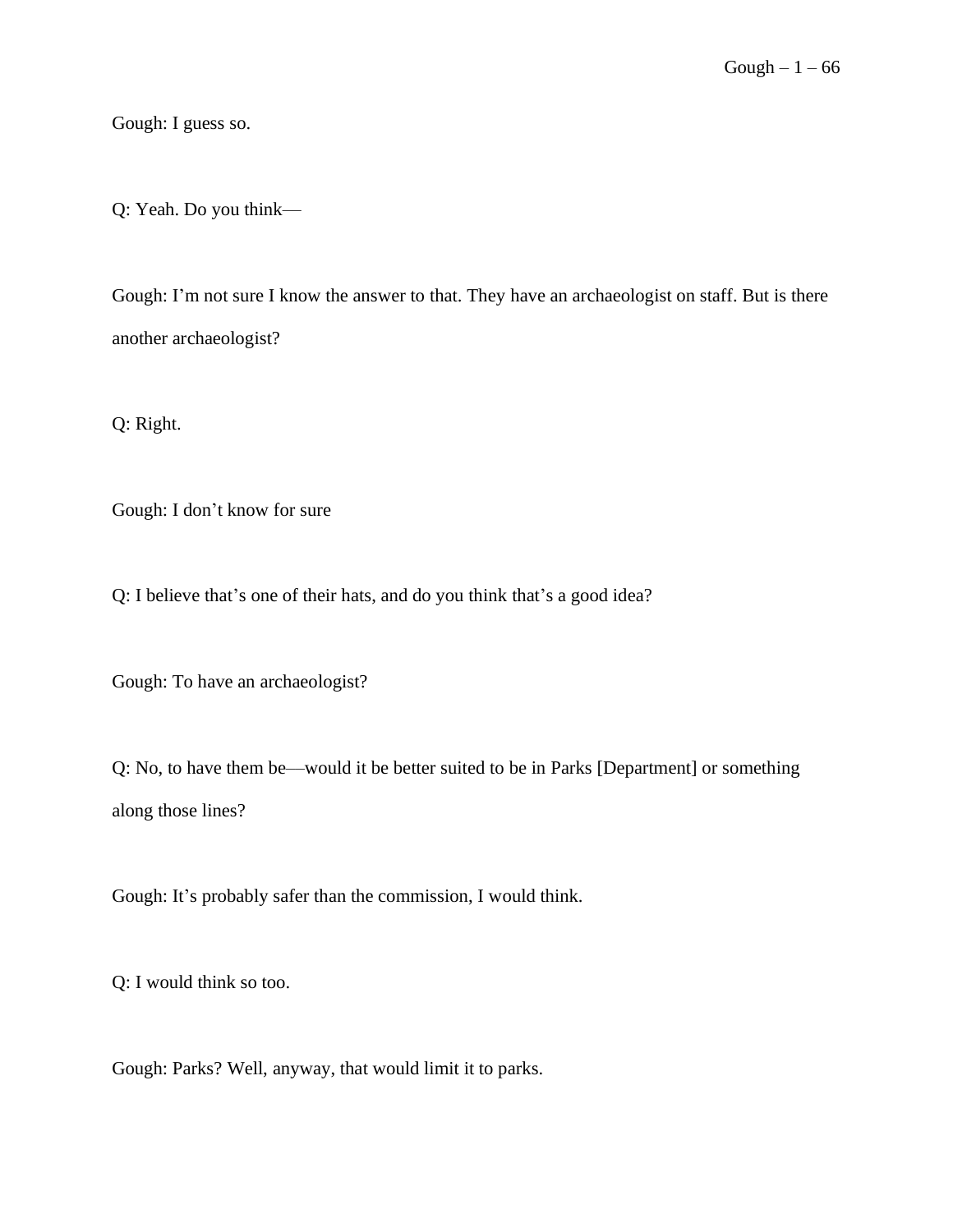Q: Well, Parks does all sorts of other fun stuff. I think about Hart Island in the Bronx, for example––all the talk of transferring it to Parks. Parks has a [Permanent Art &] Monuments division, an Art & Antiquities division––

Gough: Oh, that's right. They do, don't they? So there's no reason it couldn't be shared.

Q: Yeah. I just worry about the commission looking after these objects, to be honest.

Gough: Oh, they don't.

Q: Right.

Gough: But I don't know who would do a better job, either. But that's only limited to what they've designated, anyway. So there needs to be another––and you're reminding me that there isn't even another. I had a feeling.

Q: Right. Hopefully, it's not [Department of] Sanitation. You know where it would end up! [laughs] But we don't want our audience to read between the lines too much. The clock was an interior landmark, which is the whole reason why the commission had jurisdiction in the first place over this interior winding mechanism. And Save America's Clocks, with plenty of guidance from you and others, decided to sue with respect––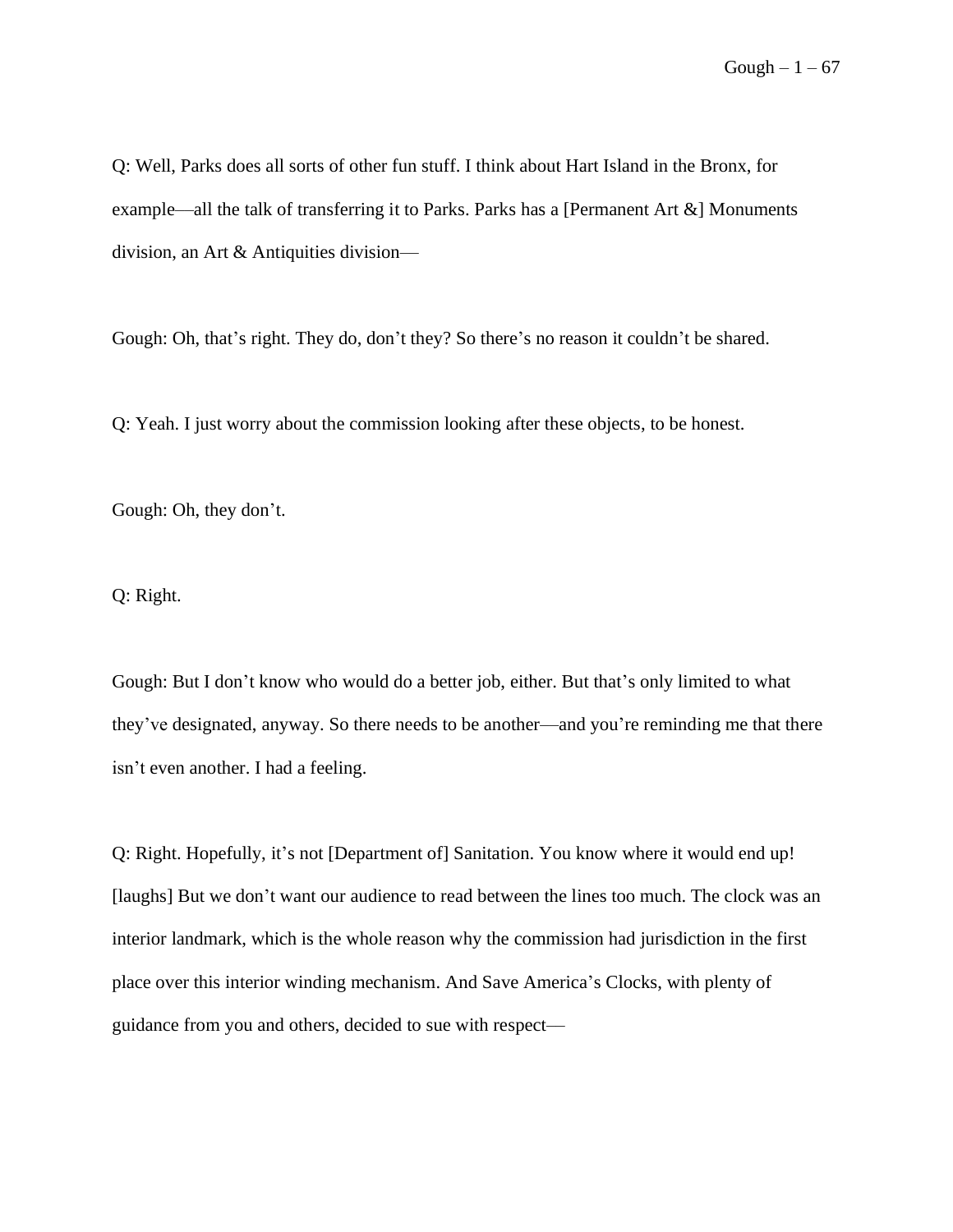Gough: To preserve the mechanism.

Q: Right, with respect to that decision.

Gough: Quite right too. But it's––as you will appreciate the complex legal situation––there's more than one issue involved. I just read, actually, an article in the *Harvard Law Review* that made that a little clearer to me. I mean, I had just been sort of thinking, how could they destroy this wonderful historic object? But there are takings issues involved, because there is legal precedent that the exterior is not a taking, and in historic districts it's not a taking, but there is no apparently specific legal decision that preventing something happening to a designated interior would not be a taking. It appears that that could be argued.

Q: But in any event, Justice Lynn [R.] Kotler did the right thing [at the New York State Supreme Court], didn't she?

Gough: Of course!

Q: And what did she do?

Gough: Well, she thought they should preserve the clock, as indeed they should. And they could, but we didn't have a sufficient body of people, of goodwill, who were willing to let that go. And whoever—I've actually forgotten who was developing it or investing in it, as I prefer to say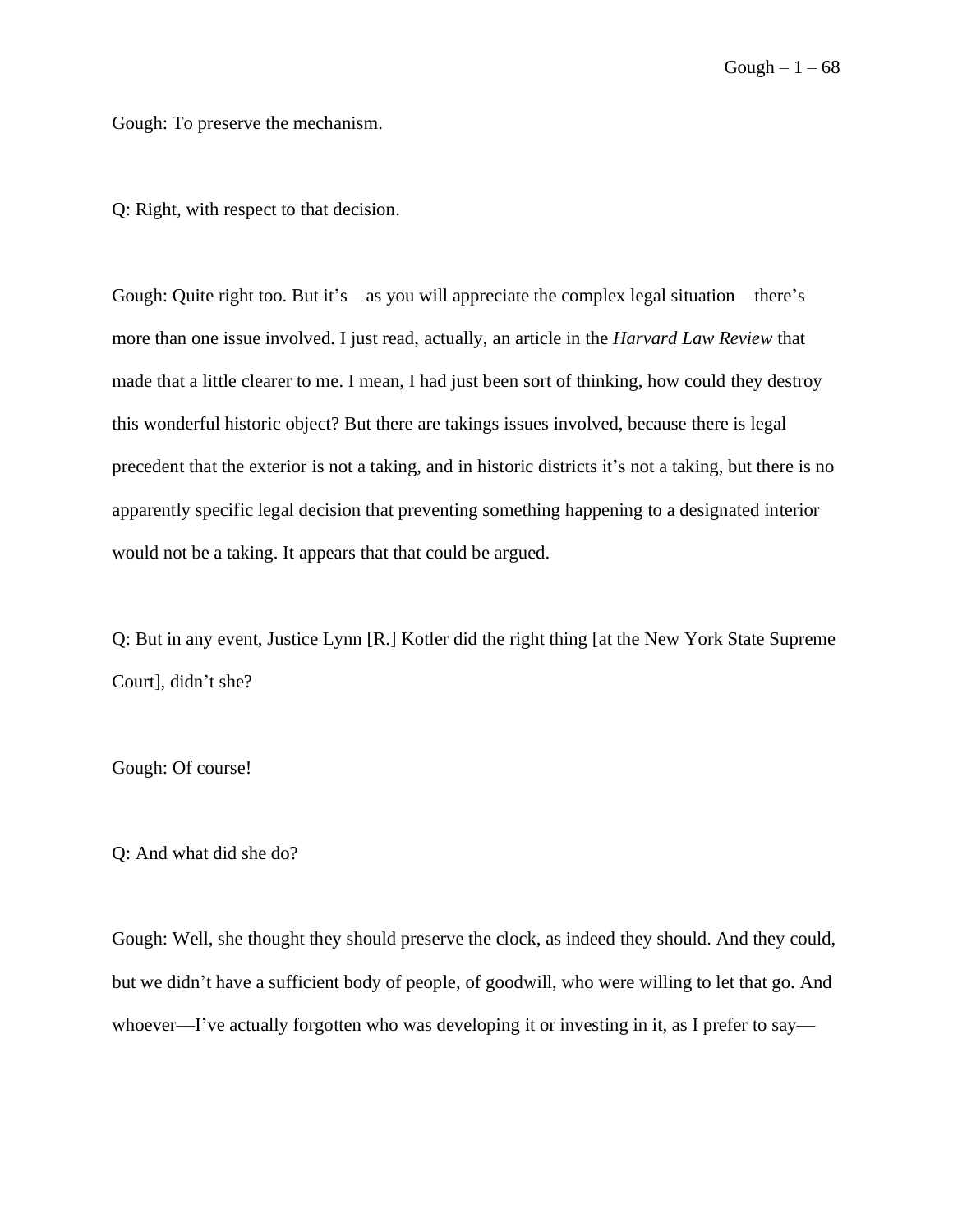Q: Wasn't it [R. Donahue "Don"] Peebles?

Gough: You're absolutely right. Yes it was. So, I mean, he wasn't interested in old clocks, let's say; he was very interested in old, old, old penthouses.

Q: [laughs] Right.

Gough: I mean, one point of view would have been to leave it until you have a new owner. But they weren't going to do that.

Q: And it was appealed up from Justice Kotler to the First Department. And what happened there?

Gough: We won.

Q: Right, you won.

Gough: So Peebles continued––

Q: ––pushing, didn't he!––

Gough: —and we lost.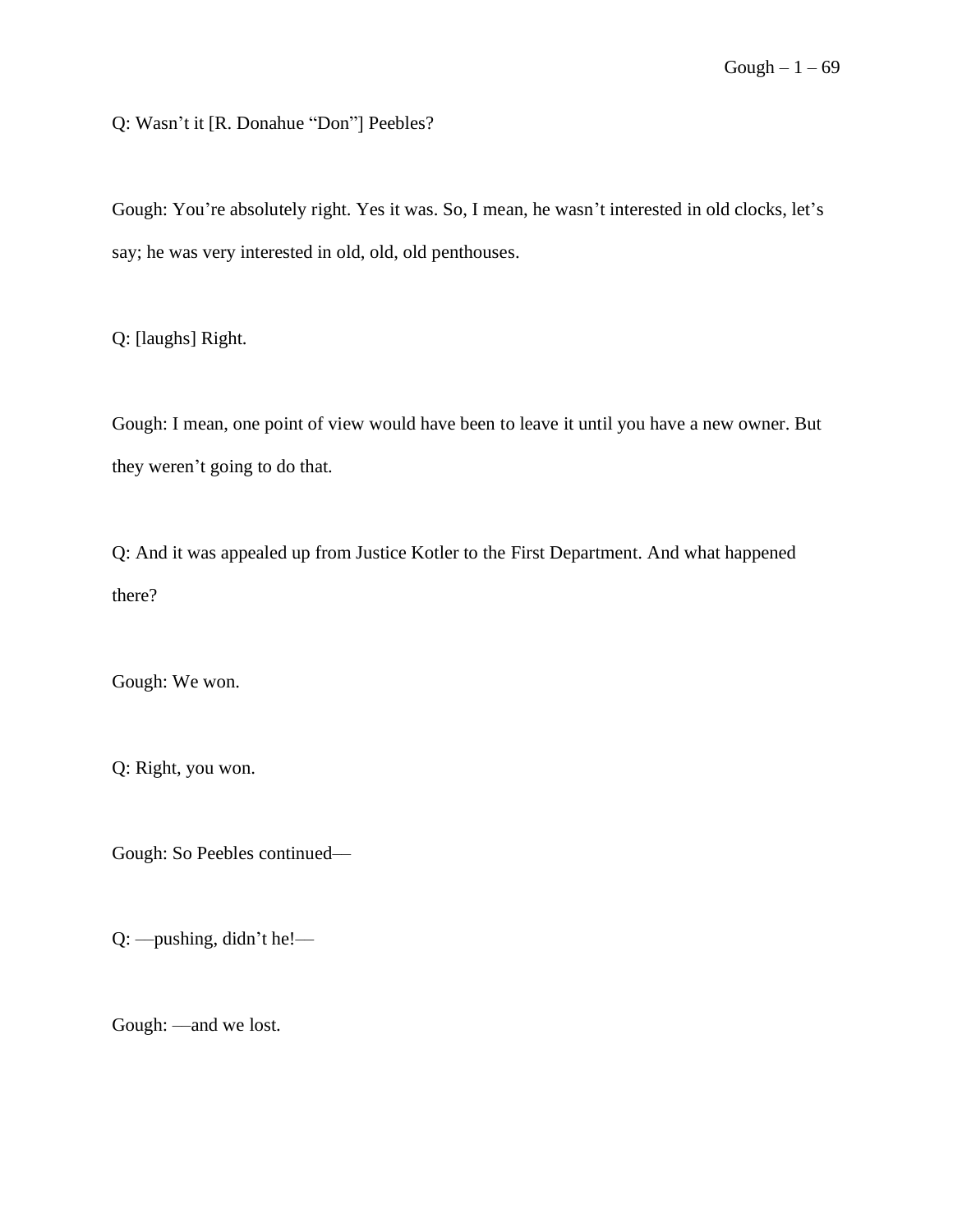Q: Right. So there were two dissents. And so the Court of Appeals took it up. And I understand you were in Albany that day. I understand because you told me! [laughs]

Gough: I was in Albany. I went up for it. I sat there listening in horror and amazement [laughs]– –didn't make a difference. I wanted to know and I wanted to show support for our legal team.

Q: Right. Right. And what was it like being in this beautiful interior landmark, in any sense of the word?

Gough: Indeed. It is.

Q: Right, deciding the fate of an interior landmark?

Gough: Well, I don't think that their legal thinking was actually right. But I wouldn't want to do an appeal to a higher court, which––also, they wouldn't have taken it. But I think that appealing to the Supreme Court [of the United States] today is not a good thing to do.

Q: Right. Why do you think I picked this as a case study?

Gough: Well, it presents complex legal issues, was that why?

Q: Pfff. [laughs]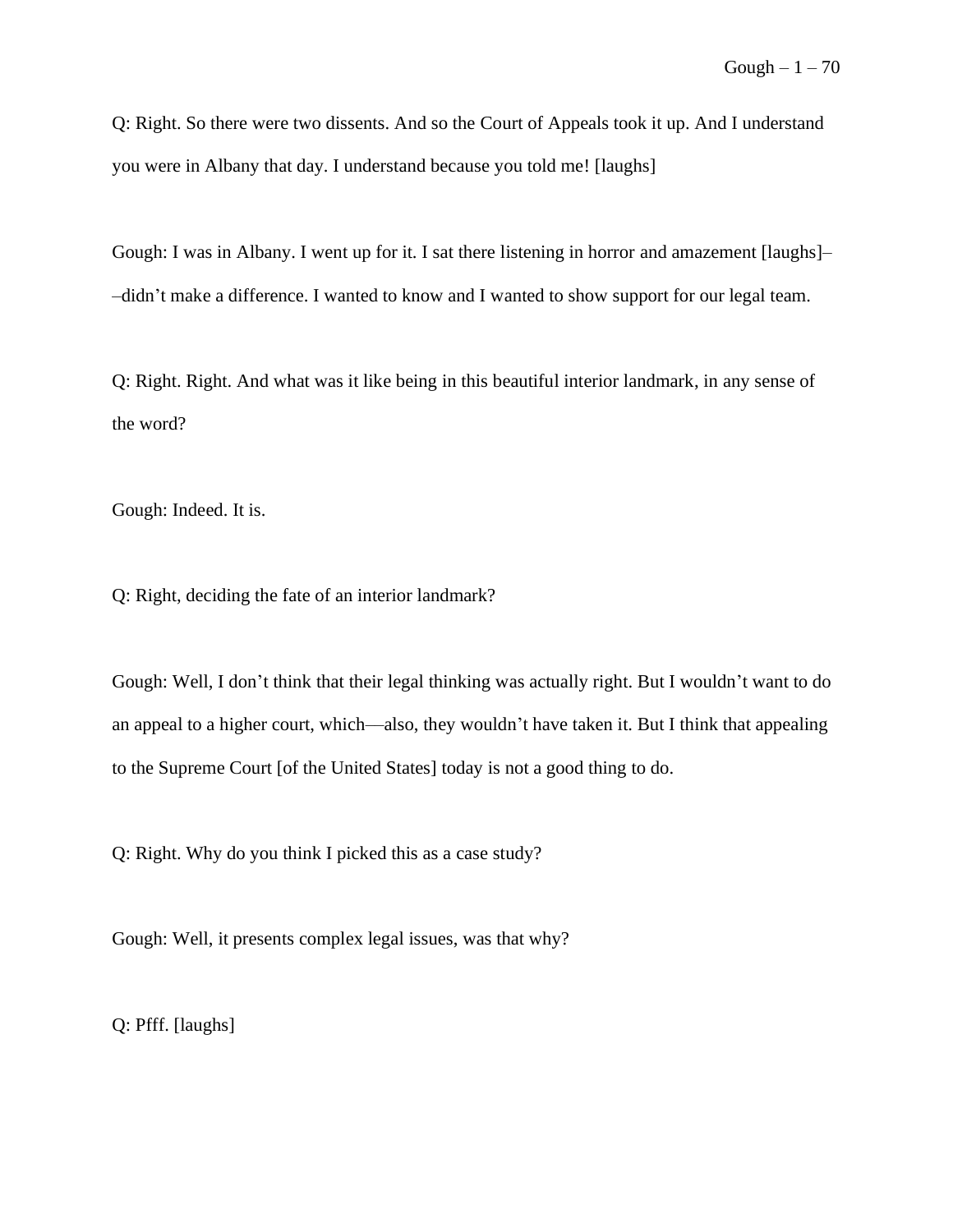Gough: I should have brought that article with me. They––you know the legal mind––they broke it down into different aspects and all of them were totally legitimate and important. The fact that the decision was a disaster for all of them was [laughs]––

Q: *Dred Scott* [*v. Sanford*] was a "well-reasoned decision," as some people––

Gough: Exactly, exactly. Got it.

Q: That's actually not why I picked it [*Save America's Clocks*, as a case study], but I think that's a good take on it. I didn't even think about––I mean, it is a fascinating case from a legal perspective. I appreciated all the thinking that went into it, frankly. I think the fact that there were two dissents is an indicator. And that's precisely why, under the rules, that these things go up to the Court of Appeals. But to me, it was never about the law. It was about the clock and the people who got behind the clock, and it was all these different types of, just, ordinary folks who– –

Gough: Oh yes, it was very popular! Everybody wanted it. People love their landmarks. And, sometimes they're disappointed.

Q: [laughs] And you found all of them?

Gough: Well, I mean, they found––we all converged. People follow the calendar. We converged to complain––to testify against.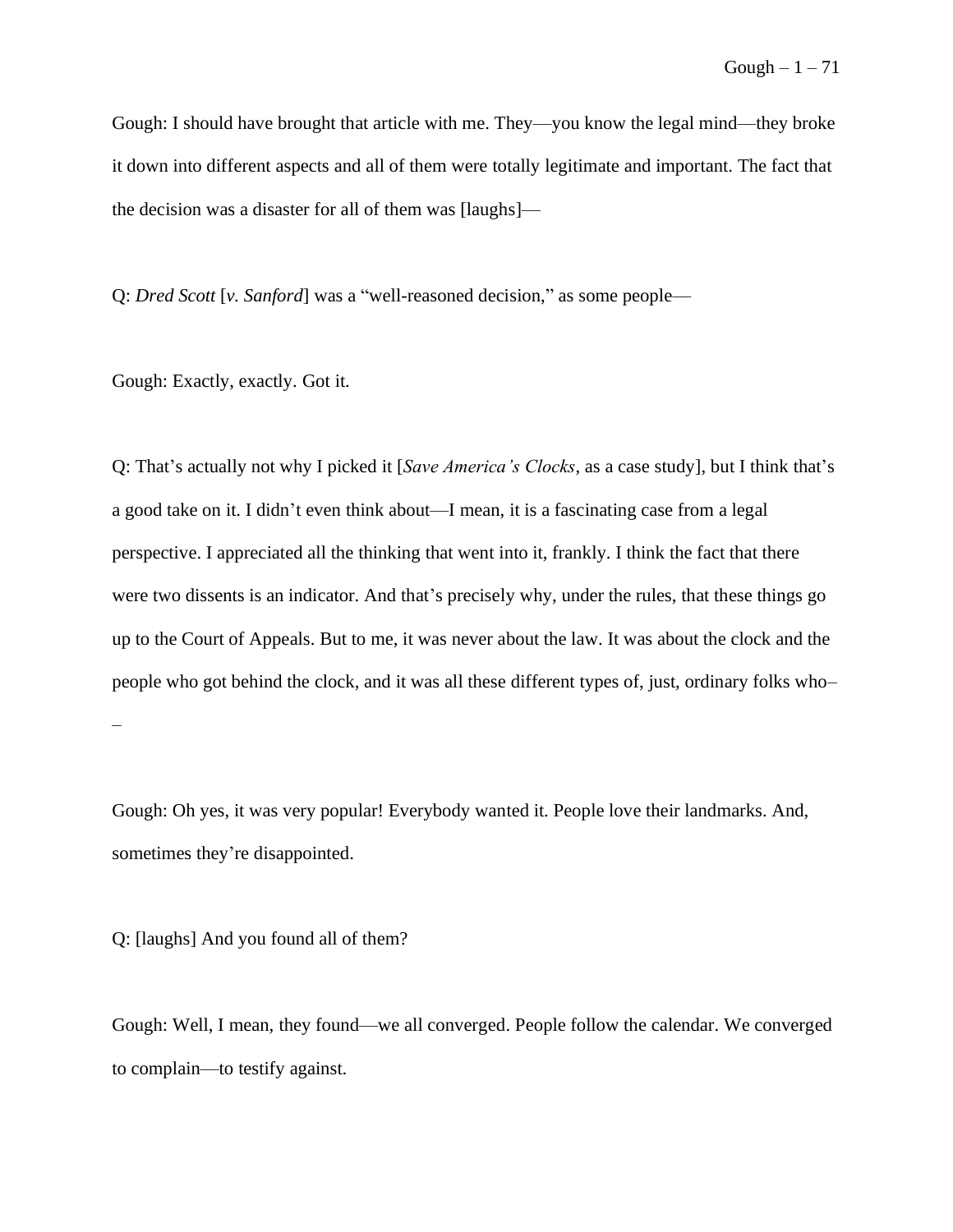Q: But I'm really not aware of any one person who's at the commission as persistently as you who would have even been in the room.

Gough: Well, the Historic Districts Council sent someone for a long time. And perhaps they still will again, I mean, now there's no "room" [due to COVID-19], so it's hard to tell who's where. [laugh] But the pattern in the past was that I would be there and someone from the Historic Districts Council would be there, and according to what was on the calendar, someone from one of the local societies, or more than one person, would come up and address that item and go away again. But to see the whole panorama of it––not so much. But for a long time, there was a lot of press interest. I think I may have said that before. David Dunlap, Joan Shepard, and Owen Moritz and Sydney Schanberg at *The Times* after he returned from Cambodia.

I am going to mention that I'm 82-years-old, and I'm probably not as sharp as I used to be! [laughs] No one is. I find that my contemporaries forget names all the time.

Q: I have found that too. And I am occasionally guilty of that as well. What is your name again, by the way? And where are my glasses? [laughs]

Gough: Oh, that. Oh dear! [laughs]

Q: Yeah, I think it really epitomizes, to me at least, and I could just be off-base but, you know, to me, you're a friend, right? And we see each other out and about and I've visited with you here in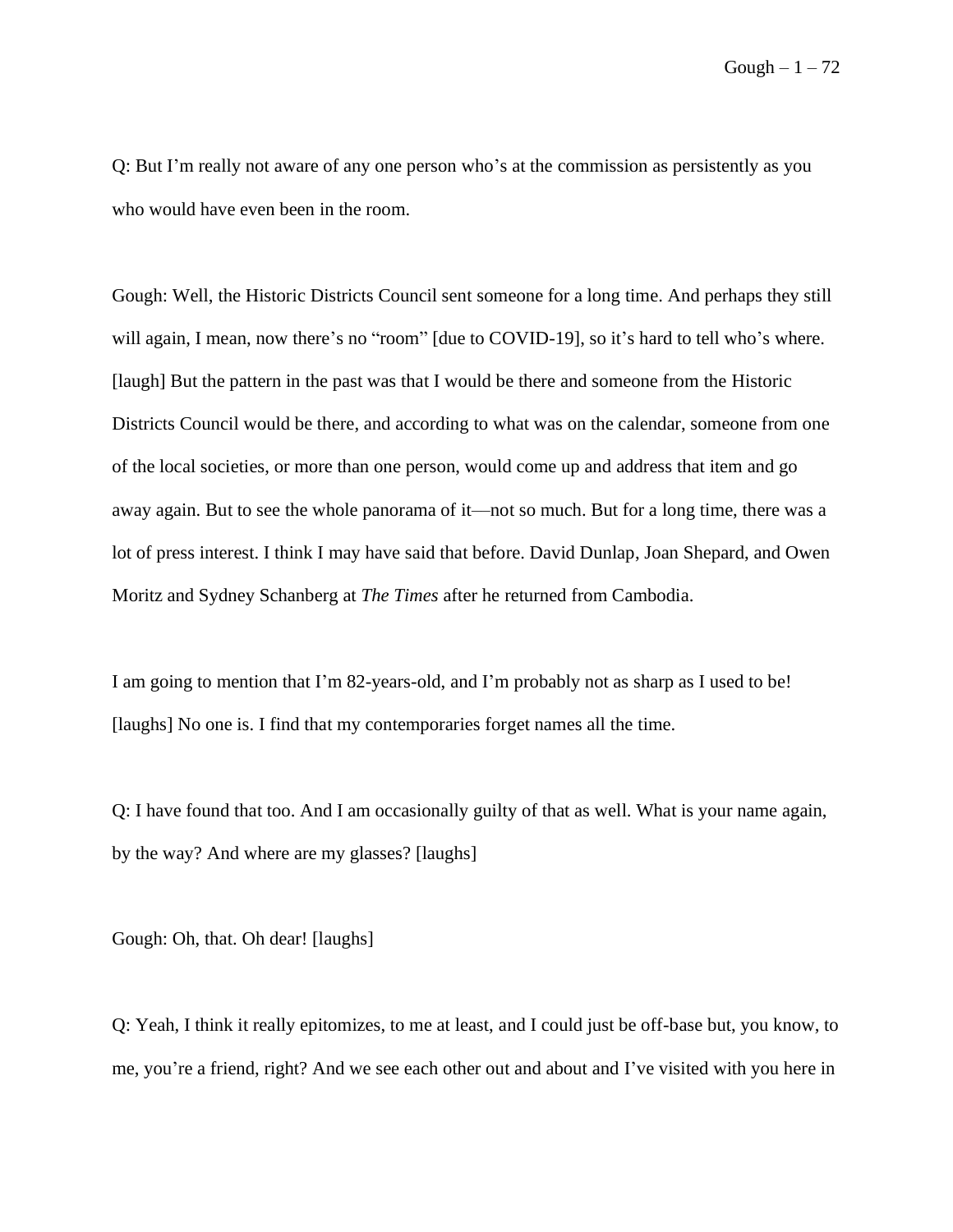Hudson and collaborated with you on all these campaigns over the years. But you're really a friend to the commission and you offer––what I love most about you is your unconditional love. You love beautiful cities, beautiful buildings, unconditionally.

Gough: And proper administration of the law.

Q: Exactly. Which isn't too much to ask. [laughs]

Gough: No, I think it isn't too much to ask. But people get distracted.

Q: Right! [laughs] And I think it was that unconditional love for the process and for the commission that kept, and keeps you going there––or, logging in, now. [laughs]

Gough: Oh, well, I would see this all the time, that somebody would come––a group of people from the Village, perhaps, would come in, and they were testifying against something that got approved. And they would be heartbroken and furious, and they would say, "Okay, what's the use of this?" And they'd walk out. And I would watch them do it. And then I would go and sit down and hear the next item. Because I think that's what you have to do. And also, you will never get a fair picture because the considerable majority––I was almost going to say the vast majority––of items really aren't politically influenced. And you won't fully appreciate that if you only go to the ones that were.

Q: Speaking of 346 Broadway, back when I was younger and I got a ticket for urinating in an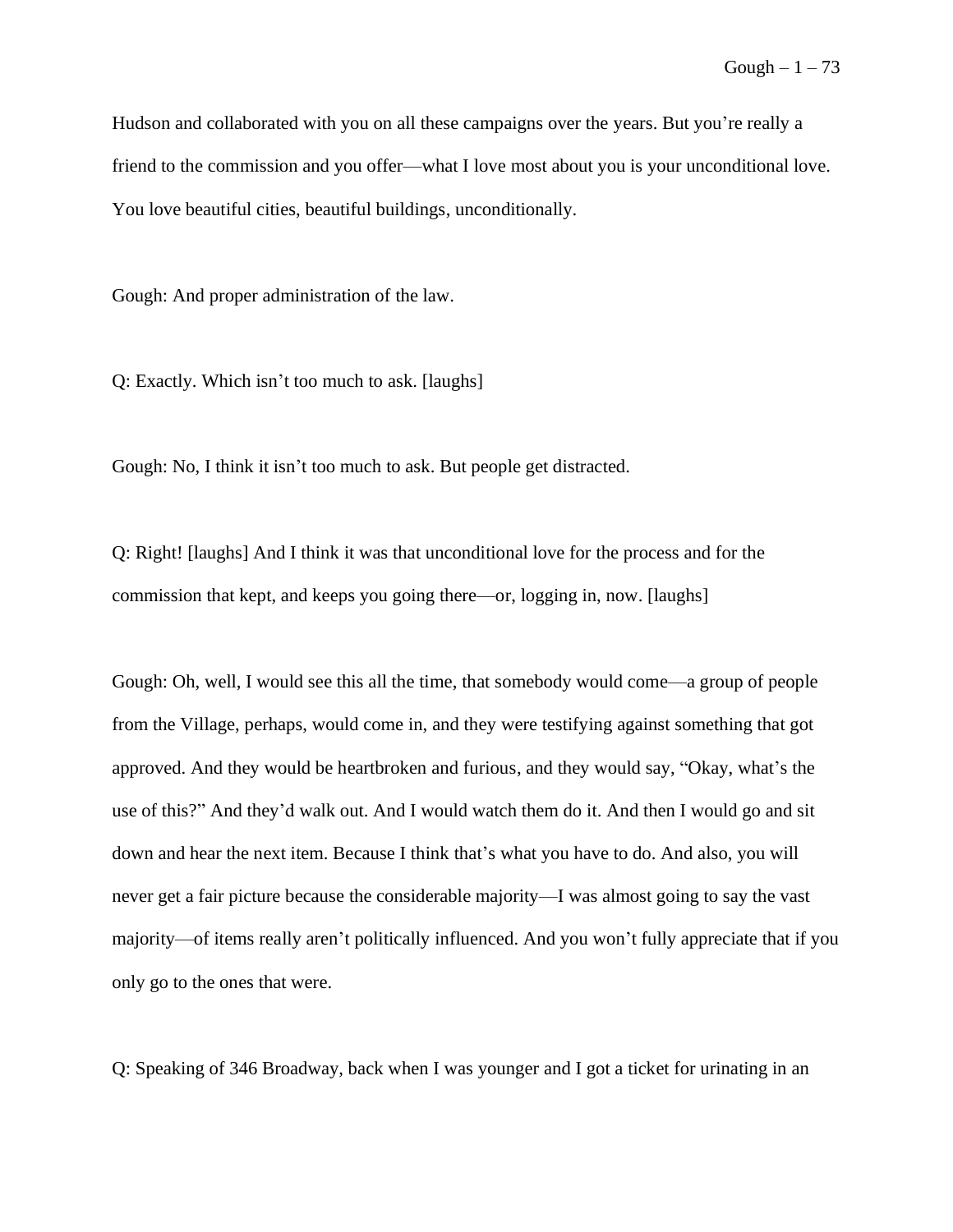alleyway after drinking too much wine––

Gough: Good God, man! [laughs] Shocking, shocking!

Q: Notwithstanding that it was in Kings County in the historic district, they shipped me off to Manhattan, where they had, I think, three or four summons parts in those days on the first floor of 346 Broadway.

Gough: Indeed, indeed!

Q: And my case was adjudicated [*People v. Untermyer*, N.Y. Crim. Ct. (2013)], where the attorney from Legal Aid, who had one leg, asked me [laughs] he asked me, "Do you have some sort of a medical condition that you could––." And I thought immediately to the *Seinfeld* episode where Jerry Seinfeld says, "I have Uromysitisis poisoning!" [laughs] But I said no, tried to be honest, and I paid my \$50 fine and went on. But in many ways the commission reminds me of that criminal court, where you get a million people coming through on their stupid tickets. And every once in a while, you get Donald Trump, Jr., or someone like that! [laughs]

Gough: That's it! And that's one reason for staying with the commission and with the law because it does work, in a lot of cases. There are an increasing number of special cases that don't work, and that, I think, ought to be noticed. And hopefully, another mayor may be willing to modify that kind of policy. And I gather that Eric Adams does have some preservation connections, which people are telling me—preservationists might think, who's Eric Adams?—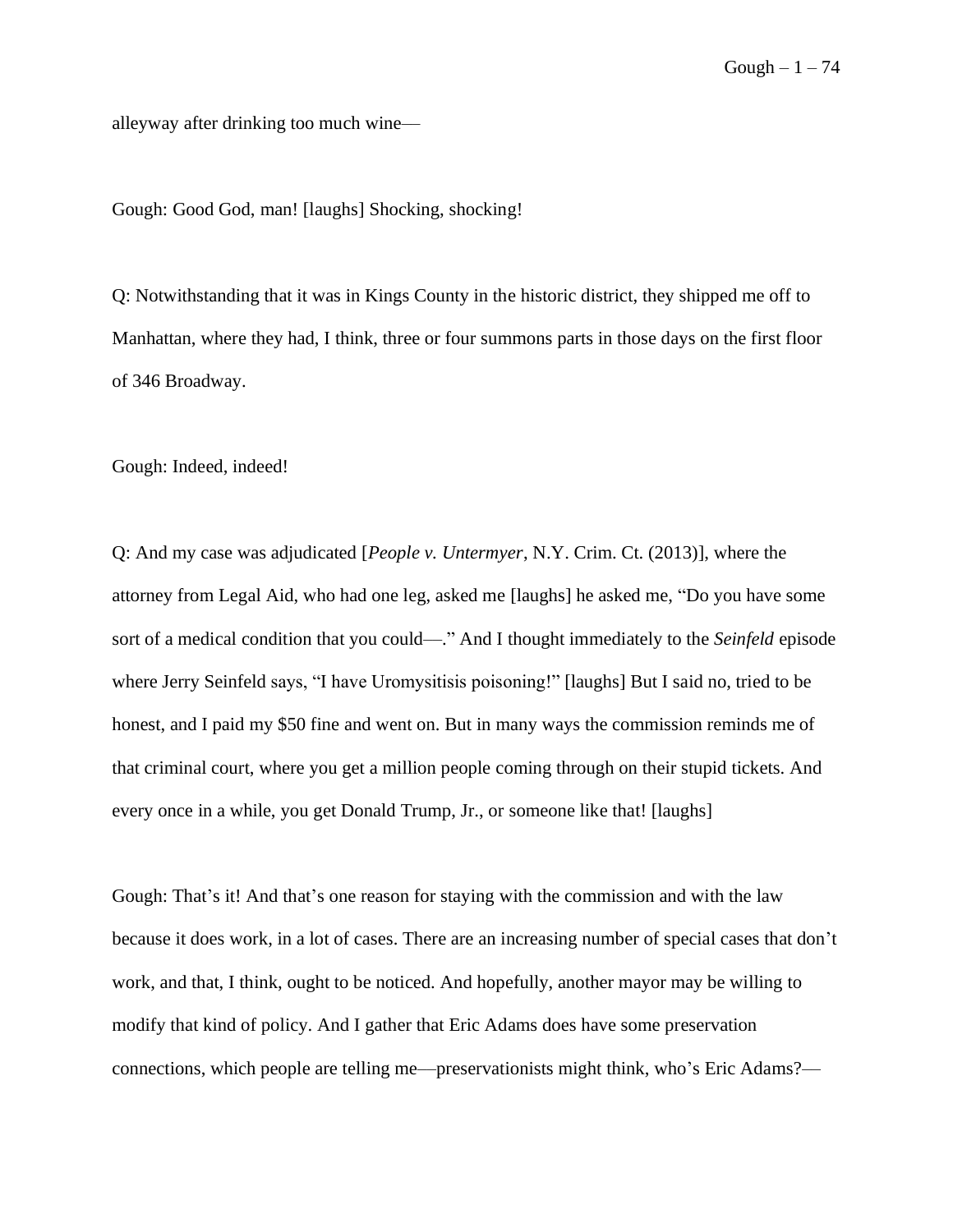but he has funded things in Brooklyn that that are preservation-oriented at Green-Wood [Cemetery]. And so it would not be fair to think that he has no interest.

Q: And I would hope that he––especially in South Brooklyn, so many of the items down there, and Ocean Parkway with the apartment buildings, and all these things that his workaday voters may care about. Coney Island Boardwalk, perfect example.

Gough: Yeah, absolutely.

Q: Right. People disparaged it. They thought, oh, what do they care about the Coney Island Boardwalk? But it's a special place. Yeah, it may not be <u>board</u> in parts anymore—

Gough: Oh, don't remind me of that substance.

Q: Remember, and versus or. And versus or.

Gough: Yes, we have to fight for the  $or a little harder than for the and. Because one of the$ </u> features of the law is that there are three architects appointed to the commission. And one historian.

Q: Mmhmm. Who's the historian these days? [laughs]

Gough: Oh God. Or one historian or landscape architect, I think, if you look at the charter. So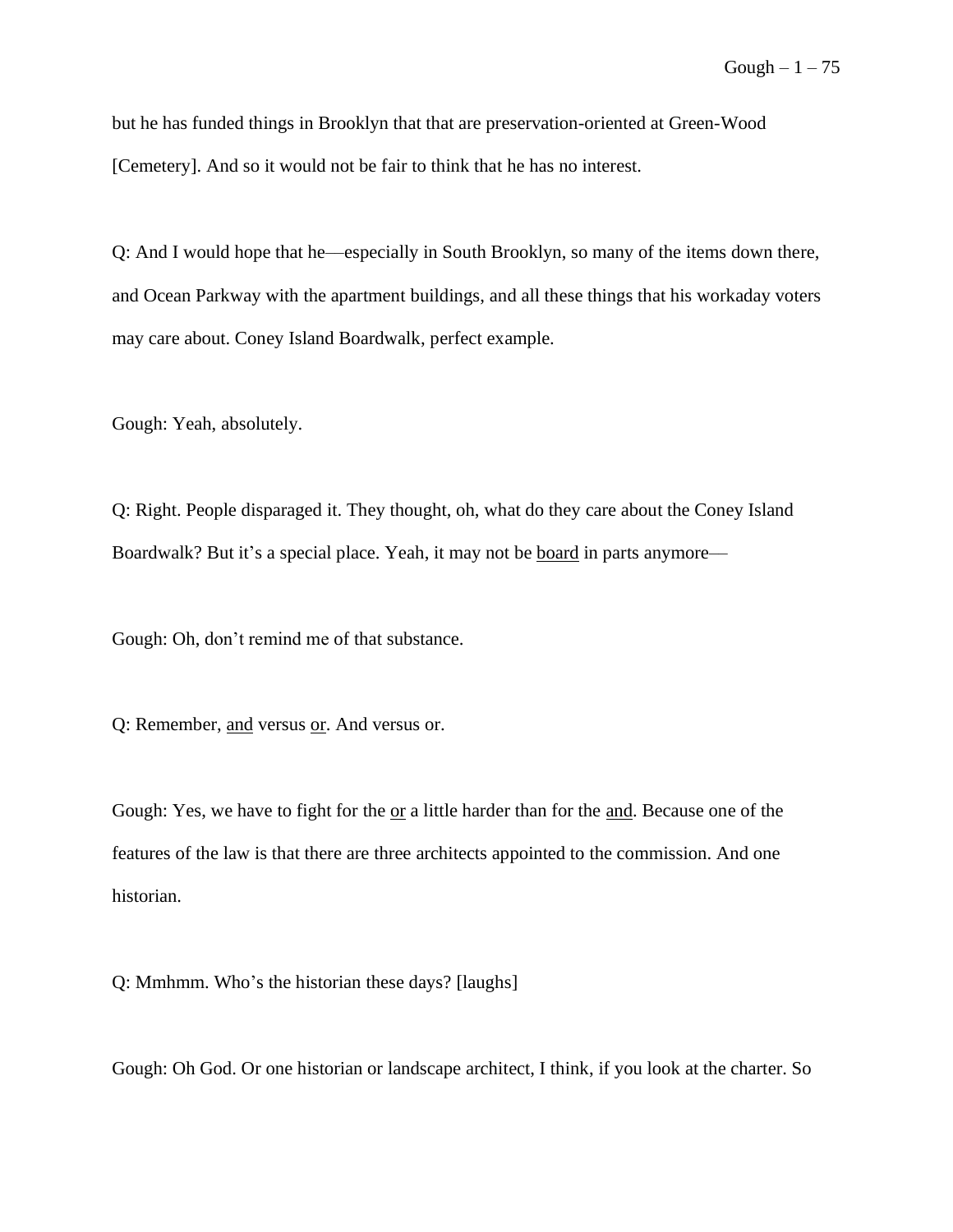who is that? Gosh, I'm not sure. This is terrible, terrible, terrible.

Q: We should go through one day and do a little––speaking of box-checking.

Gough: Let's do that. Who could it be? [Gough subsequently determined that the designated historian at the time of this interview was Adi Shamir-Baron.]

Q: But the funny thing about being a historian is, you know, the way I became a historian is one day I started saying I was a historian. [laughs] That's the way it works sometimes!

Gough: Well, who should know better than you?

Q: Who should know better than yourself? Exactly. One of the other reasons––you know, I hate to keep returning to it but it is such a font of all these––fount––excuse me.

Gough: A sacred fount, as Henry James would say! [laughs]

Q: It was a real Times New Roman [laughs] of this shifting city. [Rudolph] Giuliani to [Michael] Bloomberg, to de Blasio––very different ideologies, all of them. And then you look at the state level, of course, and the federal level and all that. But I don't think the '80s commission would have even dreamed of having this interior landmark become a private house, because number one, that'd be crazy. And number two, it's an interior landmark, right?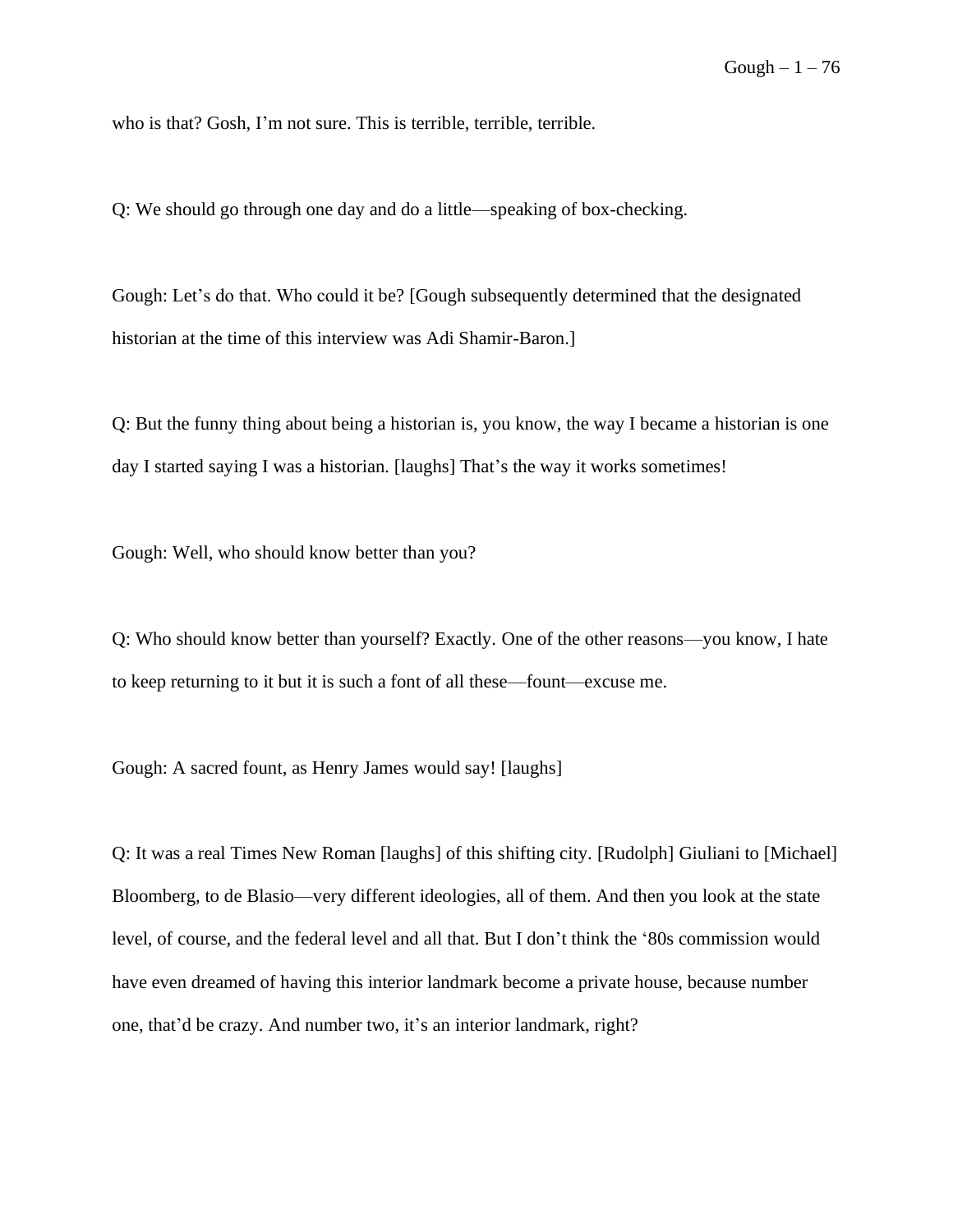Gough: Oh, yes.

Q: So what was happening in the city, in your view, over those Giuliani to Bloomberg to, now, into de Blasio's tail-end years?

Gough: Well, my personal view is that, until de Blasio, the mayors––although they were very interested in investment projects––did have some respect for the law and for the fact that it was part of a system of checks and balances. And I don't think we ever had the kind of appointments that we're getting in this administration.

Q: Right. And within the city, do you think the people who lived here changed? Or do you think it was just a matter of this political representation, or the moneyed interests?

Gough: I think it's, to some extent, a generational change. I mean, a lot of people who are no longer with us were fervent preservationists, including commissioners and chairs and the people who got the law enacted in the first place. And I don't necessarily see them replaced by people of equal stature who are younger.

Q: Interesting.

Gough: I think also—is there a word, "professionalization?"

Q: There is and I've used it, yes. Excellent point.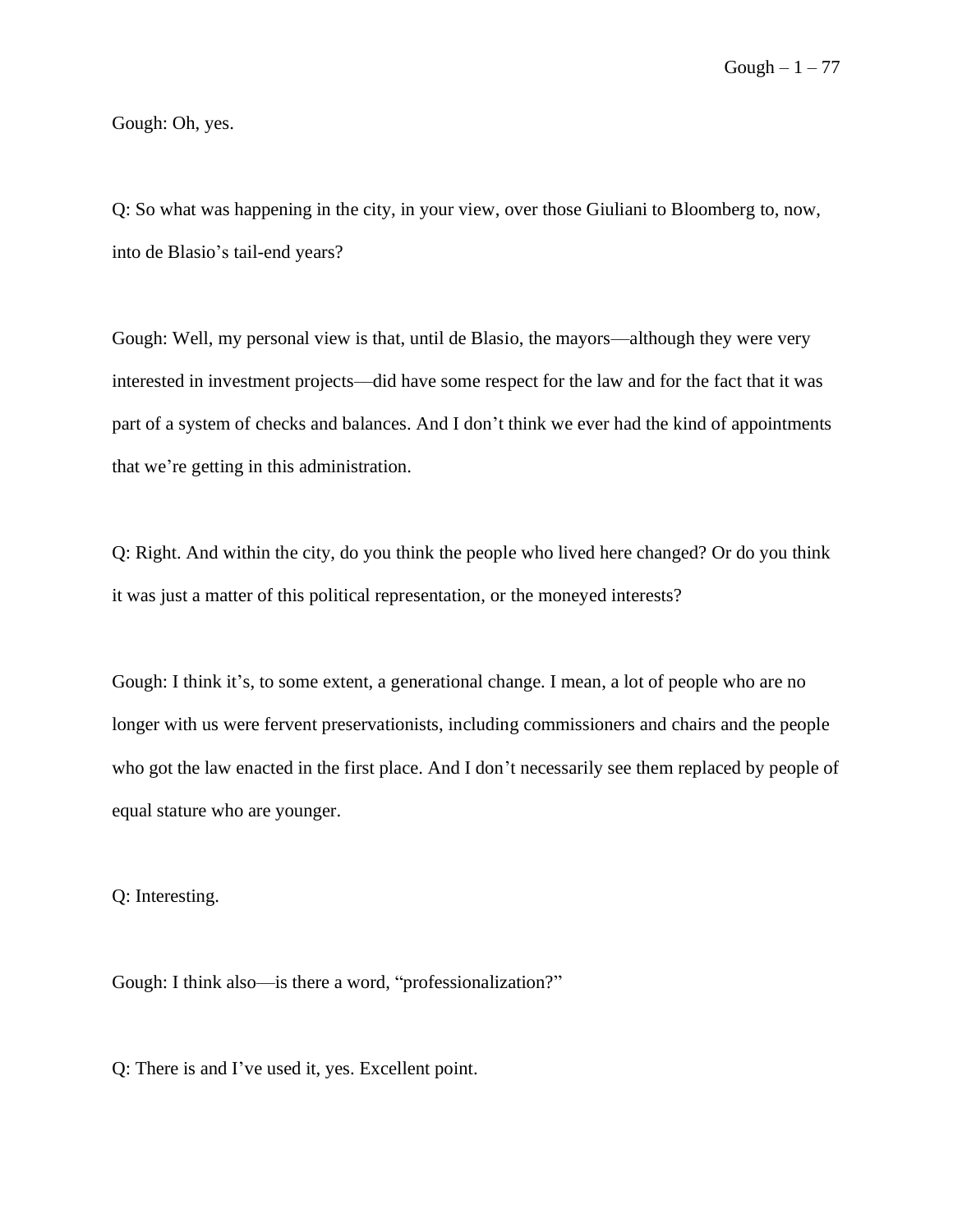Gough  $-1-78$ 

Gough: Yes. And I think that as people feel that they are a professional preservationist, which I find rather comic––but they look down on people like me because I am not a professional. And volunteerism is––I mean, you get the stream of feminism that "You really shouldn't be volunteering, you should be paid for your services!" But I wasn't brought up to think that way. My mother was always a volunteer "for the animals," as we used to say. And I think that all of the people who were active in trying to protect the Clock Tower were volunteers, totally. And the idea that one of the key things is raising money, I think you can go too far with that. Having membership benefits and parties––

Q: And then you have to maintain all that, too.

Gough: Oh, yes. It was the beauty of Simeon Bankoff that he was such a good administrator that he could do that and do the real stuff too. But some people just do that. You know who you are! [laughs]

Q: People were shocked that he actually picked up the phones.

Gough: Oh, yes!

Q: One of the first things I realized, working there.

Gough: He had a small staff and if they were all out doing something, he answered the phone. I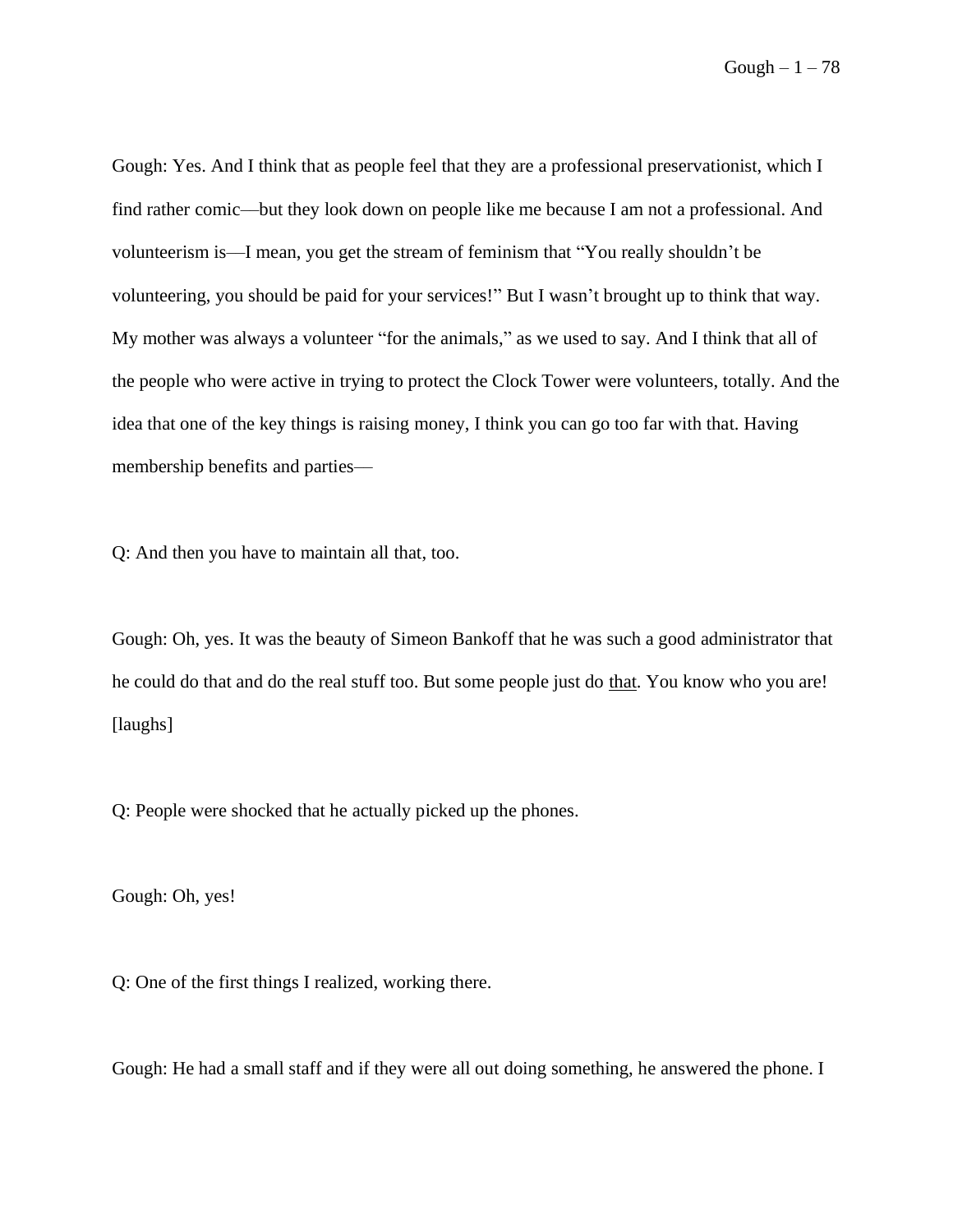mean, he's a practical soul. He wouldn't not answer the phone because it was beneath his dignity. He wouldn't! [laughs]

Q: Although, he had a wonderful way of always answering the phone as if he was totally disinterested: [speaking in quiet deadpan] "Simeon Bankoff." [laughs] Even though it might be a call he'd been waiting for for years. "Simeon Bankoff."

Gough: A cool cat!

Q: "Black Tie." You know how he––Henry [J.] Stern? Right.

Gough: His Parks Department nom de plume, right.

Q: Right. So for the record––

Gough: But of course, because Simeon always dresses in black and white, his tie is always black. It doesn't have to be a tuxedo.

Q: [laughs] So for the record, that ["Black Tie"] was his name under [Parks] Commissioner Henry Stern, who gave everybody in Parks a nickname, and I believe distributed a book containing all those nicknames.

Gough: I don't know––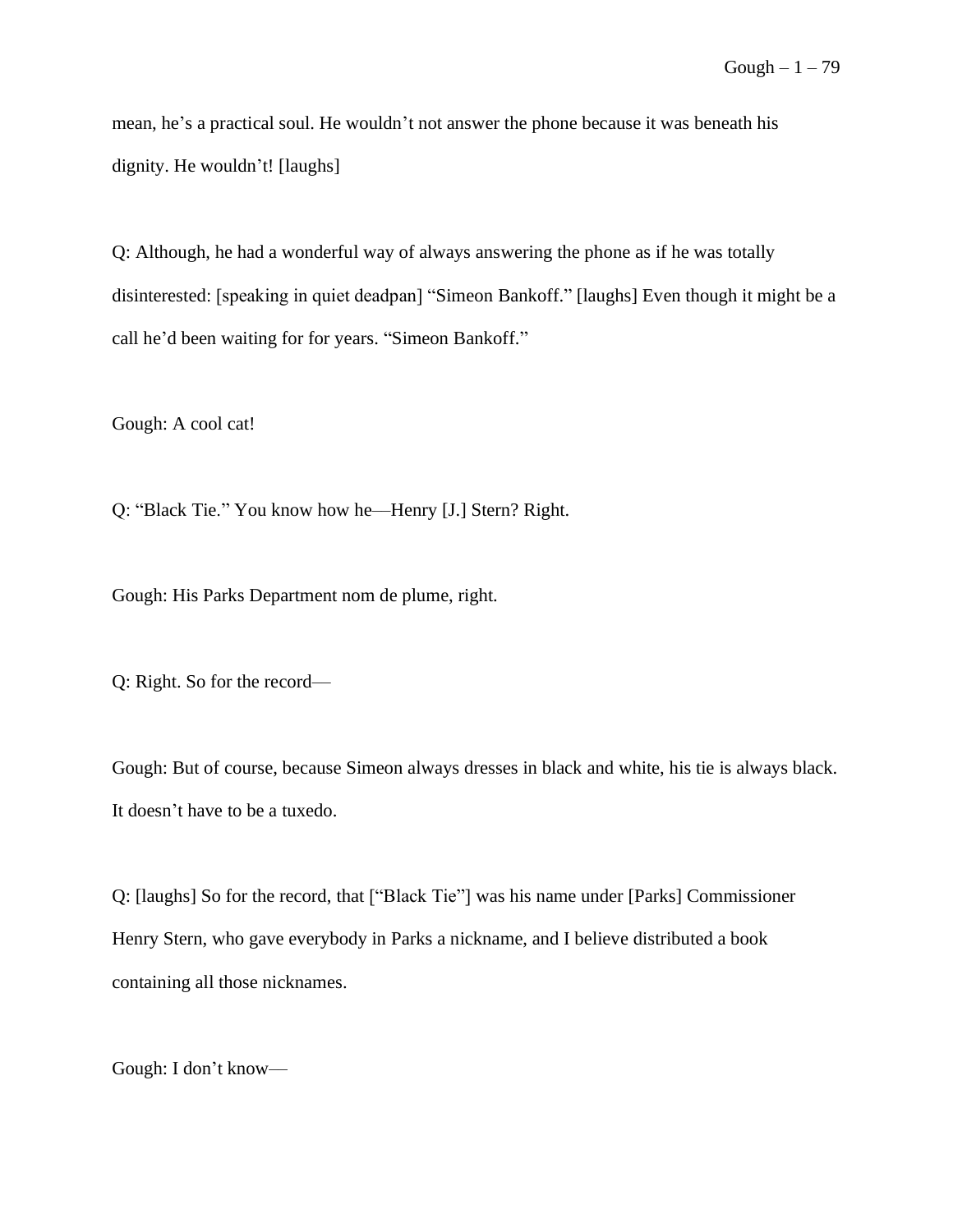Q: You were friends with Barry Benepe.

Gough: Yes, I know Barry Benepe.

Q: Do you know his son's Parks name?

Gough: Oh, did his son have a Parks––? Oh, he has several sons. The son I was friendly with did not work for the Parks Department.

Q: I share a name with one of his sons, Adrian Benepe.

Gough: Oh, Adrian Benepe. Oh that one! I don't know Adrian.

Q: His Parks name was "A-Train."

Gough: Okay, that was reasonable. Right, because he was "going through!"

Q: He was Manhattan [Parks] Commissioner and the A Train goes from the top of Manhattan to the bottom.

Gough: Oh, that's why. Okay.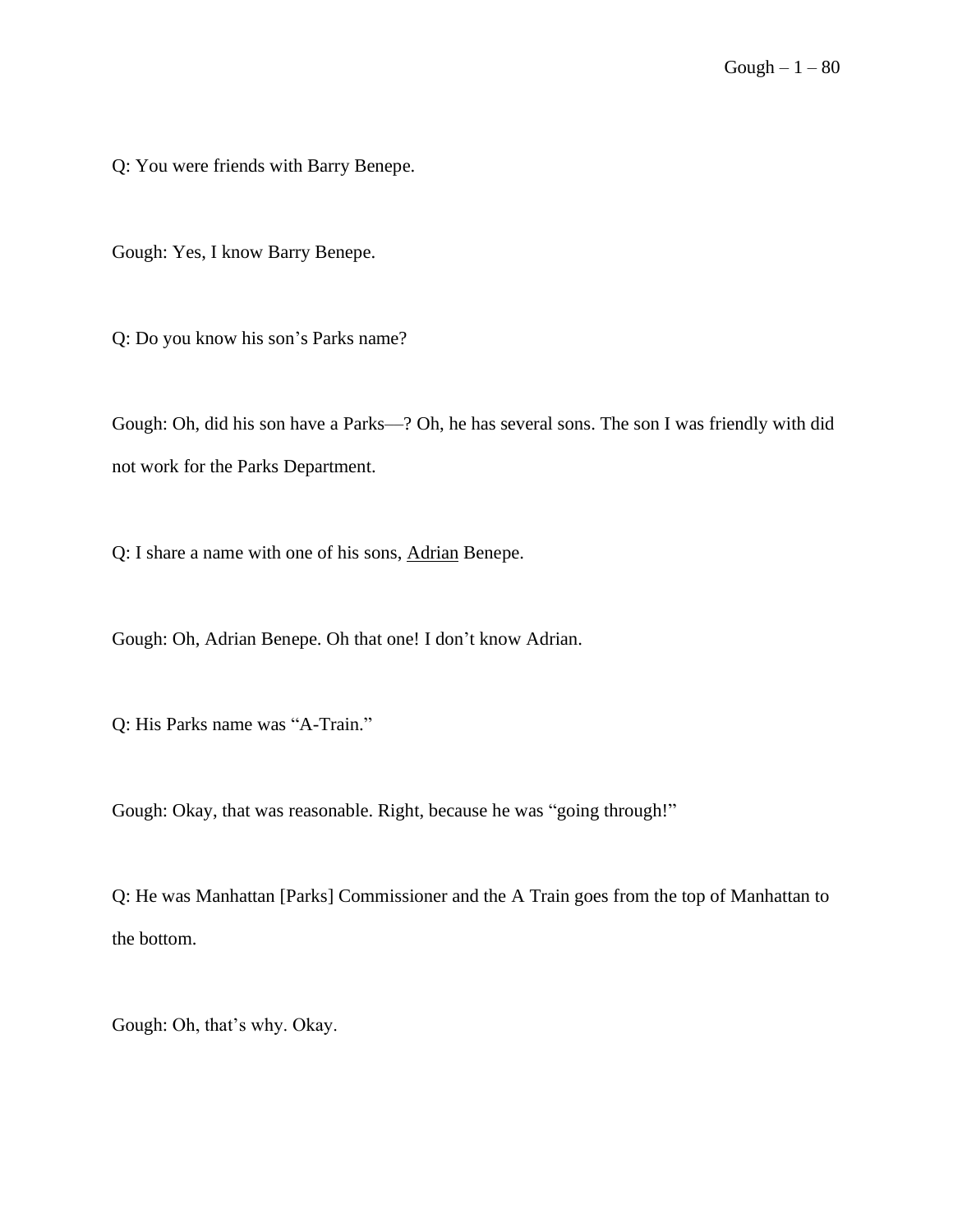Q: And his name starts with an "A."

Gough: That's fine. I was thinking it was because he was the "express!"

Q: You know, Adrian was Parks Commissioner under Bloomberg. And there was––so, I want to talk about this because this goes back to our discussion of the spectrum: Washington Square Park. I have two degrees from NYU [New York University], love NYU. Some things that it does; you can go to *The New York Times* and see some of the things I hate that NYU did. But that's another story. But the renovation of Washington Square Park, which Adrian did spearhead––the local activists in the Village said, "we don't want gates on Washington Square Park because it is a traditional gathering ground and we don't want to disturb that." And there's a big fight back and forth, back and forth. And so finally, it was decided, no gates. Of course, what do you see when you go to Washington Square Park now? Police barricades chained to the neohistoric railing that are just dragged into place as gates.

Gough: The fight about gates was not a preservation fight at all. It was outside of that. Its preservation consequences can't be helped, I guess. [laughs] But when there was an outcry, it was, I believe, if I remember properly, led by block associations and political people.

Q: Right, right.

Gough: Not by me, in any case.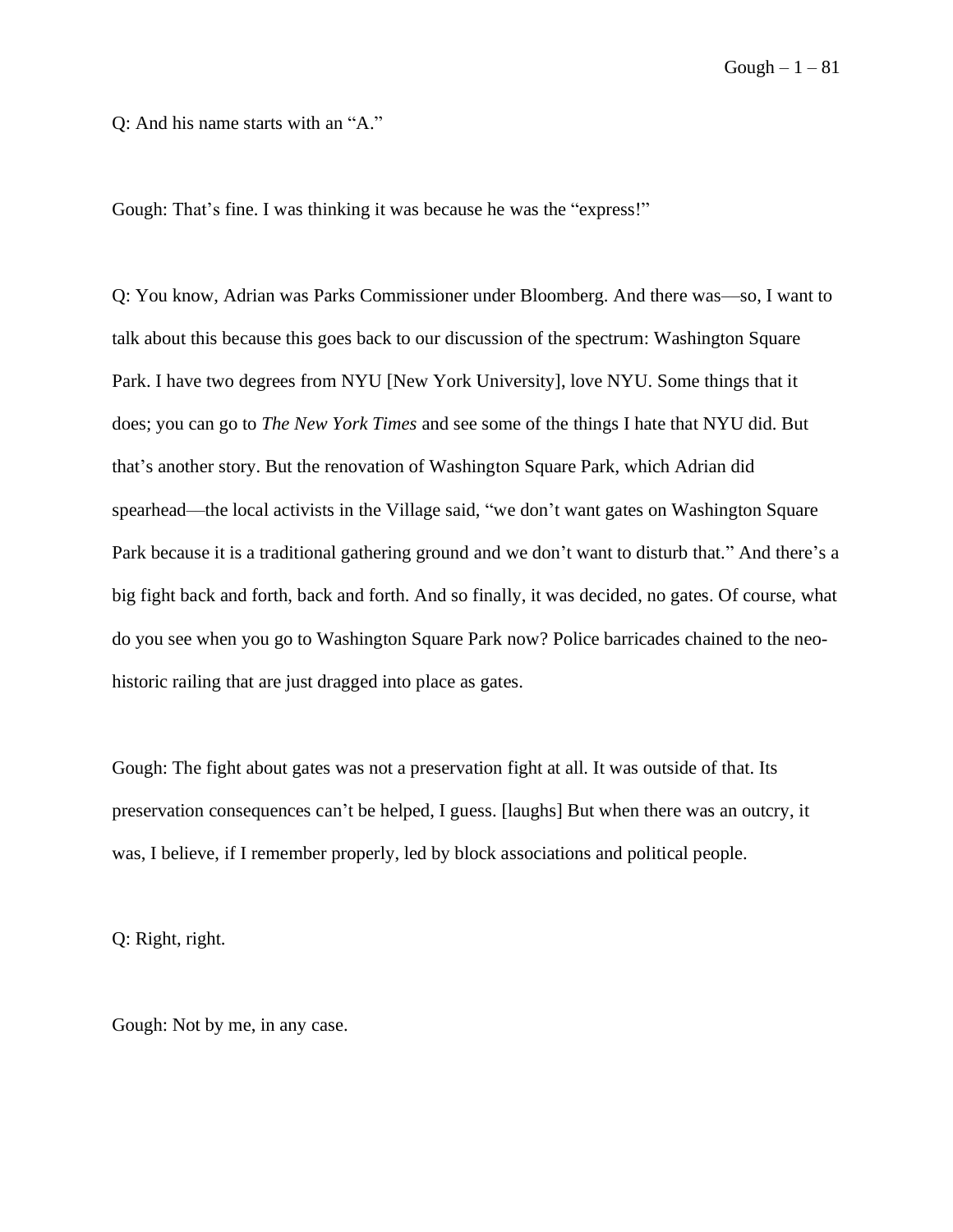Q: Right. But objecting to the openness of the park and the impact on the neighborhood character.

Gough: Well, if you happen to own a condo opposite, I mean, of course you object. It's frightfully noisy and smelly. Generally difficult. [laughs]

Q: Right. And then there are, like you said, the political club types, the community board types. We're talking today about overlooked parts of the landmarks process. You know, sometimes we overlook these groups, sometimes we look at them too much. But these political clubs and these community boards, what is their proper role? When are they at their best?

Gough: Well, you know, I've never been a member of a community board, I really haven't.

Q: I'm proud to say I haven't either. I sued my community board once! [laughs] [*Untermyer v. Miles* (Sup Ct, Kings County 2014)].

Gough: Okay! But you know, live and let live! I don't really know how they work or what they do very well. They certainly are not a major factor in terms of following the commission because I don't think the commission cares at all. And why should they? They [Community Boards] are advisory. Usually what they do, where I've noticed particularly is important too, where I would know what the items were more intimately, over a longer period of time. They would write these incredibly long, detailed, "whereas, whereas, whereas—" and they [those representing the Community Boards] wouldn't be given the time to read it. So they would just say, "We're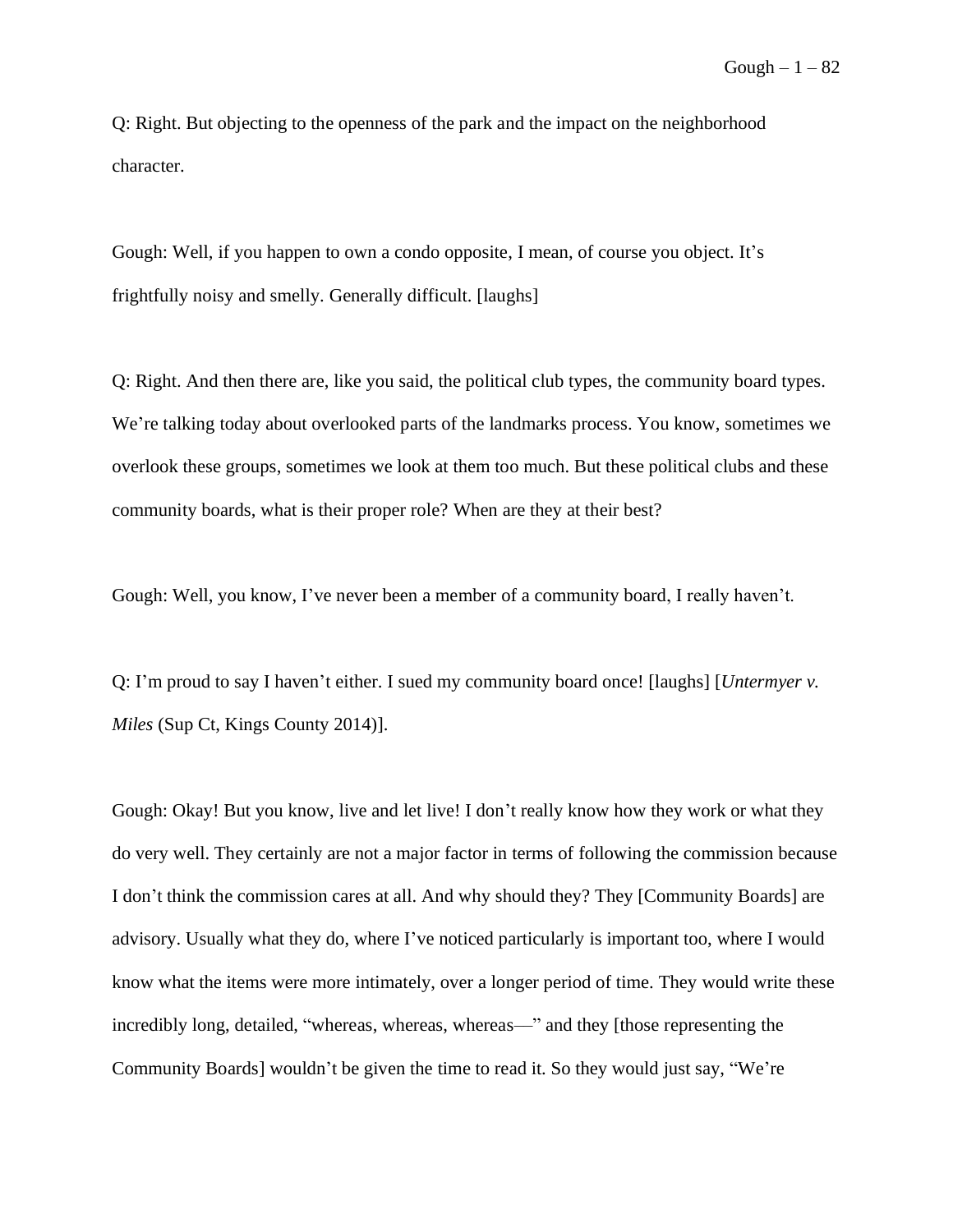against it!" [laughs] And it wasn't helpful, frankly. Because nobody cares. They [the LPC commissioners] don't have to [care about Community Boards], and they don't!

Q: Right, exactly! But these are the people who call into [The] Brian Lehrer [Show on WNYC], and do all these things around the city. And, in preparing for our talk today, I went back and listened to your Brian Lehrer interview––television interview––which, you may recall. The topic of that was the "Manhattanization" of parts of New York.

Gough: Of Brooklyn, particularly.

Q: Of, Brooklyn particularly, yes, but I think it could be applied to other parts.

Gough: Certainly!

Q: People may say it even applies to Hudson now, which some people call a sixth borough, whether rightly or wrongly.

Gough: Well, we don't have any towers yet. I suppose we will. Well, it's like water finding its level; when there are attractive areas that are for sale at a lesser price and might be attractive to people from Manhattan if they [investors] Manhattanize them a bit. And, I recall, I think I was given some sort of award for complaining about it and that's where that speech came from. And sweet people from Brooklyn took me out to dinner afterwards and they said, "I hate to tell you this, but it happened already."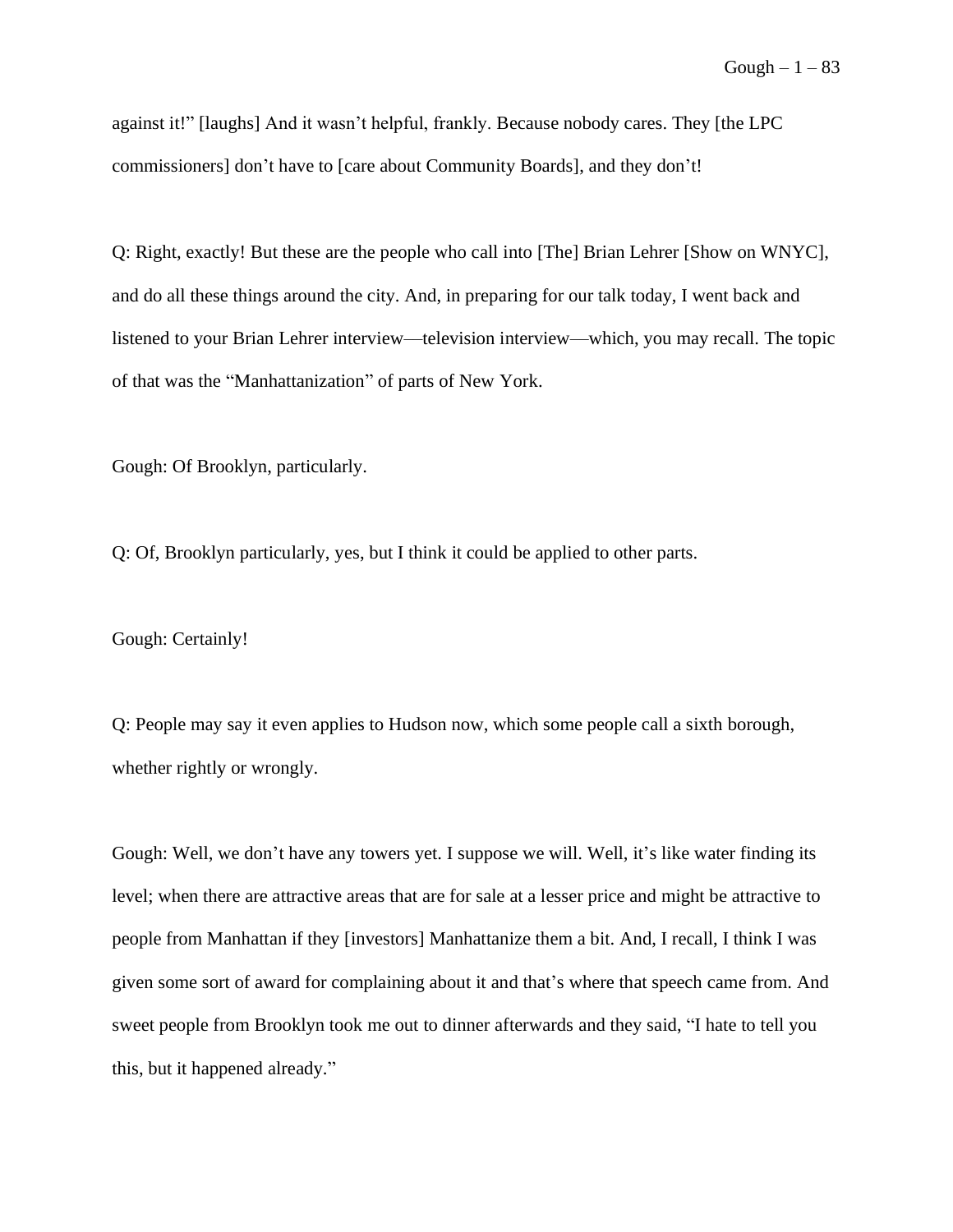Q: Right. And Lehrer, he was kind of incredulous. He almost was having fun, you know, "What? Could they Manhattanize Manhattan?" That was sort of the vibe. And of course, Manhattan has been Manhattanized.

Gough: Well, where did the word come from? [laughs] We're not finding it from the Indian city of *Manahatta*!

Q: But one consequence of Manhattanization was your––what I think of always as your catchphrase, "I didn't leave the Village, the Village left me."

Gough: Matt McGhee said that, actually.

Q: Well, you know, all good artists steal. [laughs]

Gough: I'm happy to repeat it. Yes, well, the change is in––in terms of who can live in a particular neighborhood, real estate is absolutely key. In New York, rent control slowed the process. But basically, if people of goodwill, who may be artists, can't live there anymore, and they've gone to Bed-Stuy [Bedford Stuyvesant, Brooklyn] or wherever they've gone, you're going to have, well, a different community board, first of all. And you're going to have different access to elected officials. And you're going to have a different way of looking at things. And you're not going to want things to be shabby. And shabby can be nice! And that was one of the problems that I keep coming back to at 14–16 Fifth Avenue. But that was just not paying its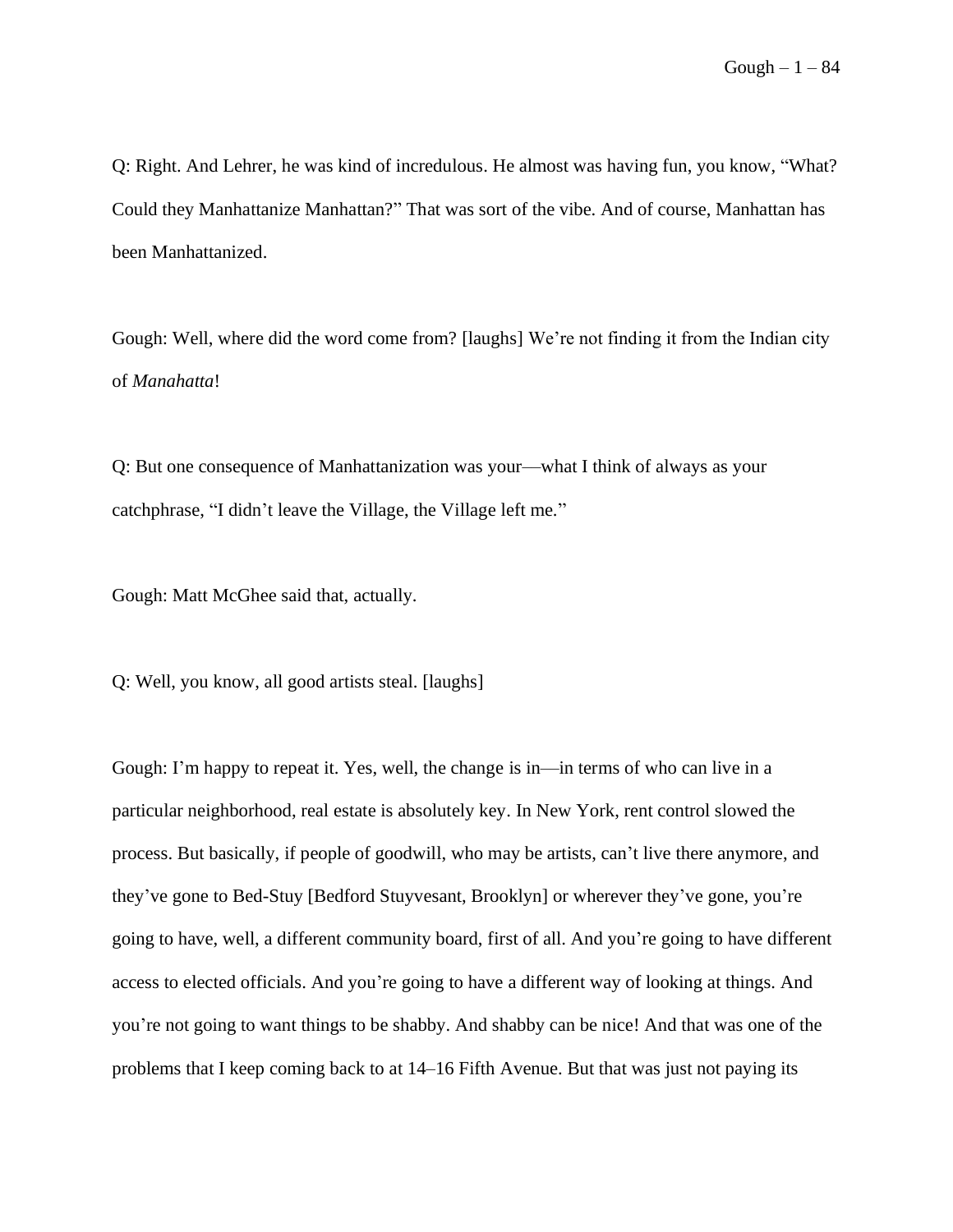freight, basically.

Q: Right. Interesting. So you left the Village and you came up here, to beautiful Hudson, but you also went to another beautiful locale.

Gough: Yes, I naturally looked for a landmark to live in and I looked to Tudor City where I could get a tiny studio and always have somewhere to be in New York. And then I became involved in restoration in Hudson––like this place where we're sitting now. Because I––to belabor the obvious––I couldn't do it in Manhattan! Too many zeros! [laughs] But I very well could do it here. Good lord, you couldn't buy a kennel for a dog in New York for what I paid for this beautiful building! [laughs]

Q: Right. And Tudor City. Your apartment has this beautiful view of the Chrysler Building and the Ford Foundation––

Gough: Yes, it does.

Q: All these beautiful landmarks that you may not have single-handedly helped to protect, but you've upheld the spirit of the Landmarks laws, is that correct?

Gough: Well, yes. And I was involved in trying to protect the––you said Chrysler, what's the other one we're talking about? That I can see from my window––Ford Foundation. The Ford Foundation was undergoing a rather hideous renovation––the new president, Executive Director–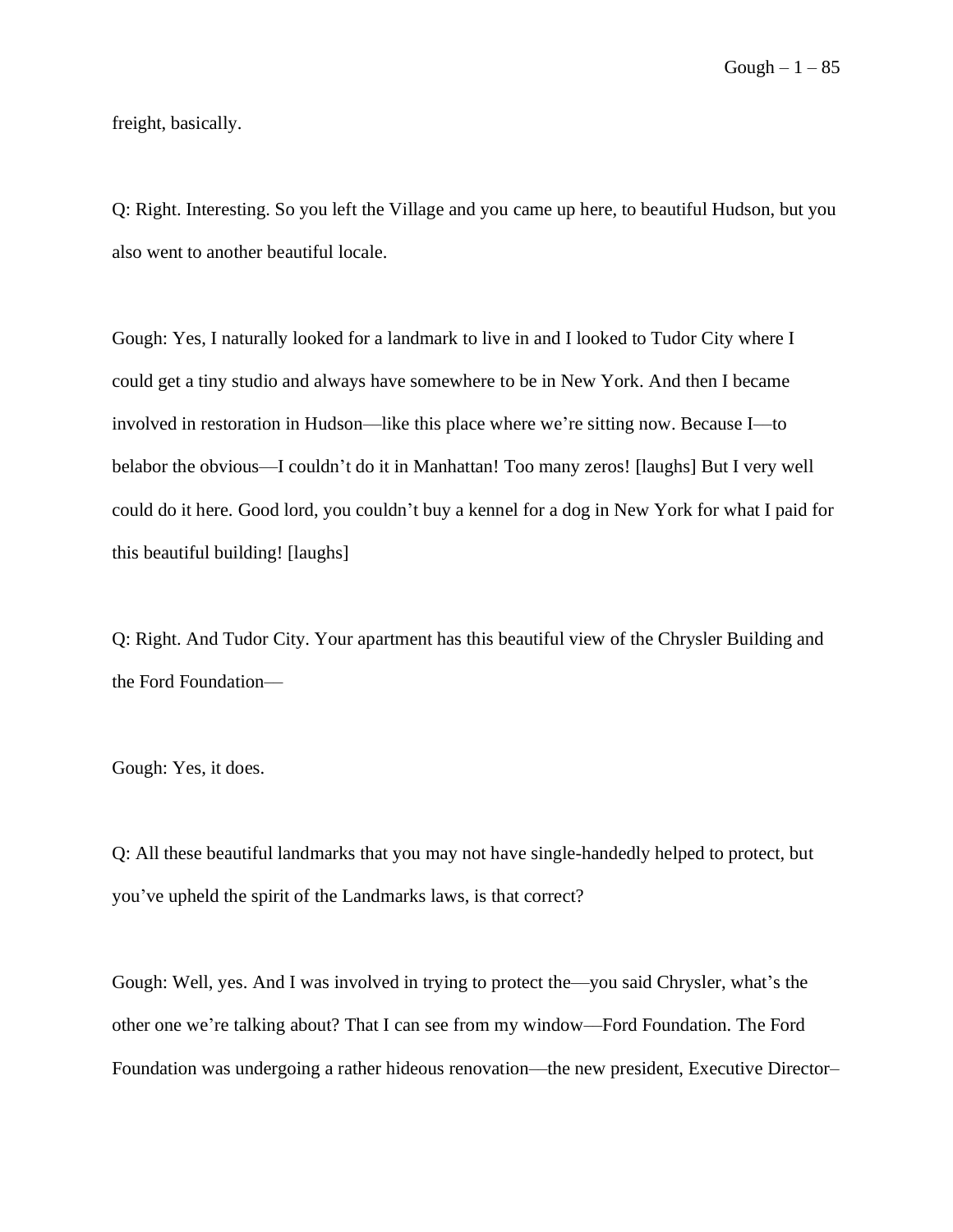Q: Darren Walker, yes.

–

Gough: ––who was, contrary to what the Historic Districts Council may think now, not a preservationist.

Q: Landmarks Lion Darren Walker.

Gough: Well, I was thinking of giving mine back. But that's not to denigrate him. He has other very legitimate interests. And he was not interested in the preservation [of the Ford Foundation Building]. He thought it needed renovation. I have heard on the grapevine that even the architects that he had hired tried to stop him throwing away the furniture. And I mean literally. And he didn't. I bet he does take advice. He's not an idiot, obviously. He insisted on putting in, to my mind, more than was necessary in the way of access for the handicapped. And I say that as a person who had both a father and a husband who were confined to wheelchairs before they became electric, and I pushed many a wheelchair into many situations.

Q: You know what you're talking about.

Gough: I mean, if you can't get in, that matters. If you can get in by going around a little bit, in my opinion, there could be something else more important. And they did reduce the amount of damage to the [Building's central] court for––I mean, the idea of where you had to be able to get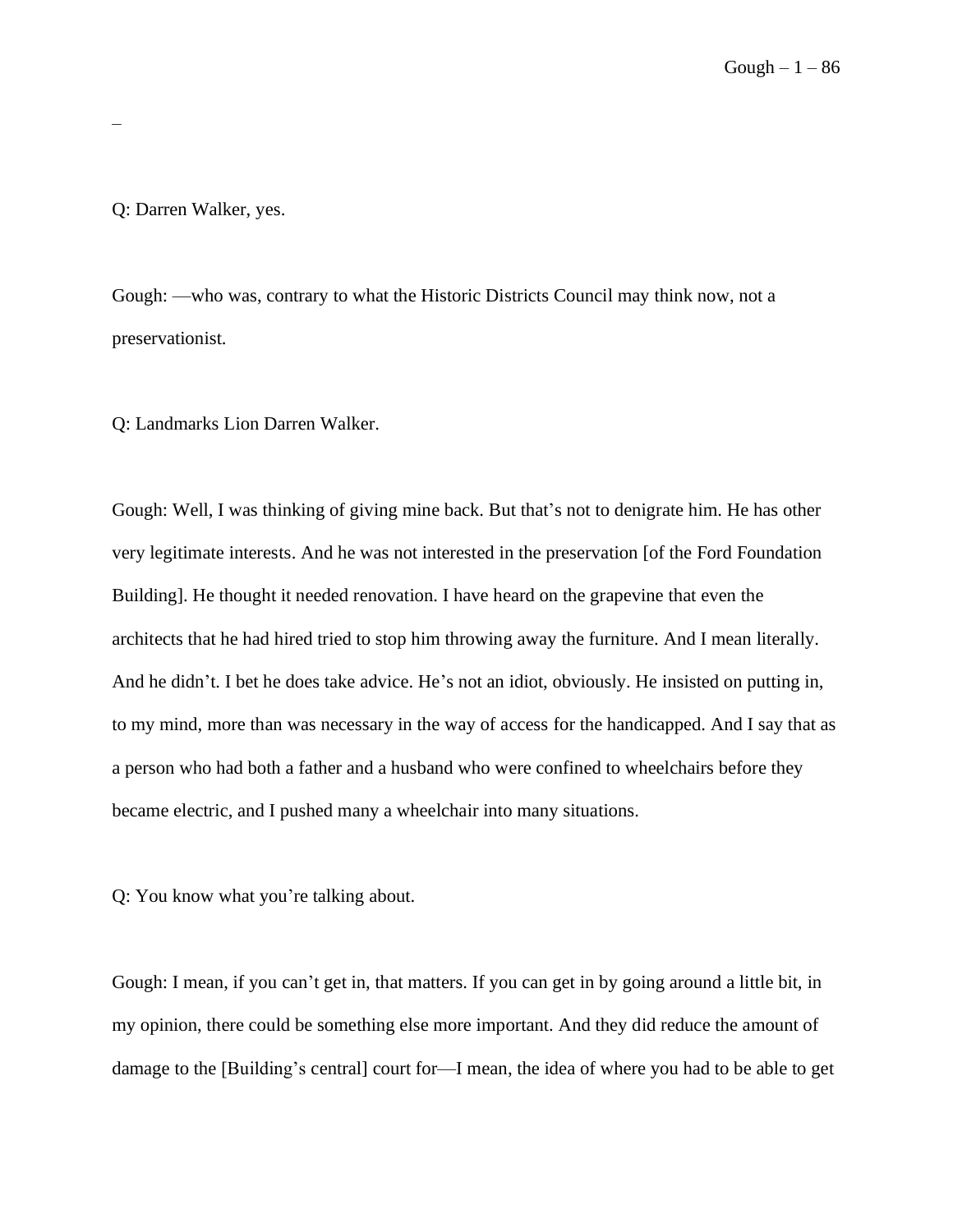to. I mean, getting a wheelchair into every level [of the court], please. I mean, it's totally impossible––the scale makes it impossible. They did some. They didn't do as much as they originally intended to. And they did what they did, and I thought the quality of the work that they did was lamentable. A person who I will not identify once hung out of the window of my apartment and yelled obscenities, and his wife pulled him back! [laugh]

Q: Well, that brings us I guess to the "Shake & Shuck Club."

Gough: Oh, no! No! [laughs]

Q: Just kidding. [laughs]

Gough: Just kidding.

Q: So, you mentioned your award from HDC. He actually has a name, Primo.

Gough: Primo!

Q: First Landmarks Lion, 1990.

Gough: Yes.

Q: How do you feel about being a lioness?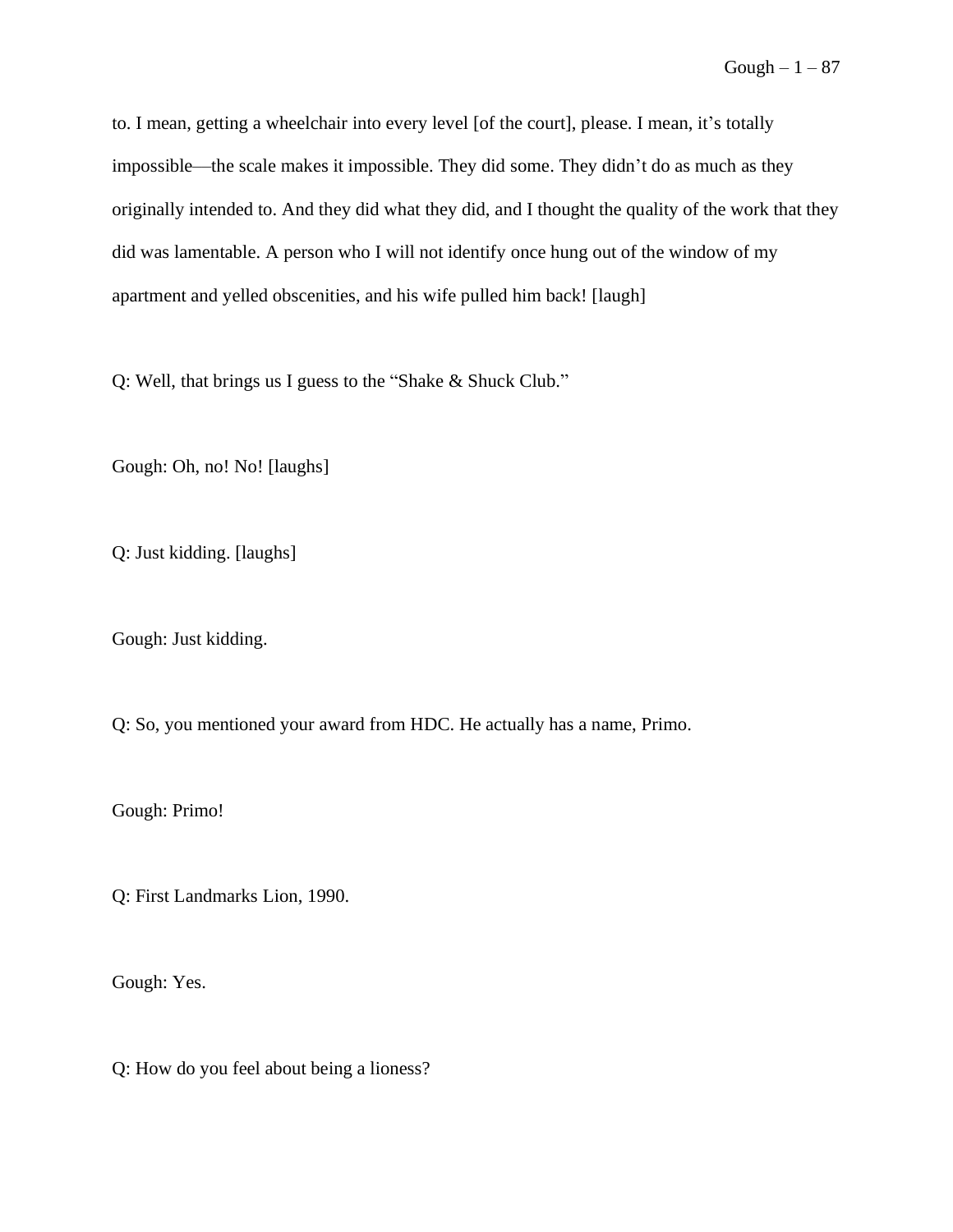Gough: Well, I loved it at the time because Sydney Schanberg presented the award and I adore him. That's something I should have been mentioning. *New York Newsday* used to be a huge preservation force.

Q: It used to be a force, period. Yes. It was a publication.

Gough: Well, yes. But they really did important editorials––

Q: Yeah, but now it's how Long Islanders found out about the [New York] Mets scores this morning, with some exceptions. You know, it's, I mean, it's—

Gough: Well, it just isn't a metropolitan daily anymore.

Q: It's a Long Island rag.

Gough: Yes. Well, you need that too, but it's not performing the function that it did. So I was certainly absolutely thrilled to be given this unusual object [laughs] by Sydney Schanberg, yes. Those were really the old days of the Historic Districts Council. We were in some strange restaurant with a balcony and nobody could hear and I had to yell! And I hope that they heard, or maybe they didn't. But anyway, everybody had a good time. [laughs]

Q: Why did they say they honored you? What was the rationale in their view?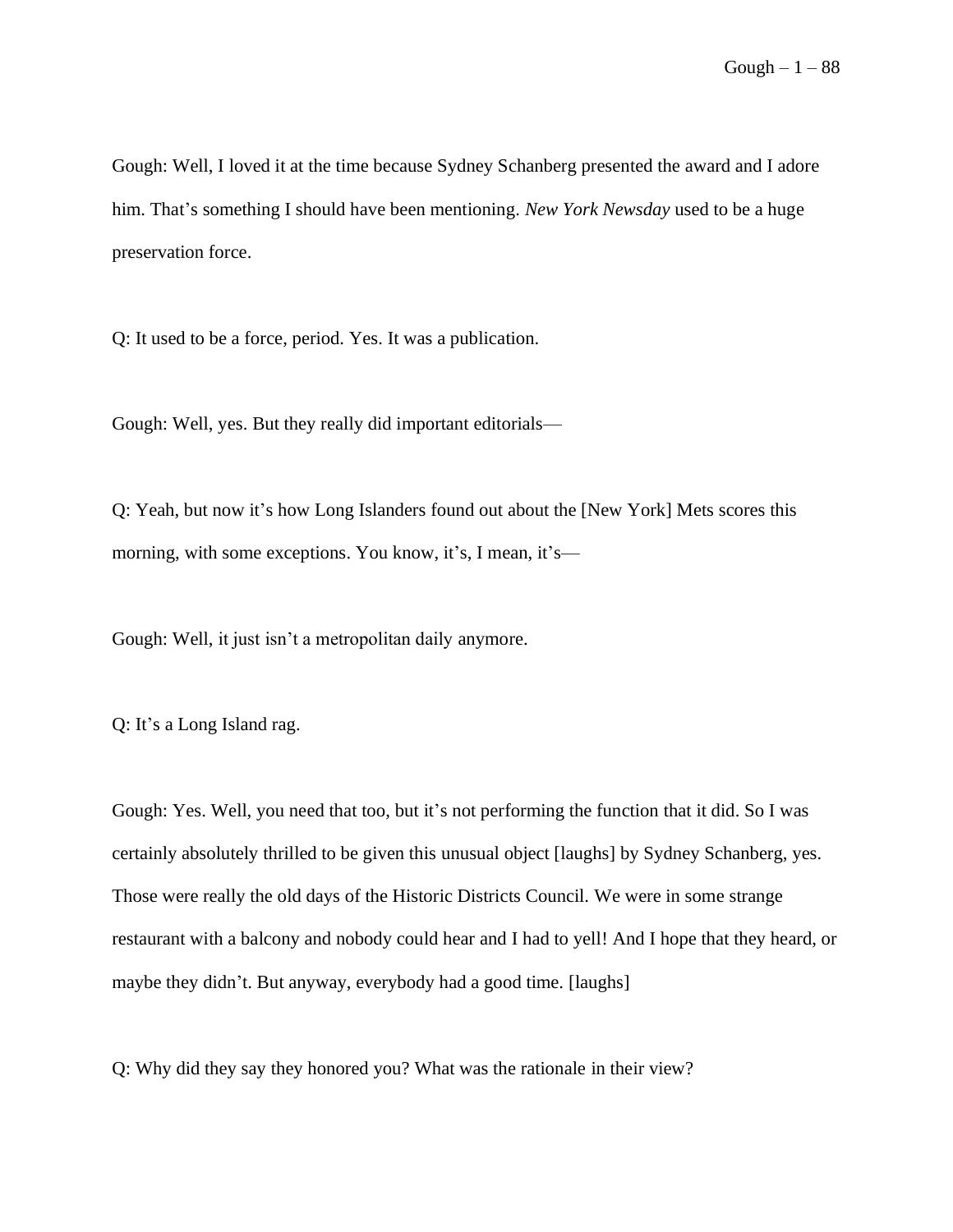Gough: Well, I think just because I was monitoring and commenting.

Q: At the commission.

Gough: I think that the idea of monitoring––going down as a regular thing, was something we came to understand was useful, because back then it created a certain pressure for real debate, seeing the public there taking notes. I was not the only one doing it. Margaret Moore monitored for The Drive to Defend the Ladies' Mile District, and later Sandy Levine and then Nadezhda Williams for the Historic Districts Council. I'm talking about people who had an interest in policy.

Q: That gave you a position of somewhat prominence. And when we had our Pride of Lions gathering in 2015, it was you there with Bob Stern and Barbaralee, all these folks. And, as a result of that, I mean, you're the most modest person I know, certainly, but you've been able to get a certain gravitas––*New York Magazine* just did a profile of you a couple of months ago.

Gough: Well, the woman who wrote it [Zoe Rosenberg, of *Curbed*] has been following preservation for years. It isn't about me, it's about the movement, which seems to be straying a little. But she wasn't straying, so—

Q: But here I am, a board member of NYPAP, which is dedicated to preserving the history of preservation––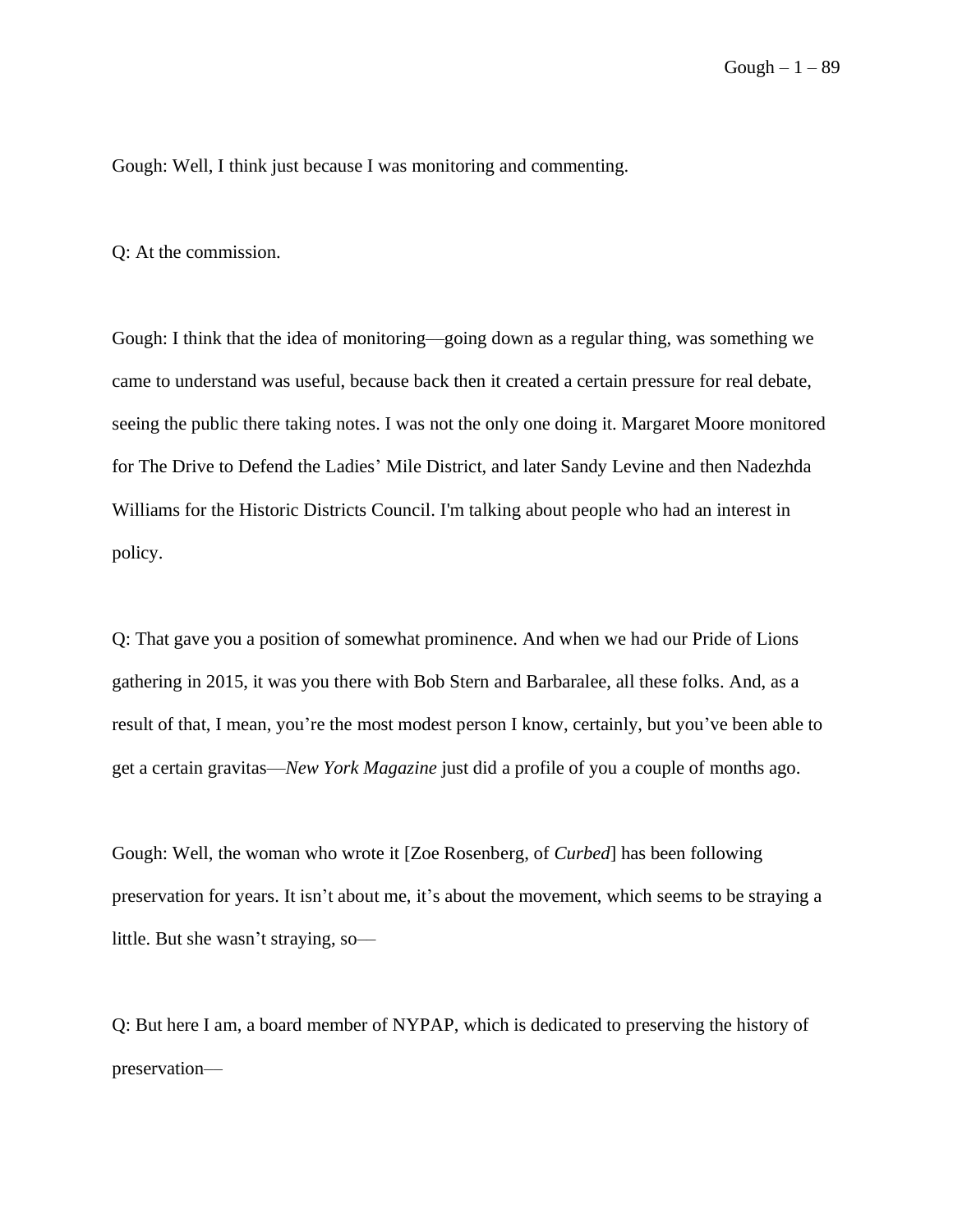Gough: Well, that's so important, now, because that may be all we have––it's history.

Q: Right. But, I'm sitting down with you.

Gough: Well, that was your choice! [laughs]

Q: It does say something, though. I mean, you are a figure––you're a matriarch in many ways.

Gough: Well, I'm 82. I really don't—

Q: You can't not be a matriarch when you're 82, I guess! [laugh]

Gough: And I don't have any children! [laughs] I don't think I want to be Ms. Personality here; it's not about me. I mean, when I think of all the people who have worked hard volunteering, and as commissioners, and who are dead, what on Earth would they think if they saw some of the decisions that have come down this year?

Q: Right. You mentioned you don't have any biological children, but you have a lot of preservation children.

Gough: No, not really.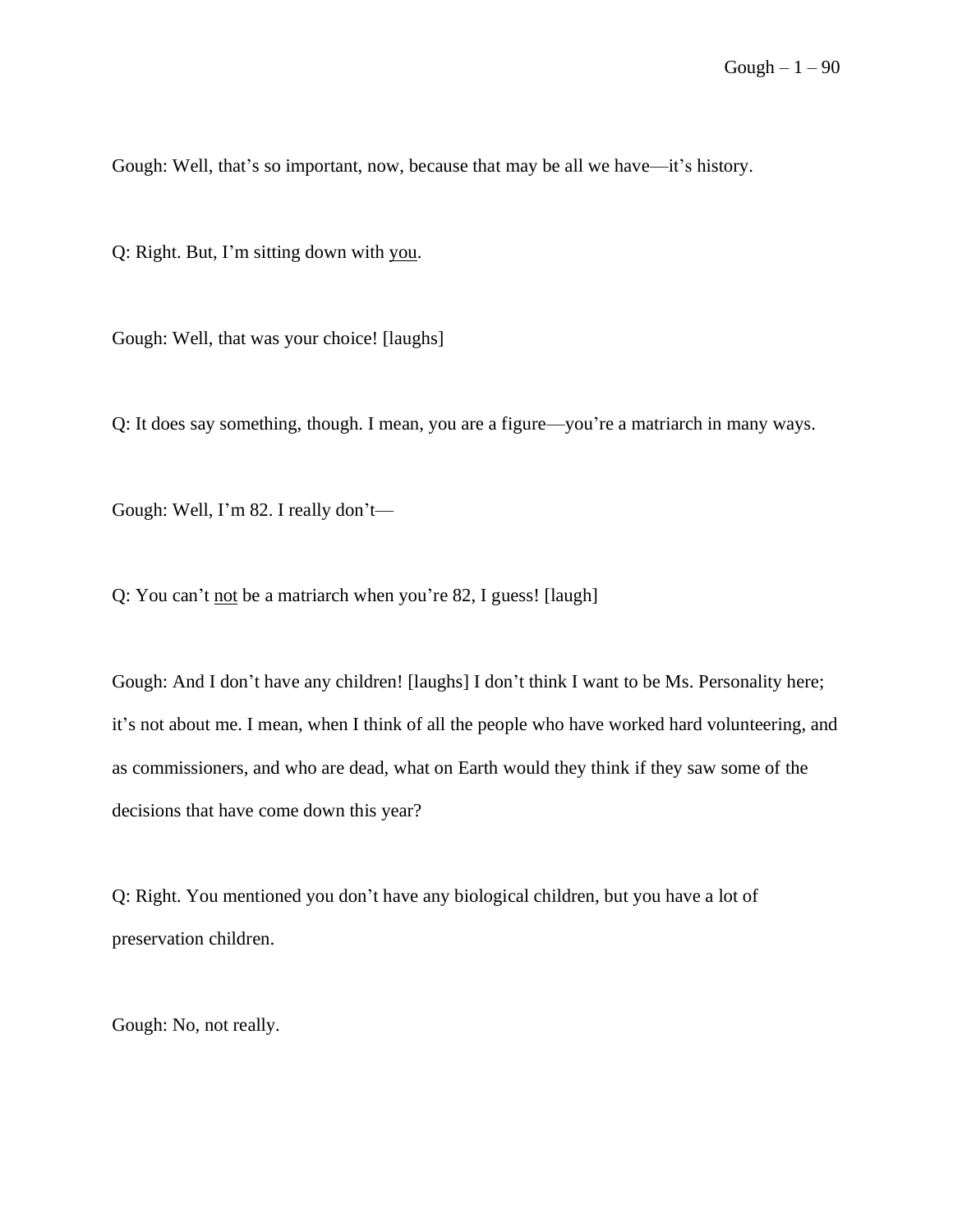Q: No––there is one gentleman who bellows, among other things, "Save Harlem Now!" [both bellowing together]

Gough: Oh, well, that was one time when I—[laughs]

Q: Tell them who you're talking about, first of all.

Gough: I'm talking about dear Michael Henry Adams, who wants to save Harlem––

Q: ––Now! Not later!

Gough: Not later––now, for twenty years. Well, we mentioned Simeon Bankoff earlier. I was sitting in my apartment, the telephone rings, it's Simeon. "Christabel," he says, "we have to do something––Michael has chained himself to the doors of the Landmarks Commission. And he's yelling, 'Save Harlem Now!' And Jennifer [Raab] called me and asked me what to do." Because she didn't want to call the police immediately because she felt it would be wrong, which was nice of her. And indeed, she did not call the police immediately, and Simeon said, "Christabel, you've got to go and get him to stop." So I picked up my purse, ran to the subway, scooted down.

As soon as I got off the subway, I could hear, [shouts] "Save Harlem Now!" And I ran, literally, there, and sort of said, "Hello, Michael. Oh Michael, why don't we go and have a nice lunch?" It was lunchtime, by then. "Why don't we go and have a nice lunch, and we'll talk about getting a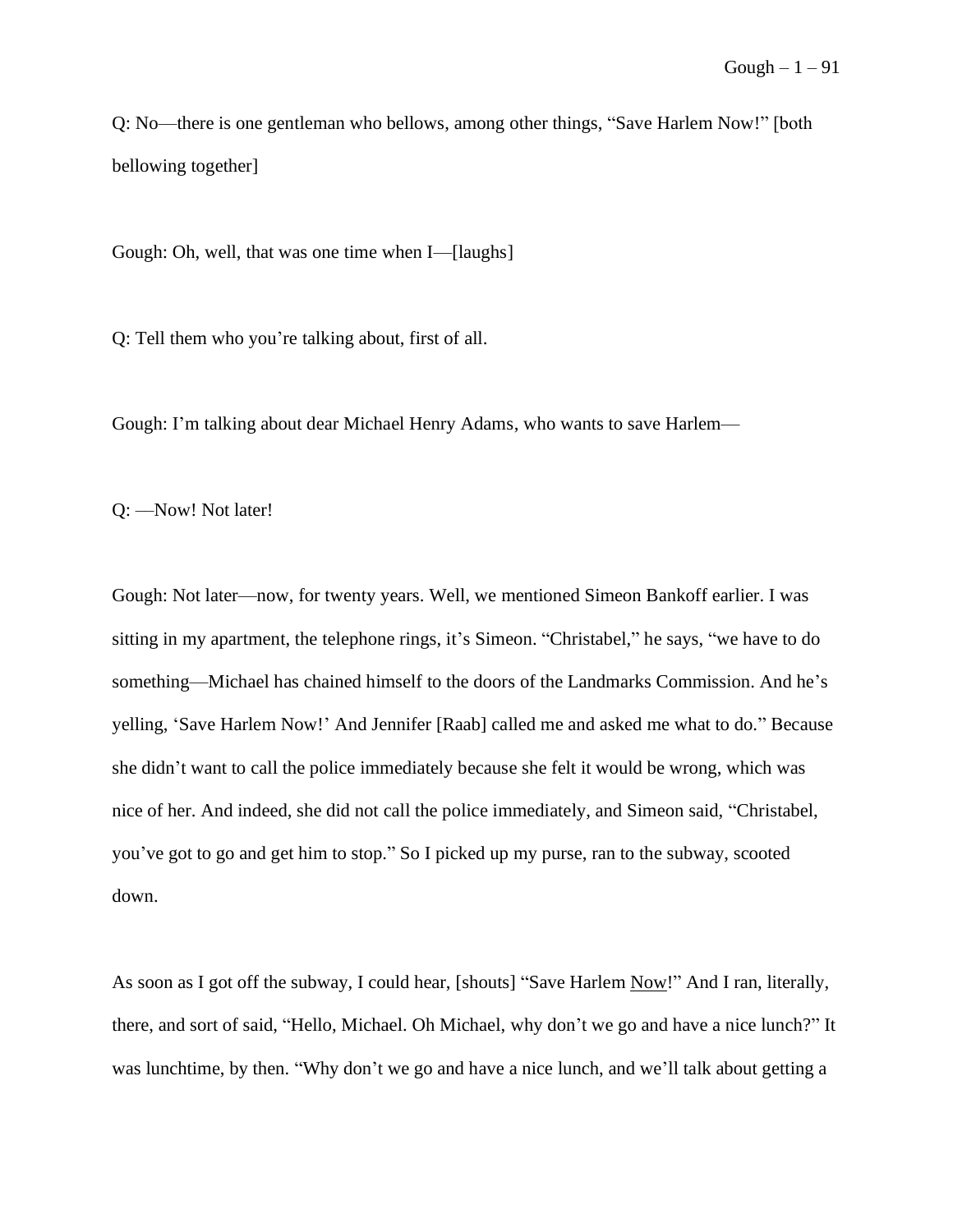State and National Historic District?" And Michael thought about it because he does like a nice lunch. And he said, "I will. But not yet." And I said, "Michael, I can't stand here with you because of my relationship with the commission. So I will walk around the block and then perhaps we'll go." He said, "Good. We will." But, alas, Jennifer did eventually call the police. And as I was rounding the block, I heard [imitating sirens] "Whoo-ha, whoo-ha, whoo-ha." They came and cut the chain and took Michael away and he was arrested, and all that stuff.

Q: Well, it's easy to chain yourself to a building. It's harder to de-chain yourself.

Gough: I don't know what happened to the key. Because it was itself a landmark––the commission––at that time. And it had a big double door with two handles.

Q: Right. And just remind them where you're talking about.

Gough: [100] Old Slip.

Q: Right.

Gough: Well he somehow got the thing through the two handles so no one could open the door. And around him––I think he may have put it around his waist, actually.

Q: Oh, wow.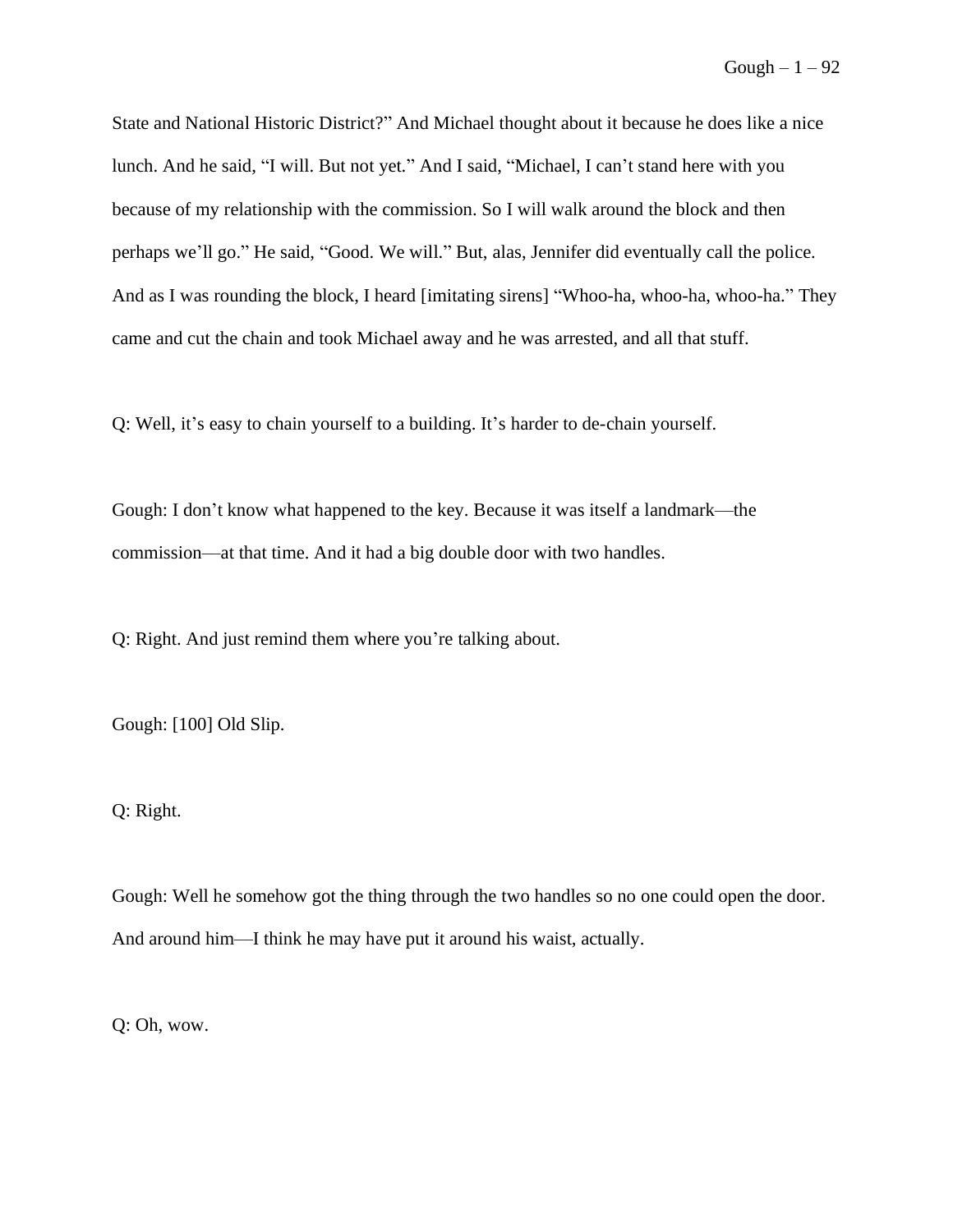Gough: You would have to ask him. I don't really remember. But he was chained to it and it wasn't working. And no one could get in, except through the fire exit in the back. Which did not fit the Republicans' idea of the fitness of things.

Q: And he's a friend [of yours]. A wonderful guy.

Gough: Absolutely. Yes, he's worked hard for preservation against enormous odds. And still is. I mean, he's submitting an article today. It's one of the reasons I'm unprepared to talk to you because Michael sometimes asks me to look over his work. [laughs]

Q: Well you fooled me, Christabel! [laughs]

Gough: So I think Michael has been a tremendous force for good. I can't say he saved Harlem, but that is really hard to do! [laughs]

Q: Yes, but he certainly made a dent.

Gough: But it is sometimes the people who don't work too well with organizations who will go out and do something because they don't care if they lose their standing with the organization.

Q: That's right. That's correct. Who are the others that you're hoping will carry on your legacy?

Gough: Well, first of all, I do not consider that I have a legacy. That's just—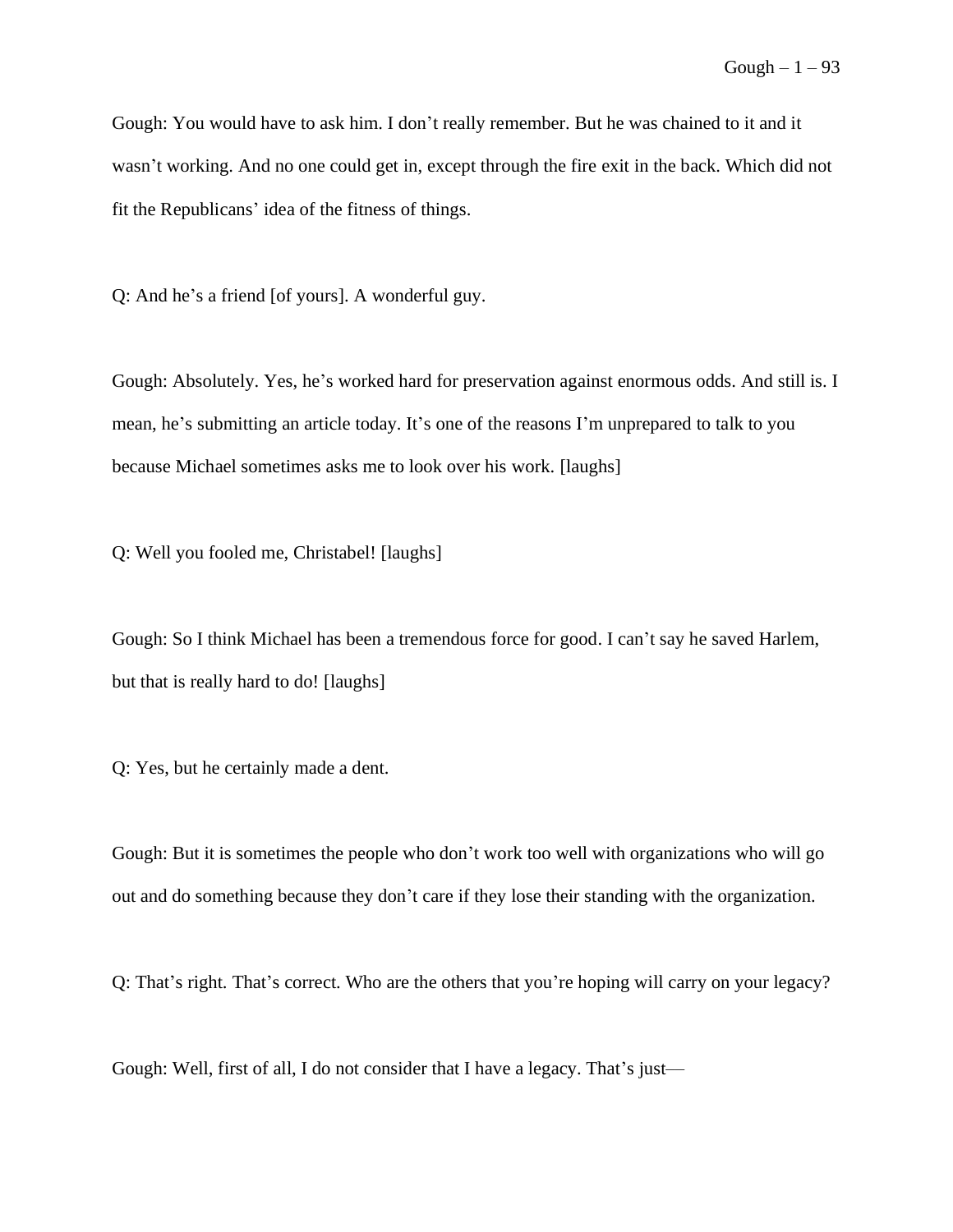Q: Everybody, by definition, has a legacy. Whether it's a good one or a bad one is just another question! [laughs] Everybody has a legacy, Christabel.

Gough: Well, I have no idea who would be foolish enough to do the things I've done. But I must admit that when I see the decisions are coming from the commission now, I rather regret having devoted so much of my life to trying to keep them doing what they were meant to do because I don't know if that will ever happen again.

Q: Interesting. In that environment, what is the strategy for the preservationist of tomorrow?

Gough: Well, different people have different views of that. I've taken a very narrow view of working within legal enforcement, but it's certainly totally legitimate to work on restoration of buildings and building research and public opinion––I really don't want to put down those activities because they're very important too.

Q: Yes, I was having a drink with Simeon a couple years ago, after I left HDC. And he shows up, "Sorry I'm late, sorry I'm late." He's like, "You know, I think I figured it out." [laughs] Figured what out? But sure, go ahead. And he said, "You know, there are three ways you could do it. You can either regulate it. You can buy it. And—"

Gough: Well, let me tell you. Buying it. It used to be the only way, and it may be again, soon. Well, what was the third?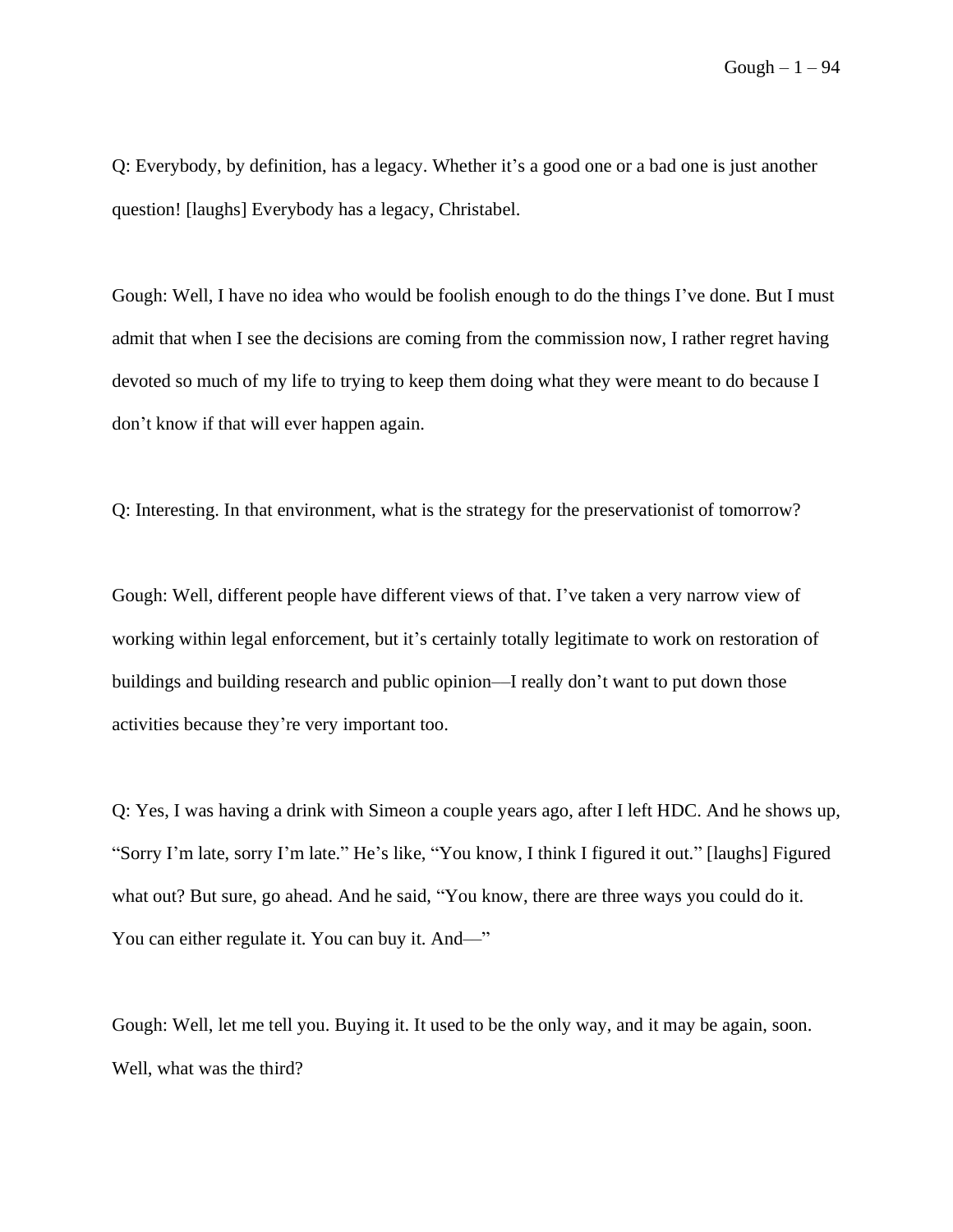Q: You made me forget the third! [laughs]

Gough: Oh I'm sorry. I'm glad someone else forgets something. I forget everything!

Q: This is what happens when you make me smile.

Gough: No, wait. Let's start again. [laughs] 1-2-3!

Q: 1-2-3. I feel like [Governor] Rick Perry––"Oops!" [laughs] In any event, Christabel, I had promised you a break like an hour and fifteen minutes ago, and I didn't want to interrupt this because this was such a wonderful look back.

Gough: Well, maybe we've done the whole thing.

Q: I think we have. That's why I raised this.

Gough: Well, then I could show you around this old house.

Q: Which you've already somewhat done. And then maybe we can have a cocktail?

Gough: We could have a cocktail! And when do you have to go back?